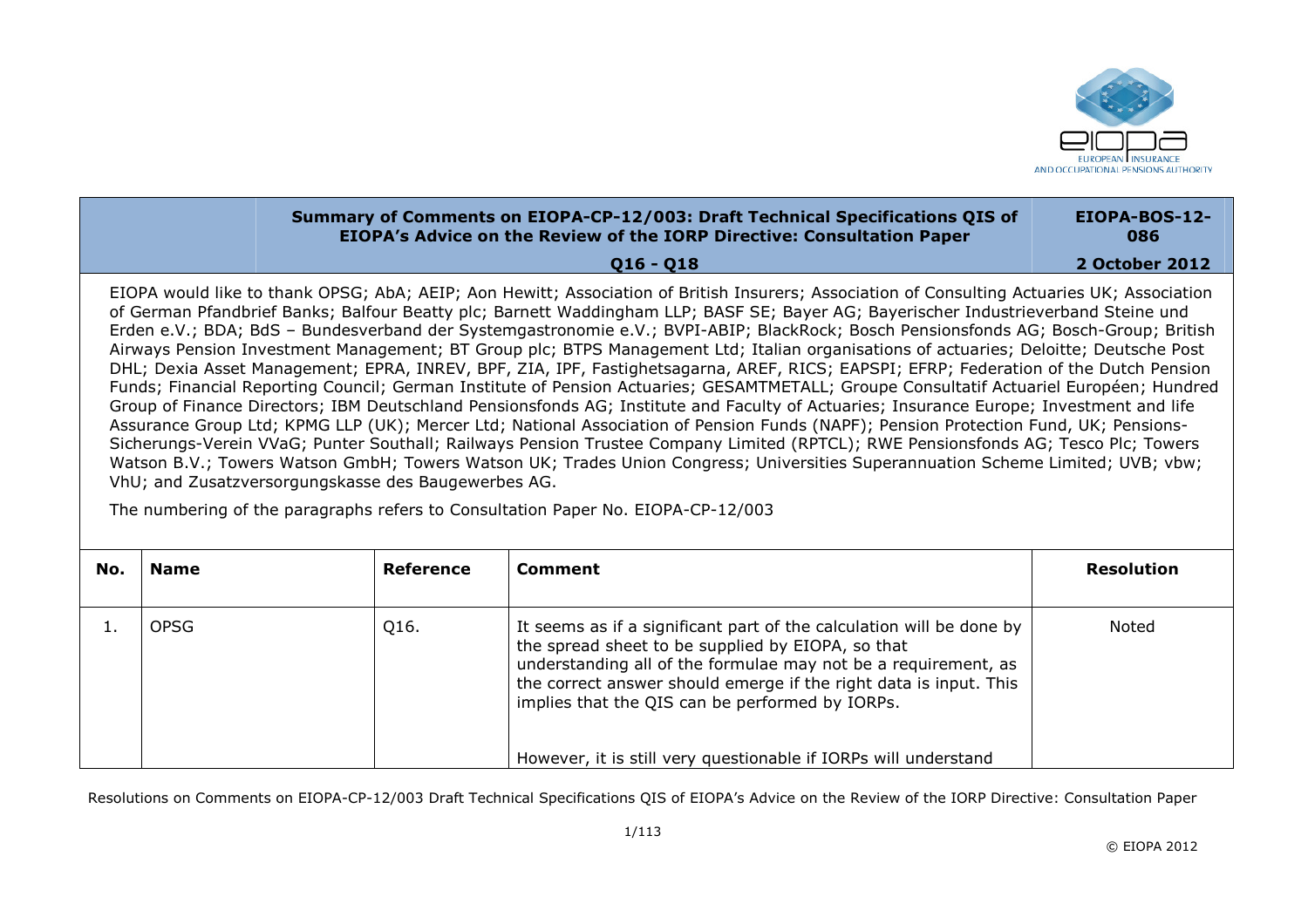

|    |                                                          |      | what they will be doing and will have a reliable outcome to<br>interpret. In some cases, simplifications are suggested and will<br>probably be used where it seems reasonable to do so. For some<br>Member States, certain elements will be irrelevant.                                             |                          |
|----|----------------------------------------------------------|------|-----------------------------------------------------------------------------------------------------------------------------------------------------------------------------------------------------------------------------------------------------------------------------------------------------|--------------------------|
| 2. | aba Arbeitsgemeinschaft<br>für betriebliche Altersver    | Q16. | The description of the SCR will not be sufficiently clear and<br>understandable for smaller IORPs, who will not participate in the<br>QIS as a result.                                                                                                                                              | <b>Noted</b>             |
|    |                                                          |      | It seems as if a significant part of the calculation will be done by<br>a spreadsheet to be supplied by EIOPA. It is questionable<br>whether IORPs will have the required input data let alone<br>understand the output to the degree necessary to check<br>plausibility and interpret the results. | Noted                    |
|    |                                                          |      | It is not clear how EIOPA will infer other security levels from the<br>calculations on a 99.5% level given that the results will be non-<br>linear.                                                                                                                                                 | <b>Explanation added</b> |
|    |                                                          |      | It is not clear which assets would fall under the definition of<br>"intangible assets".                                                                                                                                                                                                             | Noted                    |
| 3. | AEIP - The European<br>Association of Paritarian<br>Inst | Q16. | No, AEIP does not believe that the description of the SCR is<br>sufficiently clear and understandable, especially to small IORPs.                                                                                                                                                                   | Noted                    |
|    |                                                          |      | The SCR concept and calculations are way too complex and<br>burdensome to be implemented by small IORPs.                                                                                                                                                                                            |                          |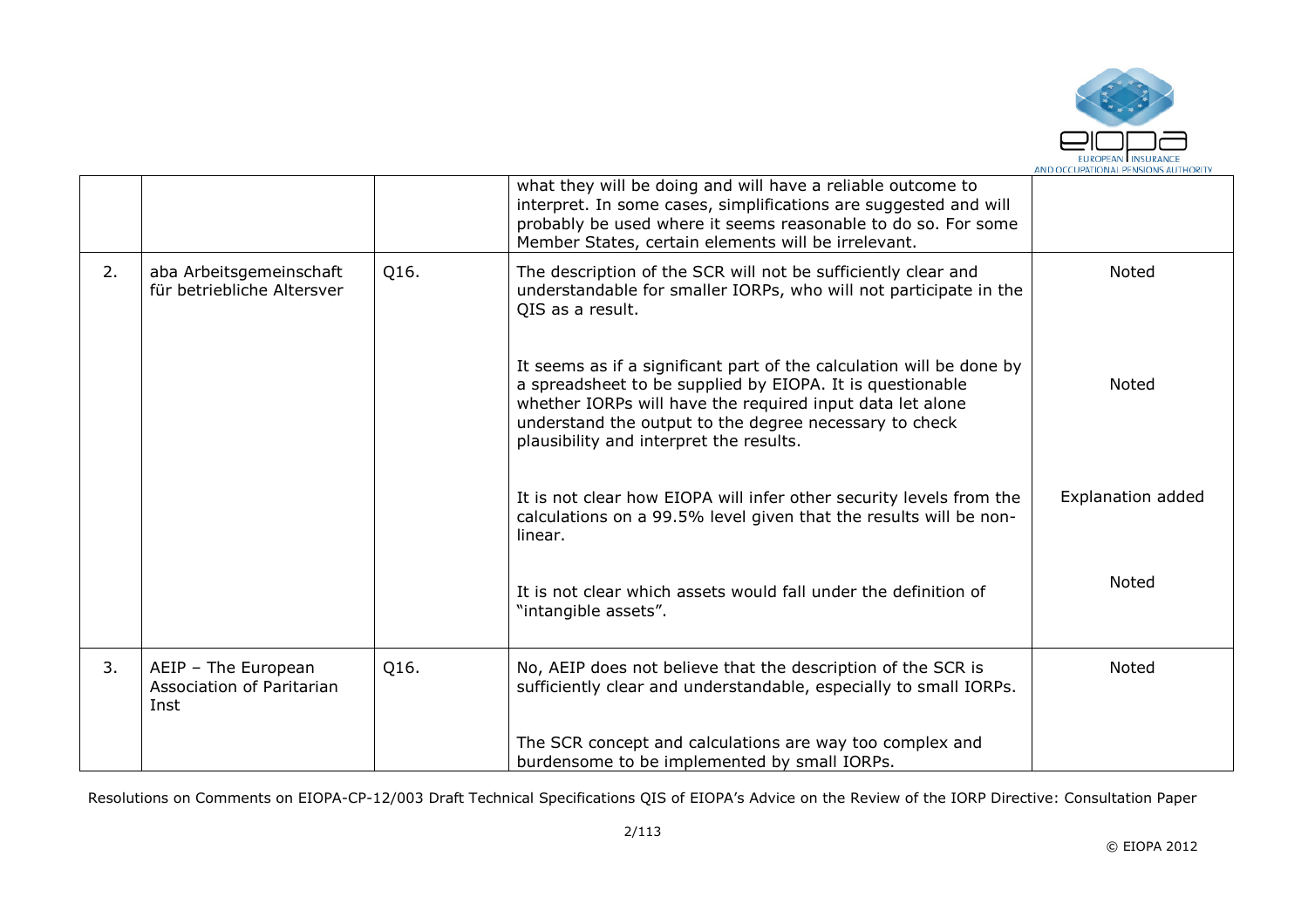

|    |            |      | It is assumed that the calculations required to valuate the SCR<br>will be performed by the spreadsheet EIOPA is currently<br>preparing and that will be provided within the QIS package.<br>While this would enable IORPs to calculate their SCR, we<br>question whether the proposed spreadsheet will enable<br>participating IORPs to understand and appreciate the calculation<br>behind the results they will receive. | <b>Noted</b>                                  |
|----|------------|------|-----------------------------------------------------------------------------------------------------------------------------------------------------------------------------------------------------------------------------------------------------------------------------------------------------------------------------------------------------------------------------------------------------------------------------|-----------------------------------------------|
|    |            |      | Finally, we would have preferred the spreadsheet to be provided<br>at this stage.                                                                                                                                                                                                                                                                                                                                           | <b>Noted</b>                                  |
| 6. | Aon Hewitt | Q16. | No. The description of the SCR and MCR provided does not<br>appear to be sufficient to carry out calculations without making<br>a significant number of assumptions about EIOPA's intentions.<br>The proposed approach outlined appears to be extremely<br>complex.                                                                                                                                                         | <b>Noted</b>                                  |
|    |            |      | If EIOPA insist on requiring detailed SCR calculations, we<br>suggest that simplified approaches are taken to calculate the<br>impact of loss absorbing mechanisms, intangible asset risk,<br>concentration risk and counterparty default risk. Please see our<br>detailed responses to SCR.2.17, SCR, 4.1, SCR.5.109, and<br>SCR.6.2.                                                                                      | Noted, see introduction<br>on proportionality |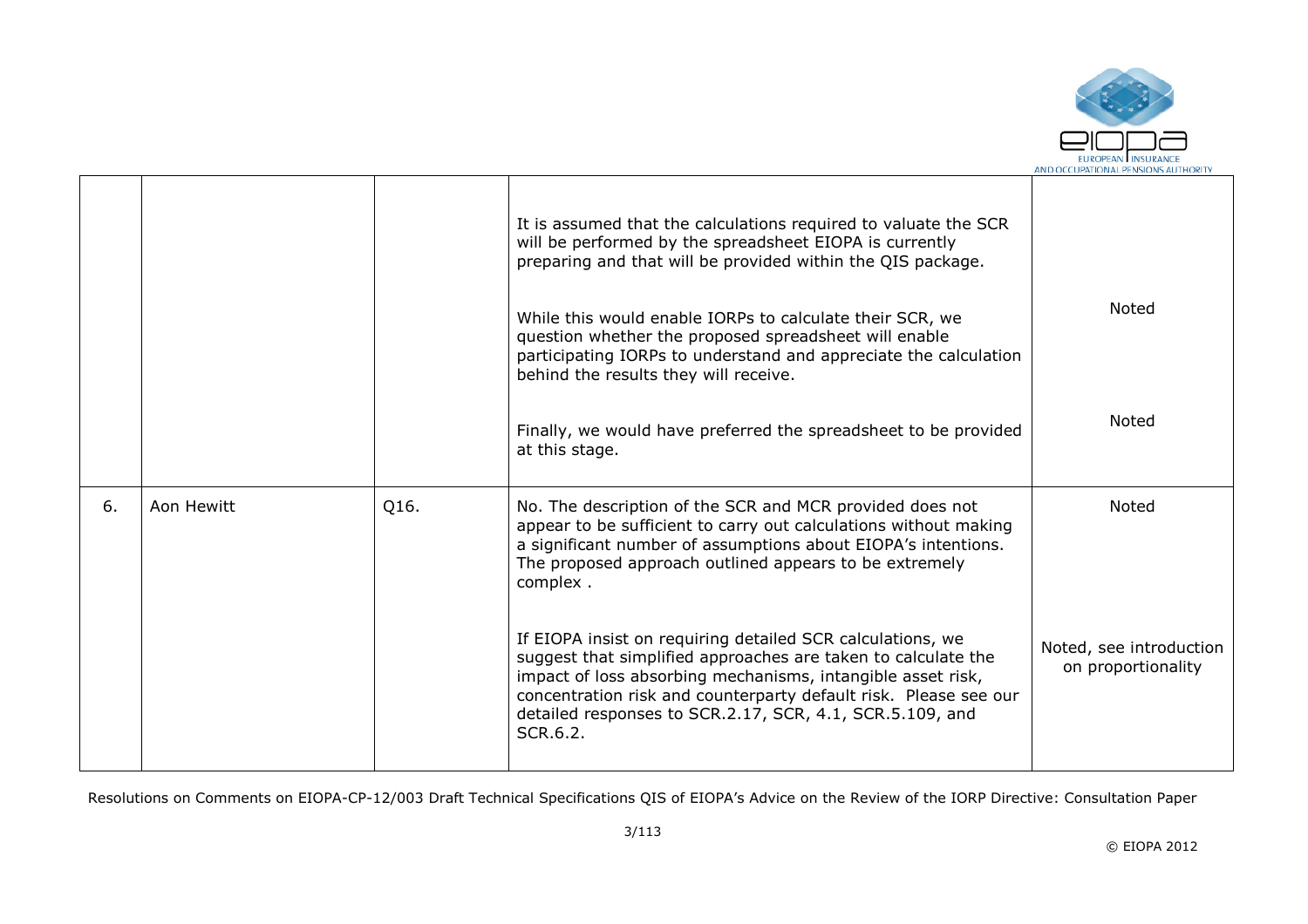

| 7. | Association of British<br>Insurers               | Q16. | A first impression is that the general principles seem a "copy"<br>and paste" of Solvency II principles, which the European<br>Commission has said is not the intention of the IORP review.                                                                                                                    | <b>Noted</b> |
|----|--------------------------------------------------|------|----------------------------------------------------------------------------------------------------------------------------------------------------------------------------------------------------------------------------------------------------------------------------------------------------------------|--------------|
|    |                                                  |      | It is difficult to assess whether the principles would be<br>appropriate for IORPs since it is not defined what would be a<br>result of breach of the SCR and the MCR.                                                                                                                                         | Noted        |
| 8. | Association of Consulting<br><b>Actuaries UK</b> | Q16. | We do not believe that the description of the QIS is clear and<br>understandable for most IORPs. The description of the SCR<br>appears to have been largely copied from Solvency II and QIS5<br>for insurance companies; insufficient effort has been made to<br>tailor the QIS to pension scheme particulars. | Noted        |
|    |                                                  |      | The QIS contains significant amounts of insurance jargon (e.g.<br>'policyholder' instead of 'member', lapse rates etc) and<br>concepts which are typically not appropriate for pension<br>schemes (e.g. loss arising to an IORP from deterioration of the<br>public image of the IORP).                        | Noted        |
|    |                                                  |      | As many IORPs in the UK are very small, we believe that the<br>individual SCR calculations would be disproportionately<br>expensive for them and that the only economicaly efficient<br>approach would be to allow for professional judgement within a<br>broad framework.                                     | <b>Noted</b> |
|    |                                                  |      | Note also that further clarity on the treatment of "future"                                                                                                                                                                                                                                                    | <b>Noted</b> |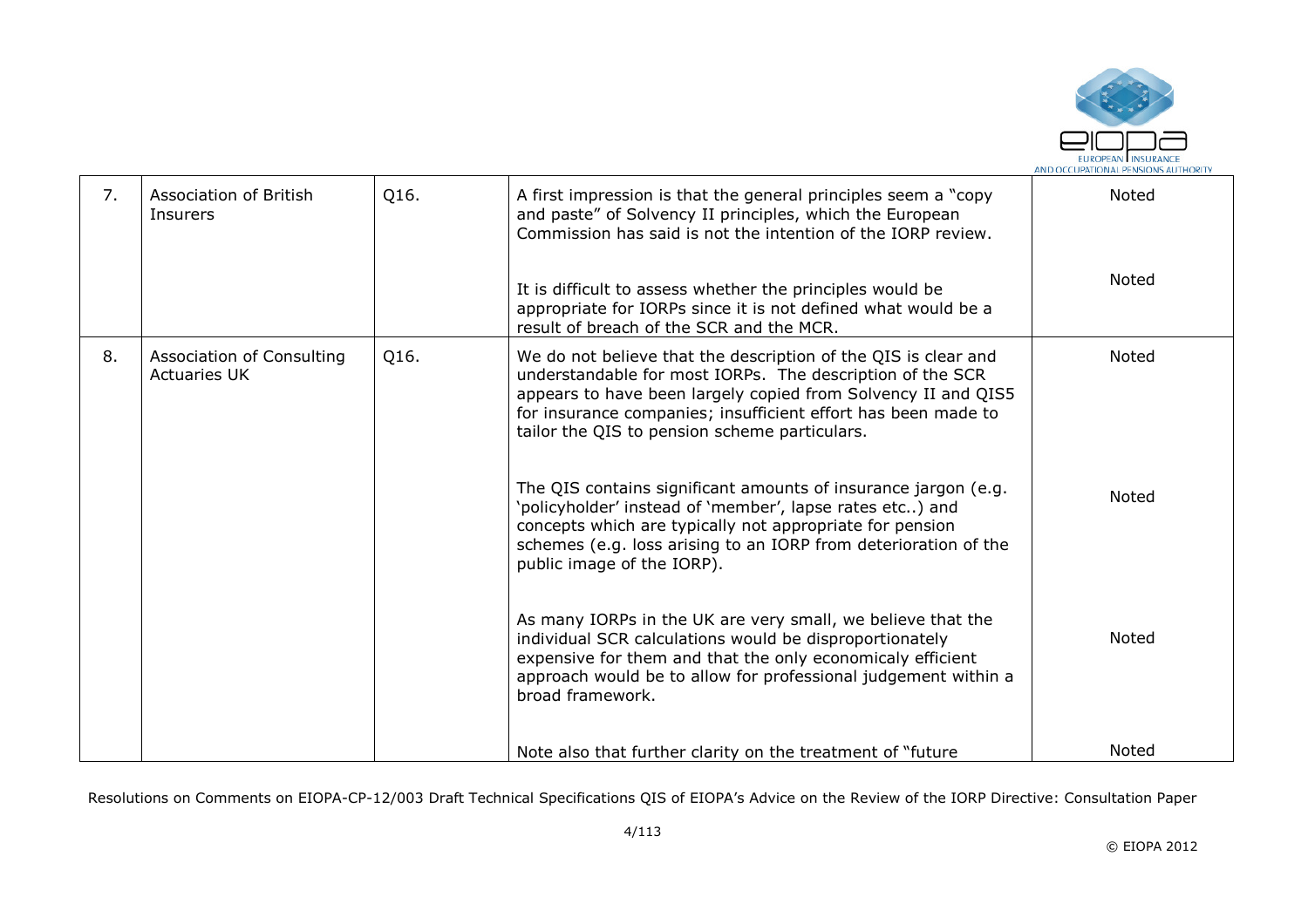

|     |                        |      | management options" is required. Finally, it is not clear how the<br>sponsor default risk will be calculated for multi-employer<br>schemes.                                                                                                                                                                                                                                                                                                                   |              |
|-----|------------------------|------|---------------------------------------------------------------------------------------------------------------------------------------------------------------------------------------------------------------------------------------------------------------------------------------------------------------------------------------------------------------------------------------------------------------------------------------------------------------|--------------|
| 9.  | Barnett Waddingham LLP | Q16. | Much of this language, and the techniques in this section,<br>appear to be cut-and-paste from Solvency II. As such, and<br>being full of insurance jargon, it will be new to IORPs and EIOPA<br>should revisit this section to couch it in terms more appropriate<br>to pension schemes.                                                                                                                                                                      | <b>Noted</b> |
|     |                        |      | We believe that while the calculations can be performed, the<br>results of such submissions will be meaningless - particularly<br>where based on aggregate data.                                                                                                                                                                                                                                                                                              | <b>Noted</b> |
| 10. | <b>BASF SE</b>         | Q16. | Do stakeholders believe that the description of the SCR in<br>Chapter 3 is sufficiently clear and understandable to enable<br>participants in the QIS to perform the necessary calculations?                                                                                                                                                                                                                                                                  |              |
|     |                        |      | We are very concerned that the SCR proposals are directly<br>copied from Solvency II technical specifications. Furthermore,<br>as described above we think that risk-based capital<br>requirements according to Solvency II do not fit the business<br>model of IORPs as they rely on short-term market based<br>parameters and are therefore volatile as well as pro-cyclical.<br>This will endanger the stability and long-term sustainability of<br>IORPs. | <b>Noted</b> |
| 11. | Bayer AG               | Q16. | The description of the SCR is clear and understandable for us,<br>whereas we feel, that it will turn out, that the majority of IORPs,<br>especially smaller ones, will not be able to perform the concrete                                                                                                                                                                                                                                                    | Noted        |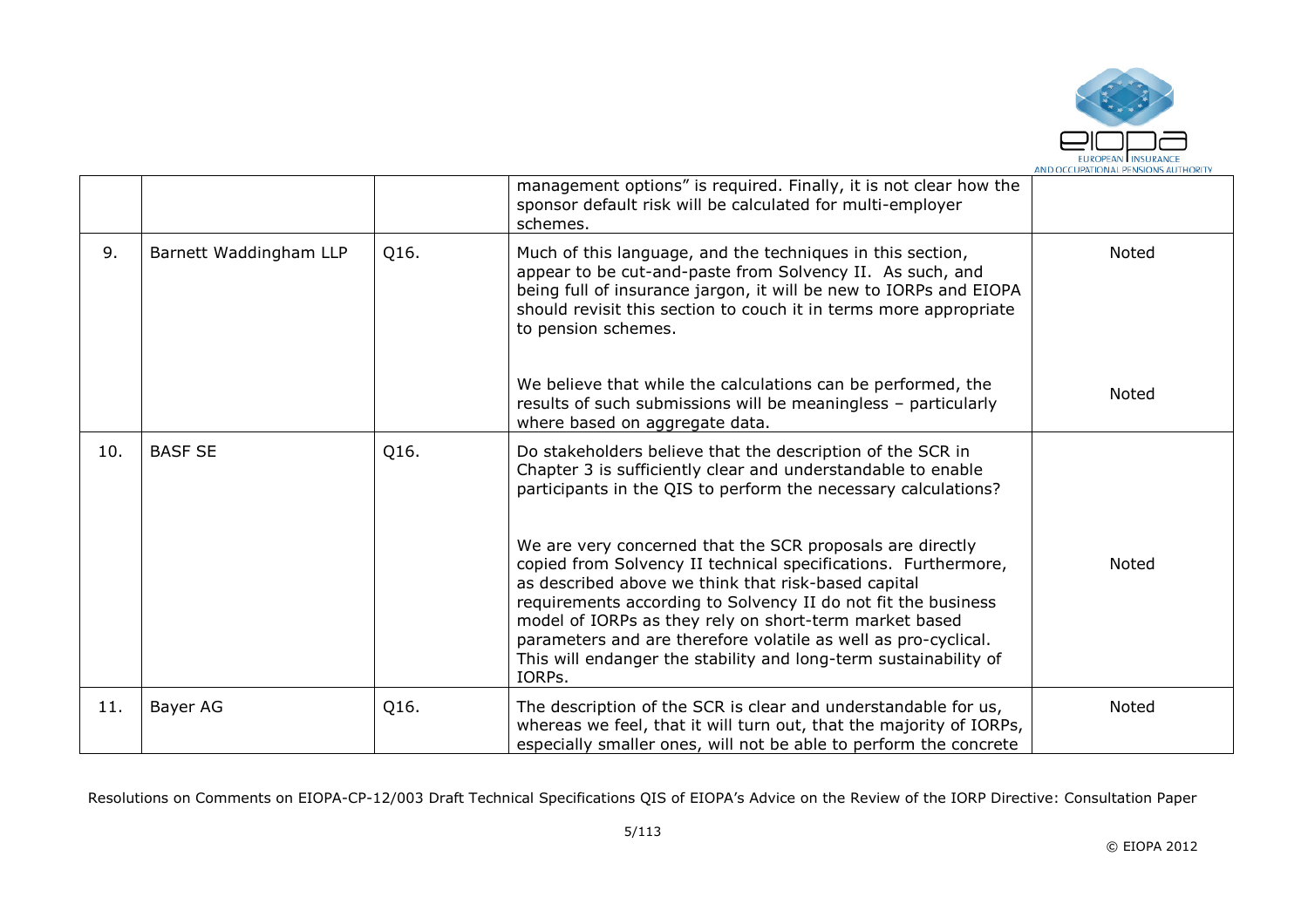

|     |                                                                 |      | calculations without undue burden and costs (see above).                                                                                                                                                                                                                                                                                                                                                                                                               |              |
|-----|-----------------------------------------------------------------|------|------------------------------------------------------------------------------------------------------------------------------------------------------------------------------------------------------------------------------------------------------------------------------------------------------------------------------------------------------------------------------------------------------------------------------------------------------------------------|--------------|
| 12. | Bayerischer<br>Industrieverband Steine<br>und Erden e.V.        | Q16. | The description of the SCR will not be sufficiently clear and<br>understandable for smaller IORPs, who will not participate in the<br>QIS.                                                                                                                                                                                                                                                                                                                             | Noted        |
|     |                                                                 |      | It seems as if a significant part of the calculation will be done by<br>a spreadsheet to be supplied by EIOPA. It is questionable<br>whether IORPs will have the required input data let alone                                                                                                                                                                                                                                                                         | Noted        |
|     |                                                                 |      | understand the output to the degree necessary to check<br>plausibility and interpret the results. It is not clear how EIOPA<br>will infer other security levels from the calculations on a 99.5%<br>level given that the results will be non-linear. It is not clear<br>which assets would fall under the definition of "intangible<br>assets".                                                                                                                        | <b>Noted</b> |
| 13. | <b>BDA Bundesvereinigung</b><br>der Deutschen<br>Arbeitgeberver | Q16. | The description of the SCR will not be sufficiently clear and<br>understandable for smaller IORPs, who will not participate in the<br>QIS.                                                                                                                                                                                                                                                                                                                             | Noted        |
|     |                                                                 |      | It seems as if a significant part of the calculation will be done by<br>a spreadsheet to be supplied by EIOPA. It is questionable<br>whether IORPs will have the required input data let alone<br>understand the output to the degree necessary to check<br>plausibility and interpret the results. It is not clear how EIOPA<br>will infer other security levels from the calculations on a 99.5%<br>level given that the results will be non-linear. It is not clear | <b>Noted</b> |
|     |                                                                 |      | which assets would fall under the definition of "intangible"<br>assets".                                                                                                                                                                                                                                                                                                                                                                                               | Noted        |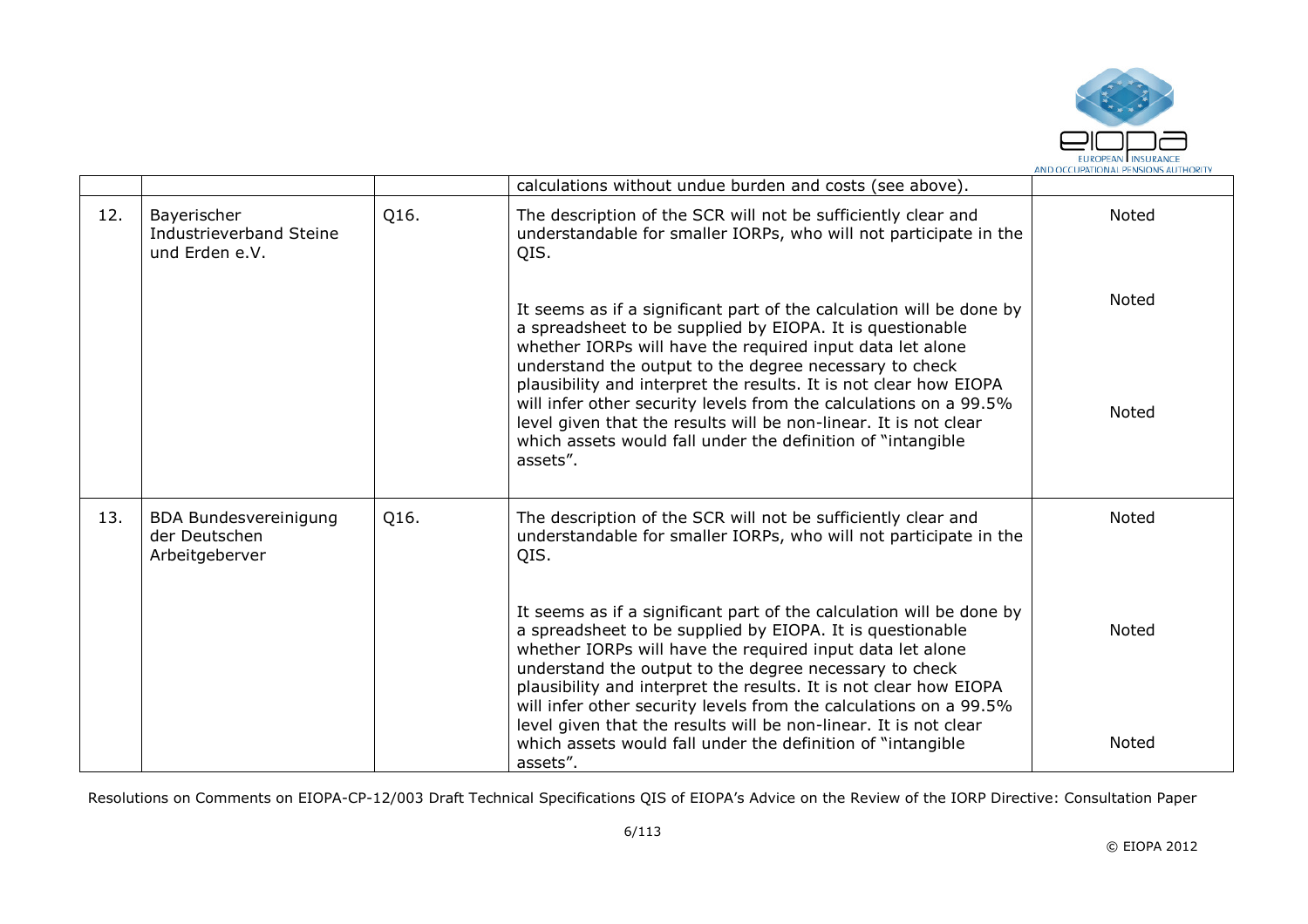

| 14. | BdS - Bundesverband der<br>Systemgastronomie e.V.     | Q16. | The description of the SCR will not be sufficiently clear and<br>understandable for smaller IORPs, who will not participate in the<br>QIS.                                                                                                                                                                                                                                                                                                                                                                                                         | Noted                                                                                            |
|-----|-------------------------------------------------------|------|----------------------------------------------------------------------------------------------------------------------------------------------------------------------------------------------------------------------------------------------------------------------------------------------------------------------------------------------------------------------------------------------------------------------------------------------------------------------------------------------------------------------------------------------------|--------------------------------------------------------------------------------------------------|
|     |                                                       |      | It seems as if a significant part of the calculation will be done by<br>a spreadsheet to be supplied by EIOPA. It is questionable<br>whether IORPs will have the required input data let alone<br>understand the output to the degree necessary to check<br>plausibility and interpret the results. It is not clear how EIOPA<br>will infer other security levels from the calculations on a 99.5%<br>level given that the results will be non-linear. It is not clear<br>which assets would fall under the definition of "intangible"<br>assets". | <b>Noted</b>                                                                                     |
|     |                                                       |      |                                                                                                                                                                                                                                                                                                                                                                                                                                                                                                                                                    | Noted                                                                                            |
| 15. | Belgian Association of<br>Pension Institutions (BVPI- | Q16. | No.                                                                                                                                                                                                                                                                                                                                                                                                                                                                                                                                                |                                                                                                  |
|     |                                                       |      | We strongly disagree with the principle of the calculation of the<br>SCR. It is too complex and too burdensome.                                                                                                                                                                                                                                                                                                                                                                                                                                    | Noted                                                                                            |
|     |                                                       |      | Furthermore a lot of calculations are imposed although in the<br>Belgian context those risks are not born by the IORP. Complex<br>SCR calculations while loss absorbing capacities will mostly                                                                                                                                                                                                                                                                                                                                                     | Noted                                                                                            |
|     |                                                       |      | neutralize them. The costs to make all these type of calculation<br>are not in proportion to size of the Belgian IORPs. This part<br>seems to be a copy paste of Solvency II and does not take into<br>account the specificities of an IORP (long duration of the                                                                                                                                                                                                                                                                                  | Noted, but disagree<br>that an SCR based on<br>the historical volatility<br>of the funding ratio |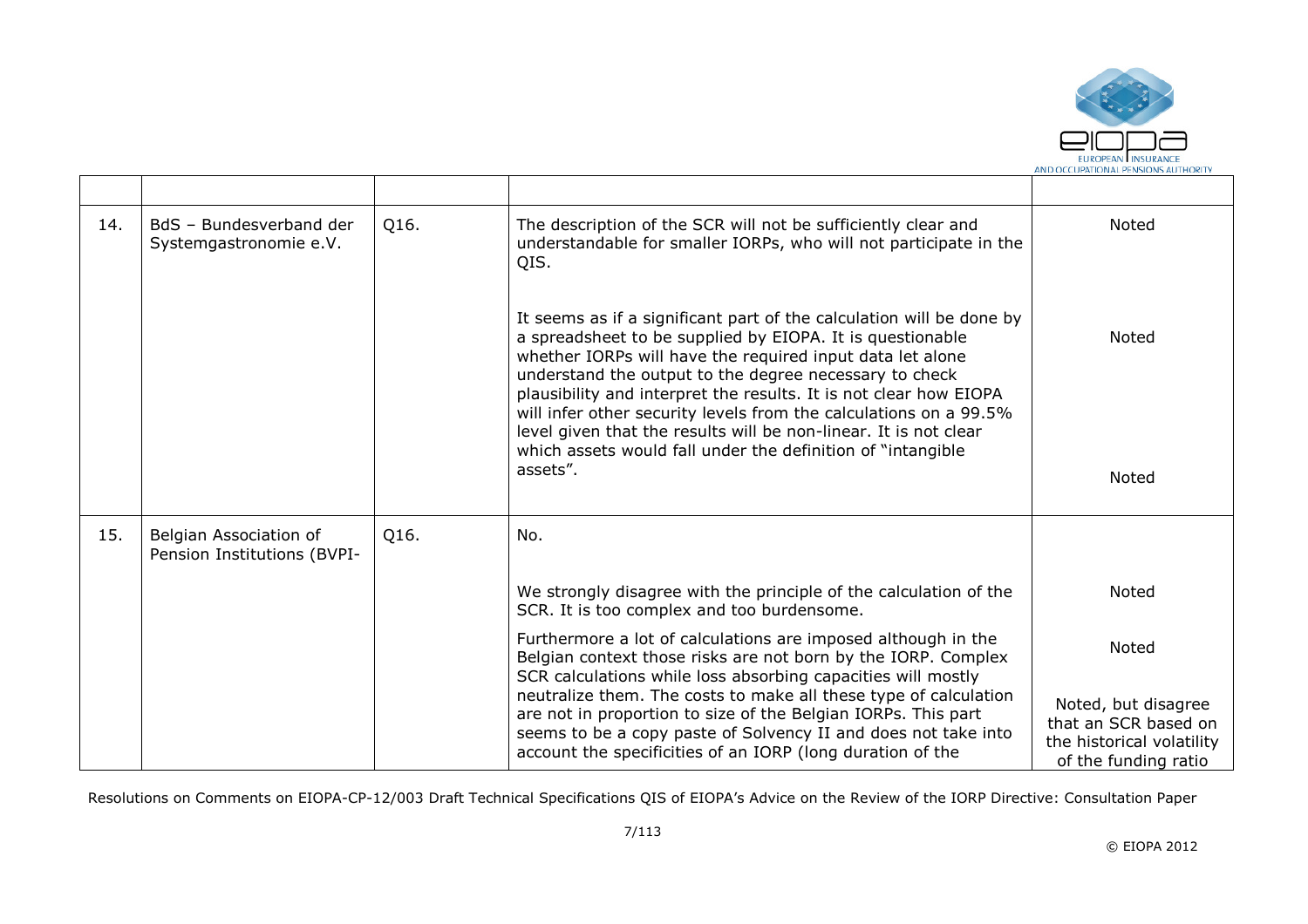

|     |                                                                 |      | liabilities). More simplifications are needed e.g. for the purpose<br>of this QIS an SCR based on the historical volatility of the<br>funding ratio.                                                                                                                                          | would give enough<br>information for EIOPA<br>in the impact<br>assessment. |
|-----|-----------------------------------------------------------------|------|-----------------------------------------------------------------------------------------------------------------------------------------------------------------------------------------------------------------------------------------------------------------------------------------------|----------------------------------------------------------------------------|
|     |                                                                 |      | Next to our disagreement with the SCR we consider as stated<br>earlier the calculation of sponsor support in the HBS as<br>extremely costly and burdensome. On top the iterative<br>approach on the loss absorbing elements in the SCR calculation                                            | <b>Noted</b>                                                               |
|     |                                                                 |      | ask for a more pragmatic and simplified approach. The elements<br>about the sponsor convenant and security mechanisms are<br>understudied/underanalysed.                                                                                                                                      | Noted                                                                      |
| 16. | <b>BlackRock</b>                                                | Q16. | Please see our General Comment above.                                                                                                                                                                                                                                                         |                                                                            |
| 17. | British Airways Pension<br><b>Investment Management</b><br>Limi | Q16. | Although the description is clear, it is just not a very relevant<br>one when it comes to private equity investments.                                                                                                                                                                         | Noted                                                                      |
| 18. | BT Group plc                                                    | Q16. | Do stakeholders believe that the description of the SCR in<br>Chapter 3 is                                                                                                                                                                                                                    |                                                                            |
|     |                                                                 |      | sufficiently clear and understandable to enable participants in<br>the QIS to                                                                                                                                                                                                                 |                                                                            |
|     |                                                                 |      | perform the necessary calculations?                                                                                                                                                                                                                                                           |                                                                            |
|     |                                                                 |      | It is unlikely that the Pensions Regulator has sufficient data to<br>provide robust results in this area. The further adjustments<br>made by EIOPA to determine other confidence levels will create<br>further inaccuracy and it is questionable whether these results<br>can be relied upon. | <b>Noted</b>                                                               |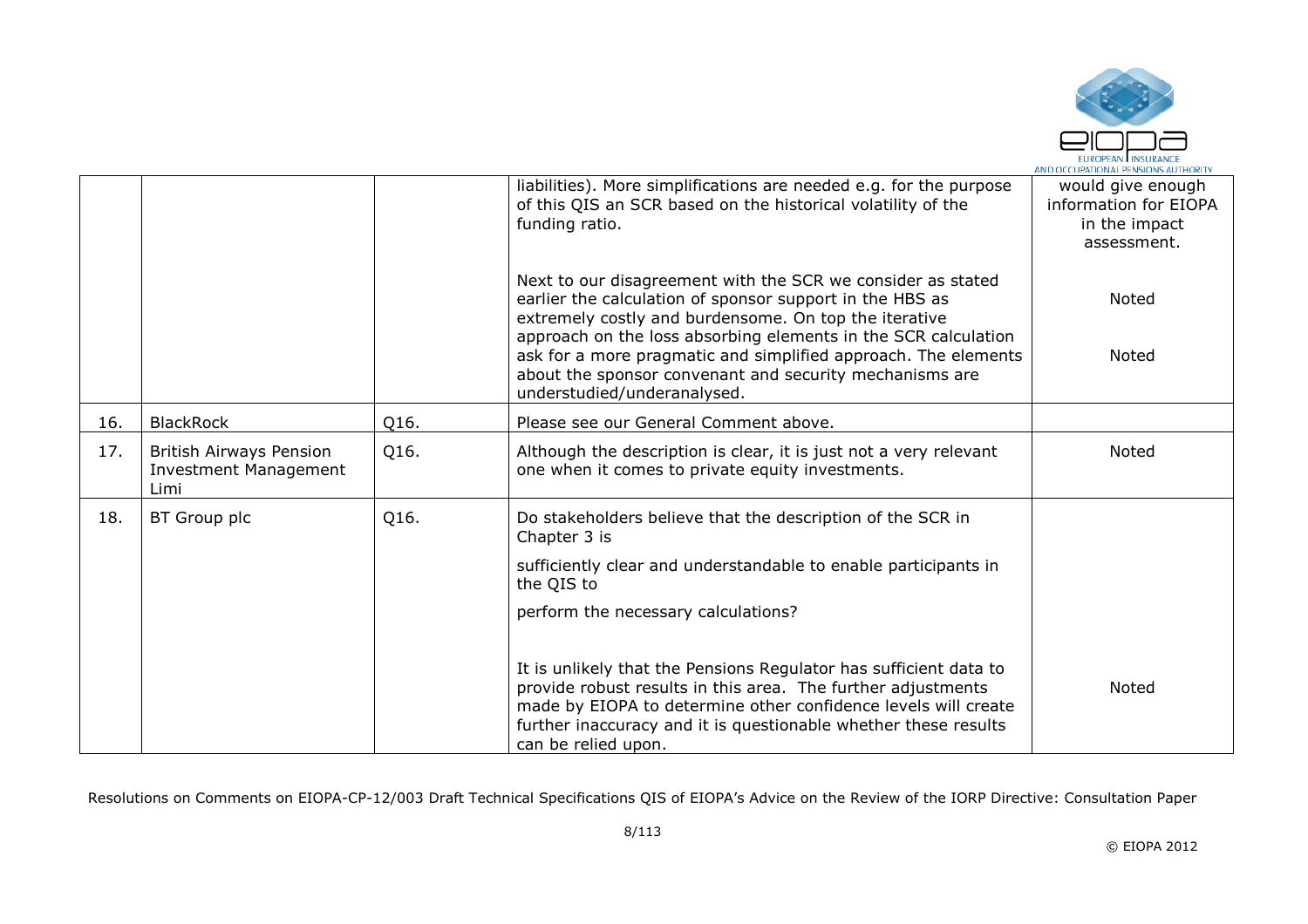

| 19. | <b>BTPS Management Ltd</b> | Q16. | We are unsure how to approach answering this question as we<br>do not know how the SCR will be used and what it represents.<br>Without this clarity we see little benefit or use for the SCR and<br>the detailed calculations which are required in order to develop<br>it.                                                                                                                                                                                                                                                                                                                            | Noted        |
|-----|----------------------------|------|--------------------------------------------------------------------------------------------------------------------------------------------------------------------------------------------------------------------------------------------------------------------------------------------------------------------------------------------------------------------------------------------------------------------------------------------------------------------------------------------------------------------------------------------------------------------------------------------------------|--------------|
|     |                            |      | We believe that EIOPA needs to accept that the SCR is of at<br>best marginal relevance for many IORPs. Given that many<br>defined benefit IORPs are derisking with many having the<br>intended aim of a buyout, and that the funding level required<br>for this is below that expected under the SCR, it seems likely<br>that many IORPs will never reach the funding level sought as<br>they will agree a buy-out before this occurs. It thus seems to us<br>that including a SCR in the HBS will add no value.                                                                                       | <b>Noted</b> |
|     |                            |      | Regardless of its relevance, the approach to the SCR seems too<br>complicated and makes the assumption that IORPs adopt a<br>mainly fixed-income based asset mix, an approach which may<br>have significant implications for current pension scheme asset<br>allocations - with the potential for this to impact the scope for<br>investment in European growth, as highlighted above under<br>Question 14. One specific issue highlights problems with the<br>overall calculation: a non-zero SCR arising from a fully derisked<br>pension scheme with a sponsor guarantee seems simply<br>incorrect. | <b>Noted</b> |
|     |                            |      |                                                                                                                                                                                                                                                                                                                                                                                                                                                                                                                                                                                                        | Noted        |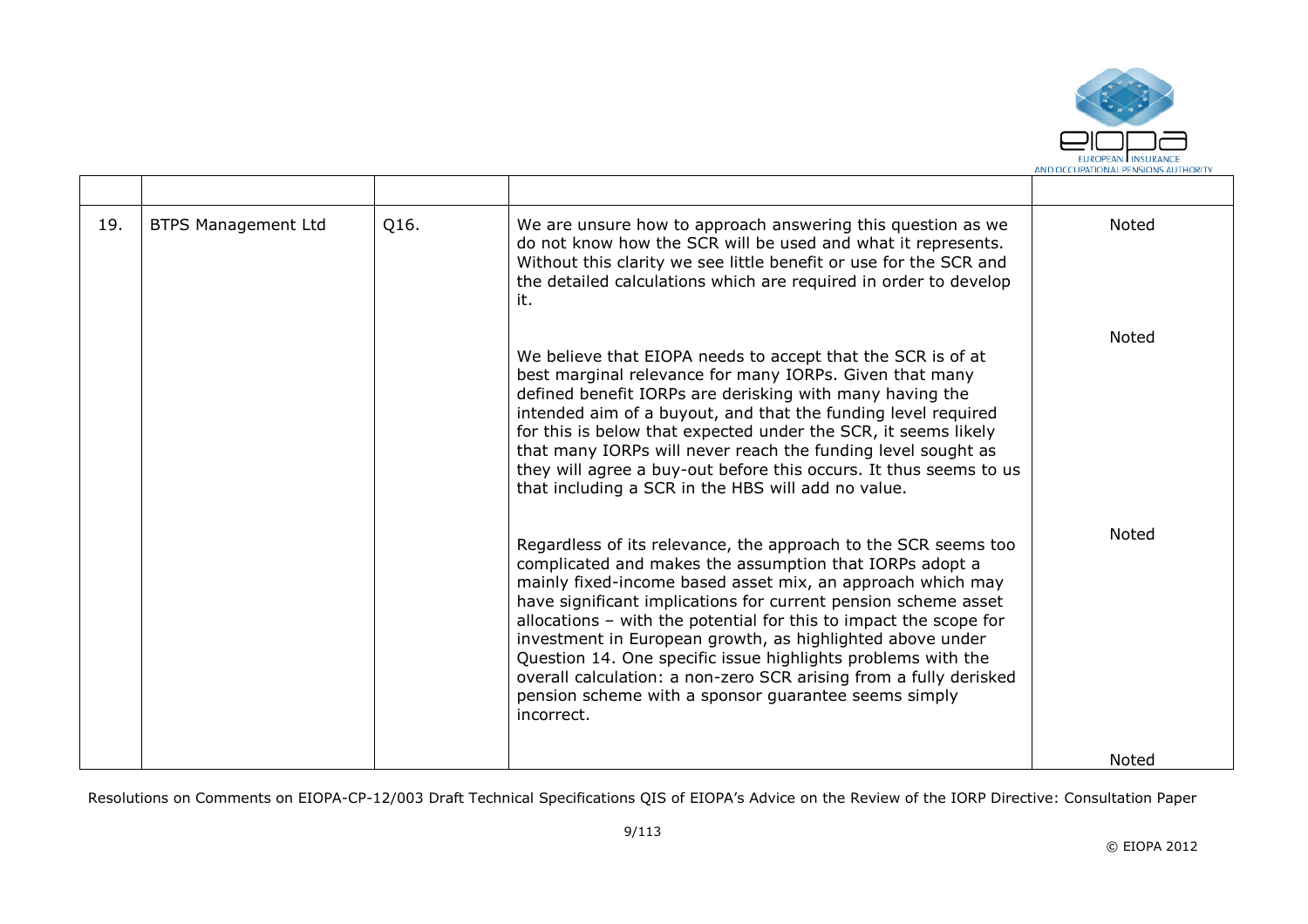

|     |                                                    |      | From our specific perspective, we use more bespoke<br>calculations to develop our own assessment of the investment<br>risks faced in our portfolio. Recognising the limitations of a VaR<br>based approach, we supplement this measure of risk by looking<br>at the impact on the scheme's funding position of historical<br>stress tests and forward-looking scenario analyses.<br>We are confused as to how EIOPA will be able to calculate<br>meaningfully the 97.5% and 95% security levels based on<br>calculations of 99.5% levels, given that the results are not<br>linear.                                                                                                                                                                                                                                  | Noted, see added<br>explanation |
|-----|----------------------------------------------------|------|----------------------------------------------------------------------------------------------------------------------------------------------------------------------------------------------------------------------------------------------------------------------------------------------------------------------------------------------------------------------------------------------------------------------------------------------------------------------------------------------------------------------------------------------------------------------------------------------------------------------------------------------------------------------------------------------------------------------------------------------------------------------------------------------------------------------|---------------------------------|
| 20. | Deloitte Total Reward and<br>Benefits Limited (UK) | Q16. | All the IORP sponsors we have spoken to have commented that<br>the use of complex formulae and new statistical and<br>mathematical concepts means that detailed advice is required<br>on how to interpret the consultation document and the possible<br>impact. IORPs and their sponsors will therefore require a<br>significant amount of time to ensure the detail is understood.<br>Equally, we expect that any simplifications would also require<br>time to consider and a number of iterations may be required to<br>ensure any simplifications are appropriate.<br>This is likely to be the area of the QIS which requires the<br>greatest time and cost to complete and where the available data<br>is likely to be insufficient to enable accurate calculation,<br>especially in the case of smaller IORPs. | Noted<br><b>Noted</b>           |
| 21. | Deutsche Post DHL                                  | Q16. | No, too complex and detailed.                                                                                                                                                                                                                                                                                                                                                                                                                                                                                                                                                                                                                                                                                                                                                                                        | Noted                           |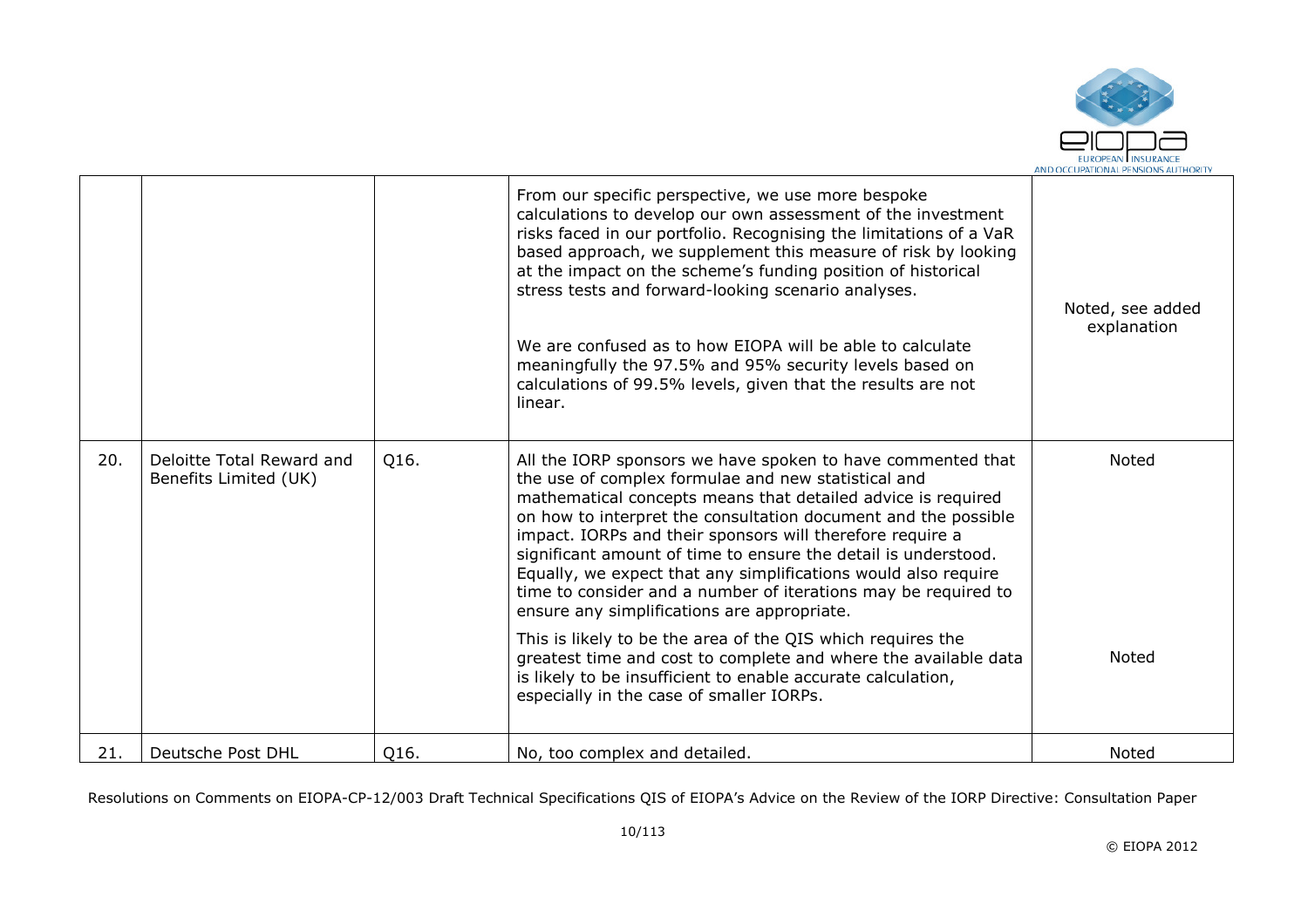

| 22. | Dexia Asset Management | Q16. | Q16. Do stakeholders believe that the description of the SCR in<br>Chapter 3 is sufficiently clear and understandable to enable<br>participants in the QIS to perform the necessary calculations?                                                                                                                                                                                                                                   |              |
|-----|------------------------|------|-------------------------------------------------------------------------------------------------------------------------------------------------------------------------------------------------------------------------------------------------------------------------------------------------------------------------------------------------------------------------------------------------------------------------------------|--------------|
|     |                        |      | We think a review of the purpose and use of the SCR should be<br>performed before calculations are made. SCR coverage imply<br>sponsors have to finance safety buffers and not only pay<br>pensions. The issue of the claim on this buffer should be<br>treated: is it the IORP or the sponsor who have a claim on this<br>buffer?                                                                                                  | Noted        |
|     |                        |      | EIOPA assumes that the sponsor can recover the surplus<br>a.<br>(in the case of deterministic valuation at least), but in this case<br>any surplus of assets against level A TP is a liability for the<br>IORP. Thus what will cover safety buffers?                                                                                                                                                                                | Noted        |
|     |                        |      | If it were the IORP, it would mean that the sponsor is not<br>b.<br>longer committed to only pay pensions but rather to capitalize<br>an insurance company. If technical provisions are accurately<br>estimated, the sponsor is paying too much for the pensions.<br>Anyhow, it will cost much more than most sponsors are able or<br>willing to pay and go against the objective of promoting second<br>pillar pensions in Europe. | <b>Noted</b> |
|     |                        |      | We believe the SCR calculations are too complex even though<br>well detailed. Most of IORPs across Europe are not used to<br>Solvency II like exercises. The IORPs who could be able to run<br>these studies are only those with a sufficient financial surface<br>which is likely to provide a wrong image of the actual IORPs<br>landscape.                                                                                       | Noted        |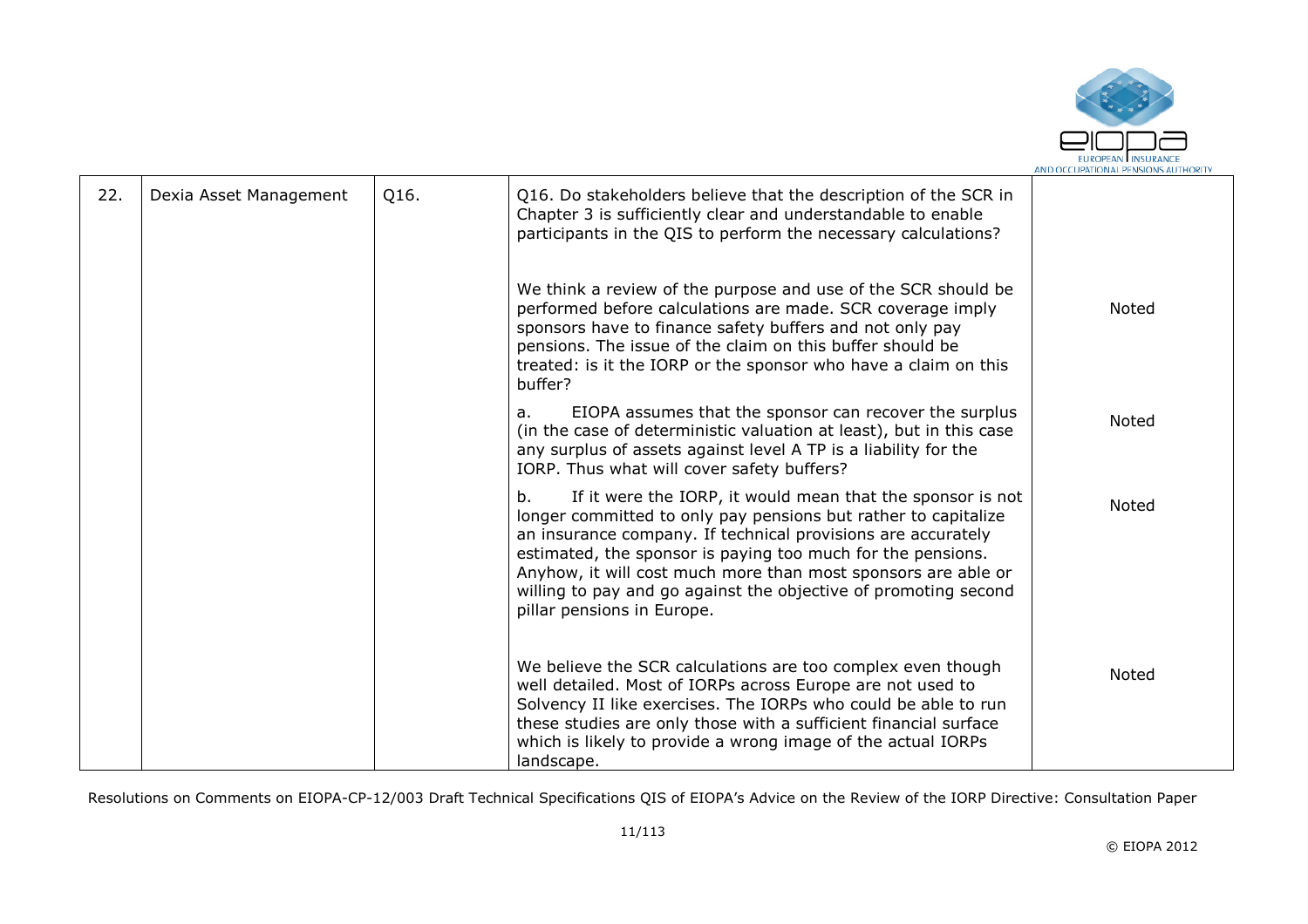

| 23. | European Association of<br><b>Public Sector Pension Inst</b> | Q16. | Do stakeholders believe that the description of the SCR in<br>Chapter 3 is sufficiently clear and un-derstandable to enable<br>participants in the QIS to perform the necessary calculations?                                                                                                                        |              |
|-----|--------------------------------------------------------------|------|----------------------------------------------------------------------------------------------------------------------------------------------------------------------------------------------------------------------------------------------------------------------------------------------------------------------|--------------|
|     |                                                              |      | EAPSPI finds the structure of the SCR section clear and<br>understandable only for qualified staff. Many IORPs will be<br>overwhelmed by it. Here again, EAPSPI doubts whether the final<br>QIS will reach a representative number of IORPs across Europe<br>and in particular, small IORPs with limited capacities. | <b>Noted</b> |
| 24. | European Federation for<br>Retirement Provision (EFRP        | Q16. | Q16. Do stakeholders believe that the description of the SCR in<br>Chapter 3 is sufficiently clear and understandable to enable<br>participants in the QIS to perform the necessary calculations?                                                                                                                    |              |
|     |                                                              |      | General comment                                                                                                                                                                                                                                                                                                      |              |
|     |                                                              |      | The SCR proposals appear to be directly copied from Solvency<br>II.                                                                                                                                                                                                                                                  | <b>Noted</b> |
|     |                                                              |      | Some EFRP Members strongly disagree with the concept of the<br>SCR itself.                                                                                                                                                                                                                                           | Noted        |
|     |                                                              |      | In the UK, the SCR is irrelevant for buy-outs of IORPs by                                                                                                                                                                                                                                                            | Noted        |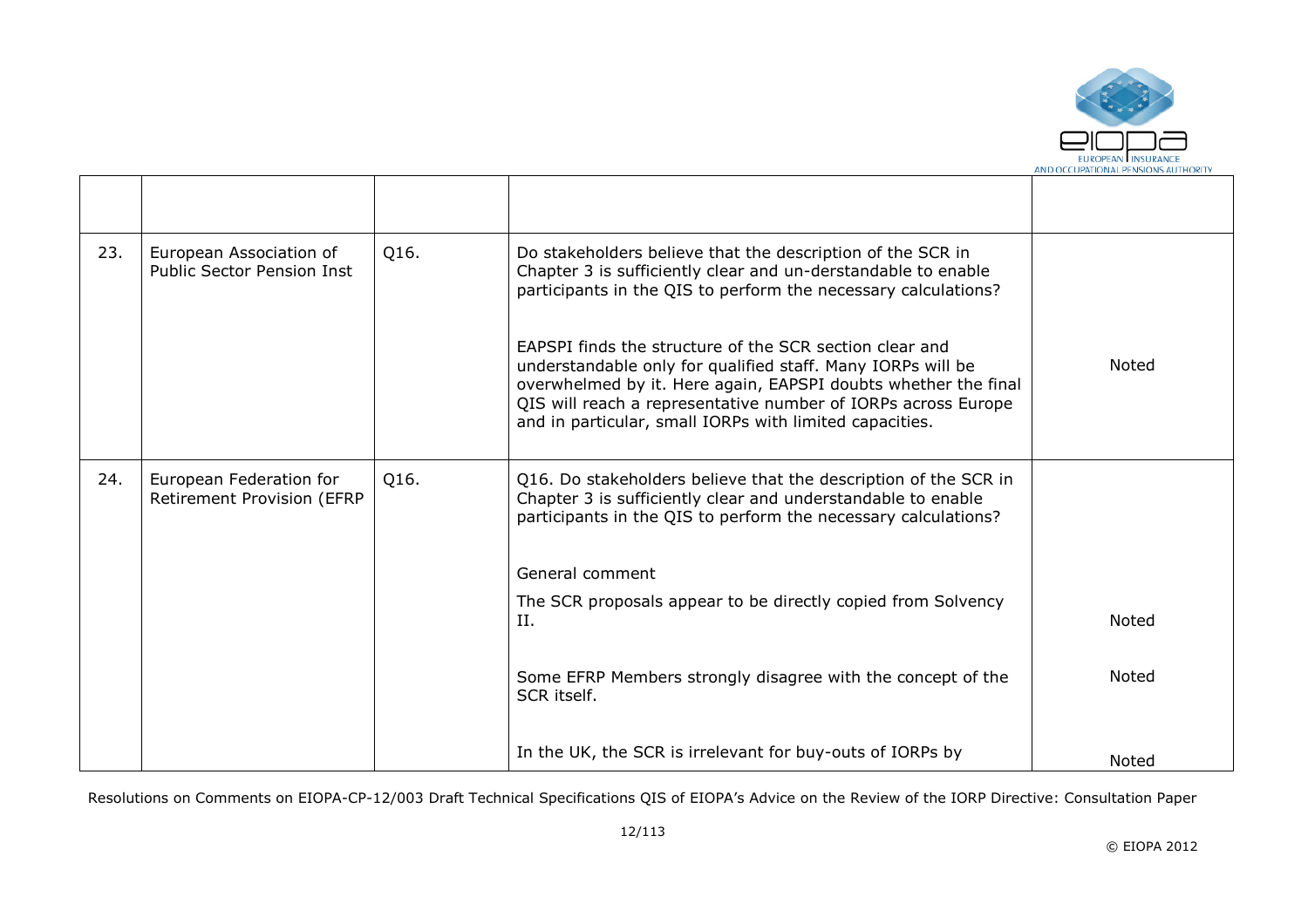

| valuation.                       | insurance companies since the estimated SCR value will be<br>higher than the estimated buy-out value. IORPs must know the<br>market value of the buy-out through a market consistent                                                                                                                                                                                                                                                                                                                                                    |              |
|----------------------------------|-----------------------------------------------------------------------------------------------------------------------------------------------------------------------------------------------------------------------------------------------------------------------------------------------------------------------------------------------------------------------------------------------------------------------------------------------------------------------------------------------------------------------------------------|--------------|
| risk.                            | Under Belgian Social and Labour Law, the sponsor always<br>carries the final risk, so the IORP itself almost never bears any                                                                                                                                                                                                                                                                                                                                                                                                            | <b>Noted</b> |
| Performing the SCR calculation   |                                                                                                                                                                                                                                                                                                                                                                                                                                                                                                                                         |              |
|                                  | According to our Members, it appears possible for IORPs to<br>perform the necessary calculations. A significant part of the<br>calculation will be done by the spread sheet to be supplied by<br>EIOPA, so that understanding all of the formulae may not be a<br>requirement, since the correct answer should emerge if the<br>right data is put in. It is questionable whether IORPs will have<br>the required input data let alone understand the output to the<br>degree necessary to check plausibility and interpret the results. | <b>Noted</b> |
|                                  | The technical specifications should contain more guidance,<br>especially the way in which the loss-absorbing capacity of<br>adjustment mechanisms and security mechanisms in the<br>calculation of the SCR should be interpreted.                                                                                                                                                                                                                                                                                                       | <b>Noted</b> |
| Some elements are still unclear: |                                                                                                                                                                                                                                                                                                                                                                                                                                                                                                                                         |              |
| □                                | How the sponsor default risk should be calculated for                                                                                                                                                                                                                                                                                                                                                                                                                                                                                   |              |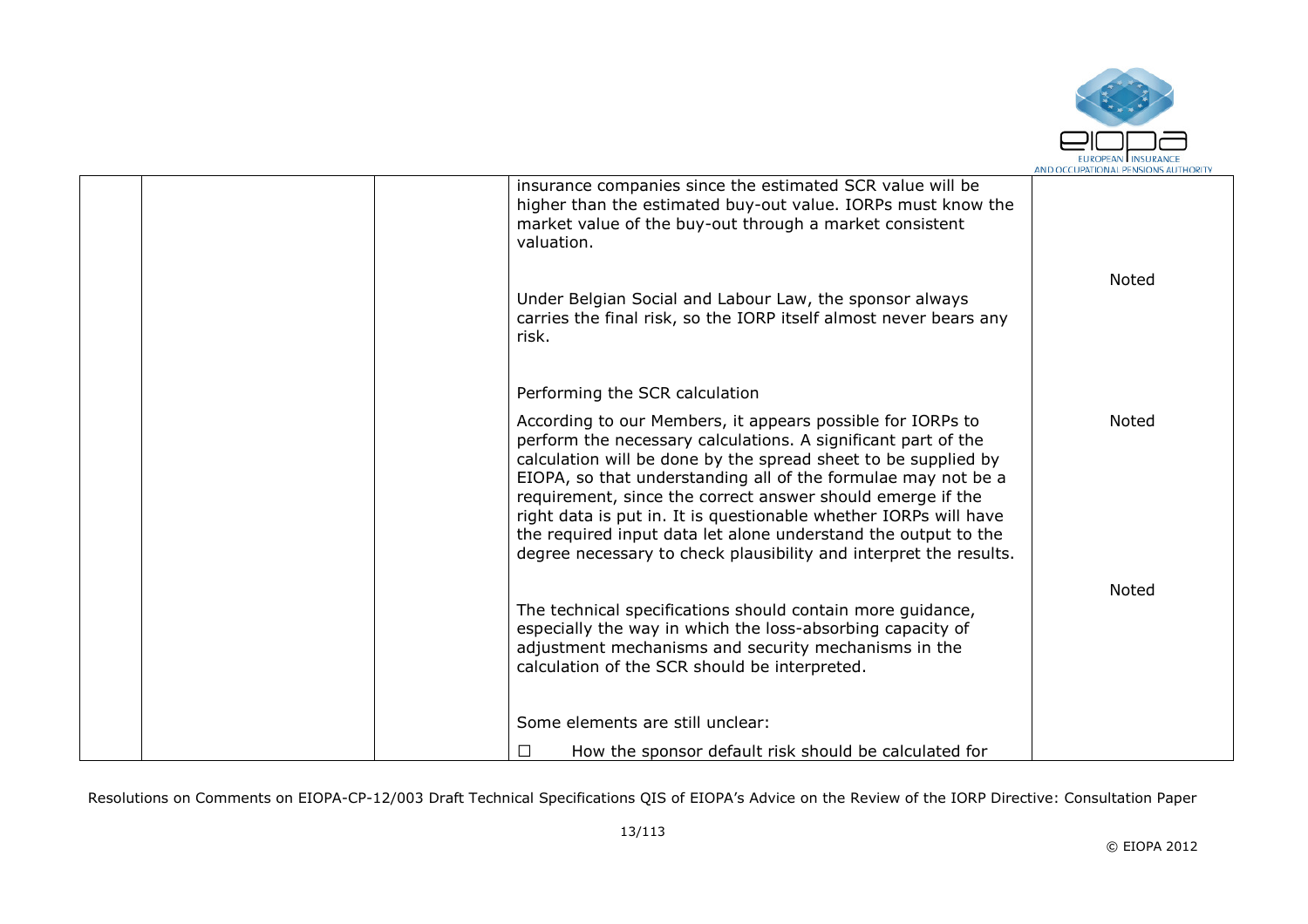

|     |                                                 |      | multi-employer funds, undertakings of a multinationals and<br>non-for-profit employers;                                                                                                                                                                                                                                                                                                                                     |                         |
|-----|-------------------------------------------------|------|-----------------------------------------------------------------------------------------------------------------------------------------------------------------------------------------------------------------------------------------------------------------------------------------------------------------------------------------------------------------------------------------------------------------------------|-------------------------|
|     |                                                 |      | Which assets would fall under the definition of "intangible"<br>П<br>assets"; it is unclear how to deal with expenses;                                                                                                                                                                                                                                                                                                      |                         |
|     |                                                 |      | □<br>The definitions to determine in which SCR category a<br>certain asset belong: for example, it is not clear how listed real<br>estate should be treated.                                                                                                                                                                                                                                                                |                         |
| 25. | Federation of the Dutch<br><b>Pension Funds</b> | Q16. | For IORPs, it seems to be possible to perform the necessary<br>calculations. A significant part of the calculation will be done<br>using the spread sheet that is to be supplied by EIOPA. Thus,<br>understanding all the formulas may not be necessary (these will<br>be in the spread sheet), as the correct answer should emerge if<br>the right data are input. This implies that the QIS can be<br>performed by IORPs. | <b>Noted</b>            |
|     |                                                 |      | However, it is questionable whether the outcome of the<br>calculation is also good and understandable for IORPs and could<br>be interpreted in the right way (completing a spread sheet does<br>not mean that the calculation is understood).                                                                                                                                                                               | Noted                   |
|     |                                                 |      | Especially the way the loss-absorbing capacity of adjustment<br>mechanisms and security mechanisms in the calculation of the<br>SCR should be interpreted needs more guidance in the technical<br>specifications. Furthermore, some elements are still insufficient:<br>it is unclear how the sponsor default risk should be calculated<br>for multi-employer plans.                                                        | Noted                   |
| 26. | <b>Financial Reporting Council</b>              | Q16. | We consider that the proposed SCR construction is more                                                                                                                                                                                                                                                                                                                                                                      | Noted, see introduction |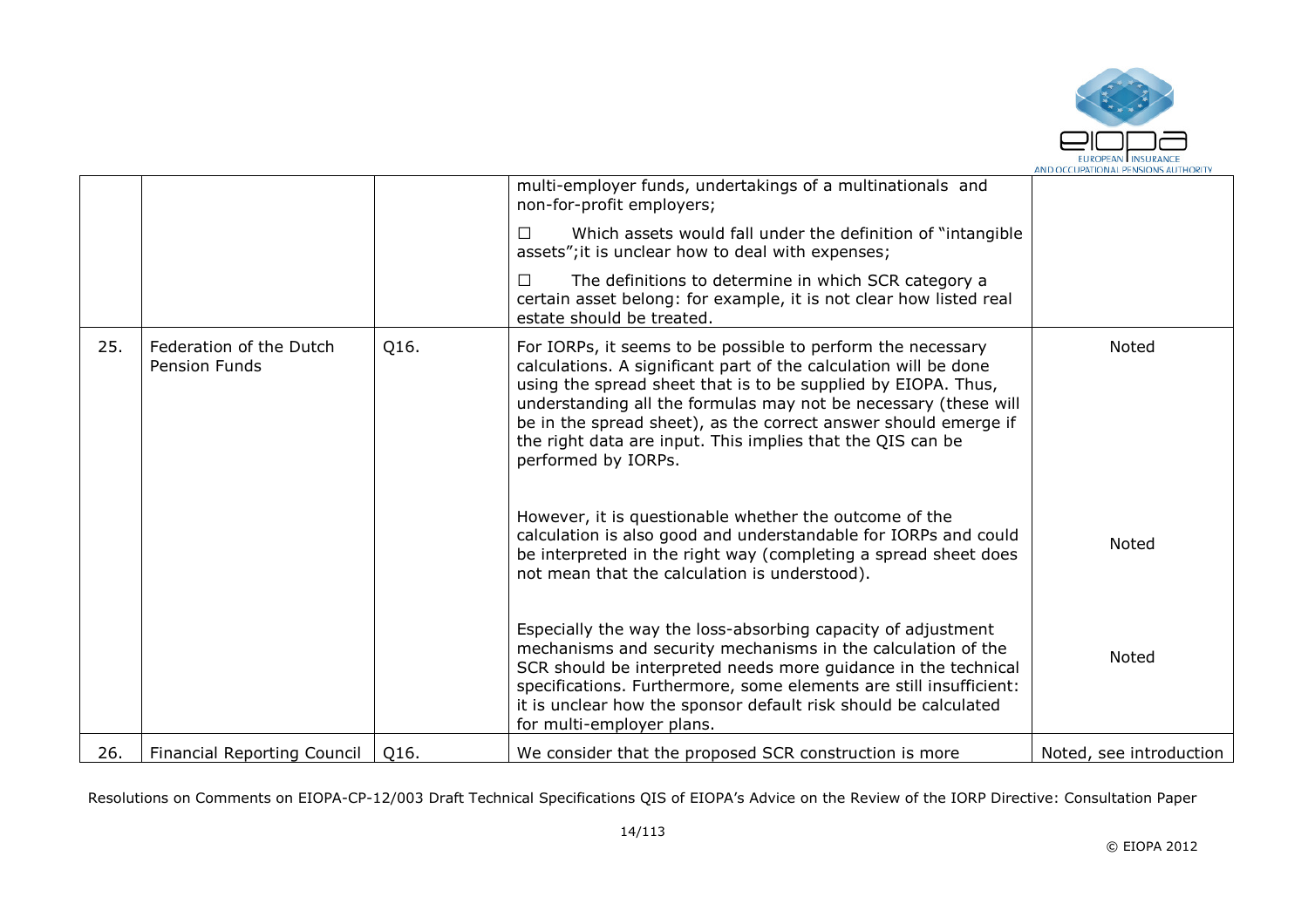

|     | - staff response                                          |      | complex than is necessary. For example requiring asset data on<br>a security by security basis adds to the work required to<br>calculate the SCR but is unlikely to significantly change the total<br>SCR.                                                                                                                                                                                                 | on proportionality |
|-----|-----------------------------------------------------------|------|------------------------------------------------------------------------------------------------------------------------------------------------------------------------------------------------------------------------------------------------------------------------------------------------------------------------------------------------------------------------------------------------------------|--------------------|
|     |                                                           |      | Worked examples would help participants complete the<br>calculations accurately.                                                                                                                                                                                                                                                                                                                           | <b>Noted</b>       |
| 27. | German Institute of<br><b>Pension Actuaries</b>           | Q16. | The stress scenarios are the same as for life (re)insurers and<br>therefore technically understandable only for actuarial<br>specialists in this field. The approach is extremely hard to<br>handle in particular for smaller IORPs. We expect that the costs<br>will be not appropriate and this circumstance will reduce the<br>number of participants so that the information value is<br>questionable. | Noted              |
| 28. | <b>GESAMTMETALL -</b><br>Federation of German<br>employer | Q16. | The description of the SCR will not be sufficiently clear and<br>understandable for smaller IORPs, who will not participate in the<br>QIS.                                                                                                                                                                                                                                                                 | <b>Noted</b>       |
|     |                                                           |      | It seems as if a significant part of the calculation will be done by<br>a spreadsheet to be supplied by EIOPA. It is questionable<br>whether IORPs will have the required input data let alone<br>understand the output to the degree necessary to check<br>plausibility and interpret the results. It is not clear how EIOPA                                                                              | Noted              |
|     |                                                           |      | will infer other security levels from the calculations on a 99.5%<br>level given that the results will be non-linear. It is not clear<br>which assets would fall under the definition of "intangible"<br>assets".                                                                                                                                                                                          | <b>Noted</b>       |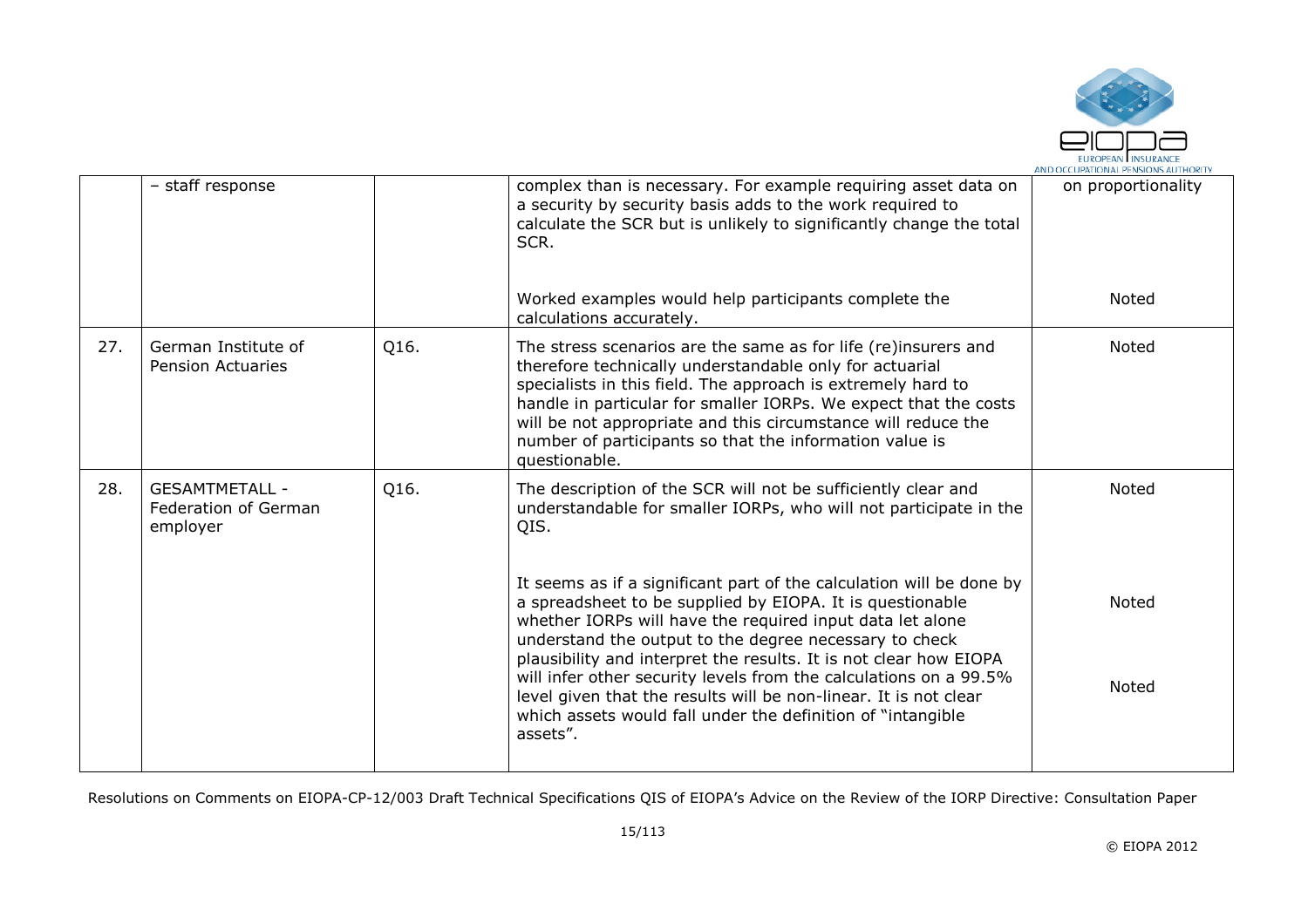

| 29. | Groupe Consultatif<br>Actuariel Européen     | Q16. | Do stakeholders believe that the description of the SCR in<br>Chapter 3 is sufficiently clear and understandable to enable<br>participants in the QIS to perform the necessary calculations?                                   |                                |
|-----|----------------------------------------------|------|--------------------------------------------------------------------------------------------------------------------------------------------------------------------------------------------------------------------------------|--------------------------------|
|     |                                              |      | We think that it would be helpful for the QIS to explain those<br>parts of the computation that have been lifted from the<br>corresponding Solvency II (insurance) series of QIS and those<br>that are new to this (IORP) QIS. | <b>Noted</b>                   |
|     |                                              |      | Some of the sections are difficult to follow and the calculations<br>are not very clear (e.g. in section SCR 2.15 to 2.27). Not all<br>variables are properly defined.                                                         | Noted, and sections<br>revised |
| 30. | Hundred Group of Finance<br><b>Directors</b> | Q16. | Do stakeholders believe that the description of the SCR in<br>Chapter 3 is sufficiently clear and understandable to enable<br>participants in the QIS to perform the necessary calculations?                                   |                                |
|     |                                              |      | Very few pension schemes or their sponsoring employers (other<br>than those already familiar with Solvency II as participants in<br>the insurance industry) will be able to understand this<br>consultation.                   | <b>Noted</b>                   |
|     |                                              |      | It is also entirely unclear what role the SCR and MCR will play in<br>the regulatory framework.                                                                                                                                | <b>Noted</b>                   |
| 31. | <b>IBM Deutschland</b>                       | Q16. | The description of the SCR will not be sufficiently clear and                                                                                                                                                                  | Noted                          |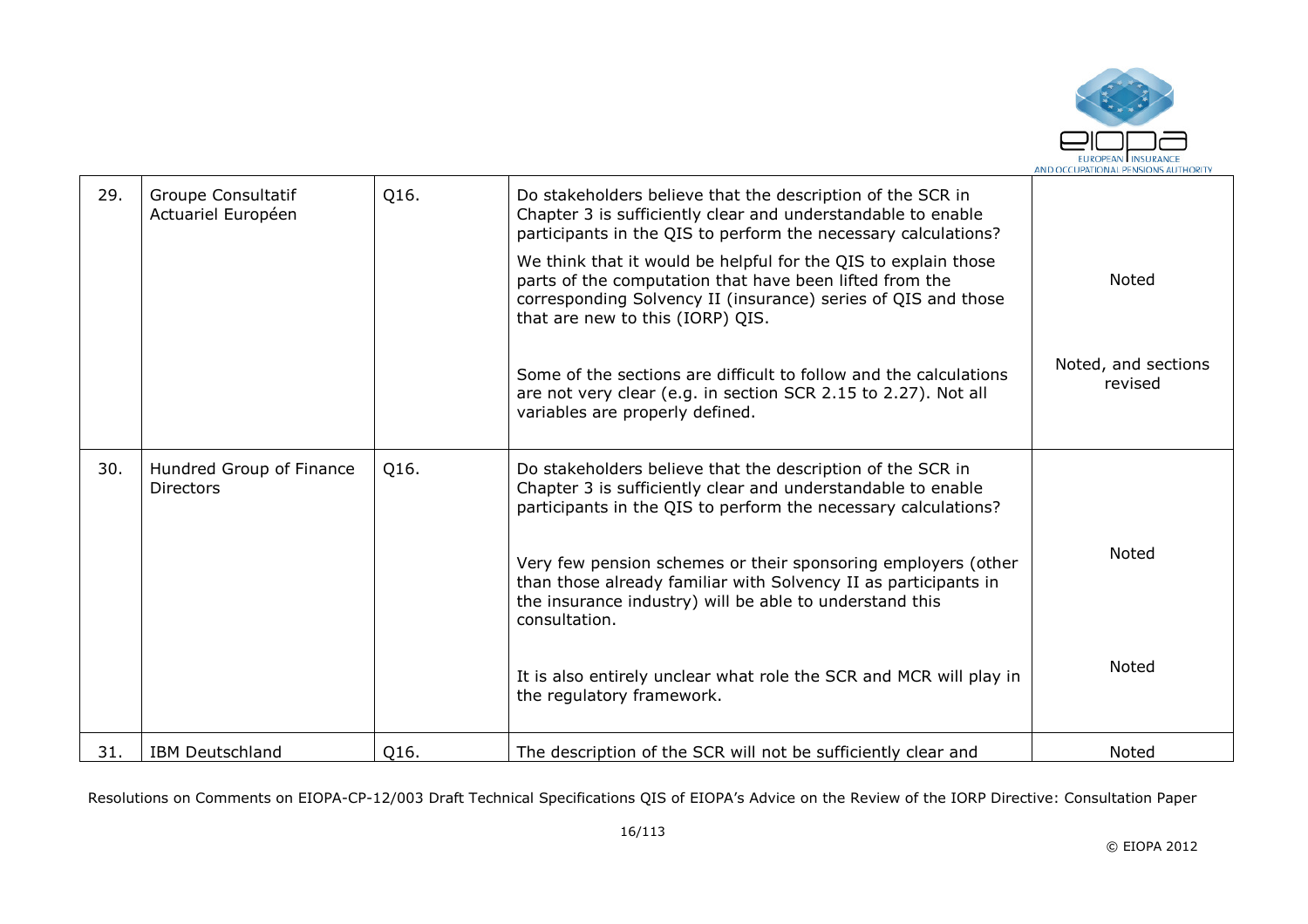

|     |                                       |      |                                                                                                                                                                                                                                                                                                                                                                                                                                                                                                   | AND OCCUPATIONAL PENSIONS AUTHORIT            |
|-----|---------------------------------------|------|---------------------------------------------------------------------------------------------------------------------------------------------------------------------------------------------------------------------------------------------------------------------------------------------------------------------------------------------------------------------------------------------------------------------------------------------------------------------------------------------------|-----------------------------------------------|
|     | Pensionsfonds AG                      |      | understandable for smaller IORPs, who will not participate in the<br>QIS as a result.                                                                                                                                                                                                                                                                                                                                                                                                             |                                               |
|     |                                       |      | It seems as if a significant part of the calculation will be done by<br>a spreadsheet to be supplied by EIOPA. It is questionable<br>whether IORPs will have the required input data let alone<br>understand the output to the degree necessary to check<br>plausibility and interpret the results.                                                                                                                                                                                               | <b>Noted</b>                                  |
|     |                                       |      | It is not clear how EIOPA will infer other security levels from the<br>calculations on a 99.5% level given that the results will be non-<br>linear.                                                                                                                                                                                                                                                                                                                                               | Noted, see added<br>explanation               |
|     |                                       |      | It is not clear which assets would fall under the definition of<br>"intangible assets".                                                                                                                                                                                                                                                                                                                                                                                                           | <b>Noted</b>                                  |
| 32. | Institute and Faculty of<br>Actuaries | Q16. | Do stakeholders believe that the description of the SCR in<br>Chapter 3 is sufficiently clear and understandable to enable<br>participants in the QIS to perform the necessary calculations?                                                                                                                                                                                                                                                                                                      |                                               |
|     |                                       |      | We consider that rather less information would be more<br>appropriate. In particular, based on our experience in helping<br>insurers understand and implement the requirements of<br>Solvency II, we believe that the level of asset information is too<br>detailed - for example the provision of asset data on a security-<br>by-security basis, the requirement to apply a 'look-through'<br>approach, exposures aggregated by issuer name, bond<br>information by term and credit rating etc. | Noted, see introduction<br>on proportionality |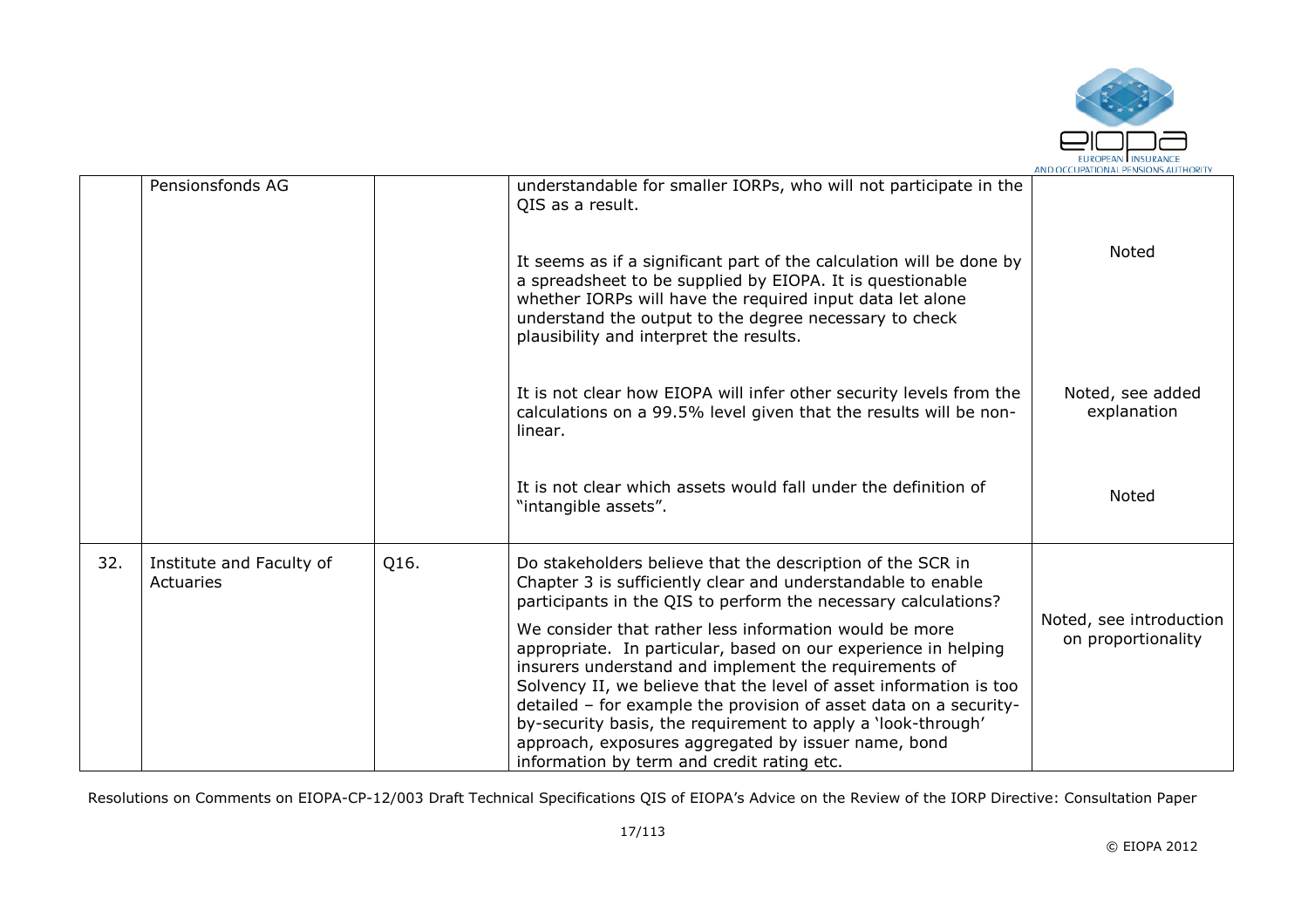

| 33. | <b>Insurance Europe</b>                    | Q16. | A first impression is that the general principles seems<br>reasonable and are building on Solvency II principles. However,<br>it is difficult to assess whether the principles would be<br>appropriate for IORPs since it is not defined what would be a<br>result of breach of the SCR and the MCR.                                                                                                                                                                                                                                                                                                                                                                                                                                                | Noted        |
|-----|--------------------------------------------|------|-----------------------------------------------------------------------------------------------------------------------------------------------------------------------------------------------------------------------------------------------------------------------------------------------------------------------------------------------------------------------------------------------------------------------------------------------------------------------------------------------------------------------------------------------------------------------------------------------------------------------------------------------------------------------------------------------------------------------------------------------------|--------------|
| 34. | Investment and life<br>Assurance Group Ltd | Q16. | This section will be familiar to participants who are preparing for<br>Solvency II. If they have completed QIS 4 and QIS 5 then they<br>will have a good understanding of the intention of this section.<br>For other participants it may be more of a challenge. The<br>amount of time necessary to complete this QIS should not be<br>underestimated.                                                                                                                                                                                                                                                                                                                                                                                             | Noted        |
| 35. | KPMG LLP (UK)                              | Q16. | Yes, in relation to member state regulators. Were the QIS<br>process extended to an IORP funding directive, we do not<br>believe that IORP managers would generally be able to<br>understand the process unless they are familiar with insurance<br>capital requirements.                                                                                                                                                                                                                                                                                                                                                                                                                                                                           | Noted        |
| 36. | Mercer Ltd                                 | Q16. | Do stakeholders believe that the description of the SCR in<br>Chapter 3 is sufficiently clear and understandable to enable<br>participants in the QIS to perform the necessary calculations?<br>The requirements in Chapter 3 draw heavily on those set out in<br>the QIS5 Technical Specifications used for insurance companies<br>apparently ignoring many fundamental differences between<br>IORPs and insurance companies. Although it will be possible to<br>perform the calculations, the detail provided is too prescriptive<br>and so unlikely to result in information that reflects the different<br>structures and risk characteristics of IORPs. In particular, our<br>view is that a principles based approach, that could potentially | <b>Noted</b> |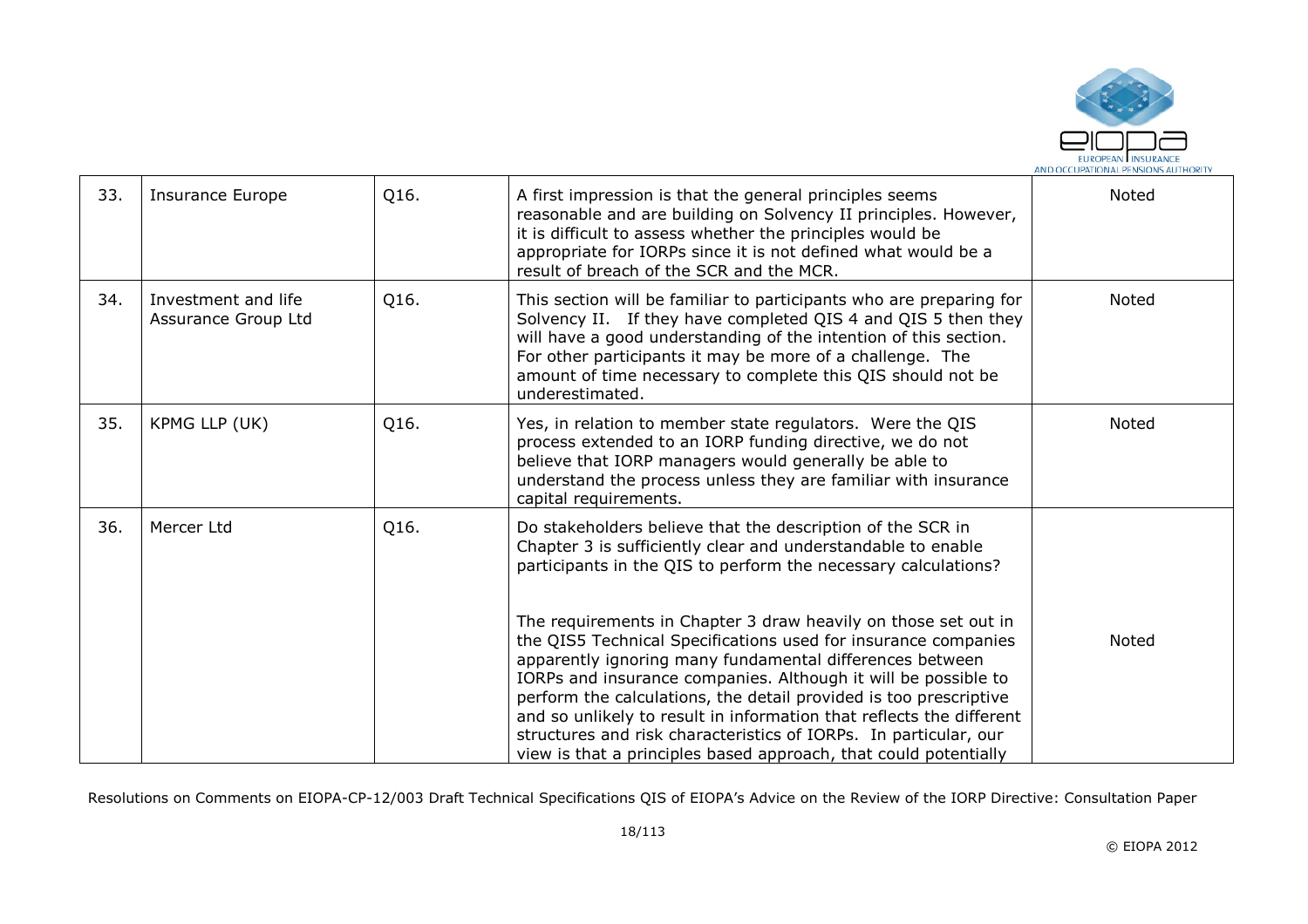

|  | incorporate existing risk measurement infrastructure, could be<br>employed.                                                                                                                                                                                                                                                                                                                                                                                                                                                                                     |                                                                                     |
|--|-----------------------------------------------------------------------------------------------------------------------------------------------------------------------------------------------------------------------------------------------------------------------------------------------------------------------------------------------------------------------------------------------------------------------------------------------------------------------------------------------------------------------------------------------------------------|-------------------------------------------------------------------------------------|
|  | As outlined earlier, we find the interest rate stress section<br>unsatisfactory, in particular the proposal that a stressed real<br>yield curve is floored at zero percent (given that on December<br>2011 many real interest rates were negative). Our strong<br>preference would be for separate treatment of nominal interest<br>rates versus inflation. It would be helpful if as part of the<br>documentation provided with the QIS (as was the case with the<br>insurance QIS5), a set of interest rate and stressed interest rate<br>curves is provided. | Noted, see added<br>option on inflation and<br>real rate<br>Agree, will be provided |
|  | Particular elements of the QIS that we think are likely to make<br>the cost of performing the calculations disproportionate,<br>compared to the value of the information provided, include:                                                                                                                                                                                                                                                                                                                                                                     | Noted, see introduction<br>on proportionality                                       |
|  | the requirement to look through into the investments<br>П<br>held by managed funds;                                                                                                                                                                                                                                                                                                                                                                                                                                                                             |                                                                                     |
|  | the expectation that capital requirements in respect of<br>$\Box$<br>interest rate can be usefully separated into eight different<br>measures;                                                                                                                                                                                                                                                                                                                                                                                                                  |                                                                                     |
|  | the detailed measurement of, for example, spread risk<br>П<br>and counterparty risk.                                                                                                                                                                                                                                                                                                                                                                                                                                                                            |                                                                                     |
|  | the requirement in the case of the interest rate stress to<br>$\Box$<br>have a full set of liability cash flows.                                                                                                                                                                                                                                                                                                                                                                                                                                                |                                                                                     |
|  |                                                                                                                                                                                                                                                                                                                                                                                                                                                                                                                                                                 |                                                                                     |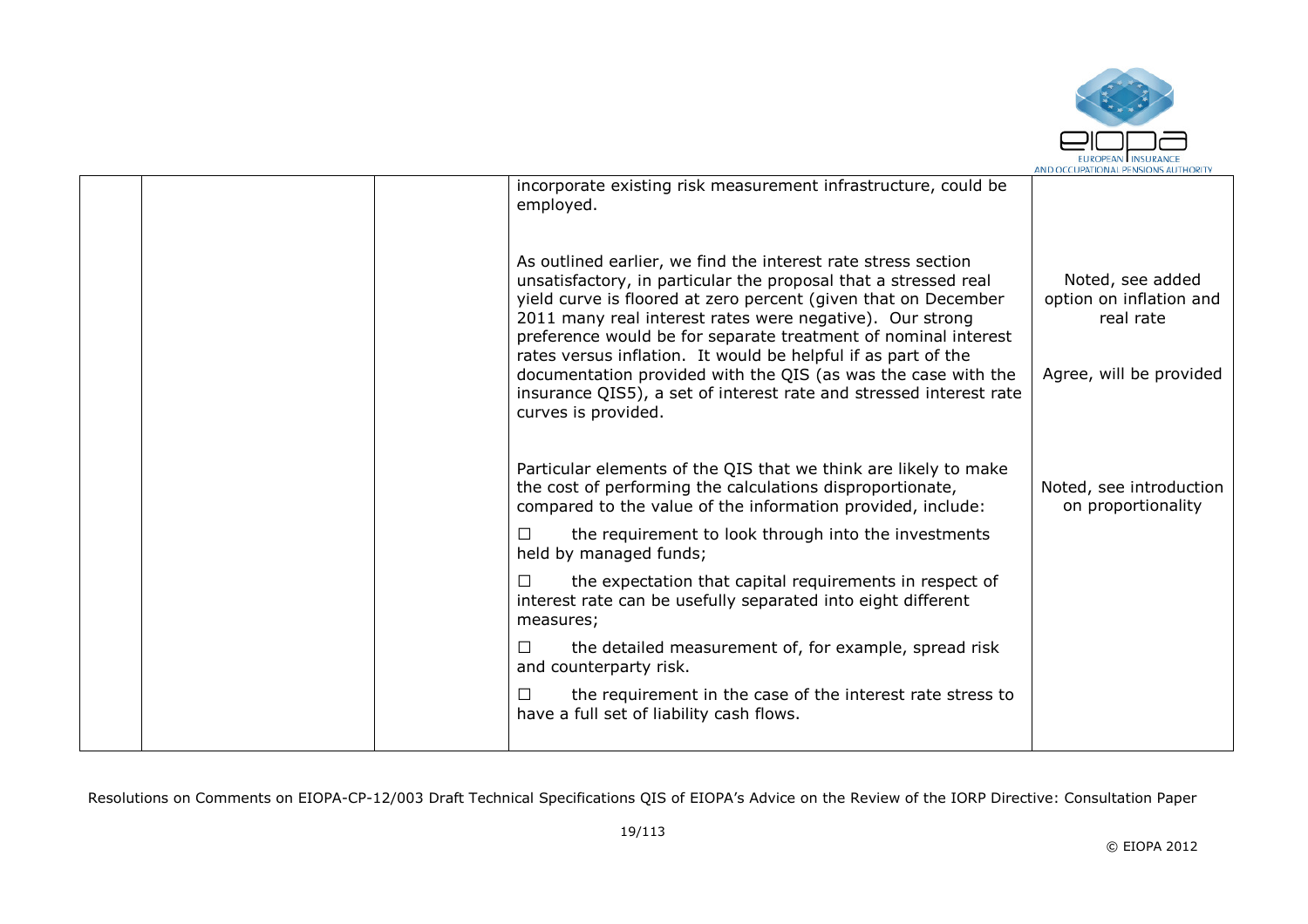

| 37. | National Association of<br>Pension Funds (NAPF) | Q16. | SCR standard formula and MCR                                                                                                                                 |                                 |
|-----|-------------------------------------------------|------|--------------------------------------------------------------------------------------------------------------------------------------------------------------|---------------------------------|
|     |                                                 |      | Do stakeholders believe that the description of the SCR in<br>Chapter 3 is                                                                                   |                                 |
|     |                                                 |      | sufficiently clear and understandable to enable participants in<br>the QIS to                                                                                |                                 |
|     |                                                 |      | perform the necessary calculations?                                                                                                                          |                                 |
|     |                                                 |      | The description of the SCR is not sufficiently clear and<br>understandable, for a number of reasons.                                                         | Noted                           |
|     |                                                 |      | More guidance is needed on how loss-absorbing capacity<br>$\Box$<br>of adjustment mechanisms and security mechanisms will be<br>used in the SCR calculation. | Noted                           |
|     |                                                 |      | It is not clear how EIOPA will infer 97.5 and 95% security<br>□<br>levels from calculations based on 99.5%, as the results will be<br>non-linear.            | Noted, see added<br>explanation |
|     |                                                 |      |                                                                                                                                                              | Noted                           |
|     |                                                 |      | It is unclear how sponsor default risk will be calculated<br>П<br>for multi-employer schemes.                                                                |                                 |
|     |                                                 |      | In any case, EIOPA should recognise that the SCR has little<br>relevance for many IORPs. In the UK, many defined benefit                                     | Noted                           |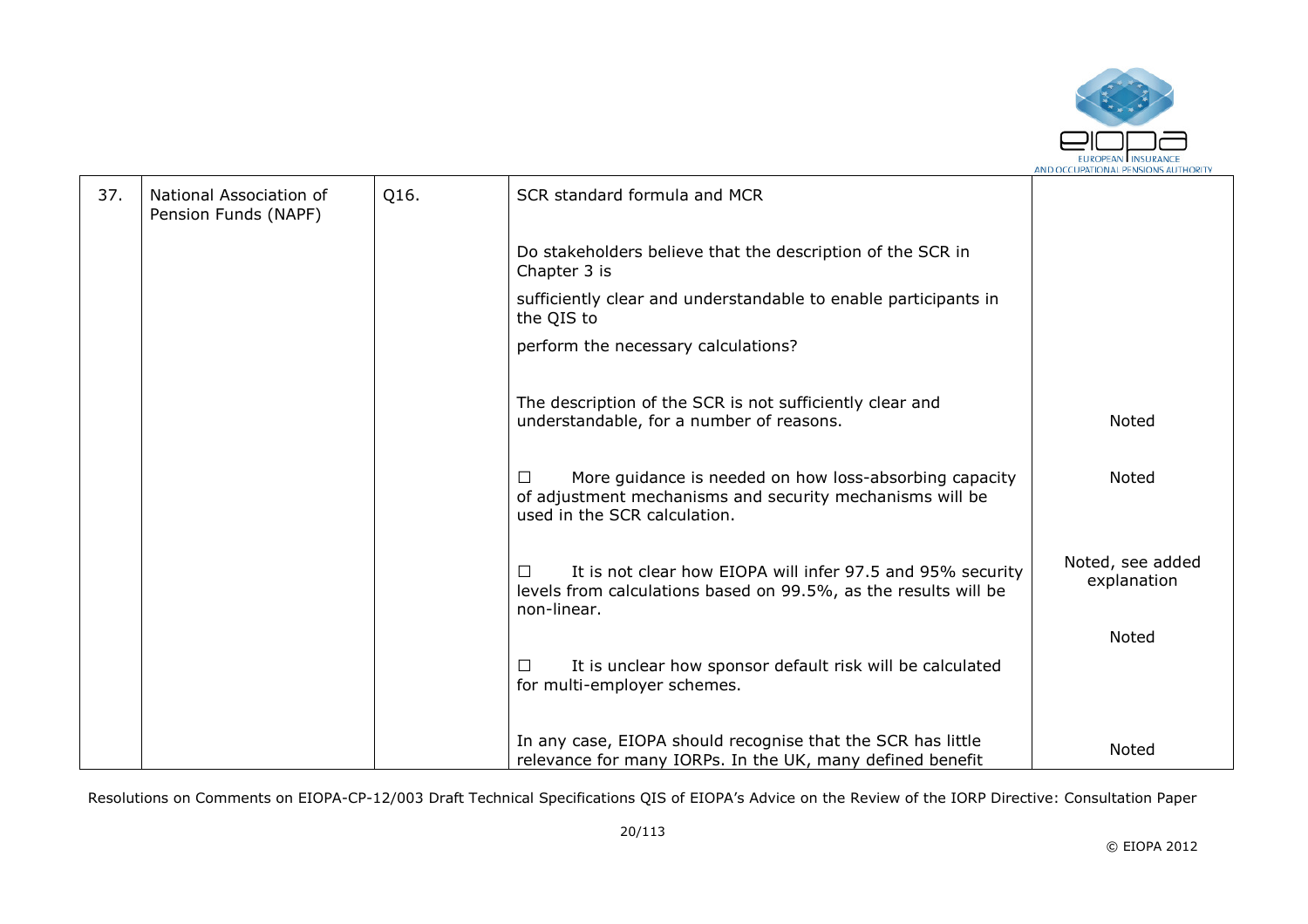

|     |                                                     |      | IORPs are on a journey towards buyout. The funding level<br>required for buyout is below that required by an SCR-based<br>system. So these IORPs would be bought out before reaching<br>the funding level that EIOPA is proposing. Once bought out,<br>they would be subject to an SCR anyway, as they would come<br>under the regulatory umbrella of the Solvency II legislation. So<br>there is little to be gained by including a SCR in the Holistic<br>Balance Sheet. |              |
|-----|-----------------------------------------------------|------|----------------------------------------------------------------------------------------------------------------------------------------------------------------------------------------------------------------------------------------------------------------------------------------------------------------------------------------------------------------------------------------------------------------------------------------------------------------------------|--------------|
| 38. | Pension Protection Fund,<br>UK.                     | Q16. | As previously noted, the SCR approach is an entirely new<br>concept for UK IORPs and their advisers. We expect that further<br>explanation of the concepts behind the SCR and the<br>appropriateness of applicability to IORPs would be helpful.                                                                                                                                                                                                                           | Noted        |
| 39. | <b>Punter Southall</b>                              | Q16. | Do stakeholders believe that the description of the SCR in<br>Chapter 3 is sufficiently clear and understandable to enable<br>participants in the QIS to perform the necessary calculations?                                                                                                                                                                                                                                                                               |              |
|     |                                                     |      | We believe that most UK IORPs will have some difficulty<br>understanding the SCR description which has largely been<br>copied from Solvency II.                                                                                                                                                                                                                                                                                                                            | <b>Noted</b> |
| 40. | Railways Pension Trustee<br>Company Limited (RPTCL) | Q16. | The description of the SCR in Chapter 3 may be sufficiently clear<br>and understandable but the overall case for the inclusion and<br>appropriateness of the SCR itself for IORPs has not been well<br>made.                                                                                                                                                                                                                                                               | Noted        |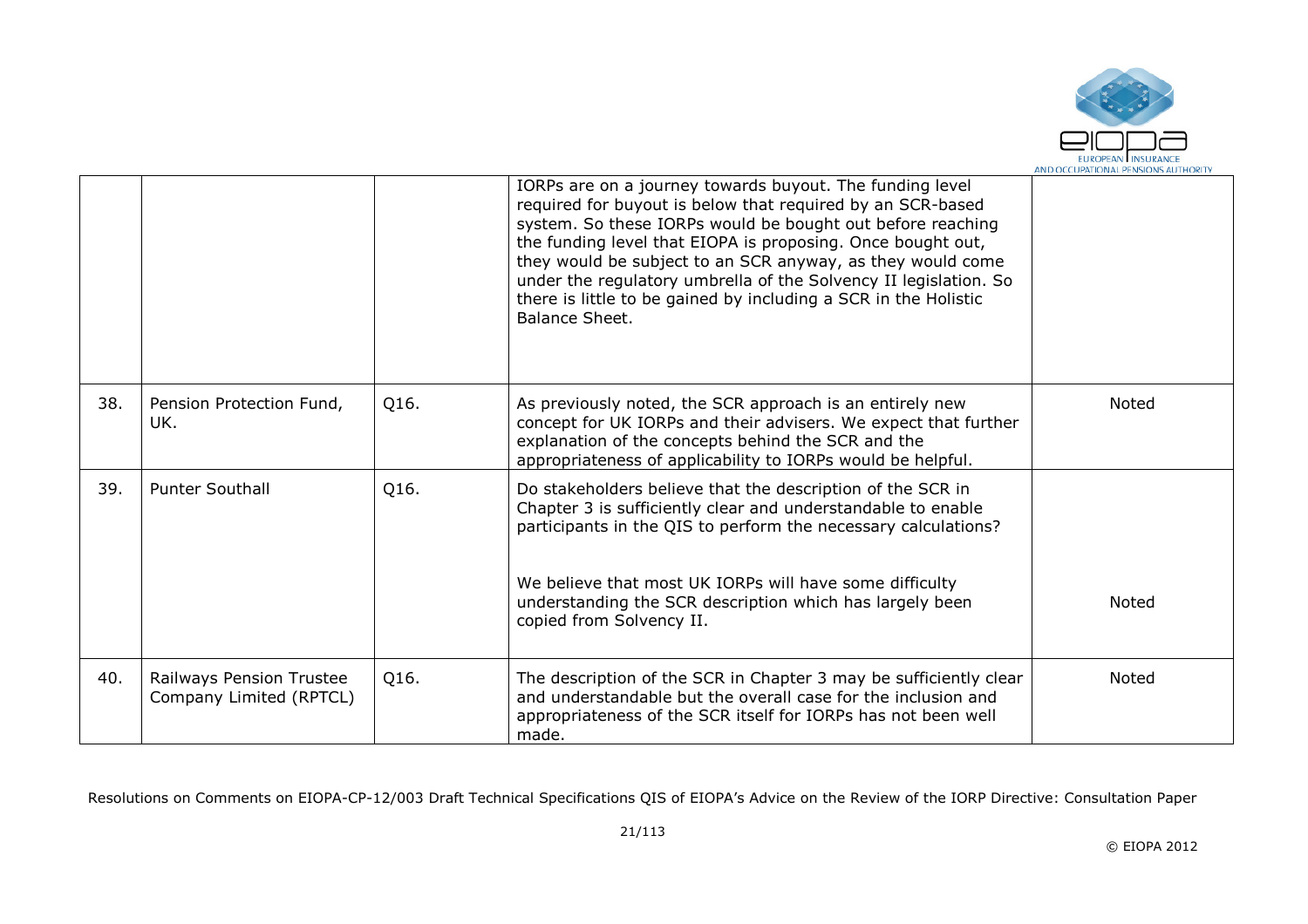

|     |                    |      | IORPs do not exist to transact business for profit and, in many<br>cases, as soon as they reach the level of funding at which they<br>could pass their liabilities to the insurance market, they do so.<br>Sponsors are typically funding IORP shortfalls as quickly as they<br>can reasonably afford and the SCR consequently appears to be<br>of only theoretical relevance in many cases.                                                                                                                                                                           | Noted                                         |
|-----|--------------------|------|------------------------------------------------------------------------------------------------------------------------------------------------------------------------------------------------------------------------------------------------------------------------------------------------------------------------------------------------------------------------------------------------------------------------------------------------------------------------------------------------------------------------------------------------------------------------|-----------------------------------------------|
|     |                    |      | Further, in many Member States, pension protection scheme<br>arrangements exist to provide a level of compensation for those<br>cases where the default of the sponsor of the IORP happens at a<br>time when technical provisions are not sufficiently well funded.<br>RPTCL believes that the small increase in member security that<br>may result from any implementation of a requirement for a SCR<br>will be far outweighed by the detrimental impact that the SCR<br>would have on the sustainability of future benefit provision from<br>defined benefit IORPs. | Noted                                         |
| 43. | Tesco Plc          | Q16. | No. We believe the calculation is too complex and would urge<br>that a simpler approach is considered.                                                                                                                                                                                                                                                                                                                                                                                                                                                                 | Noted                                         |
| 44. | Towers Watson B.V. | Q16. | Do stakeholders believe that the description of the SCR in<br>Chapter 3 is sufficiently clear and understandable to enable<br>participants in the QIS to perform the necessary calculations?                                                                                                                                                                                                                                                                                                                                                                           |                                               |
|     |                    |      | It is our impression that in some respects the SCR calculations                                                                                                                                                                                                                                                                                                                                                                                                                                                                                                        | Noted, see introduction<br>on proportionality |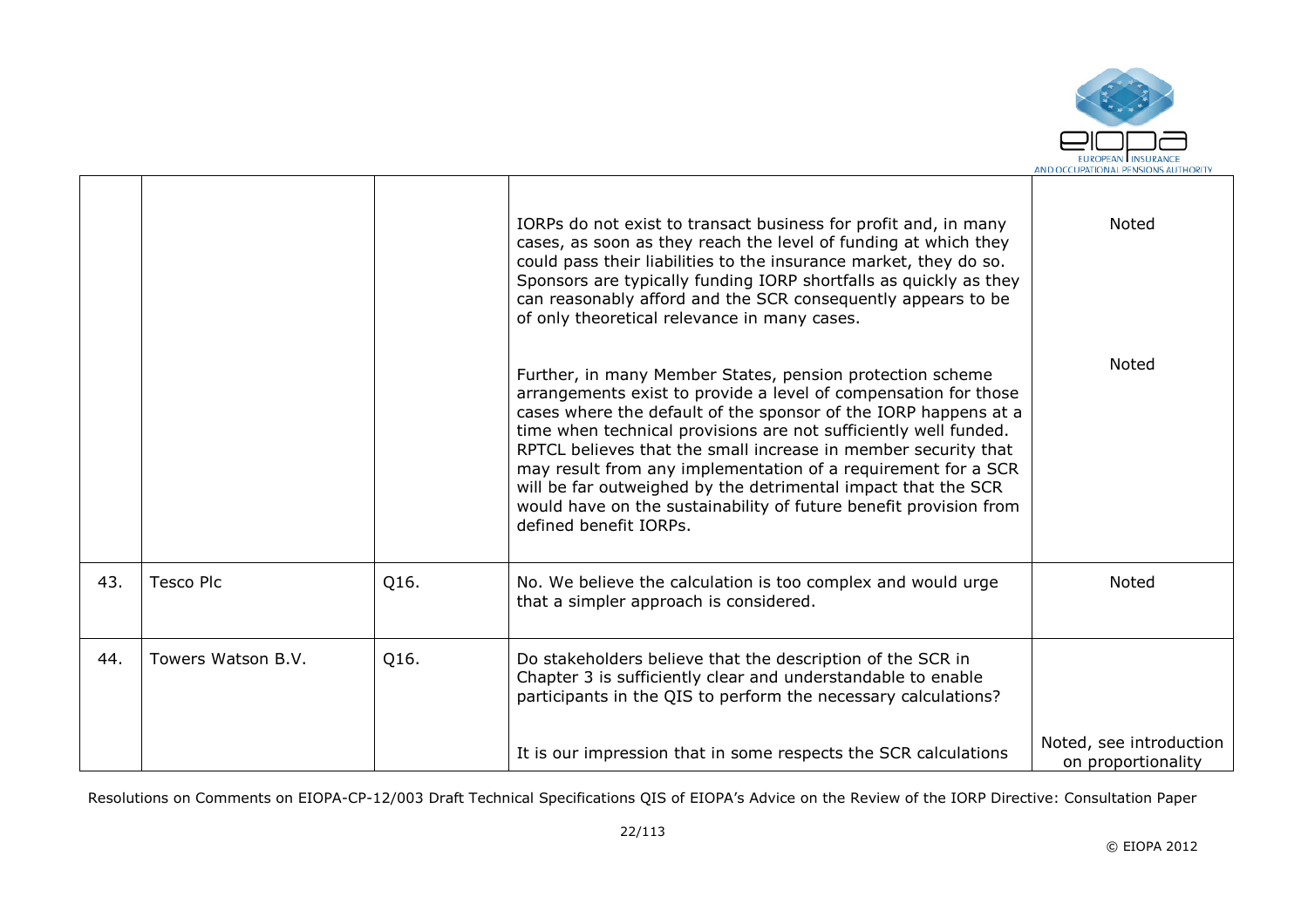

|     |                                |      | are too detailed. Some elements that may be relevant to<br>insurers but less so for IORPs could be dealt with more<br>pragmaticly or deleted altogether.                                                                                                                                                                                                                                                                                                                                                                                                                                                                                       |                                                                 |
|-----|--------------------------------|------|------------------------------------------------------------------------------------------------------------------------------------------------------------------------------------------------------------------------------------------------------------------------------------------------------------------------------------------------------------------------------------------------------------------------------------------------------------------------------------------------------------------------------------------------------------------------------------------------------------------------------------------------|-----------------------------------------------------------------|
| 45. | Towers Watson GmbH,<br>Germany | Q16. | Although we recognise that a formulaic approach to all intricate<br>details of the SCR is difficult, we consider that a rather less<br>detailed approach would be more appropriate, in particular,<br>focusing on the simplifications. Based on our experience in<br>helping insurers understand and implement the requirements of<br>Solvency II, we believe that the level of asset information is too<br>detailed. Thus, for example, for the calculation of the Market<br>Spread Risk within the SCR, the relevant information is required<br>on a bond-by-bond basis, something only the largest of funds<br>will have readily available. | Noted, see introduction<br>on proportionality                   |
|     |                                |      | As already mentioned, we believe that worthwhile<br>simplifications could be made in many other areas.                                                                                                                                                                                                                                                                                                                                                                                                                                                                                                                                         | Noted, see introduction<br>on proportionality and<br>revised TS |
| 46. | <b>Towers Watson UK</b>        | Q16. | Do stakeholders believe that the description of the SCR in<br>Chapter 3 is sufficiently clear and understandable to enable<br>participants in the QIS to perform the necessary calculations?                                                                                                                                                                                                                                                                                                                                                                                                                                                   |                                                                 |
|     |                                |      | It should not be inferred from the technical points that we make<br>about the SCR that we support its application; we are opposed<br>to its use                                                                                                                                                                                                                                                                                                                                                                                                                                                                                                | Noted                                                           |
|     |                                |      | Although we recognise that a formulaic approach to all intricate<br>details of the SCR is difficult, we consider that a rather less<br>detailed approach would be more appropriate, in particular,                                                                                                                                                                                                                                                                                                                                                                                                                                             | Noted, see introduction                                         |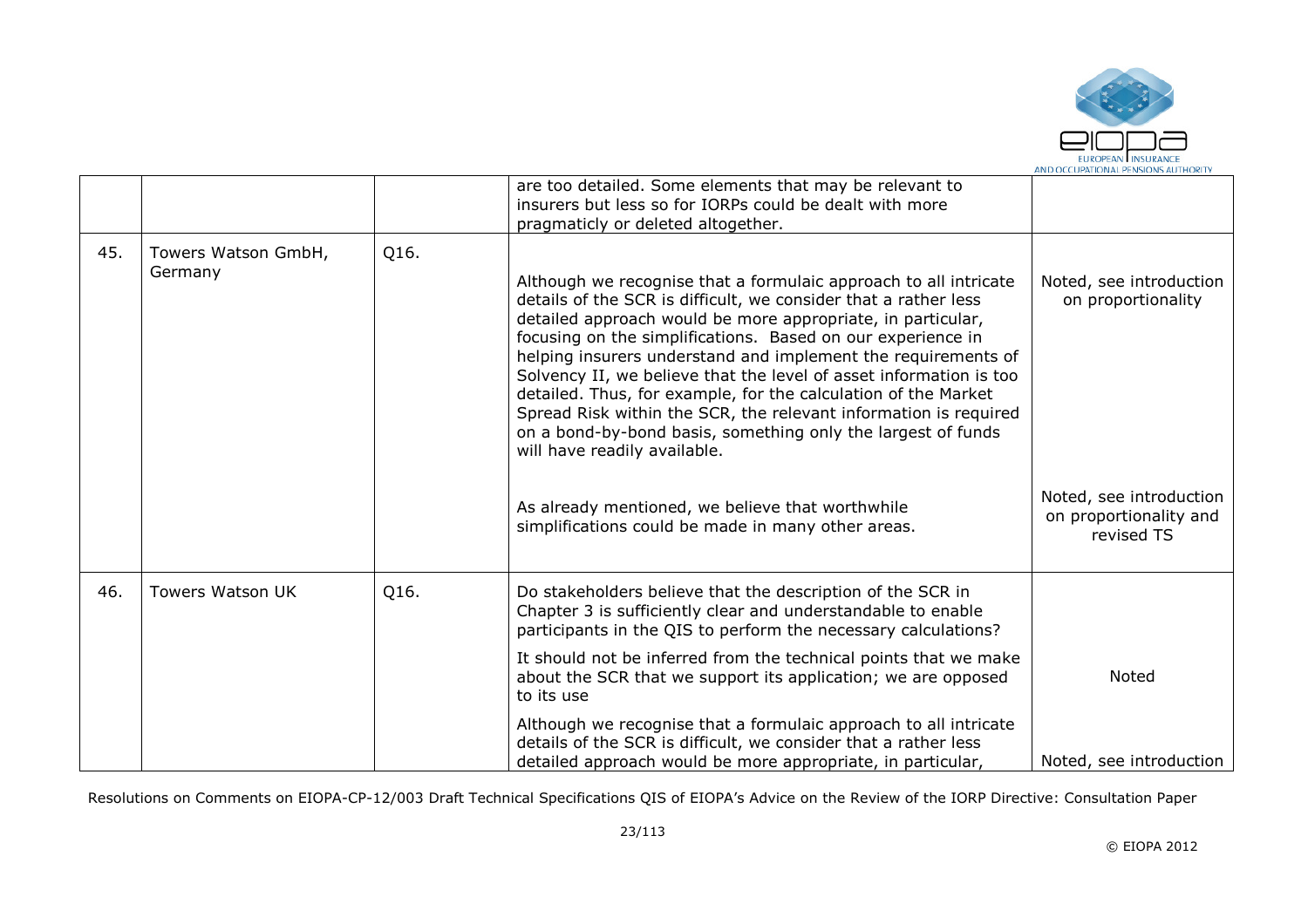

|     |                                       |      | focusing on the simplifications. Based on our experience in<br>helping insurers understand and implement the requirements of<br>Solvency II and in carrying out QIS calculations for a sample of<br>IORPs, we believe that the level of asset information is too<br>detailed - for example the provision of asset data on a security-<br>by-security basis, the requirement to apply a 'look-through'<br>approach, exposures aggregated by issuer name, bond<br>information by term and credit rating etc.  | on proportionality                            |
|-----|---------------------------------------|------|-------------------------------------------------------------------------------------------------------------------------------------------------------------------------------------------------------------------------------------------------------------------------------------------------------------------------------------------------------------------------------------------------------------------------------------------------------------------------------------------------------------|-----------------------------------------------|
|     |                                       |      | We also believe that worthwhile simplifications could be made in<br>other areas, for example by combining the mortality and<br>longevity risk modules. There is also a need to simplify the<br>counter-party default risk module to ensure that it can be<br>applied in a practical and cost-effective way.                                                                                                                                                                                                 | Noted, see introduction<br>on proportionality |
| 47. | <b>Trades Union Congress</b><br>(TUC) | Q16. | There appears, again, to be lack of guidance in this regard,<br>especially on how mechanisms to absorb losses (which we<br>understand to be principally sponsor support and pension<br>protection schemes) will be used to calculate the SCR. We fear<br>SCRs will be used to reinforce the implicit prescription to adjust<br>member benefits down unnecessarily.                                                                                                                                          | <b>Noted</b>                                  |
|     |                                       |      | The description of the SCR appears to exhibit a lack of<br>understanding of defined benefit pension scheme design in the<br>UK. Most IORPs are geared towards achieving buyout-level<br>funding, which is below that required by an SCR-based system.<br>And once bought out, schemes would become subject to an SCR<br>at a more appropriate stage as they would come under the<br>regulatory umbrella of the Solvency II insurance regulations.<br>We are entirely unconvinced of the need to alter these | Noted<br>Noted                                |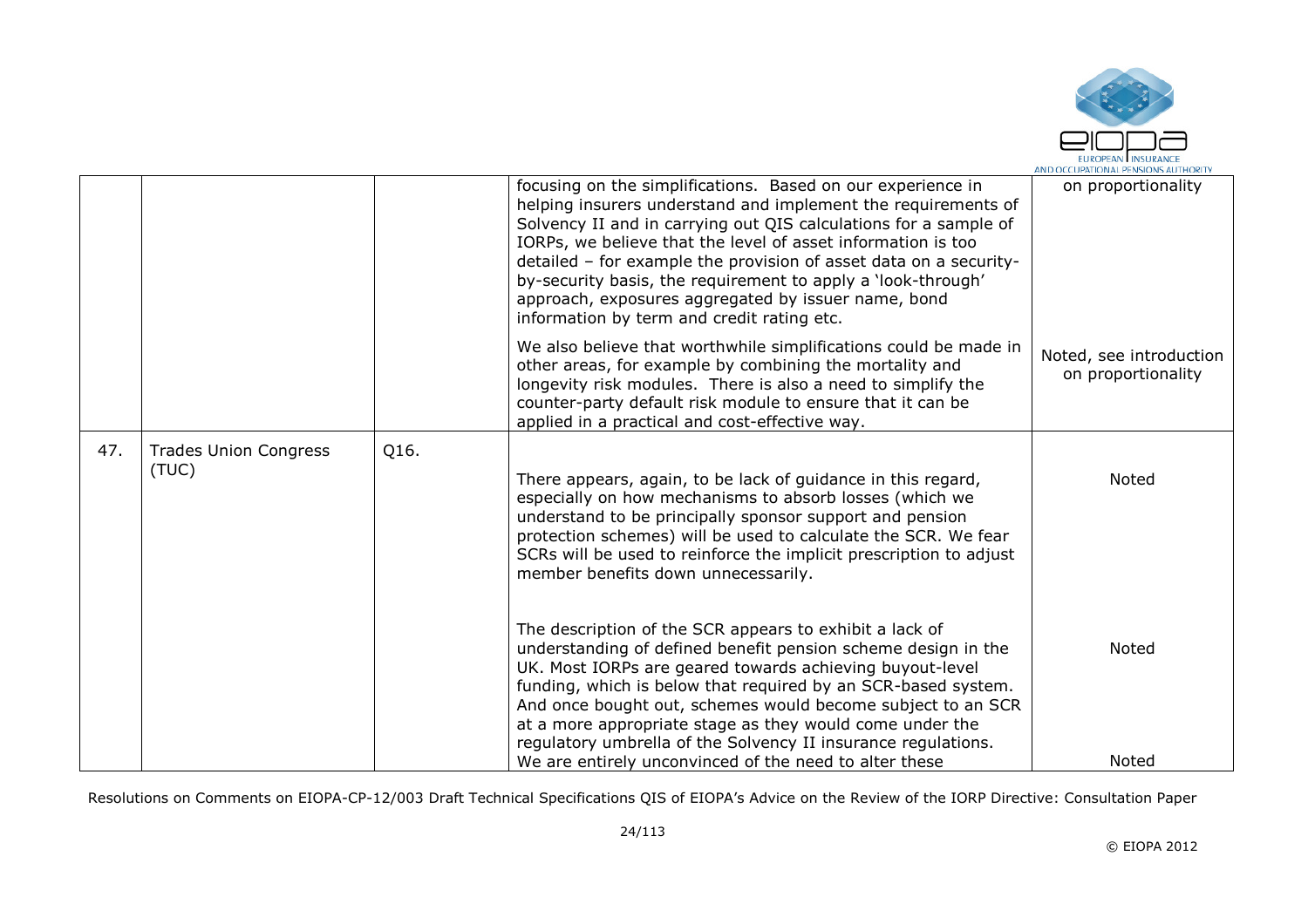

|     |                                                  |      | arrangements.                                                                                                                                                 |                                 |
|-----|--------------------------------------------------|------|---------------------------------------------------------------------------------------------------------------------------------------------------------------|---------------------------------|
| 48. | Universities<br>Superannuation Scheme<br>Limited | Q16. | SCR standard formula and MCR                                                                                                                                  |                                 |
|     |                                                  |      | Do stakeholders believe that the description of the SCR in<br>Chapter 3 is                                                                                    |                                 |
|     |                                                  |      | sufficiently clear and understandable to enable participants in<br>the QIS to                                                                                 |                                 |
|     |                                                  |      | perform the necessary calculations?                                                                                                                           |                                 |
|     |                                                  |      | The description of the SCR is not sufficiently clear and<br>understandable, for a number of reasons.                                                          | Noted                           |
|     |                                                  |      | More guidance is needed on how loss-absorbing capacity<br>$\perp$<br>of adjustment mechanisms and security mechanisms will be<br>used in the SCR calculation. | Noted                           |
|     |                                                  |      | It is not clear how EIOPA will infer 97.5 and 95% security<br>П<br>levels from calculations based on 99.5%, as the results will be<br>non-linear.             | Noted, see added<br>explanation |
|     |                                                  |      | It is unclear how sponsor default risk will be calculated<br>$\perp$<br>for multi-employer schemes.                                                           | Noted                           |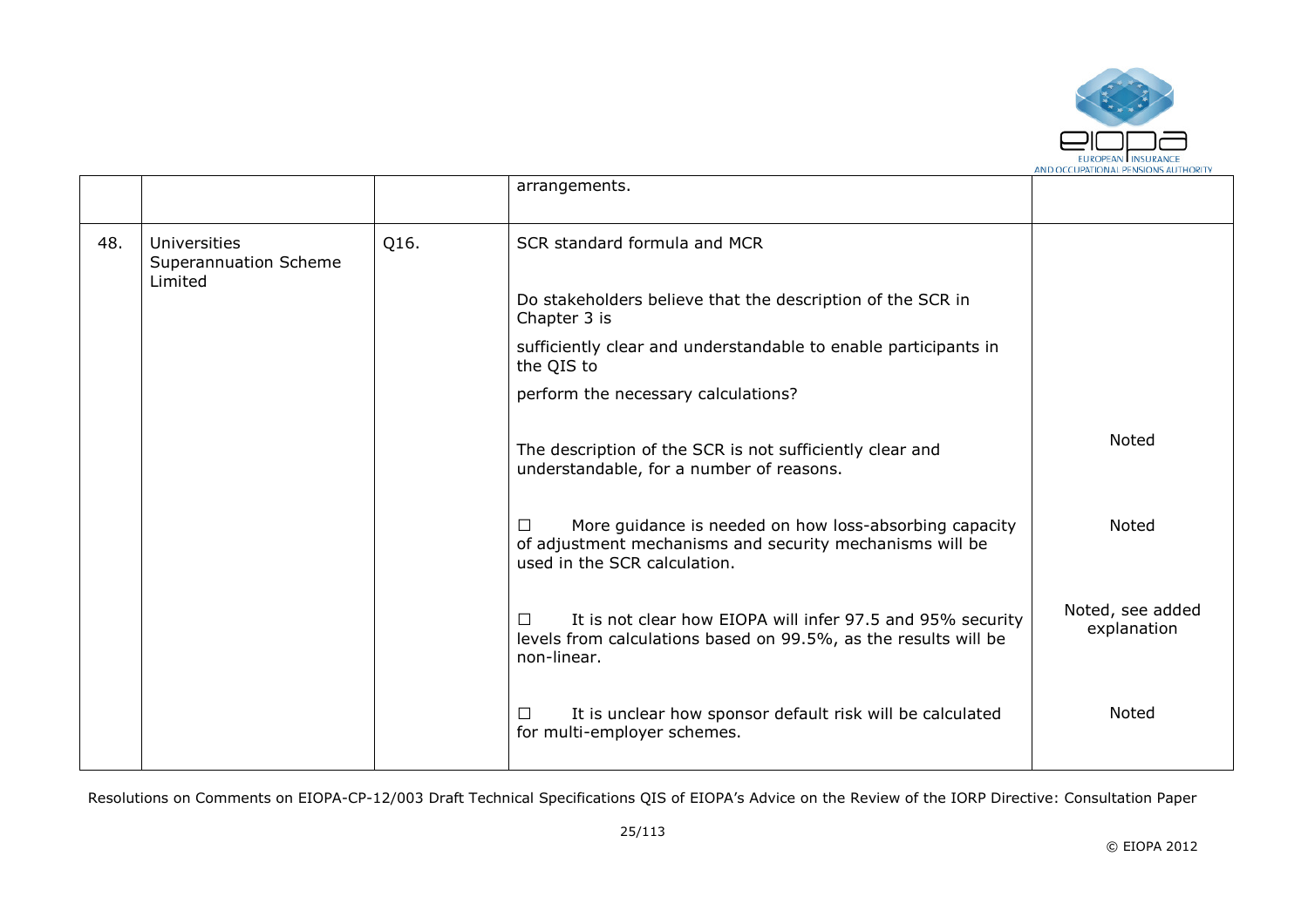

|     |                                                                 |      | We would repeat here our earlier concerns regarding the<br>appropriateness of an SCR for pension schemes in the UK where<br>there is sponsor support to protect schemes in challenging<br>funding circumstances.                                                                                                                                                                                   | Noted        |
|-----|-----------------------------------------------------------------|------|----------------------------------------------------------------------------------------------------------------------------------------------------------------------------------------------------------------------------------------------------------------------------------------------------------------------------------------------------------------------------------------------------|--------------|
| 49. | UVB Vereinigung der<br>Unternehmensverbände in<br><b>Berlin</b> | Q16. | The description of the SCR will not be sufficiently clear and<br>understandable for smaller IORPs, who will not participate in the<br>QIS.                                                                                                                                                                                                                                                         | Noted        |
|     |                                                                 |      | It seems as if a significant part of the calculation will be done by<br>a spreadsheet to be supplied by EIOPA. It is questionable<br>whether IORPs will have the required input data let alone<br>understand the output to the degree necessary to check<br>plausibility and interpret the results. It is not clear how EIOPA<br>will infer other security levels from the calculations on a 99.5% | Noted        |
|     |                                                                 |      | level given that the results will be non-linear. It is not clear<br>which assets would fall under the definition of "intangible"<br>assets".                                                                                                                                                                                                                                                       | Noted        |
| 50. | vbw - Vereinigung der<br>Bayerischen Wirtschaft e.<br>V.        | Q16. | The description of the SCR will not be sufficiently clear and<br>understandable for smaller IORPs, who will not participate in the<br>QIS.                                                                                                                                                                                                                                                         | <b>Noted</b> |
|     |                                                                 |      | It seems as if a significant part of the calculation will be done by<br>a spreadsheet to be supplied by EIOPA. It is questionable<br>whether IORPs will have the required input data let alone<br>understand the output to the degree necessary to check                                                                                                                                           | Noted        |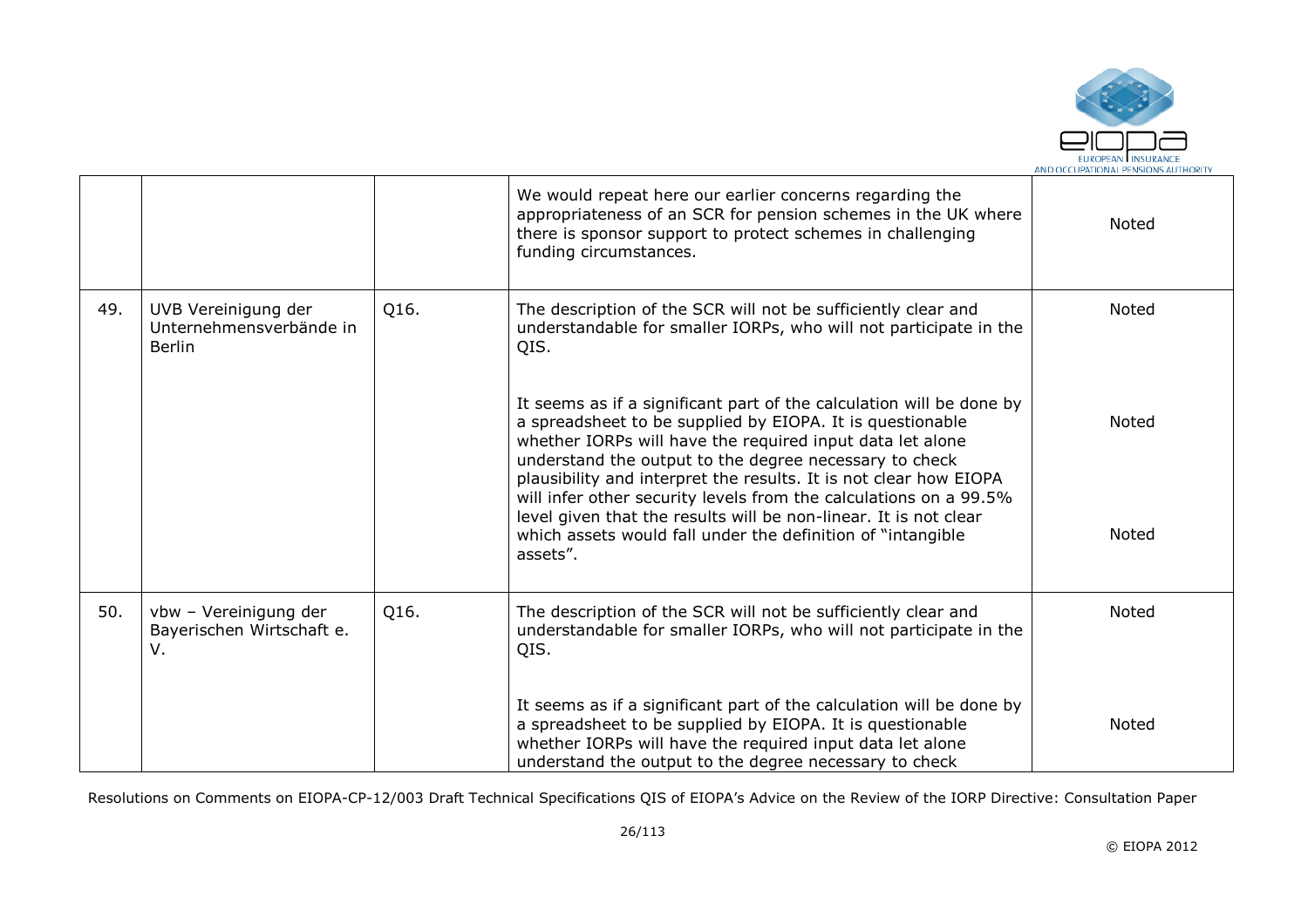

|     |                                                       |      | plausibility and interpret the results. It is not clear how EIOPA<br>will infer other security levels from the calculations on a 99.5%<br>level given that the results will be non-linear. It is not clear<br>which assets would fall under the definition of "intangible<br>assets".                                         | Noted                                         |
|-----|-------------------------------------------------------|------|-------------------------------------------------------------------------------------------------------------------------------------------------------------------------------------------------------------------------------------------------------------------------------------------------------------------------------|-----------------------------------------------|
| 51. | Vereinigung der hessischen<br>Unternehmerverbände (Vh | Q16. | The description of the SCR will not be sufficiently clear and<br>understandable for smaller IORPs, who will not participate in the<br>QIS.                                                                                                                                                                                    | Noted                                         |
|     |                                                       |      | It seems as if a significant part of the calculation will be done by<br>a spreadsheet to be supplied by EIOPA. It is questionable<br>whether IORPs will have the required input data let alone<br>understand the output to the degree necessary to check<br>plausibility and interpret the results. It is not clear how EIOPA | <b>Noted</b>                                  |
|     |                                                       |      | will infer other security levels from the calculations on a 99.5%<br>level given that the results will be non-linear. It is not clear<br>which assets would fall under the definition of "intangible"<br>assets".                                                                                                             | Noted                                         |
| 52. | Zusatzversorgungskasse<br>des Baugewerbes AG          | Q16. | No, ZVK-Bau does not believe that the description of the SCR is<br>sufficiently clear and understandable.                                                                                                                                                                                                                     | Noted                                         |
|     |                                                       |      | The SCR concept and calculations are unnecessarily complex.<br>Most of the impact on the SCR stem from a few risks. We invite<br>EIOPA to analyse the sensitivity of the concept and adjust the<br>QIS accordingly by only asking for these parameters and leave                                                              | Noted, see introduction<br>on proportionality |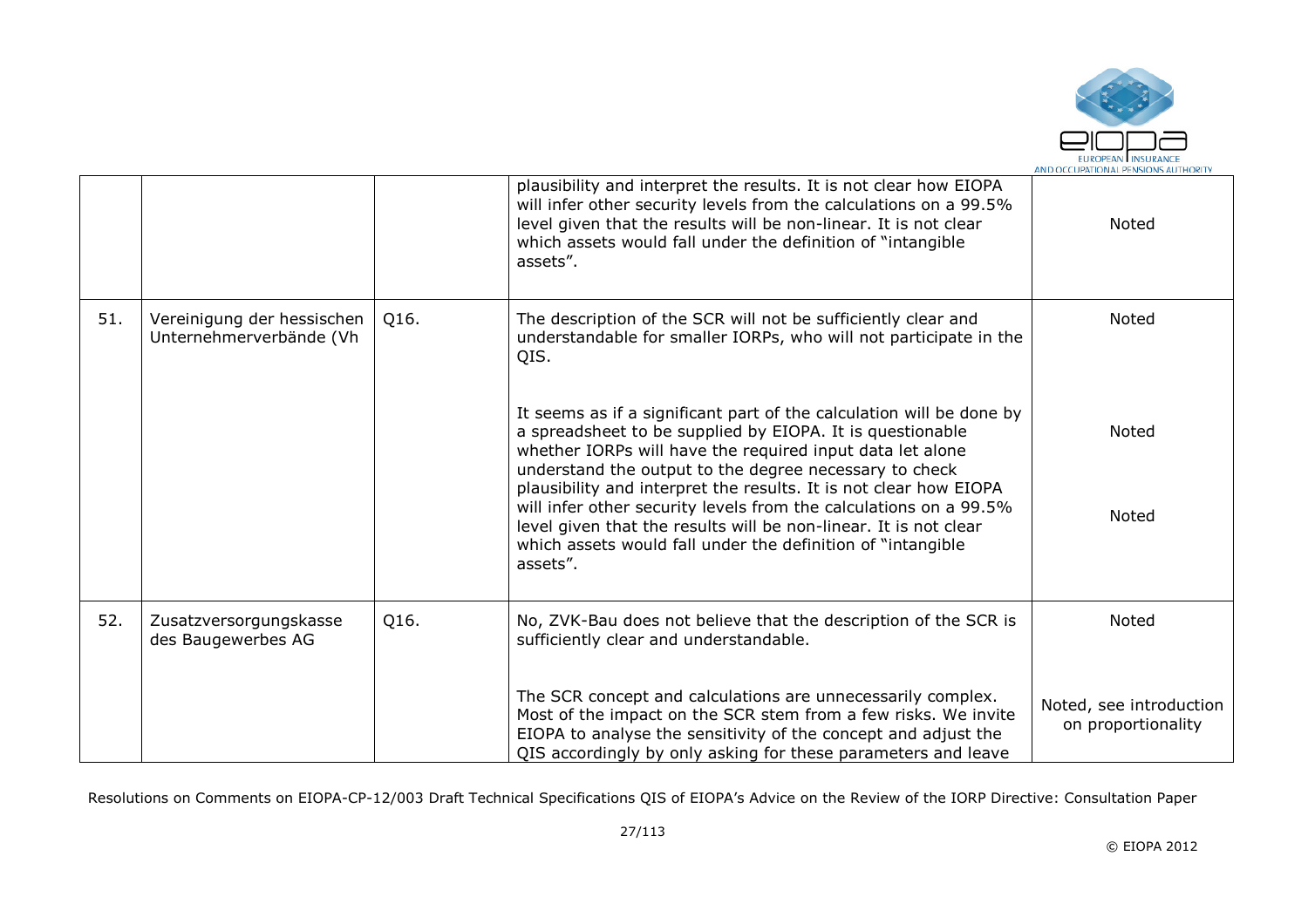

|     |             |      | the others out of the equation for the time being. Therefore we<br>believe that for this QIS, most of the risk modules should not be<br>included in the calculation of the SCR as they are not likely to<br>be material: operational risk, pension revision risk, pension<br>catastrophe risk, health risk, intangible asset risk, pension<br>disability-morbidity risk, counterparty-default risk.                                                                                                                                                                                                                                                                                                                                                                                                                                                                                                                                                                                                                                                                                                                          |                                               |
|-----|-------------|------|------------------------------------------------------------------------------------------------------------------------------------------------------------------------------------------------------------------------------------------------------------------------------------------------------------------------------------------------------------------------------------------------------------------------------------------------------------------------------------------------------------------------------------------------------------------------------------------------------------------------------------------------------------------------------------------------------------------------------------------------------------------------------------------------------------------------------------------------------------------------------------------------------------------------------------------------------------------------------------------------------------------------------------------------------------------------------------------------------------------------------|-----------------------------------------------|
| 53. | <b>OPSG</b> | Q17. | Before the question if stakeholders believe that the risks IORPs<br>are facing are adequately reflected in the calculation of the SCR<br>and MCR will be answered, the OPSG would like to mention that<br>it is not clear how EIOPA will infer other security levels from the<br>calculations on a 99.5% level. Due to the (option) valuations of<br>the adjustment and steering mechanisms, other security levels<br>can not be derived from the 99.5% level (since there is no<br>longer a normal distribution). In addition, the calculation of the<br>different risks for the SCR rely very much on the credit rating of<br>a sponsor and investments. This is remarkable since the<br>Commission and MEP's are aiming to reduce over reliance on<br>ratings. According to a recent ECON statement, no EU law will<br>be permitted to refer to credit rating for regulatory purposes.<br>The objective for a MCR within a prudential framework for<br>IORPs is unclear. Therefore, it is not possible to respond to the<br>question if the risks IORPs are facing adequately reflected in the<br>calculation of the MCR. | Noted, see added<br>explanation<br>Noted      |
|     |             |      | <b>SCR Risks</b><br>The OPSG believes that - especially for the purpose of this QIS<br>- some risks should not be included in the calculation of the<br>SCR as they are not likely to be material:                                                                                                                                                                                                                                                                                                                                                                                                                                                                                                                                                                                                                                                                                                                                                                                                                                                                                                                           | Noted, see introduction<br>on proportionality |
|     |             |      | Health risk (in most Member States)                                                                                                                                                                                                                                                                                                                                                                                                                                                                                                                                                                                                                                                                                                                                                                                                                                                                                                                                                                                                                                                                                          |                                               |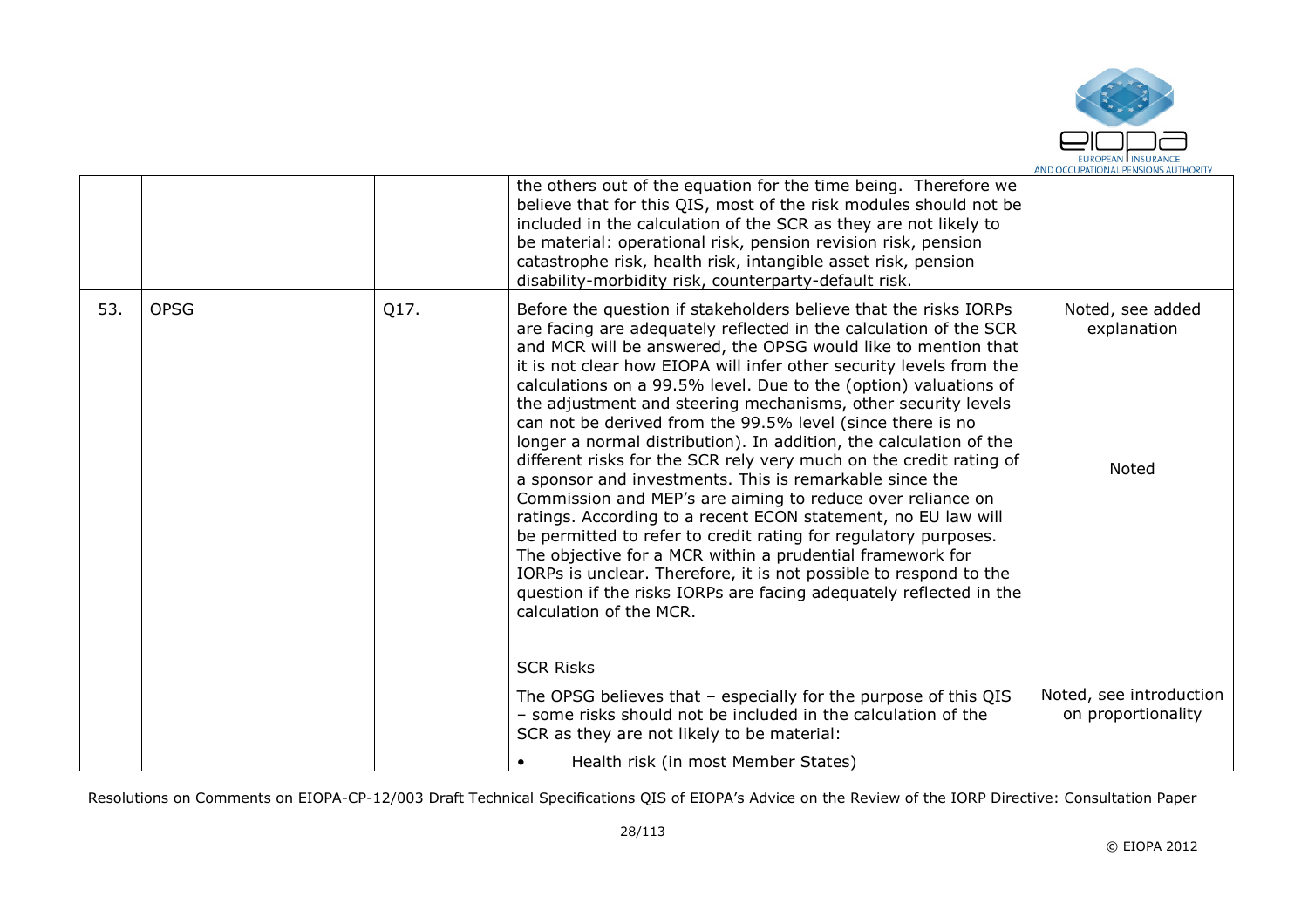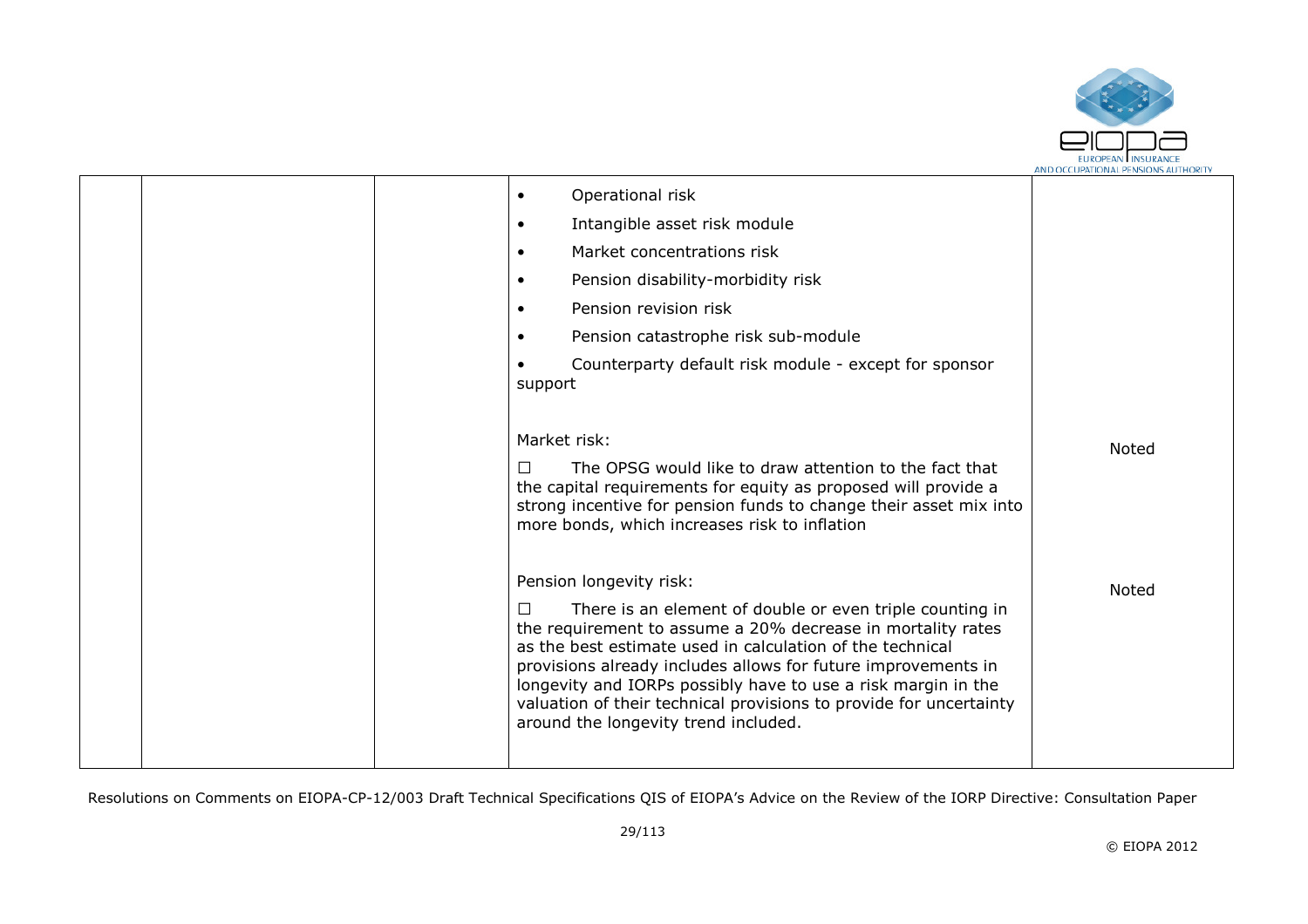

|     |                                                       |      | Pension disability-morbidity risk:                                                                                                                                                                                                                                                                                                                                                                                                                    | Noted                                |
|-----|-------------------------------------------------------|------|-------------------------------------------------------------------------------------------------------------------------------------------------------------------------------------------------------------------------------------------------------------------------------------------------------------------------------------------------------------------------------------------------------------------------------------------------------|--------------------------------------|
|     |                                                       |      | The capital charge for pension disability-morbidity risk<br>⊔<br>could be lower compared to insurers, since IORPs do not have<br>the disadvantage of adverse selection (due to mandatory<br>participation)                                                                                                                                                                                                                                            |                                      |
|     |                                                       |      | Additional risk categories                                                                                                                                                                                                                                                                                                                                                                                                                            |                                      |
|     |                                                       |      | Inflation risk:                                                                                                                                                                                                                                                                                                                                                                                                                                       | Noted, see added                     |
|     |                                                       |      | This could be material for final salary and revalued<br>□<br>career average IORPs, or those which promise or target benefits<br>increases which are inflation linked.                                                                                                                                                                                                                                                                                 | option on inflation and<br>real rate |
|     |                                                       |      | Regulatory risk:                                                                                                                                                                                                                                                                                                                                                                                                                                      |                                      |
|     |                                                       |      | In practice, this has been a major risk for IORPs in some<br>Member States, but it would not be acceptable to require IORPs<br>to hold additional capital against the risk of future regulatory<br>changes.                                                                                                                                                                                                                                           | Noted                                |
| 54. | aba Arbeitsgemeinschaft<br>für betriebliche Altersver | Q17. | We do not agree with a market consistent valuation of assets<br>and liabilities as we do not believe short-term changes in<br>market prices should drive the management of institutions that<br>cover long-term liabilities and follow long-term investment<br>strategies. Given that members cannot call their benefits before<br>they are due (unlike customers of banks and insurance<br>companies), market risk is a secondary risk to IORPs. The | <b>Noted</b>                         |
|     |                                                       |      | primary risk of changing asset prices is the effect on the<br>portfolio return of reinvestments. This only changes gradually                                                                                                                                                                                                                                                                                                                          |                                      |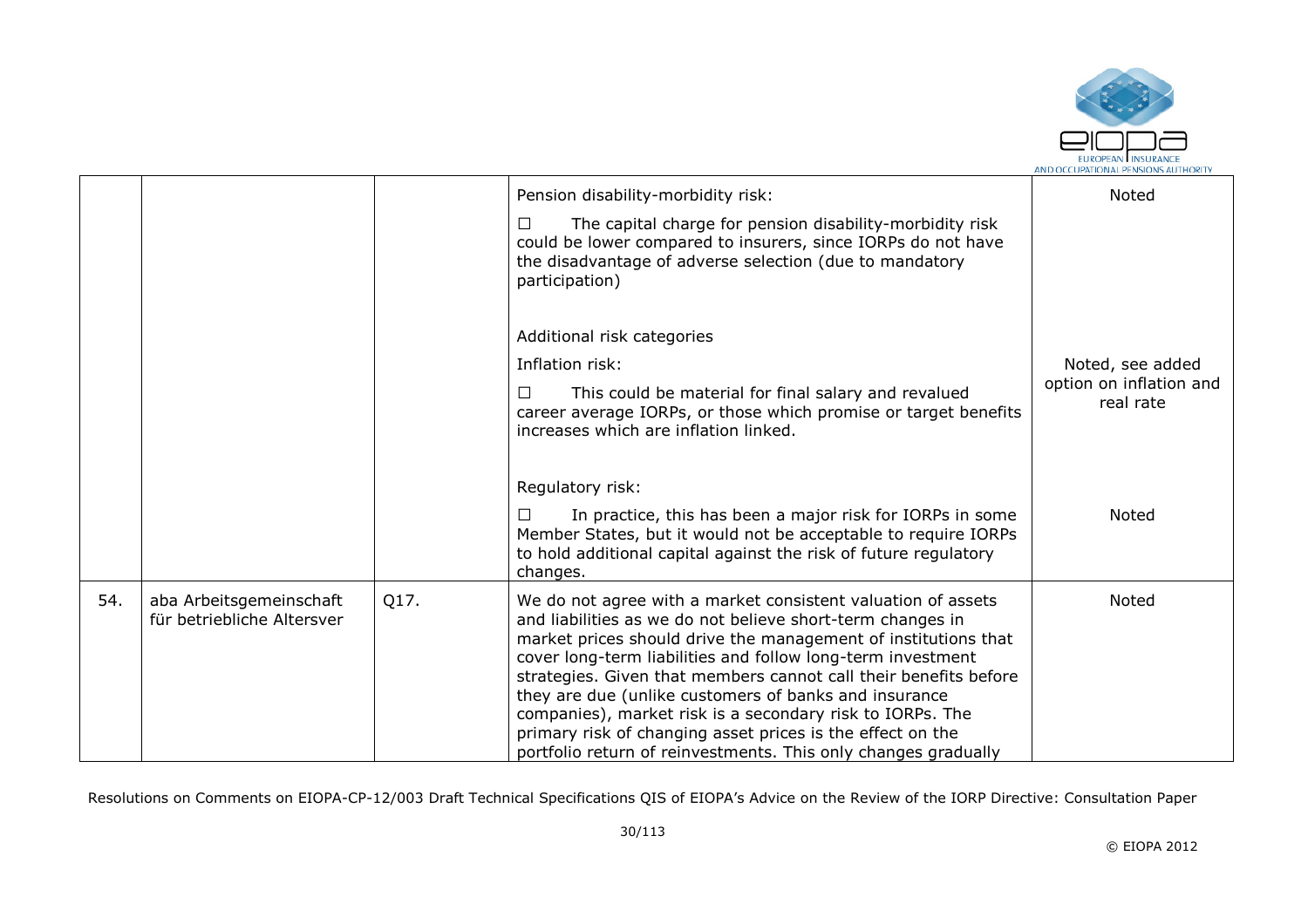

|  | over time, however, due to the long duration of the assets in<br>the portfolio. An SCR computed on the basis of a shock in asset<br>prices is therefore completely inappropriate for IORPs.                                                                                                                                                                                                                                                                                                                                                                  |                         |
|--|--------------------------------------------------------------------------------------------------------------------------------------------------------------------------------------------------------------------------------------------------------------------------------------------------------------------------------------------------------------------------------------------------------------------------------------------------------------------------------------------------------------------------------------------------------------|-------------------------|
|  | The same applies to interest rate risk. Interest rate risk -<br>insofar as it does not represent the reinvestment risk of the<br>portfolio resulting from changes in market interest rates - is<br>only present because the QIS requires assets to be marked to<br>market and liabilities to be discounted with a "market"<br>consistent" discount rate. In a sense, EIOPA is introducing<br>pseudo-risks to IORPs. It is the absolute level of interest rates<br>or market returns over time which matter, not intertemporal<br>changes to these variables. | Noted                   |
|  | Pension longevity risk: There is an element of double counting<br>in the requirement to assume a 20% decrease in mortality rates<br>as the best estimate used in calculation of the technical<br>provisions already allows for future improvements in longevity.                                                                                                                                                                                                                                                                                             | <b>Noted</b>            |
|  | Pension disability-morbidity risk: The capital charge for pension<br>disability-morbidity risk could be lower compared to insurers,<br>since IORPs do not have the disadvantage of adverse selection<br>(due to mandatory participation).                                                                                                                                                                                                                                                                                                                    | <b>Noted</b>            |
|  | Sponsor default risk: We are not sure why this is included in<br>SCR as it seems to be double counted.                                                                                                                                                                                                                                                                                                                                                                                                                                                       | <b>Noted</b>            |
|  |                                                                                                                                                                                                                                                                                                                                                                                                                                                                                                                                                              | Noted, see introduction |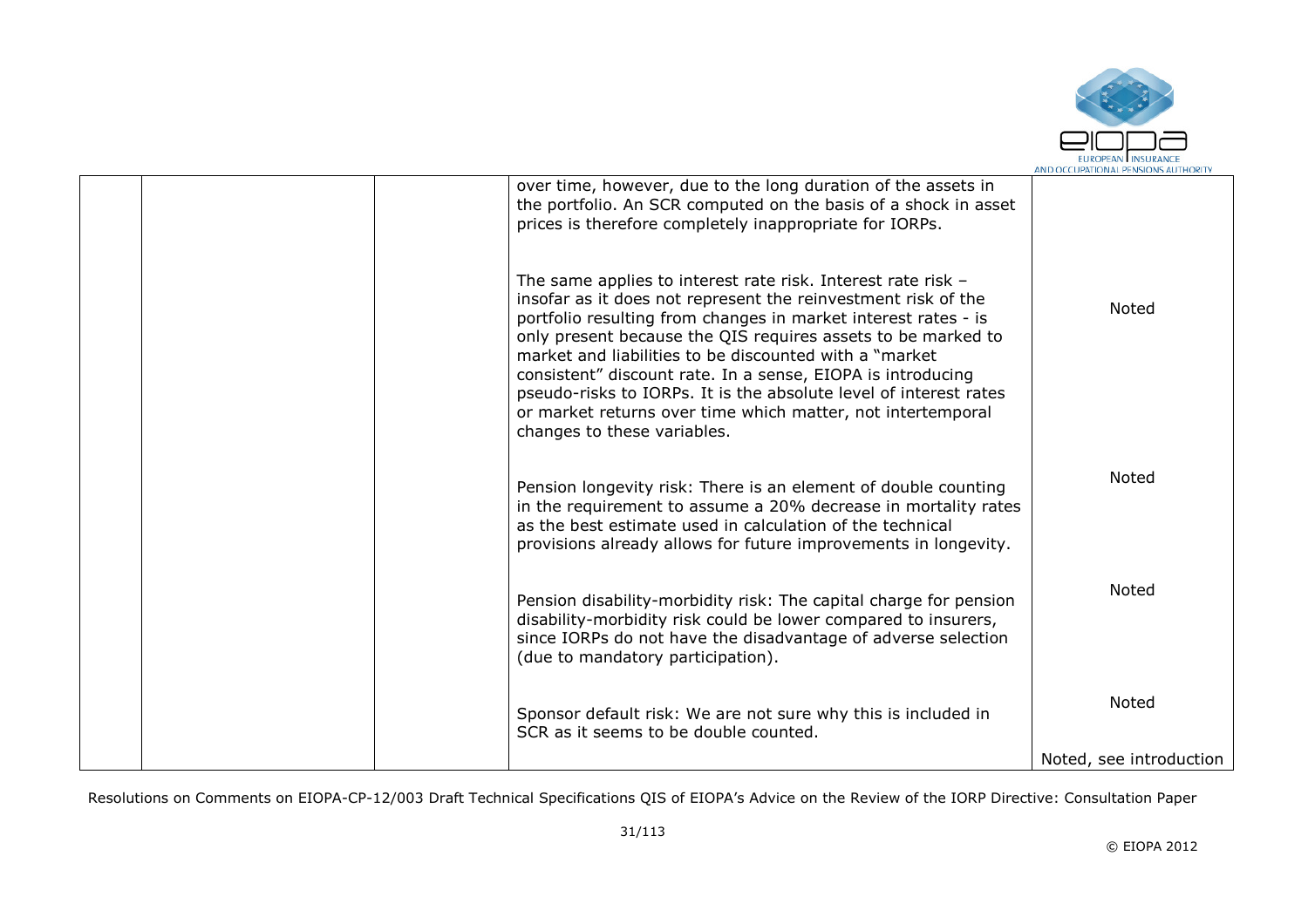

|     |                                                          |      | Catastrophe risk: Not relevant for IORPs.                                                                                                                                                                                                                                                                                                                                                                | on proportionality                            |
|-----|----------------------------------------------------------|------|----------------------------------------------------------------------------------------------------------------------------------------------------------------------------------------------------------------------------------------------------------------------------------------------------------------------------------------------------------------------------------------------------------|-----------------------------------------------|
|     |                                                          |      | Lapse risk: Not relevant for IORPs                                                                                                                                                                                                                                                                                                                                                                       | Noted, see introduction<br>on proportionality |
|     |                                                          |      | Spread risk: Too difficult for IORPs to calculate.                                                                                                                                                                                                                                                                                                                                                       | Noted                                         |
|     |                                                          |      | Benefit option risk: Immaterial or does not cause strain on the<br>fund.                                                                                                                                                                                                                                                                                                                                 | Noted, see introduction<br>on proportionality |
|     |                                                          |      | The calculation of the different risks for the SCR rely very much<br>on the credit rating. This is remarkable given that the European<br>Commission is reviewing the Credit Ratings Directive which will<br>reduce the reliance on ratings in financial regulation. Relying<br>heavily on credit ratings will introduce procyclicality into the<br>solvency assessment of IORPs thereby amplifying risk. | Noted                                         |
|     |                                                          |      | The objective of an MCR in a system with sponsor support and<br>pension protection scheme is unclear. In our opinion, an MCR is<br>not relevant for IORPs.                                                                                                                                                                                                                                               | <b>Noted</b>                                  |
| 55. | AEIP - The European<br>Association of Paritarian<br>Inst | Q17. | No, AEIP does not believe that the risks IORPs are facing are<br>adequately reflected in the calculation of the SCR and MCR.                                                                                                                                                                                                                                                                             | <b>Noted</b>                                  |
|     |                                                          |      | Indeed, as mentioned in Q2, AEIP believes the security level of                                                                                                                                                                                                                                                                                                                                          |                                               |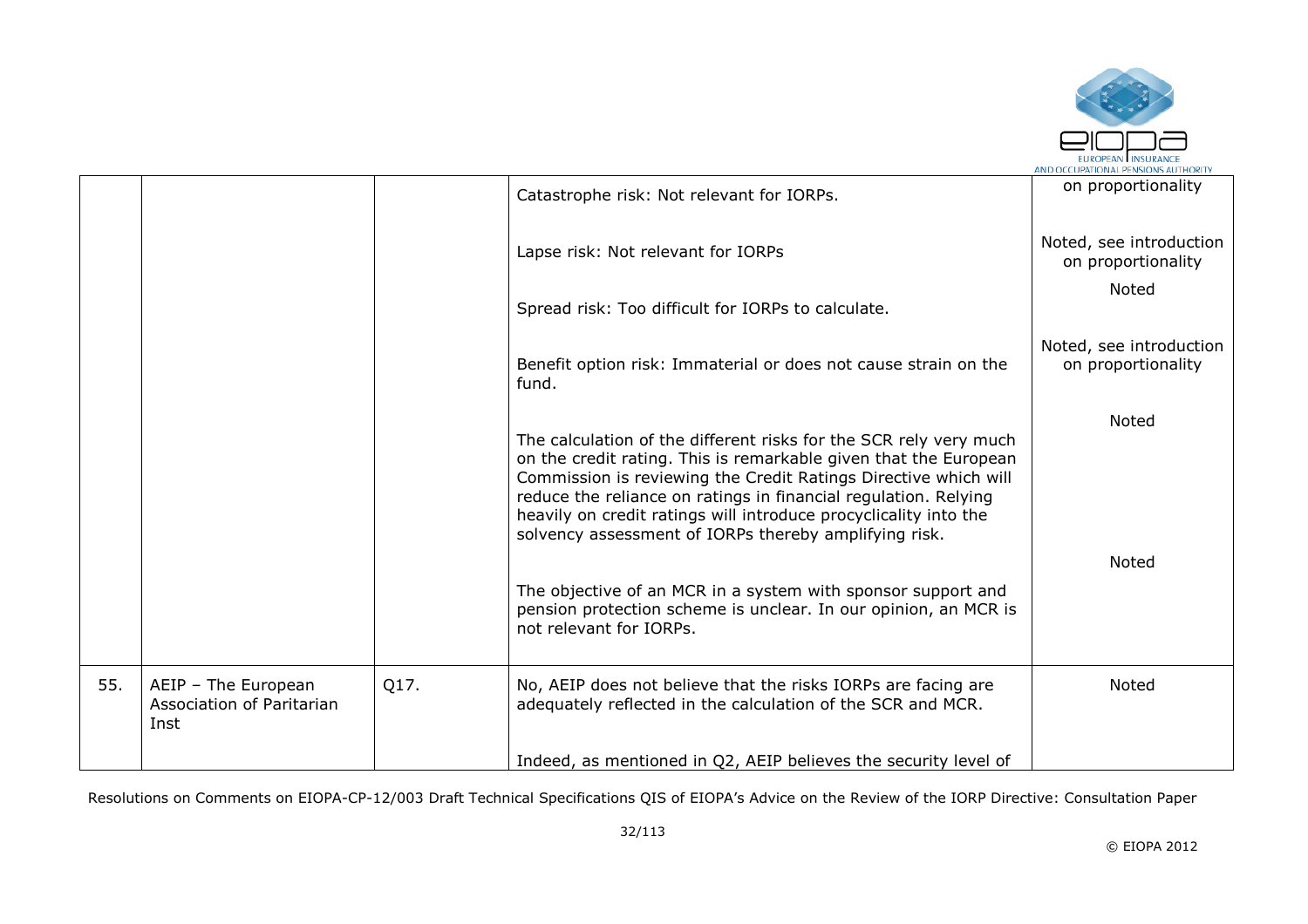

| occupational pension to be specific of the pension scheme and<br>linked to the SLL of each Member State.                                                                                                                                                                                                                                                                                          | Noted |
|---------------------------------------------------------------------------------------------------------------------------------------------------------------------------------------------------------------------------------------------------------------------------------------------------------------------------------------------------------------------------------------------------|-------|
| Even though we do reject the need of a SCR for IORPs<br>especially if based on a market consistent regulatory regime, we<br>hereby provide our comments on some of the risk modules<br>detailed in the technical specifications.                                                                                                                                                                  | Noted |
| <b>MARKET RISK</b>                                                                                                                                                                                                                                                                                                                                                                                |       |
| The proposed framework would provide an incentive to invest<br>mostly in risk-free bonds and reduce the allocation of resources<br>for alternative and equity investments. This is a very sensitive<br>issue, given the current European sovereign debt crisis.                                                                                                                                   | Noted |
| PENSION LONGEVITY RISK                                                                                                                                                                                                                                                                                                                                                                            |       |
| As this risk is embedded in the actuarial valuation of the<br>technical provisions, we do believe this risk does not need to be<br>included in the SCR.                                                                                                                                                                                                                                           | Noted |
| <b>MARKET PROPERTY RISK</b>                                                                                                                                                                                                                                                                                                                                                                       |       |
| We regret that within the draft Technical specifications real<br>estate is valued only as asset for sale. Real estate as long term<br>investment provides duration and anti-inflation effects that<br>support IORPs efforts to close the duration gap between fixed<br>income assets and liabilities. In the framework proposed, a<br>simple downshift of 25% in the value of investments in real | Noted |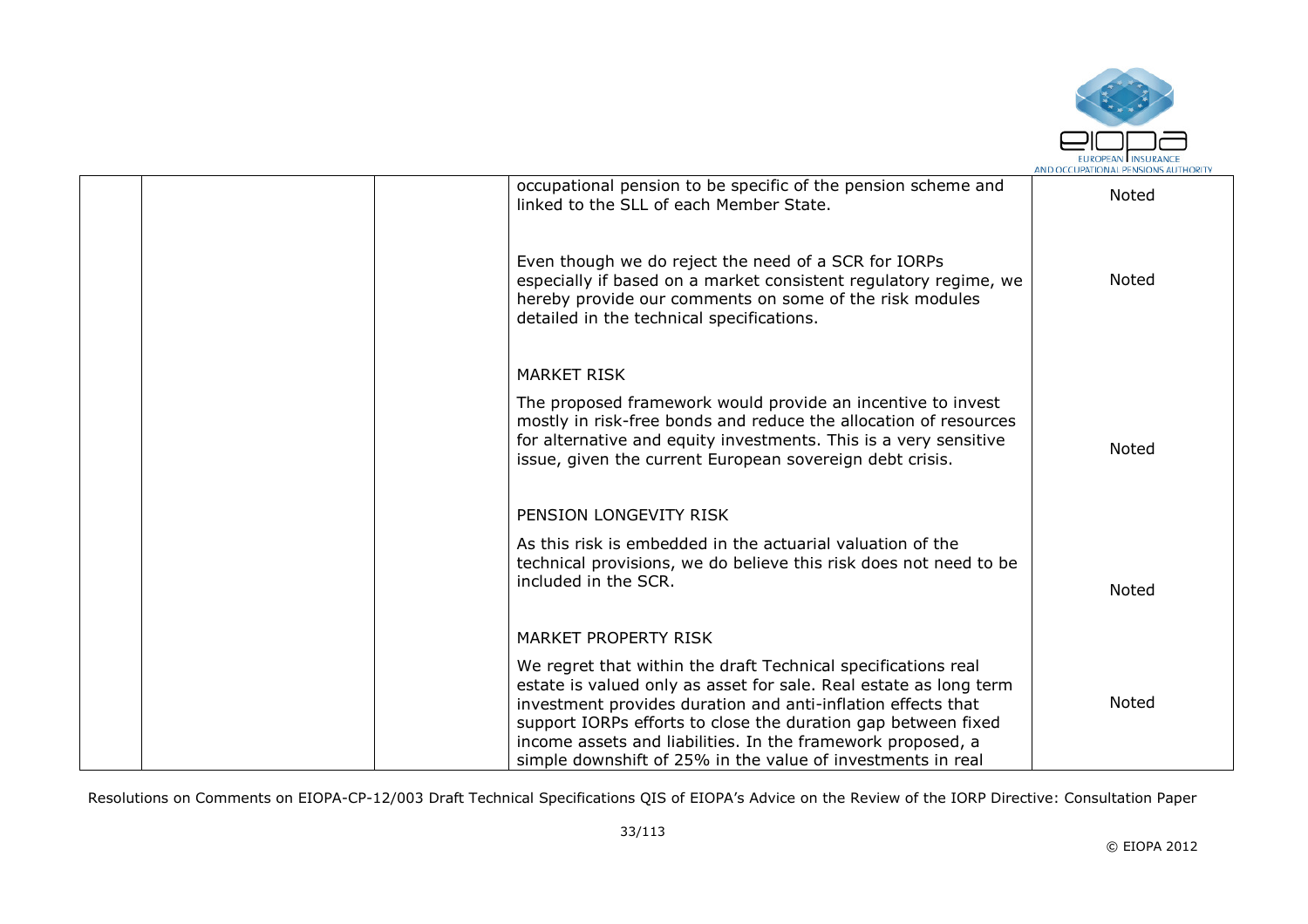

| estate together with a fixed correlation of 50% to the interest<br>rate risk part can seriously overestimate the capital requirement<br>of the IORPs in these assets.<br>We believe the approach of the calculation of the capital<br>requirement for market property risk to be too simple minded.                                                                                                                                                                                                                                                                                                                                                                                                                                                                                                                                                                                                |                                               |
|----------------------------------------------------------------------------------------------------------------------------------------------------------------------------------------------------------------------------------------------------------------------------------------------------------------------------------------------------------------------------------------------------------------------------------------------------------------------------------------------------------------------------------------------------------------------------------------------------------------------------------------------------------------------------------------------------------------------------------------------------------------------------------------------------------------------------------------------------------------------------------------------------|-----------------------------------------------|
| We suggest that the following alternative should be available to<br>the IORPs: If the IORP is able to calculate the market value of<br>investments in real estate via discounted cash flow models, it<br>should also be allowed to use these models in the calculation of<br>the capital requirement for the corresponding risk. The risk<br>should at least be divided in a part arising from the discounting<br>of the cash flows and a part arising from the volatility of the<br>cash flows. The first part should be included in the calculation of<br>the capital requirement for interest rate risk and only the<br>second part should be handled as property risk. Furthermore we<br>believe the general downshift of 25% to be too large. There<br>should at least be different shift-levels for investments in<br>residential real estate and investments in commercial real<br>estates. |                                               |
| AEIP does finally believe that for this QIS, most of the other risk<br>modules should not be included in the calculation of the SCR as<br>they are not likely to be material: operational risk, pension<br>revision risk, pension catastrophe risk, health risk, intangible<br>asset risk, pension disability-morbidity risk, counterparty-<br>default risk.<br>Finally AEIP regrets that the proposed formulas heavily rely on                                                                                                                                                                                                                                                                                                                                                                                                                                                                    | Noted, see introduction<br>on proportionality |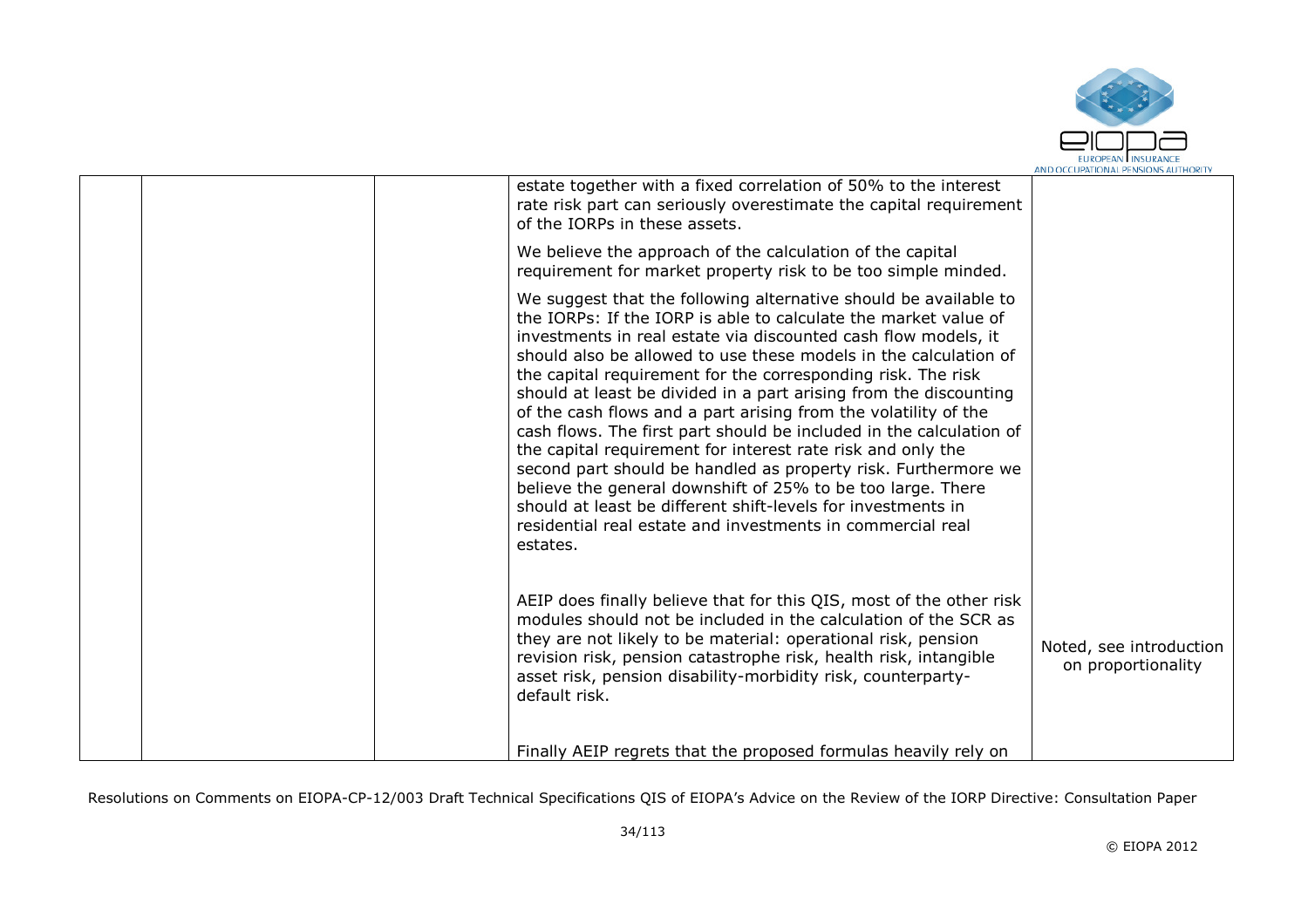

|     |                                           |      | credit rating agencies opinion. It is quite surprising the EC is<br>willing to build a supervisory regime highly dependent on the<br>opinion of the credit rating agencies when the European<br>Parliament ECON Committee stated that "no EU law will be<br>permitted to refer to credit rating for regulatory purposes".                                      | <b>Noted</b>                                             |
|-----|-------------------------------------------|------|----------------------------------------------------------------------------------------------------------------------------------------------------------------------------------------------------------------------------------------------------------------------------------------------------------------------------------------------------------------|----------------------------------------------------------|
| 58. | Aon Hewitt                                | Q17. | Our main concern is that the level of detail is excessive, given<br>that many of the calculations rely on major underlying<br>assumptions. The modelling of the key risk, the level of future<br>sponsor support, is based on some particularly heroic<br>assumptions - it is not at all clear how the 50% assumption set<br>out in SCR.6.17 has been derived. | <b>Noted</b>                                             |
|     |                                           |      | In addition, the relatively significant inflation and salary<br>growth risks appear to be ignored, which does not appear<br>consistent with the level of detail elsewhere.                                                                                                                                                                                     | Noted, see added<br>option on inflation and<br>real rate |
|     |                                           |      | Please also see our comments to SCR.7.51 and SCR.7.71, in<br>relation to specific concerns about the risks included/excluded in<br>the benefits option risk module, and the parameters for the<br>revision risk module.                                                                                                                                        | <b>Noted</b>                                             |
| 59. | <b>Association of British</b><br>Insurers | Q17. | As outlined in Q16 it is difficult to comment on the adequacy of<br>the calculation of the MCR and SCR without understanding the<br>regulatory actions that would be triggered if these capital levels<br>were breached.                                                                                                                                       | <b>Noted</b>                                             |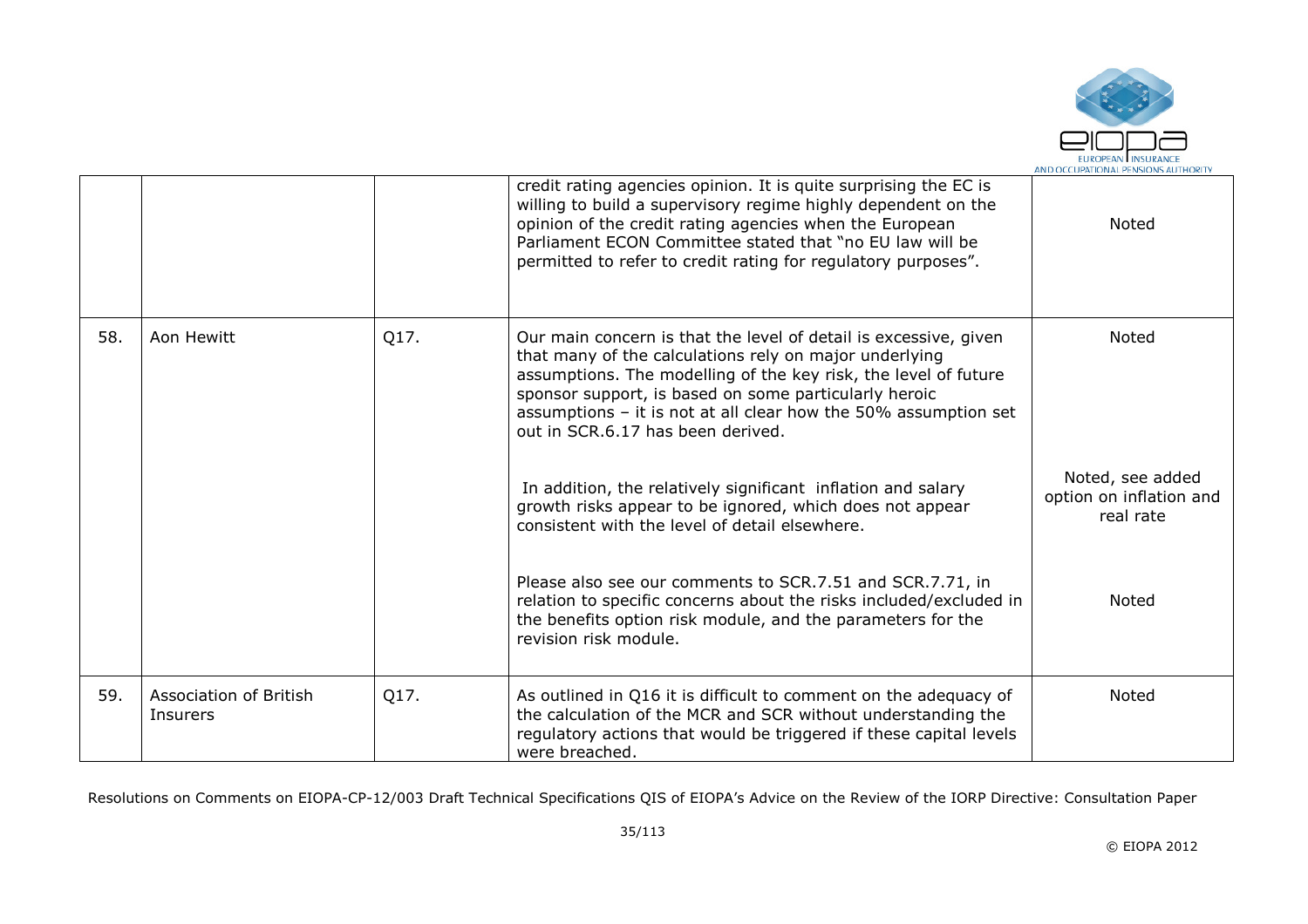

| 60. | Association of Consulting<br><b>Actuaries UK</b> | Q17. | It is worth noting that one of the biggest risks that IORPs have<br>experienced in practice in recent years is Regulatory risk. This<br>risk can take a number of forms, for instance:                                                                            | Noted                                         |
|-----|--------------------------------------------------|------|-------------------------------------------------------------------------------------------------------------------------------------------------------------------------------------------------------------------------------------------------------------------|-----------------------------------------------|
|     |                                                  |      | Changes to the social and labour laws applying to IORPs<br>(e.g. in relation to vesting or revaluation/indexation of pensions<br>- note that the attempt to include the indexation risk in SCR<br>7.70 and following is inadequate)                               |                                               |
|     |                                                  |      | Changes to regulations which substantively increase the<br>regulatory burden of expenses and compliance (eg Solvency II!)                                                                                                                                         |                                               |
|     |                                                  |      | Changes to taxation (which may alter member behaviour<br>and take-up of options such as cashing out pensions)                                                                                                                                                     |                                               |
|     |                                                  |      | Nothing in the QIS addresses these risks and given they are not<br>capable of being modelled, this thus undermines the validity of<br>the whole process.                                                                                                          |                                               |
|     |                                                  |      | A further gaping hole in the risk assessment is the impact of an<br>EU state default on their debt and the equality of treatment of<br>default risk for all EU states. Once again this means that the<br>calculatons proposed are not "fit for purpose".          | Noted                                         |
|     |                                                  |      | As regards risks that could be excluded there are a number of<br>calculations that appear to be either spuriously accurate or<br>inadequate in their definition - these would include, in our<br>opinion, the revision and catastrophe risk. In the UK, mortality | Noted, see introduction<br>on proportionality |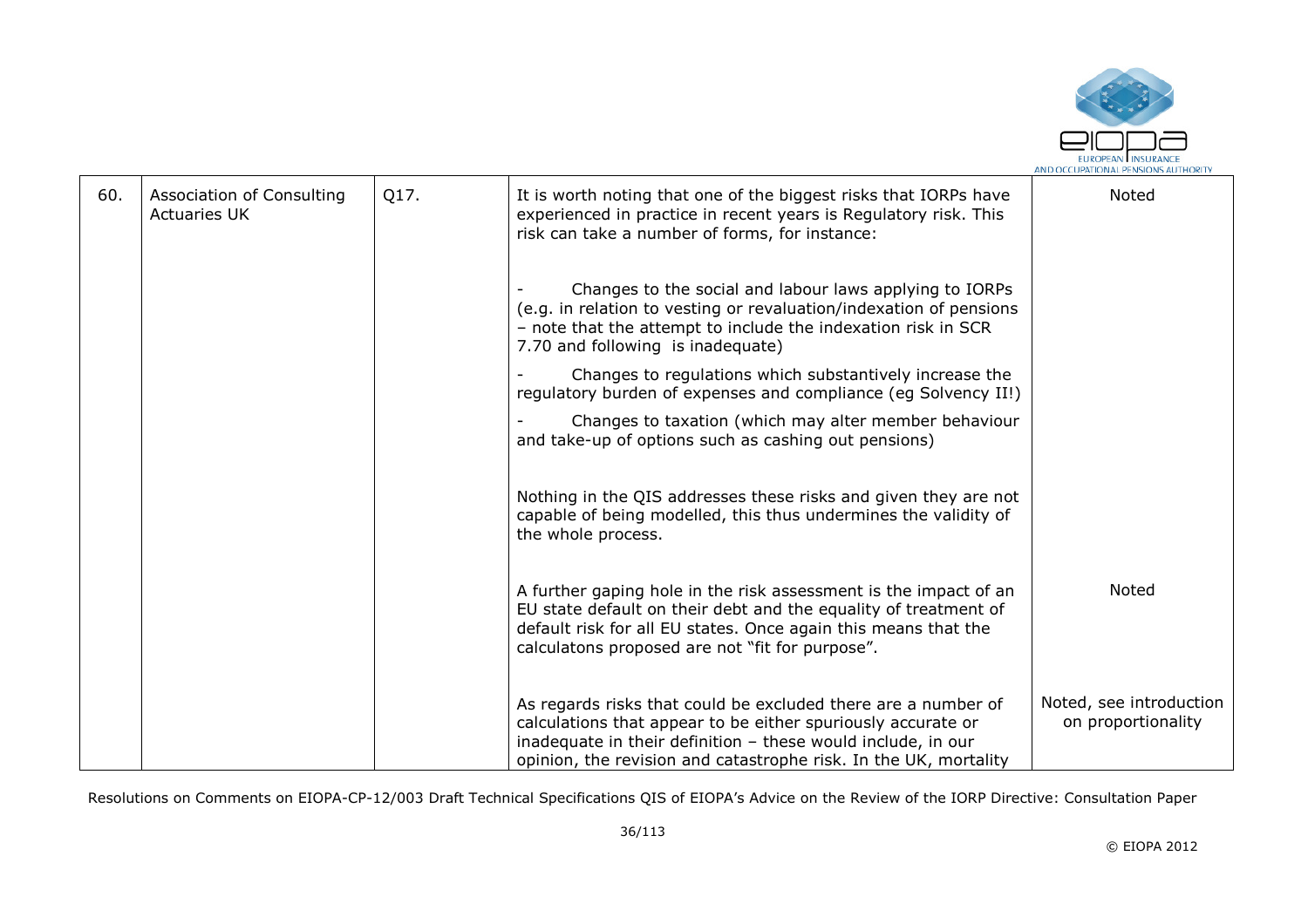

|     |                                                  |      | risk is unlikely to require modeling, given the structure of UK<br><b>IORP</b> liabilities.<br>Also on the SCR, we believe that IORPs should be able to reduce<br>the SCR for the natural hedging benefit between risks that the<br>sponsor is exposed to and IORPs' risks (which is not covered in<br>the sponsor support module). For example, the QIS mentions<br>that the "netting effect provided by the natural hedge" between<br>mortality and longevity risks within the IORP can be allowed<br>for. However it may be the case that a sponsor's profits are<br>exposed to mortality risk (e.g. running a nursing home which is<br>linked to the longevity of the patients) and there is a natural<br>hedge between the income of the underlying sponsor and the | Noted        |
|-----|--------------------------------------------------|------|--------------------------------------------------------------------------------------------------------------------------------------------------------------------------------------------------------------------------------------------------------------------------------------------------------------------------------------------------------------------------------------------------------------------------------------------------------------------------------------------------------------------------------------------------------------------------------------------------------------------------------------------------------------------------------------------------------------------------------------------------------------------------|--------------|
|     |                                                  |      | longevity risk in the IORP. Insurance companies can reduce one<br>product's SCR to take into account risk exposure from other<br>lines of business so it would make sense for this to be an option<br>for IORPs as well.                                                                                                                                                                                                                                                                                                                                                                                                                                                                                                                                                 |              |
|     |                                                  |      | With regard to the MCR, it is not clear what this will be used for<br>and therefore we are not able to comment on whether the<br>minimum (25% of SCR) or maximum (45% of SCR) are<br>appropriate.                                                                                                                                                                                                                                                                                                                                                                                                                                                                                                                                                                        | Noted        |
| 61. | Association of German<br><b>Pfandbrief Banks</b> | Q17. | Review of inherent incentives to invest in particular asset<br>classes: It has to be stressed that the comparative incentives<br>between the various asset classes will change dramatically and<br>will therefore be extremely challenging.                                                                                                                                                                                                                                                                                                                                                                                                                                                                                                                              | <b>Noted</b> |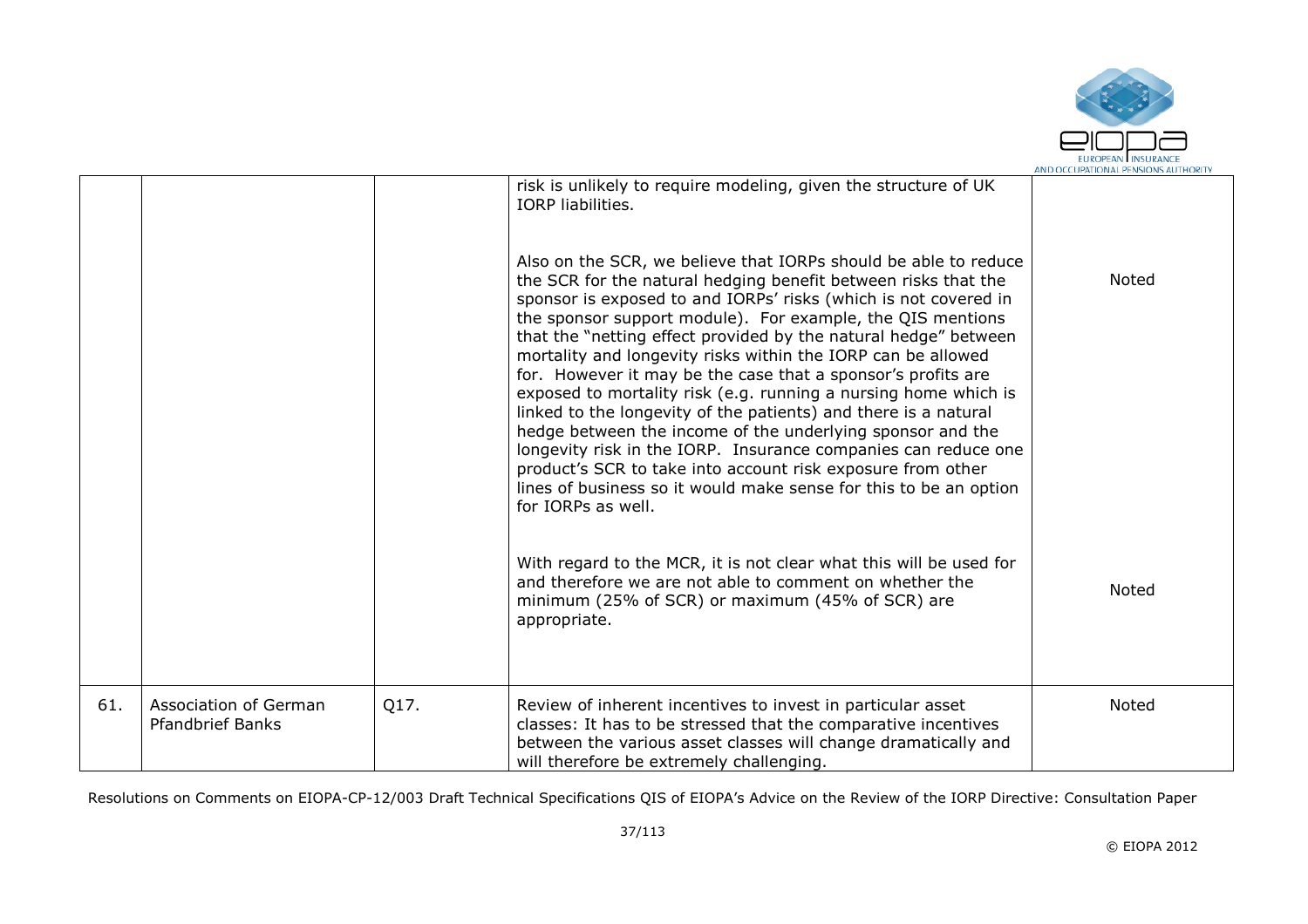

|     |                        |      | As a consequence of the new solvency capital requirements<br>institutions for occupational retirement provision (IORP) will<br>regroup their investments in various asset classes. This general<br>overhaul will lead to a shift in investments with a focus on asset<br>classes which result in lower capital requirements.                                                                                                                                                                                                                                                                                                                                                                                                  | Noted                                                                                                                                                                                                                                                                                                              |
|-----|------------------------|------|-------------------------------------------------------------------------------------------------------------------------------------------------------------------------------------------------------------------------------------------------------------------------------------------------------------------------------------------------------------------------------------------------------------------------------------------------------------------------------------------------------------------------------------------------------------------------------------------------------------------------------------------------------------------------------------------------------------------------------|--------------------------------------------------------------------------------------------------------------------------------------------------------------------------------------------------------------------------------------------------------------------------------------------------------------------|
|     |                        |      | Especially the lack of capital requirements for exposures to<br>central governments in the EEA will cause a high concentration<br>in this asset class. In addition the relative benefits with regard<br>to mortgage loan financing will put some pressure on the<br>investments in Pfandbriefe. But Pfandbriefe as long as they are<br>AAA-rated, will benefit when directly compared to unsecured<br>bonds, although we do not know whether this effect can<br>compensate the negative impacts mentioned above. However<br>investments of IORPs in unsecured bonds will become<br>thoroughly unattractive. That is why we anticipate that the<br>funding of credit institutions will become difficult and more<br>expensive. | Noted                                                                                                                                                                                                                                                                                                              |
| 62. | Barnett Waddingham LLP | Q17. | We are concerned that the operational risk module may apply to<br>pure defined contribution schemes, and yet such schemes are<br>excluded from the QIS. We are not sure whether the<br>operational risk module is intended to cover regulatory risk.<br>This has been a source of considerably increased costs in the UK<br>in the recent past, and it seems the revised IORP directive itself<br>will add to this.                                                                                                                                                                                                                                                                                                           | Noted, Pure defined<br>benefit IORP's are not<br>asked to participate in<br>The QIS. Operational<br>risk for pure defined<br>benefit schemes that<br>are part of an IORP<br>with other types of<br>schemes will be<br>calculated. However,<br>EIOPA will not use this<br>information as a basis<br>to evaluate how |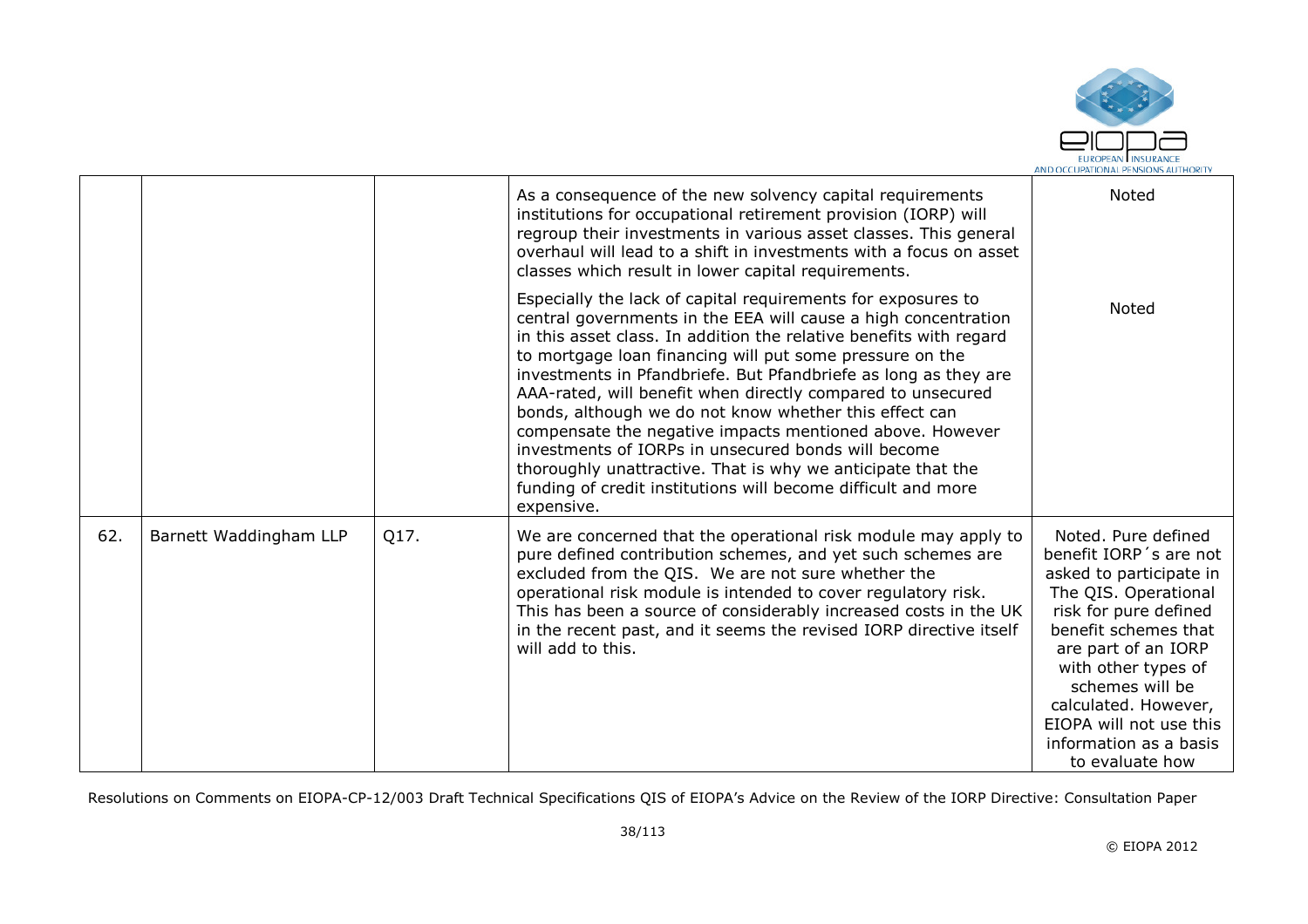

|     |                |      |                                                                                                                                                                                                                                                                                                                                                                                                                                     | appropriate the<br>operational risk<br>module is for pure<br>defined contribution<br>schemes. |
|-----|----------------|------|-------------------------------------------------------------------------------------------------------------------------------------------------------------------------------------------------------------------------------------------------------------------------------------------------------------------------------------------------------------------------------------------------------------------------------------|-----------------------------------------------------------------------------------------------|
|     |                |      | The expenses, revision and catastrophe modules are likely to be<br>immaterial for most IORPs and should be removed.<br>Consideration should be given to combining the health module<br>with disability and morbidity, and the longevity component with<br>the mortality component as these factors are linked in IORP<br>benefit structures to the extent that considering them<br>separately is likely to give misleading results. | Noted, see introduction<br>on proportionality                                                 |
|     |                |      | Inflation risk should be included. This is a large part of pension<br>liability risk in the UK.                                                                                                                                                                                                                                                                                                                                     | Noted, see added<br>option on inflation and<br>real rate                                      |
| 63. | <b>BASF SE</b> | Q17. | Do stakeholders believe that the risks IORPs are facing are<br>adequately reflected in the calculation of the SCR and MCR<br>(Chapter 3 and 4)? Are there in the stakeholders' view any risks<br>being considered that are not material and could be excluded<br>from the technical specifications? Are there other risks that<br>should be considered in the calculation of the SCR?                                               |                                                                                               |
|     |                |      | As discussed in the answer to Question 16, we think that risk-<br>based capital requirements according to Solvency II do not fit<br>the business model of IORPs. Additionally, several risks included                                                                                                                                                                                                                               | Noted, see introduction<br>on proportionality                                                 |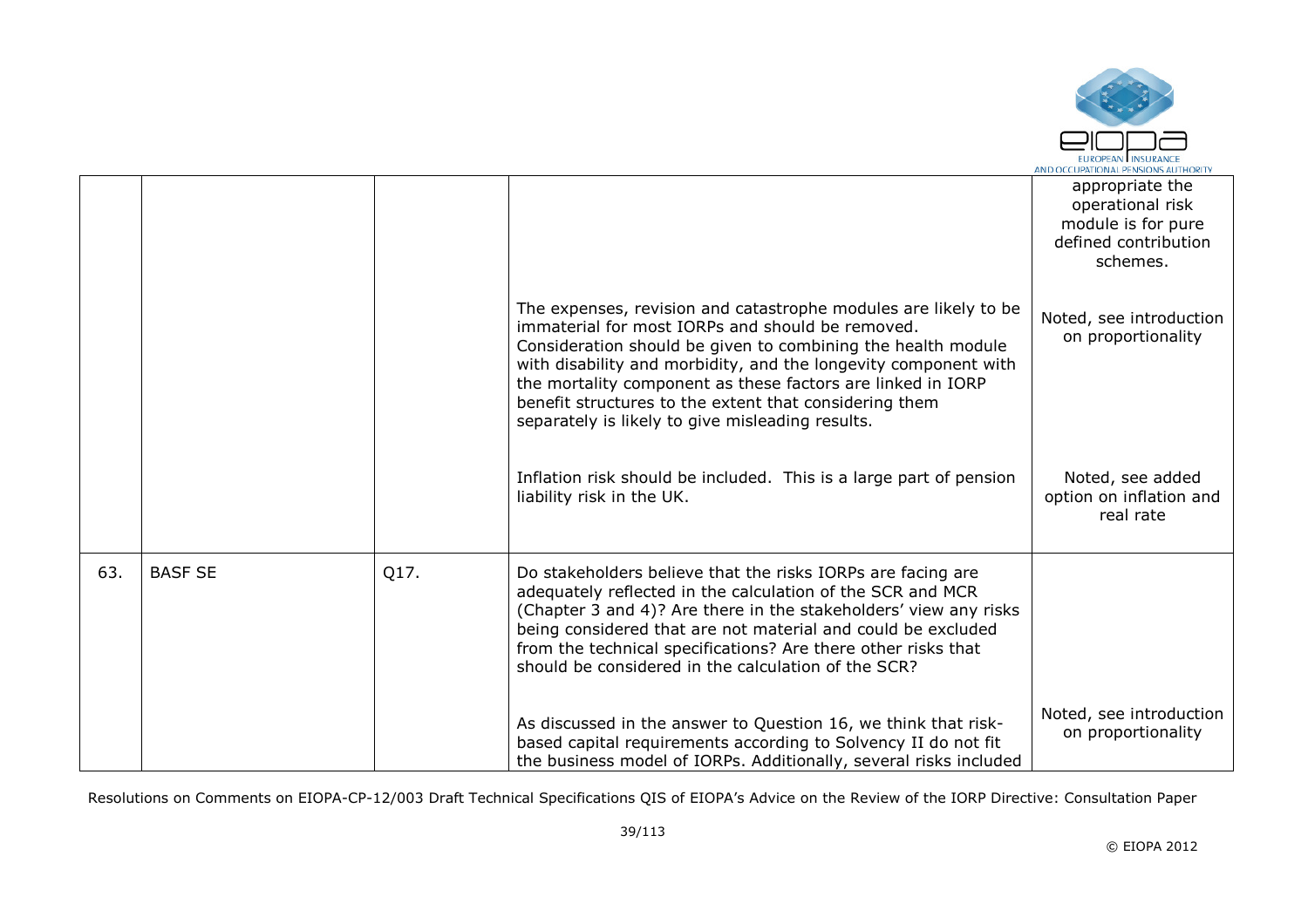

| 64.<br>65. | Bayer AG                                                 |      |                                                                                                                                                                                                                                                                                                                                                                                                                                                                                                                                                                                                                                                                                                                                                                                                                                                                                                                                                                                                                                                                                             |                                               |
|------------|----------------------------------------------------------|------|---------------------------------------------------------------------------------------------------------------------------------------------------------------------------------------------------------------------------------------------------------------------------------------------------------------------------------------------------------------------------------------------------------------------------------------------------------------------------------------------------------------------------------------------------------------------------------------------------------------------------------------------------------------------------------------------------------------------------------------------------------------------------------------------------------------------------------------------------------------------------------------------------------------------------------------------------------------------------------------------------------------------------------------------------------------------------------------------|-----------------------------------------------|
|            |                                                          | Q17. | As already said, we think, that the whole approach does not fit.<br>Due to the reasons already explained the Risk Margin should be<br>taken out of the model anyhow.                                                                                                                                                                                                                                                                                                                                                                                                                                                                                                                                                                                                                                                                                                                                                                                                                                                                                                                        | Noted                                         |
|            | Bayerischer<br>Industrieverband Steine<br>und Erden e.V. | Q17. | Before the question if stakeholders believe that the risks IORPs<br>are facing are adequately reflected in the calculation of the SCR<br>and MCR will be answered, we would like to mention that it is<br>not clear how EIOPA will infer other security levels from the<br>calculations on a 99.5% level. Due to the (option) valuations of<br>the adjustment and steering mechanisms, other security levels<br>can not be derived from the 99.5% level (since there is no<br>longer a normal distribution). In addition, the calculation of the<br>different risks for the SCR rely very much on the credit rating of<br>a sponsor and investments. This is remarkable since MEP's are<br>aiming to reduce over reliance on ratings. According to a recent<br>ECON vote, no EU law will be permitted to refer to credit rating<br>for regulatory purposes. The objective for a MCR within a<br>prudential framework for IORPs is unclear. Therefore, it is not<br>possible to respond to the question if the risks IORPs are facing<br>adequately reflected in the calculation of the MCR. | Noted, see added<br>explanation<br>Noted      |
|            |                                                          |      | <b>SCR Risks</b><br>We believe that $-$ especially for the purpose of this QIS $-$ some<br>risks should not be included in the calculation of the SCR as<br>they are not likely to be material:<br>Health risk (in most Member States)                                                                                                                                                                                                                                                                                                                                                                                                                                                                                                                                                                                                                                                                                                                                                                                                                                                      | Noted, see introduction<br>on proportionality |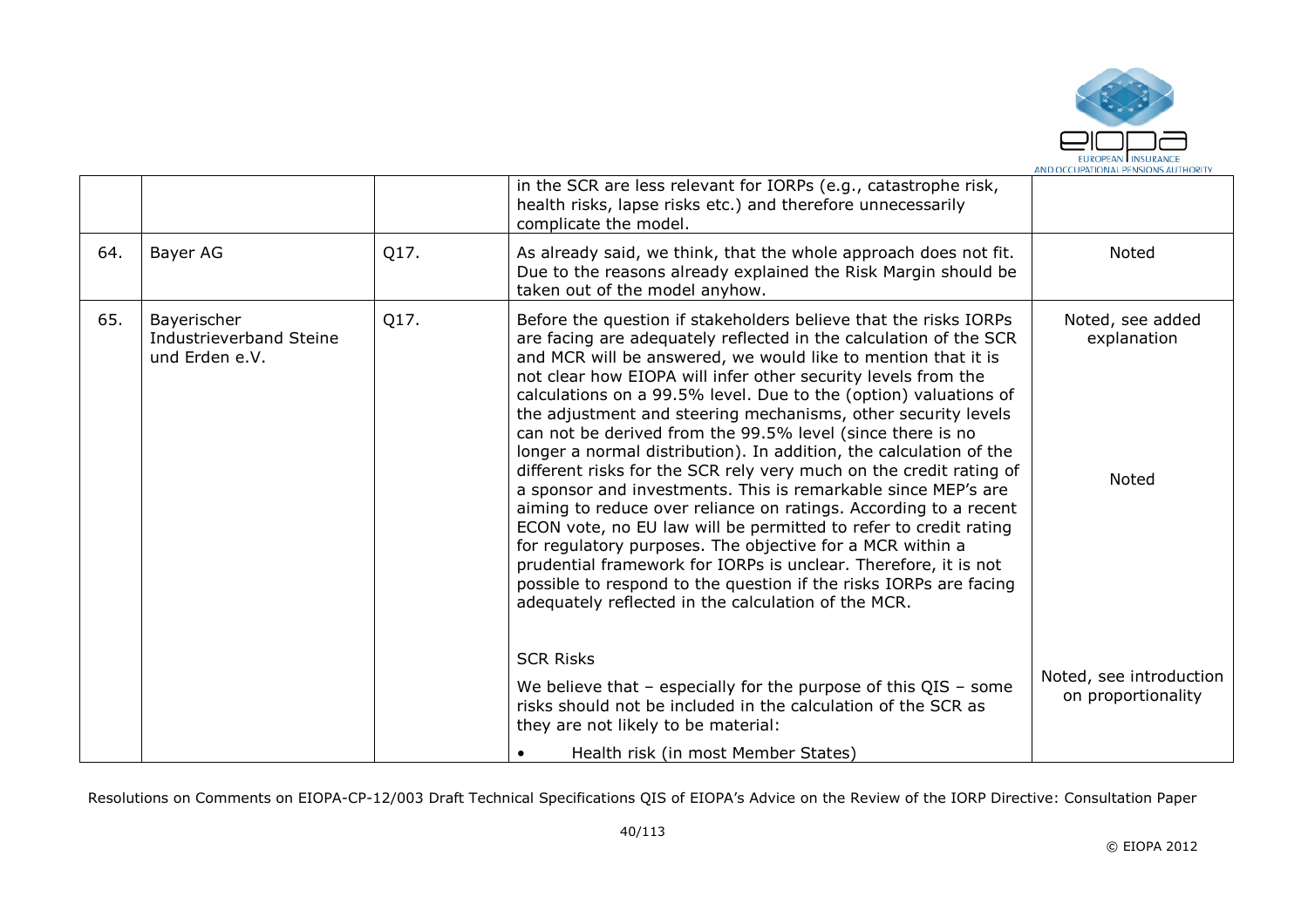

|  | Operational risk<br>$\bullet$                                                                                                                                                                                                                                                                                                                                                                                            |              |
|--|--------------------------------------------------------------------------------------------------------------------------------------------------------------------------------------------------------------------------------------------------------------------------------------------------------------------------------------------------------------------------------------------------------------------------|--------------|
|  | Intangible asset risk module<br>$\bullet$                                                                                                                                                                                                                                                                                                                                                                                |              |
|  | Market risk concentrations<br>$\bullet$                                                                                                                                                                                                                                                                                                                                                                                  |              |
|  | Pension disability-morbidity risk<br>$\bullet$                                                                                                                                                                                                                                                                                                                                                                           |              |
|  | Pension revision risk<br>$\bullet$                                                                                                                                                                                                                                                                                                                                                                                       |              |
|  | Pension catastrophe risk sub-module<br>$\bullet$                                                                                                                                                                                                                                                                                                                                                                         |              |
|  | Counterparty default risk module - except for sponsor<br>support                                                                                                                                                                                                                                                                                                                                                         |              |
|  | Market risk:                                                                                                                                                                                                                                                                                                                                                                                                             |              |
|  | We would like to ask attention to the fact that the capital<br>requirements for equity as proposed will provide a strong<br>incentive for pension funds to change their asset mix into more<br>bonds and will therefore drop out as investors at the stock<br>market.                                                                                                                                                    | Noted        |
|  | Pension longevity risk:                                                                                                                                                                                                                                                                                                                                                                                                  |              |
|  | There is an element of double or even triple counting in<br>the requirement to assume a 20% decrease in mortality rates<br>as the best estimate used in calculation of the technical<br>provisions already includes future improvements in longevity<br>and IORPs possibly have to use a risk margin in the valuation of<br>their technical provisions to provide for insecurity around the<br>longevity trend included. | <b>Noted</b> |
|  |                                                                                                                                                                                                                                                                                                                                                                                                                          |              |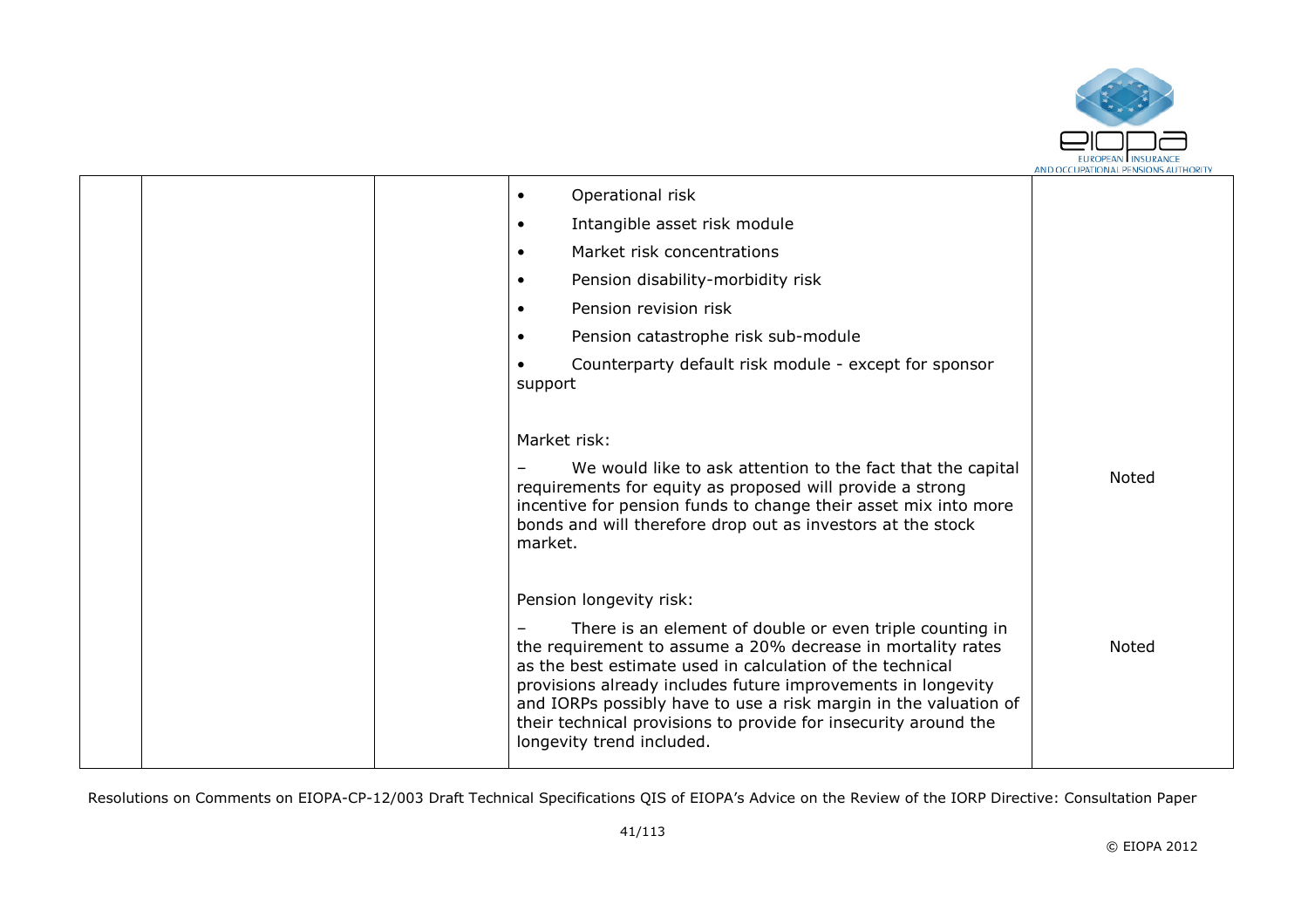

|     |                                                                 |      | Pension disability-morbidity risk:<br>The capital charge for pension disability-morbidity risk<br>could be lower compared to insurers, since IORPs do not have<br>the disadvantage of adverse selection (due to mandatory<br>participation)                                                                                                                                                                                                                                                                                                                                                                                                                                                                                                                                                                                                                                                                                                                                                                                                                                                 | <b>Noted</b>                                    |
|-----|-----------------------------------------------------------------|------|---------------------------------------------------------------------------------------------------------------------------------------------------------------------------------------------------------------------------------------------------------------------------------------------------------------------------------------------------------------------------------------------------------------------------------------------------------------------------------------------------------------------------------------------------------------------------------------------------------------------------------------------------------------------------------------------------------------------------------------------------------------------------------------------------------------------------------------------------------------------------------------------------------------------------------------------------------------------------------------------------------------------------------------------------------------------------------------------|-------------------------------------------------|
| 66. | <b>BDA Bundesvereinigung</b><br>der Deutschen<br>Arbeitgeberver | Q17. | Before the question if stakeholders believe that the risks IORPs<br>are facing are adequately reflected in the calculation of the SCR<br>and MCR will be answered, we would like to mention that it is<br>not clear how EIOPA will infer other security levels from the<br>calculations on a 99.5% level. Due to the (option) valuations of<br>the adjustment and steering mechanisms, other security levels<br>can not be derived from the 99.5% level (since there is no<br>longer a normal distribution). In addition, the calculation of the<br>different risks for the SCR rely very much on the credit rating of<br>a sponsor and investments. This is remarkable since MEP's are<br>aiming to reduce over reliance on ratings. According to a recent<br>ECON vote, no EU law will be permitted to refer to credit rating<br>for regulatory purposes. The objective for a MCR within a<br>prudential framework for IORPs is unclear. Therefore, it is not<br>possible to respond to the question if the risks IORPs are facing<br>adequately reflected in the calculation of the MCR. | Noted, see added<br>explanation<br><b>Noted</b> |
|     |                                                                 |      | <b>SCR Risks</b><br>We believe that $-$ especially for the purpose of this QIS $-$ some                                                                                                                                                                                                                                                                                                                                                                                                                                                                                                                                                                                                                                                                                                                                                                                                                                                                                                                                                                                                     | Noted, see introduction                         |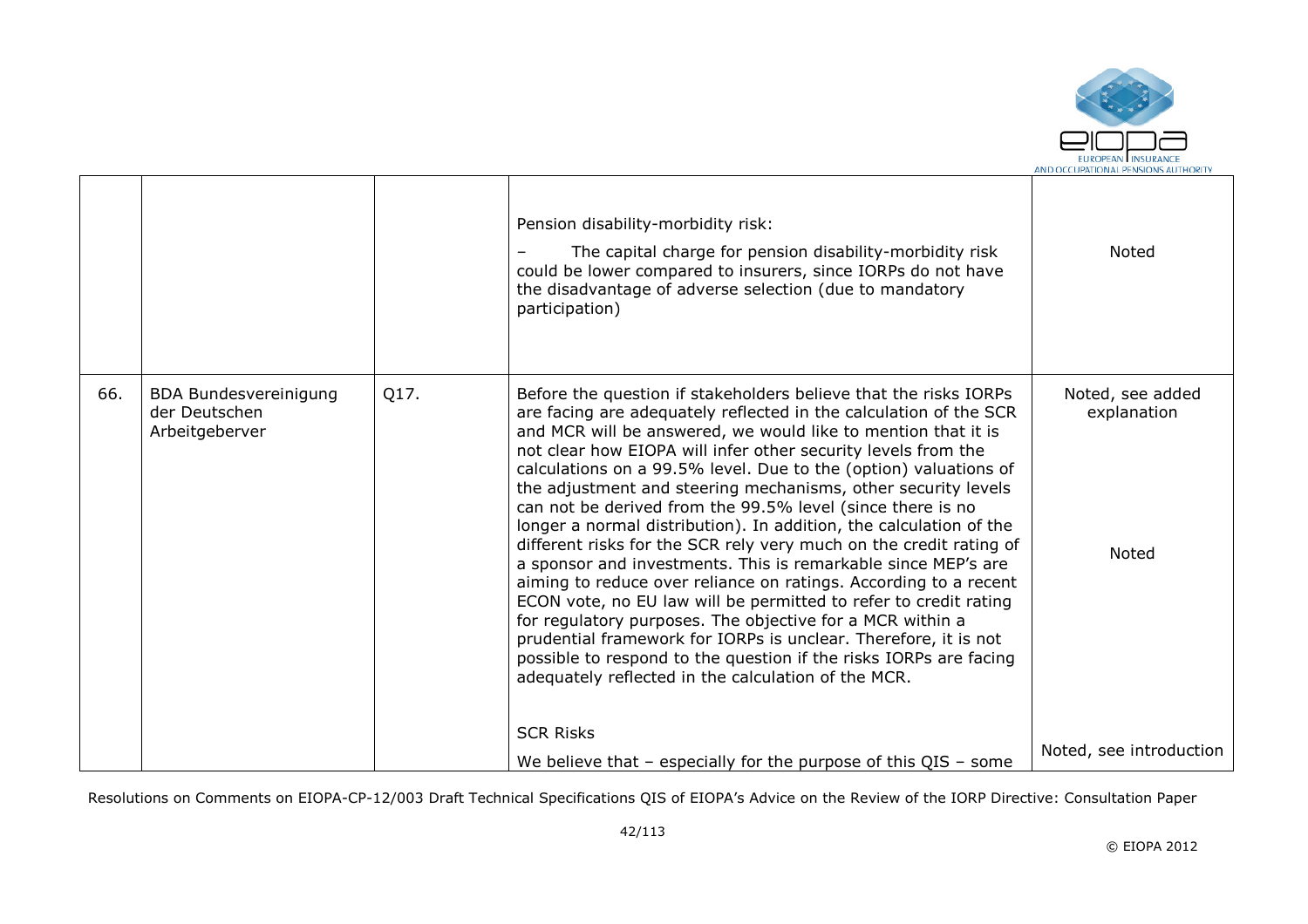

|  | risks should not be included in the calculation of the SCR as<br>they are not likely to be material:                                                                                                                                                 | on proportionality |
|--|------------------------------------------------------------------------------------------------------------------------------------------------------------------------------------------------------------------------------------------------------|--------------------|
|  | Health risk (in most Member States)                                                                                                                                                                                                                  |                    |
|  | Operational risk<br>$\bullet$                                                                                                                                                                                                                        |                    |
|  | Intangible asset risk module<br>$\bullet$                                                                                                                                                                                                            |                    |
|  | Market risk concentrations<br>$\bullet$                                                                                                                                                                                                              |                    |
|  | Pension disability-morbidity risk<br>$\bullet$                                                                                                                                                                                                       |                    |
|  | Pension revision risk<br>$\bullet$                                                                                                                                                                                                                   |                    |
|  | Pension catastrophe risk sub-module<br>$\bullet$                                                                                                                                                                                                     |                    |
|  | Counterparty default risk module - except for sponsor<br>support                                                                                                                                                                                     |                    |
|  | Market risk:<br>We would like to ask attention to the fact that the capital<br>requirements for equity as proposed will provide a strong                                                                                                             | <b>Noted</b>       |
|  | incentive for pension funds to change their asset mix into more<br>bonds and will therefore drop out as investors at the stock<br>market.                                                                                                            |                    |
|  | Pension longevity risk:                                                                                                                                                                                                                              |                    |
|  | There is an element of double or even triple counting in<br>the requirement to assume a 20% decrease in mortality rates<br>as the best estimate used in calculation of the technical<br>provisions already includes future improvements in longevity | Noted              |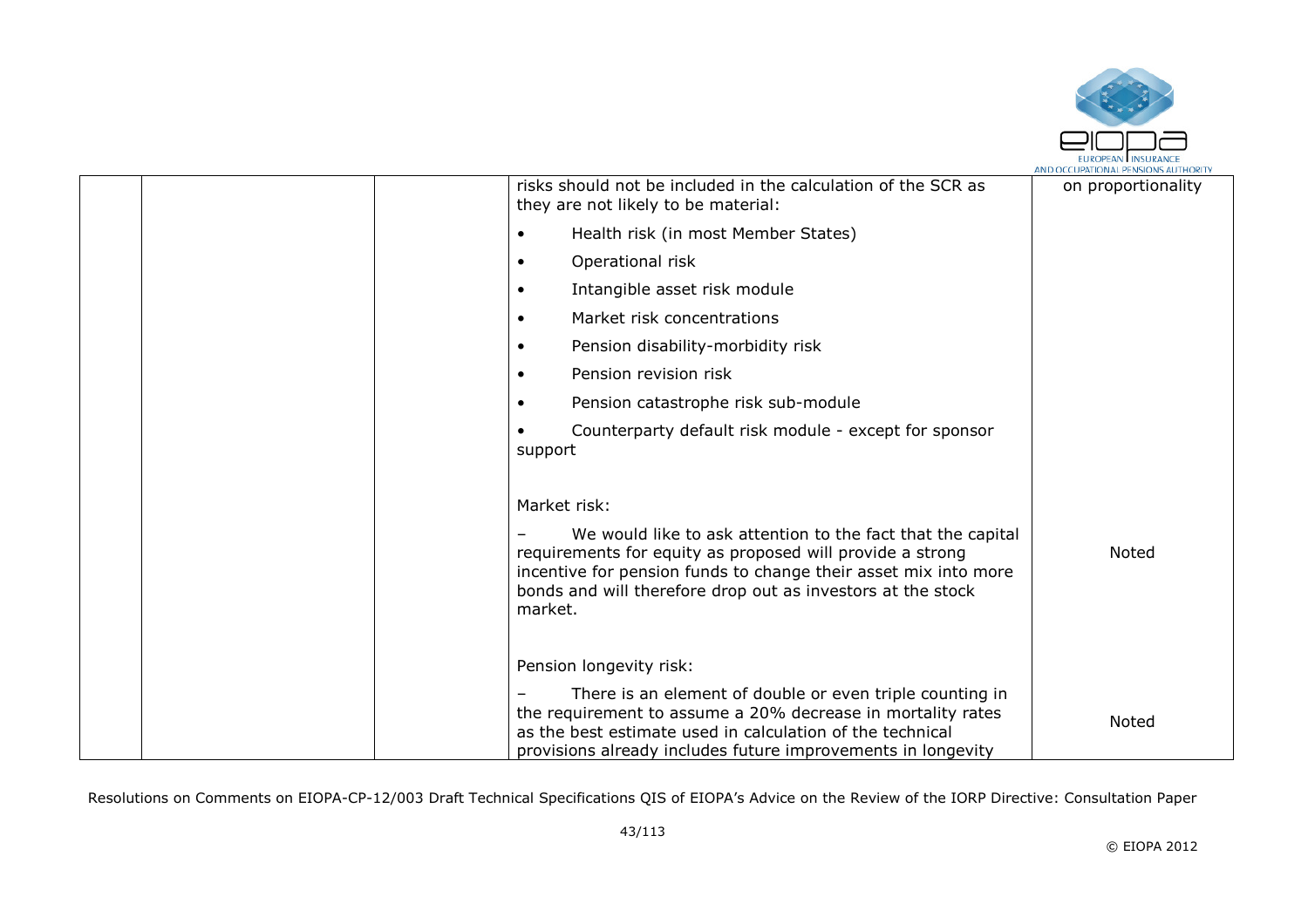

|     |                                                   |      | and IORPs possibly have to use a risk margin in the valuation of<br>their technical provisions to provide for insecurity around the<br>longevity trend included.<br>Pension disability-morbidity risk:<br>The capital charge for pension disability-morbidity risk<br>could be lower compared to insurers, since IORPs do not have<br>the disadvantage of adverse selection (due to mandatory<br>participation)                                                                                                                                                                                                                                                                                                                                                                                                                                                                                                                                                                                                                                                                             | <b>Noted</b>                             |
|-----|---------------------------------------------------|------|---------------------------------------------------------------------------------------------------------------------------------------------------------------------------------------------------------------------------------------------------------------------------------------------------------------------------------------------------------------------------------------------------------------------------------------------------------------------------------------------------------------------------------------------------------------------------------------------------------------------------------------------------------------------------------------------------------------------------------------------------------------------------------------------------------------------------------------------------------------------------------------------------------------------------------------------------------------------------------------------------------------------------------------------------------------------------------------------|------------------------------------------|
| 67. | BdS - Bundesverband der<br>Systemgastronomie e.V. | Q17. | Before the question if stakeholders believe that the risks IORPs<br>are facing are adequately reflected in the calculation of the SCR<br>and MCR will be answered, we would like to mention that it is<br>not clear how EIOPA will infer other security levels from the<br>calculations on a 99.5% level. Due to the (option) valuations of<br>the adjustment and steering mechanisms, other security levels<br>can not be derived from the 99.5% level (since there is no<br>longer a normal distribution). In addition, the calculation of the<br>different risks for the SCR rely very much on the credit rating of<br>a sponsor and investments. This is remarkable since MEP's are<br>aiming to reduce over reliance on ratings. According to a recent<br>ECON vote, no EU law will be permitted to refer to credit rating<br>for regulatory purposes. The objective for a MCR within a<br>prudential framework for IORPs is unclear. Therefore, it is not<br>possible to respond to the question if the risks IORPs are facing<br>adequately reflected in the calculation of the MCR. | Noted, see added<br>explanation<br>Noted |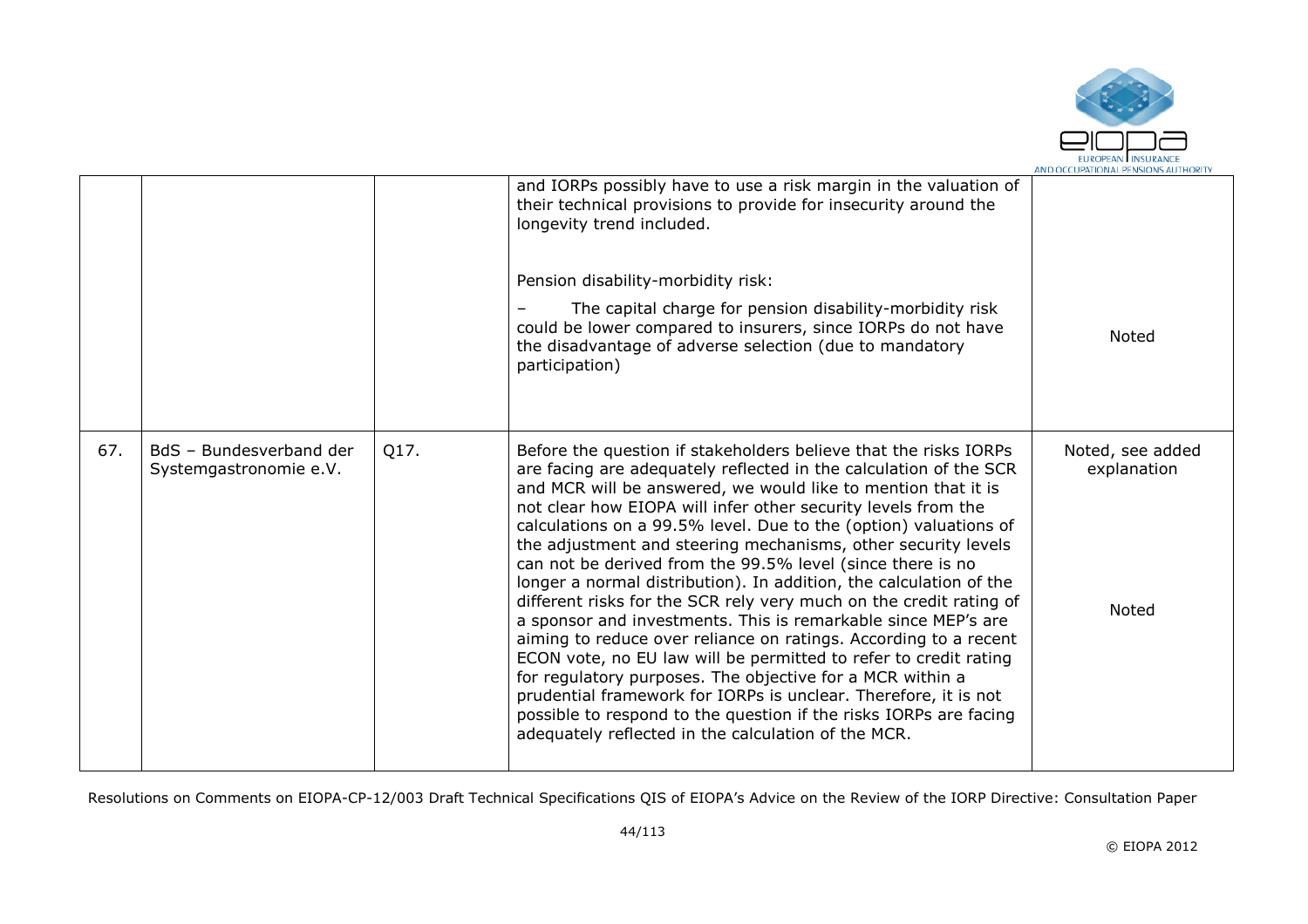

|  | <b>SCR Risks</b>                                                                                                                                                                                                                                                      |                                               |
|--|-----------------------------------------------------------------------------------------------------------------------------------------------------------------------------------------------------------------------------------------------------------------------|-----------------------------------------------|
|  | We believe that $-$ especially for the purpose of this QIS $-$ some<br>risks should not be included in the calculation of the SCR as<br>they are not likely to be material:                                                                                           | Noted, see introduction<br>on proportionality |
|  | Health risk (in most Member States)<br>$\bullet$                                                                                                                                                                                                                      |                                               |
|  | Operational risk<br>$\bullet$                                                                                                                                                                                                                                         |                                               |
|  | Intangible asset risk module<br>$\bullet$                                                                                                                                                                                                                             |                                               |
|  | Market risk concentrations<br>$\bullet$                                                                                                                                                                                                                               |                                               |
|  | Pension disability-morbidity risk<br>$\bullet$                                                                                                                                                                                                                        |                                               |
|  | Pension revision risk<br>$\bullet$                                                                                                                                                                                                                                    |                                               |
|  | Pension catastrophe risk sub-module<br>$\bullet$                                                                                                                                                                                                                      |                                               |
|  | Counterparty default risk module - except for sponsor<br>support                                                                                                                                                                                                      |                                               |
|  | Market risk:                                                                                                                                                                                                                                                          |                                               |
|  | We would like to ask attention to the fact that the capital<br>requirements for equity as proposed will provide a strong<br>incentive for pension funds to change their asset mix into more<br>bonds and will therefore drop out as investors at the stock<br>market. | <b>Noted</b>                                  |
|  | Pension longevity risk:                                                                                                                                                                                                                                               |                                               |
|  | There is an element of double or even triple counting in<br>-                                                                                                                                                                                                         |                                               |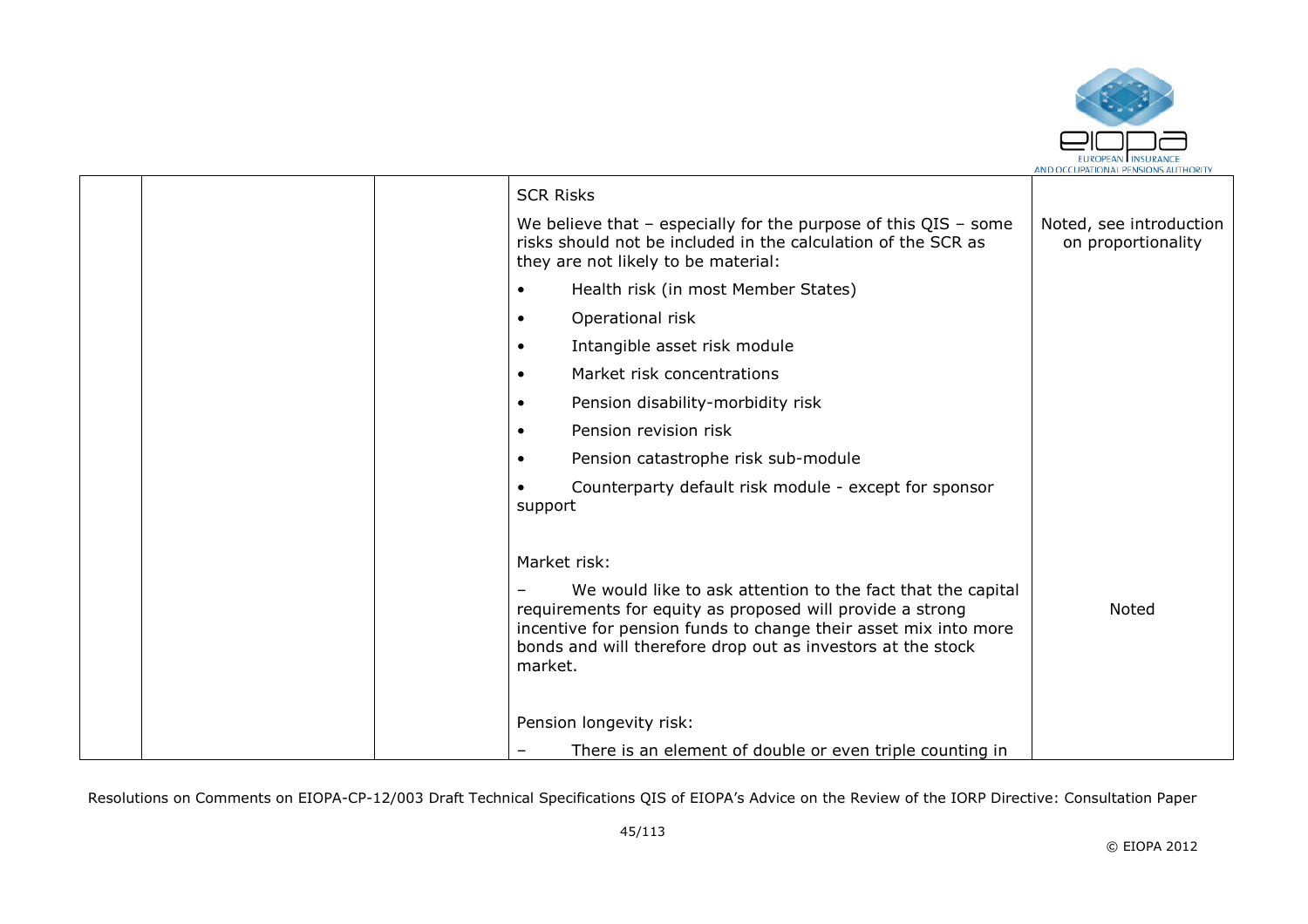

|     |                                                       |      | the requirement to assume a 20% decrease in mortality rates<br>as the best estimate used in calculation of the technical<br>provisions already includes future improvements in longevity<br>and IORPs possibly have to use a risk margin in the valuation of<br>their technical provisions to provide for insecurity around the<br>longevity trend included.                                                                                                                   | Noted                                                    |
|-----|-------------------------------------------------------|------|--------------------------------------------------------------------------------------------------------------------------------------------------------------------------------------------------------------------------------------------------------------------------------------------------------------------------------------------------------------------------------------------------------------------------------------------------------------------------------|----------------------------------------------------------|
|     |                                                       |      | Pension disability-morbidity risk:<br>The capital charge for pension disability-morbidity risk<br>could be lower compared to insurers, since IORPs do not have<br>the disadvantage of adverse selection (due to mandatory                                                                                                                                                                                                                                                      | Noted                                                    |
|     |                                                       |      | participation)                                                                                                                                                                                                                                                                                                                                                                                                                                                                 |                                                          |
| 68. | Belgian Association of<br>Pension Institutions (BVPI- | Q17. | No.                                                                                                                                                                                                                                                                                                                                                                                                                                                                            | Noted                                                    |
|     |                                                       |      | It is not totally clear if all IORP related risks are addressed<br>appropriately. We have some doubts about the operational risk,<br>the counterparty risk, the benefit option risk, catastrophe risk.<br>It is not totally clear if the parameters as used in the formulas<br>are appropriate for IORPs. It gives the feeling of a black box.<br>Moreover, the co-existence is rather arbitrary (correlations<br>between risks) making the outcomes rather not very credible. | <b>Noted</b>                                             |
|     |                                                       |      | What about the inflation risk?                                                                                                                                                                                                                                                                                                                                                                                                                                                 | Noted, see added<br>option on inflation and<br>real rate |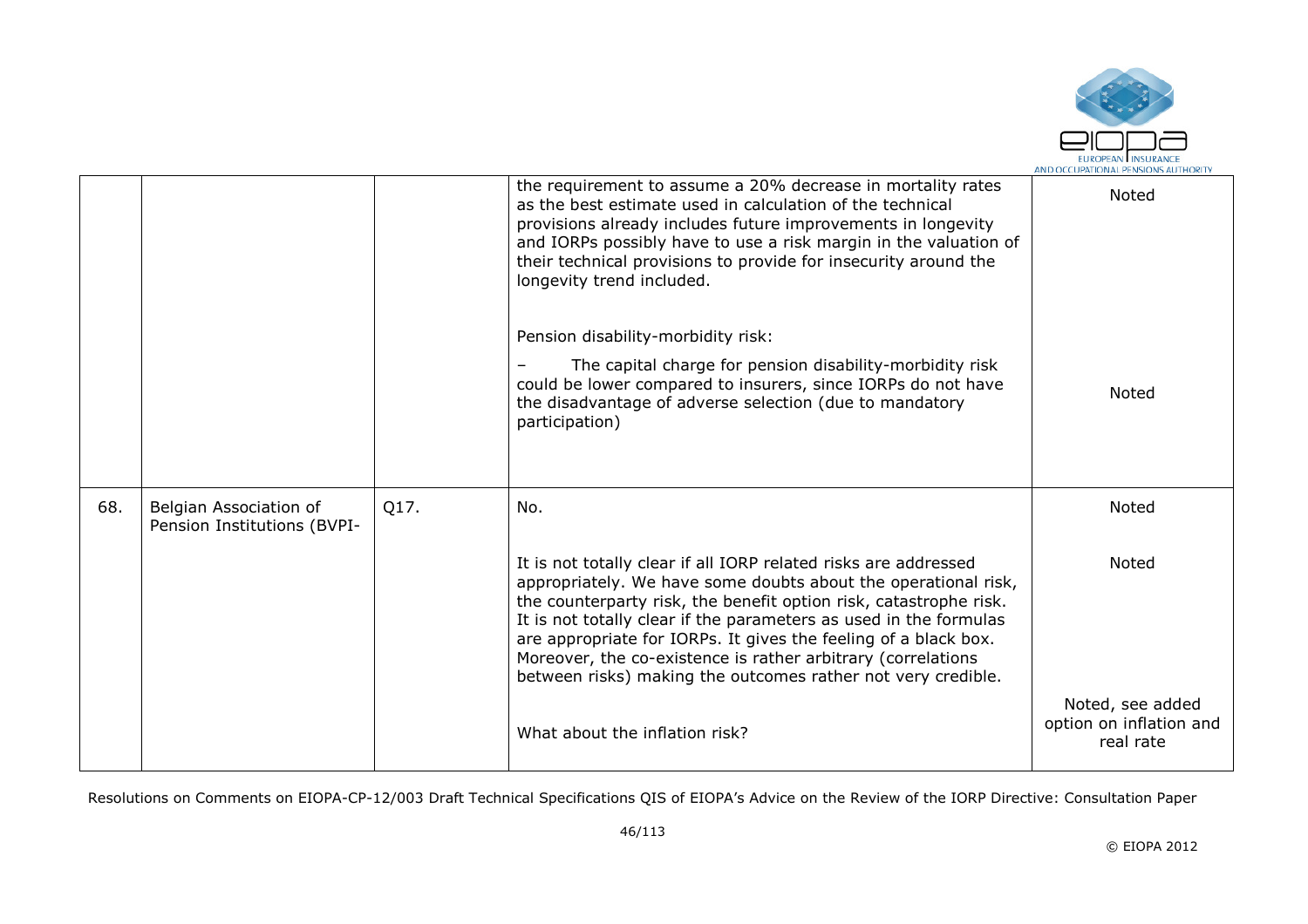

|     |                        |      | IORPs investing in real estate seem to be penalized with the<br>approach for property risk: the combination of a downshift of<br>25% in the value of investments in real estate combined with a<br>fixed correlation of 50% will overestimate the capital<br>requirements.                                                                                                                                                            | <b>Noted</b> |
|-----|------------------------|------|---------------------------------------------------------------------------------------------------------------------------------------------------------------------------------------------------------------------------------------------------------------------------------------------------------------------------------------------------------------------------------------------------------------------------------------|--------------|
|     |                        |      | We suggest to split the risk in an interest part (discounting) and<br>a property part (level of cash flow) might bring a solution. A<br>differentiation of the risk level depending on the property nature<br>would be welcomed.                                                                                                                                                                                                      |              |
|     |                        |      | We regret the proposed framework doesn't taken into account<br>risk mitigating effects of e.g. dynamic portfolio strategies where<br>pension funds might invest in more risk-baring assets when<br>their coverage ratio is good (and less when it is bad). The<br>proposed framework would automatically imply higher Solvency<br>Requirements as soon as the risk-baring assets would grow,<br>even if coverage ratios are excellent | <b>Noted</b> |
|     |                        |      | In the absence of the trigger points, it is difficult to judge if the<br>MCR requirements are appropriate.                                                                                                                                                                                                                                                                                                                            | Noted        |
| 69. | <b>BlackRock</b>       | Q17. | Please see our General Comment above.                                                                                                                                                                                                                                                                                                                                                                                                 |              |
| 70. | Bosch Pensionsfonds AG | Q17. | See Q2.                                                                                                                                                                                                                                                                                                                                                                                                                               |              |
| 71. | Bosch-Group            | Q17. | See Q2.                                                                                                                                                                                                                                                                                                                                                                                                                               |              |
| 72. | <b>BT</b> Group plc    | Q17. | Do stakeholders believe that the risks IORPs are facing are                                                                                                                                                                                                                                                                                                                                                                           |              |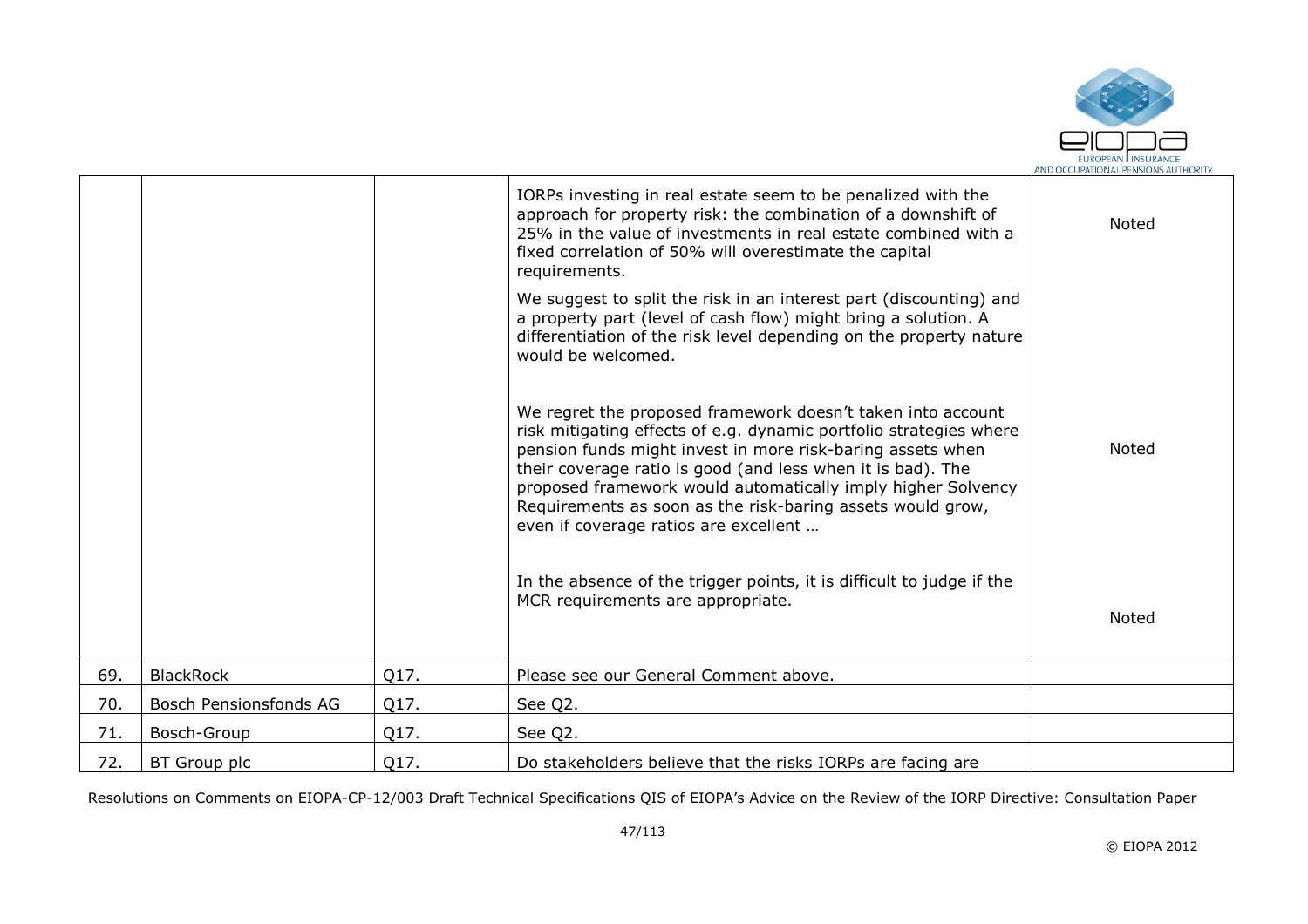

|     |                            |      | adequately                                                                                                                                                                                                                                                                                |              |
|-----|----------------------------|------|-------------------------------------------------------------------------------------------------------------------------------------------------------------------------------------------------------------------------------------------------------------------------------------------|--------------|
|     |                            |      | reflected in the calculation of the SCR and MCR (Chapter 3 and<br>4)? Are there                                                                                                                                                                                                           |              |
|     |                            |      | in the stakeholders' view any risks being considered that are not<br>material and                                                                                                                                                                                                         |              |
|     |                            |      | could be excluded from the technical specifications? Are there<br>other risks that                                                                                                                                                                                                        |              |
|     |                            |      | should be considered in the calculation of the SCR?                                                                                                                                                                                                                                       |              |
|     |                            |      | It is again difficult to fully comment without details of how the<br>figures will be used.                                                                                                                                                                                                | Noted        |
|     |                            |      | The requirements for the Solvency Capital Requirement (SCR)<br>and Minimum Capital Requirement (MCR) appear to have been<br>copied from Solvency II with little thought on how relevant<br>these are for IORPS.                                                                           | <b>Noted</b> |
|     |                            |      | In particular, we do not see why the SCR and MCR are relevant<br>for IORPS. EIOPA need to explain the logic and rationale for<br>these being included in any framework. We have therefore not<br>commented on any of the remaining questions on the technical<br>detail for these points. | <b>Noted</b> |
| 73. | <b>BTPS Management Ltd</b> | Q17. | We are significantly concerned at the complexity of the<br>proposals, and we do believe that many of the risks proposed to                                                                                                                                                                | Noted        |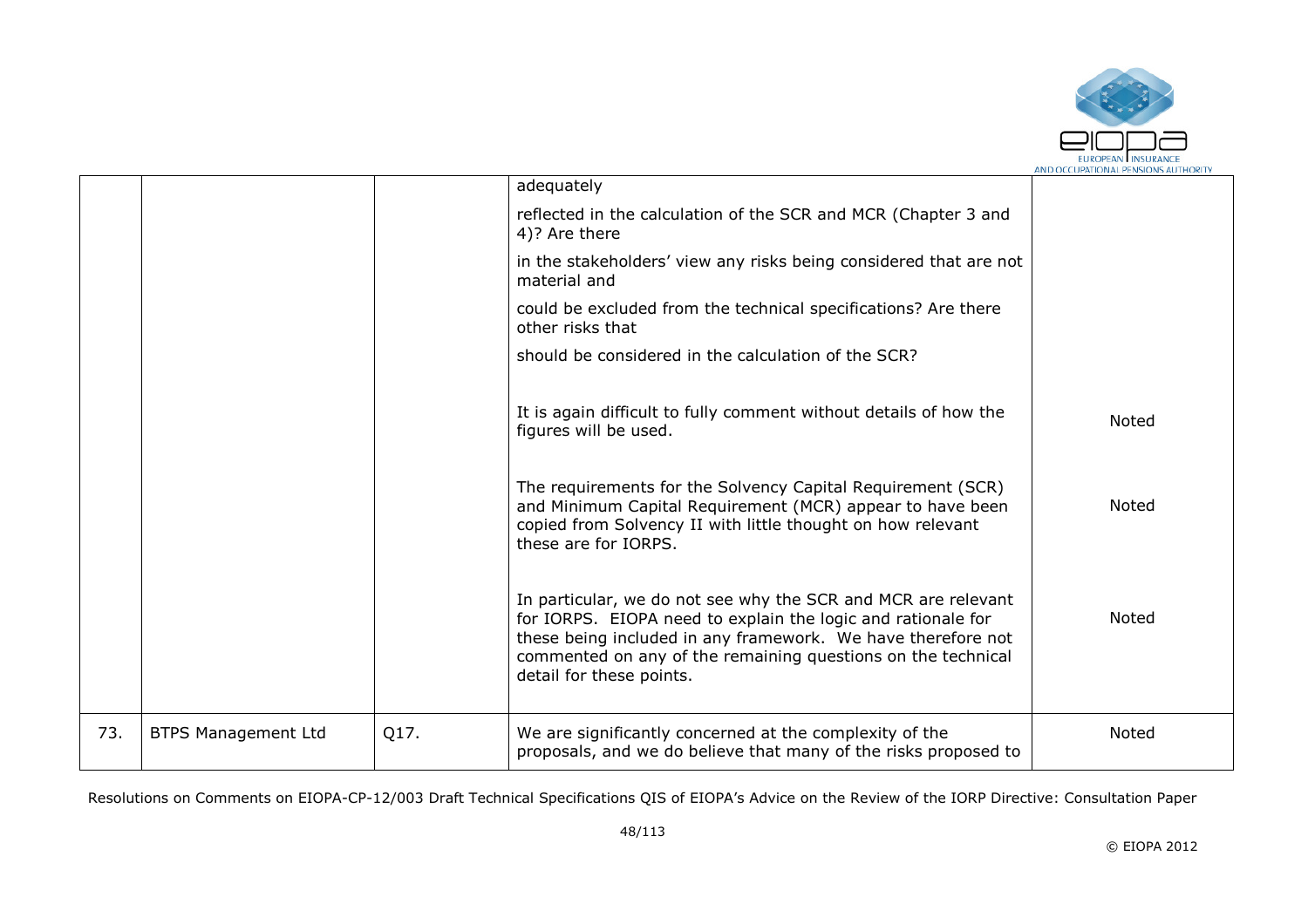

|  | be considered are far from material from an IORP perspective.<br>We would strongly favour an approach which builds capacity in<br>the sector by encouraging IORPs to build and strengthen their<br>internal models through which they calculate their exposure to<br>market risks rather than have to use a standardised generic<br>'black box' model. This risks not improving risk management in<br>the sector as a whole because it would not help build skill and<br>judgement; rather the standardised approach at worst would<br>add to systemic risk by encouraging herd-like behaviours in<br>particular circumstances. This cannot be the intention. |                                                          |
|--|---------------------------------------------------------------------------------------------------------------------------------------------------------------------------------------------------------------------------------------------------------------------------------------------------------------------------------------------------------------------------------------------------------------------------------------------------------------------------------------------------------------------------------------------------------------------------------------------------------------------------------------------------------------|----------------------------------------------------------|
|  | Elements of the SCR proposals appear to be directly copied from<br>Solvency II, and thus include several risks which are in practice<br>immaterial for IORPs. We would argue that these should be<br>excluded. Among them are: catastrophe risk, expense risk,<br>health risk, intangible asset risk, operational risk, pension<br>disability-morbidity risk and pension revision risk.                                                                                                                                                                                                                                                                       | Noted                                                    |
|  | Our analysis of the risks to which we believe we are significantly<br>exposed suggests that the approach is otherwise mistaken. The<br>biggest risk we face is inflation risk - something which is ignored<br>in the current proposals. Other risks that we consider include<br>liquidity risk, correlation risk (changes in the correlation<br>between the main asset classes) and country risk.                                                                                                                                                                                                                                                             | Noted, see added<br>option on inflation and<br>real rate |
|  |                                                                                                                                                                                                                                                                                                                                                                                                                                                                                                                                                                                                                                                               | Noted                                                    |
|  | We also have concerns with regards to the shock approaches.<br>Having a single interest rate shock covering all currencies<br>seems inappropriate given that they have different interest rate                                                                                                                                                                                                                                                                                                                                                                                                                                                                |                                                          |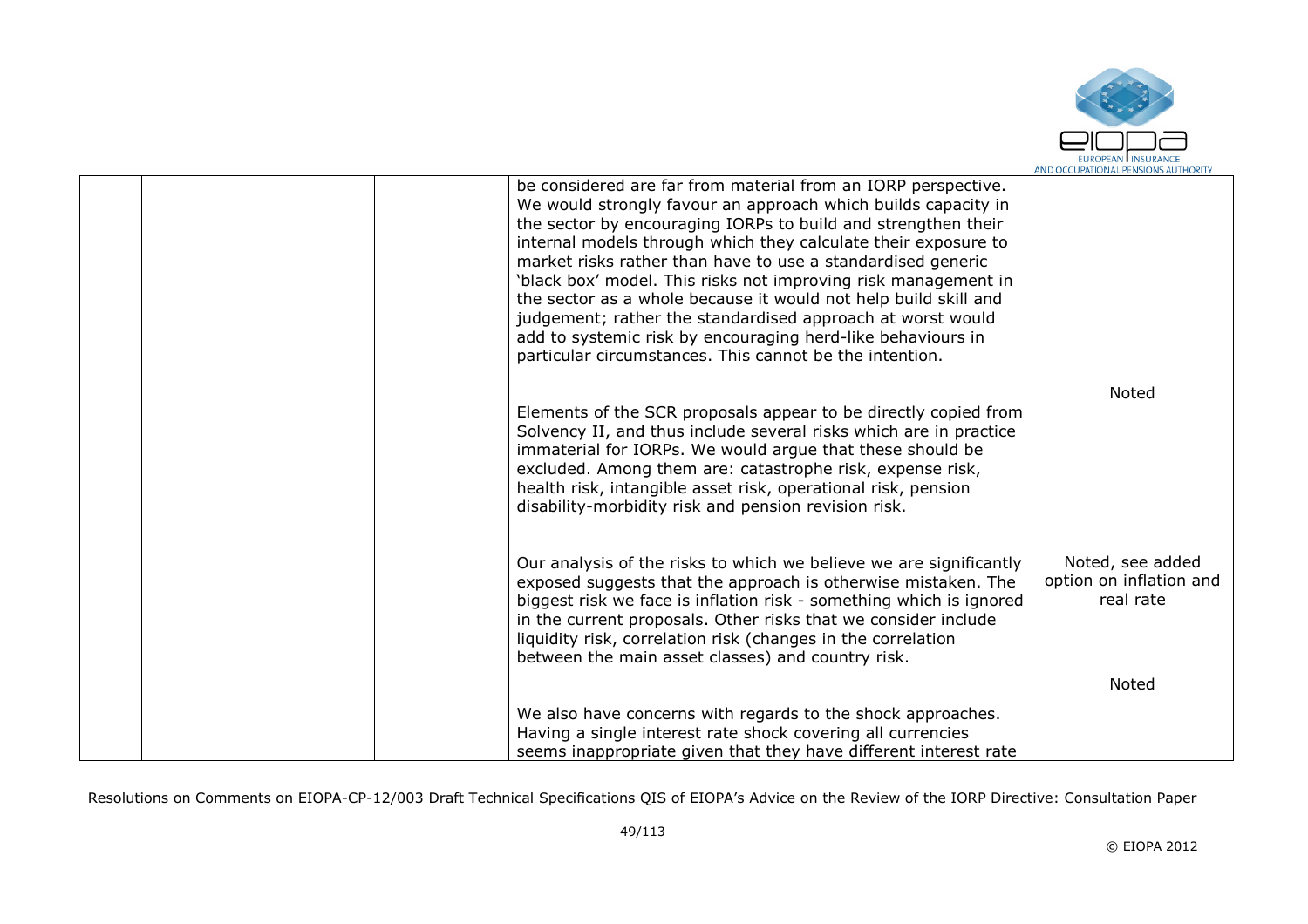

|     |                           |      | curves and face different market volatilities - all of which are<br>also known and measurable should the calculation genuinely be<br>needed. Similarly, the equity shock embeds an equally large<br>assumption of 30% with no flexibility arising from the specific<br>nature of individual IORP exposures. In practice, the impact of<br>shocks will be very different depending on whether you are<br>holding a specifically defined low volatility portfolio or a<br>concentrated small cap illiquid portfolio. Having an inflexible<br>approach will reduce the incentive for IORPs to manage their<br>risks effectively so that any shocks that do arise have more<br>limited impacts. Again we would note that this cannot be the<br>intention of this process.                                                                                                                         | Noted |
|-----|---------------------------|------|-----------------------------------------------------------------------------------------------------------------------------------------------------------------------------------------------------------------------------------------------------------------------------------------------------------------------------------------------------------------------------------------------------------------------------------------------------------------------------------------------------------------------------------------------------------------------------------------------------------------------------------------------------------------------------------------------------------------------------------------------------------------------------------------------------------------------------------------------------------------------------------------------|-------|
|     |                           |      | We have specific concerns about the approach to infrastructure.<br>This is an asset class to which we are increasing our exposure<br>as it possesses liability-matching cashflow characteristics. Such<br>investment will be necessary in order to create the growth and<br>jobs which the European economy needs. However, the current<br>treatment of such assets would act as a significant disincentive<br>to such investment. Our target volatility is closer to 10% than<br>the treatment here which places infrastructure assets in the<br>"other" category, implying 40%. We would encourage an<br>approach similar to that proposed for property. Using<br>unrealistic, non-market assumptions for the risks in long term<br>asset classes such as infrastructure will limit any future<br>investment into the area; we would argue strongly for a<br>reassessment of this approach. |       |
| 74. | Consiglio Nazionale degli | Q17. | About the risks IORPS adequately reflected in the calculation of                                                                                                                                                                                                                                                                                                                                                                                                                                                                                                                                                                                                                                                                                                                                                                                                                              |       |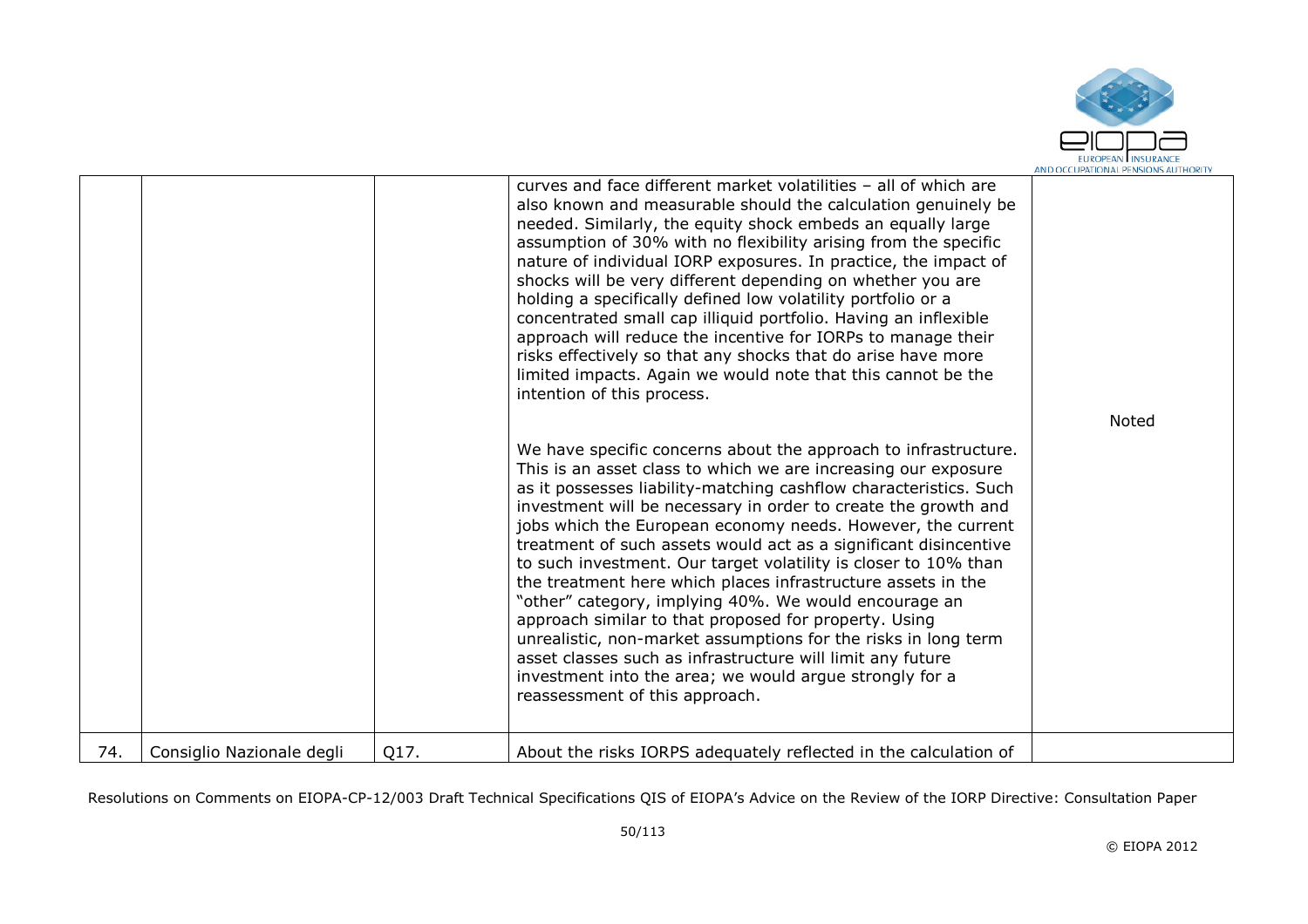

|     | Attuari and Ordine Nazio                           |      | the SCR and the MCR:                                                                                                                                                                                                                                                                                                                                                                                                                                                                                                                                                                                                                                                                                                                                                                        |                                                          |
|-----|----------------------------------------------------|------|---------------------------------------------------------------------------------------------------------------------------------------------------------------------------------------------------------------------------------------------------------------------------------------------------------------------------------------------------------------------------------------------------------------------------------------------------------------------------------------------------------------------------------------------------------------------------------------------------------------------------------------------------------------------------------------------------------------------------------------------------------------------------------------------|----------------------------------------------------------|
|     |                                                    |      | The concept of SCR, which allow to cover unpredictable events<br>that could occur during the life of the IORP, needs of long term<br>principles. The Solvency II general framework considers only<br>unpredictable events that could occur during the year.                                                                                                                                                                                                                                                                                                                                                                                                                                                                                                                                 | Noted                                                    |
|     |                                                    |      | For the calculation of SCR for IORPs could be evaluated a<br>proposal with a lower impact into a short period, also taking into<br>account that pension plans are long time horizon investors.<br>Evaluate the effects of stressing risk factors not during one<br>single fiscal year, but taking into account a longer period of<br>time, i.e. 5 years, and the possibility to amortize the risk.                                                                                                                                                                                                                                                                                                                                                                                          | Noted                                                    |
|     |                                                    |      | Moreover, the SCR is balanced in the Solvency II general<br>framework by plan sponsor guarantees. For Italian IORPs such<br>guarantees don't exist in most cases and often it is quite<br>difficult to identify the plan sponsor. So it is likely that in the<br>HBS a deficit will arise: to cover this deficit it is possible to<br>either increase the contributions or, more likely, to reduce the<br>benefits, therefore having an effect contrary to the Solvency II<br>principles. In addition, given the aforementioned special nature<br>of pension funds, it is not clear the rational of putting in place<br>measures with an immediate impact on participants' benefits for<br>events whose impact on the funding of pension funds could be<br>estimated only in the long term. | <b>Noted</b>                                             |
| 75. | Deloitte Total Reward and<br>Benefits Limited (UK) | Q17. | The impact of inflation stresses on liabilities is a key omission<br>from the specification and needs to be appropriately considered<br>and reflected. This will also require due consideration of the<br>baseline inflation/salary increase assumptions (see response to<br>Q15).                                                                                                                                                                                                                                                                                                                                                                                                                                                                                                          | Noted, see added<br>option on inflation and<br>real rate |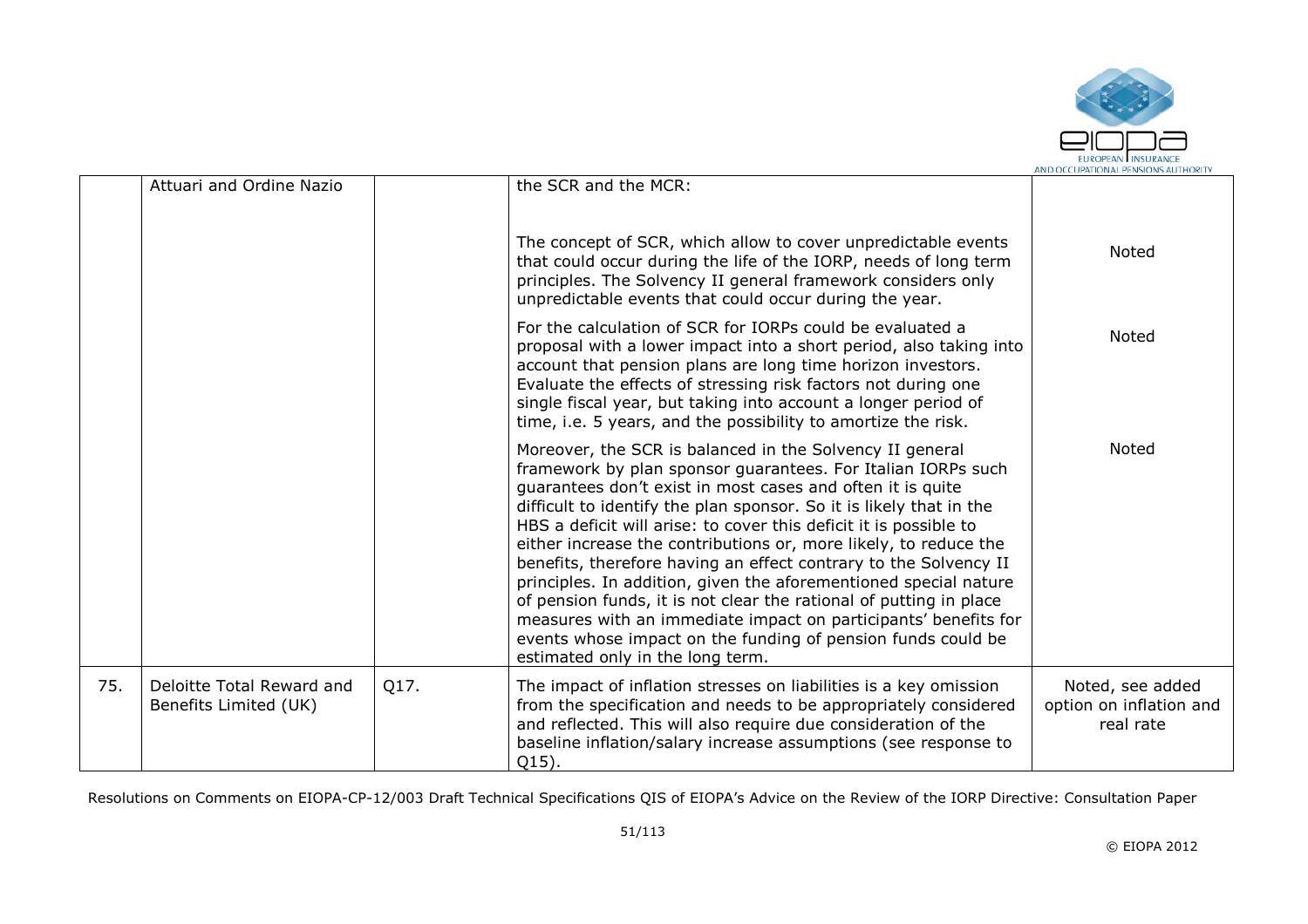

|     |                        |      | We note that the economic stresses under the SCR are applied<br>only to the pension liability and no allowance is made for any<br>associated impact these stresses may have (positive or<br>negative) on the level of sponsor support. It would, in our view,<br>be excessively onerous to require IORPs to also consider the<br>impact of each stress on the level of sponsor support. However,<br>it would be reasonable to permit IORPs an option to reflect this<br>impact where adequate supporting evidence is available. | <b>Noted</b> |
|-----|------------------------|------|---------------------------------------------------------------------------------------------------------------------------------------------------------------------------------------------------------------------------------------------------------------------------------------------------------------------------------------------------------------------------------------------------------------------------------------------------------------------------------------------------------------------------------|--------------|
| 76. | Deutsche Post DHL      | Q17. | No, please refer to Q2. and "General Comment".                                                                                                                                                                                                                                                                                                                                                                                                                                                                                  |              |
| 77. | Dexia Asset Management | Q17. | Q17. Do stakeholders believe that the risks IORPs are facing are<br>adequately reflected in the calculation of the SCR and MCR<br>(Chapter 3 and 4)? Are there in the stakeholders' view any risks<br>being considered that are not material and could be excluded<br>from the technical specifications? Are there other risks that<br>should be considered in the calculation of the SCR?                                                                                                                                      |              |
|     |                        |      | We do not think the risks IORPs are facing are adequately<br>reflected.                                                                                                                                                                                                                                                                                                                                                                                                                                                         | Noted        |
|     |                        |      | An important macro risk is that IORPs no longer invest in so-<br>called "risky" assets because of capital charges. If long term<br>investors are charged for taking long term risk such as investing<br>in equities or infrastructure, the financing of European economy<br>is at stake. Moreover, if the appreciation of cheapness or<br>expensiveness of assets is decided at regulatory level, market<br>disruption and bubbles will develop. It would definitely go                                                         | Noted        |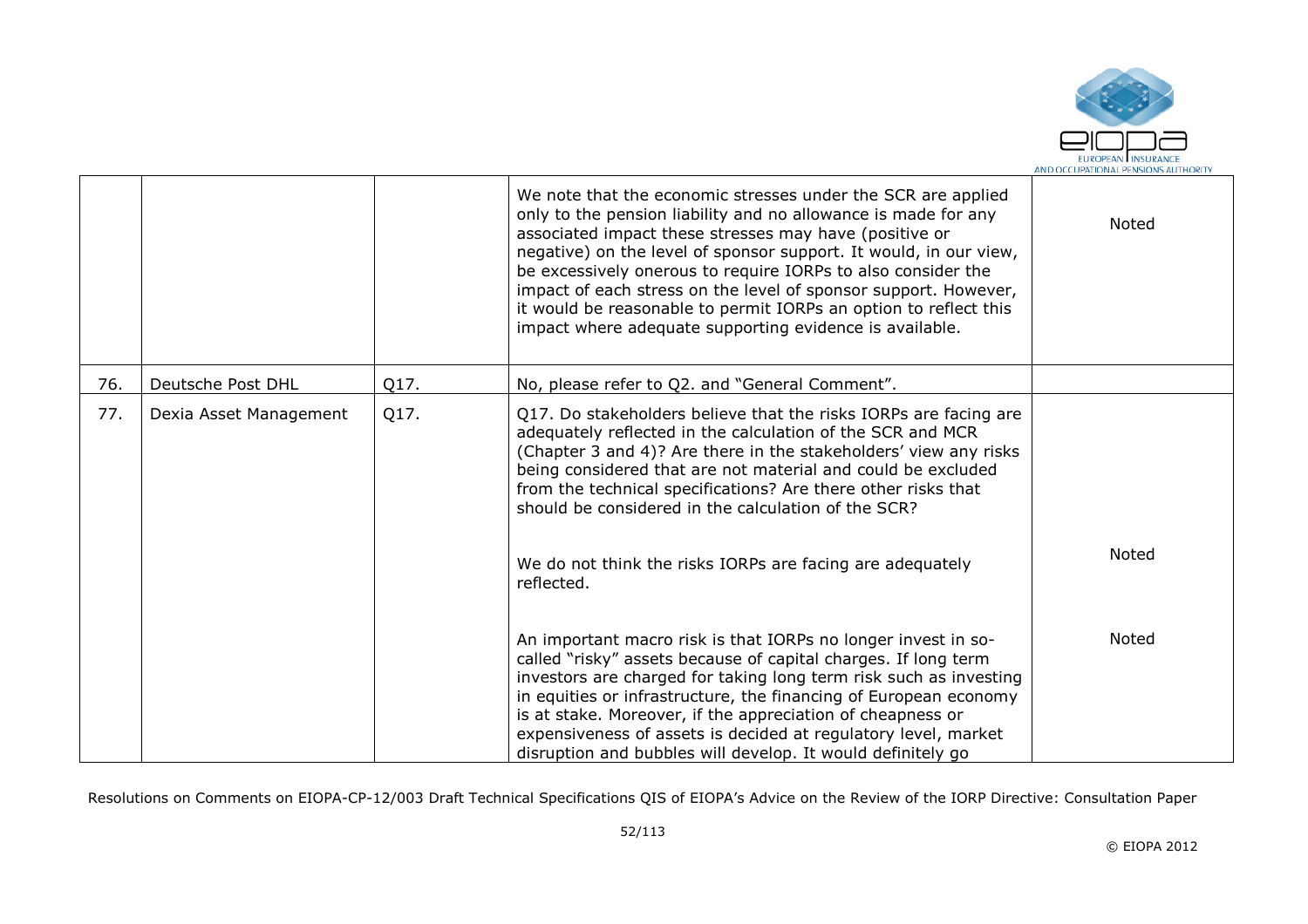

|     |                                                                 |      | against regulatory purpose since all the risks can be<br>concentrated on assets not risky from a regulatory standpoint.                                                                                                                                                                                                                                                                                                                                                                                                                                                                                     |                                               |
|-----|-----------------------------------------------------------------|------|-------------------------------------------------------------------------------------------------------------------------------------------------------------------------------------------------------------------------------------------------------------------------------------------------------------------------------------------------------------------------------------------------------------------------------------------------------------------------------------------------------------------------------------------------------------------------------------------------------------|-----------------------------------------------|
|     |                                                                 |      | SCR calculation should be simplified for non material items:<br>concentration, disability, catastrophe, operational                                                                                                                                                                                                                                                                                                                                                                                                                                                                                         | Noted, see introduction<br>on proportionality |
|     |                                                                 |      | The SCR for sponsor default (but also in general for credit risk)<br>are strongly affected by the rating. Most of sponsors won't be<br>rated. Anyhow, the ability and willingness to repay liabilities are<br>not always properly assessed by ratings (for sponsor support<br>and bonds). Excessive reliance on ratings should be avoided in<br>any case, but especially for IORPs who are part of social<br>protection. It is also remarkable that sovereign debt is not<br>charged for credit risk under current market environment.<br>The use of the MCR is unclear, and its relation to the assets and | Noted<br>Noted                                |
|     |                                                                 |      | regulatory actions should be clarified, in the general context of<br>unclear tiering of assets.                                                                                                                                                                                                                                                                                                                                                                                                                                                                                                             |                                               |
| 78. | EPRA, INREV, BPF, ZIA,<br>IPF, Fastighetsagarna,<br><b>AREF</b> | Q17. | We do not believe that the risks IORPs are facing are<br>adequately reflected in the calculation of the standard SCR<br>market risk module. As discussed in more detail in our general<br>comments above, applying to IORPs a framework that was<br>designed for insurers (and based on banking regulation) is not<br>suitable given that IORPs have a different business model and<br>pay-out obligations. The obligations of IORPs are stable and                                                                                                                                                         | Noted                                         |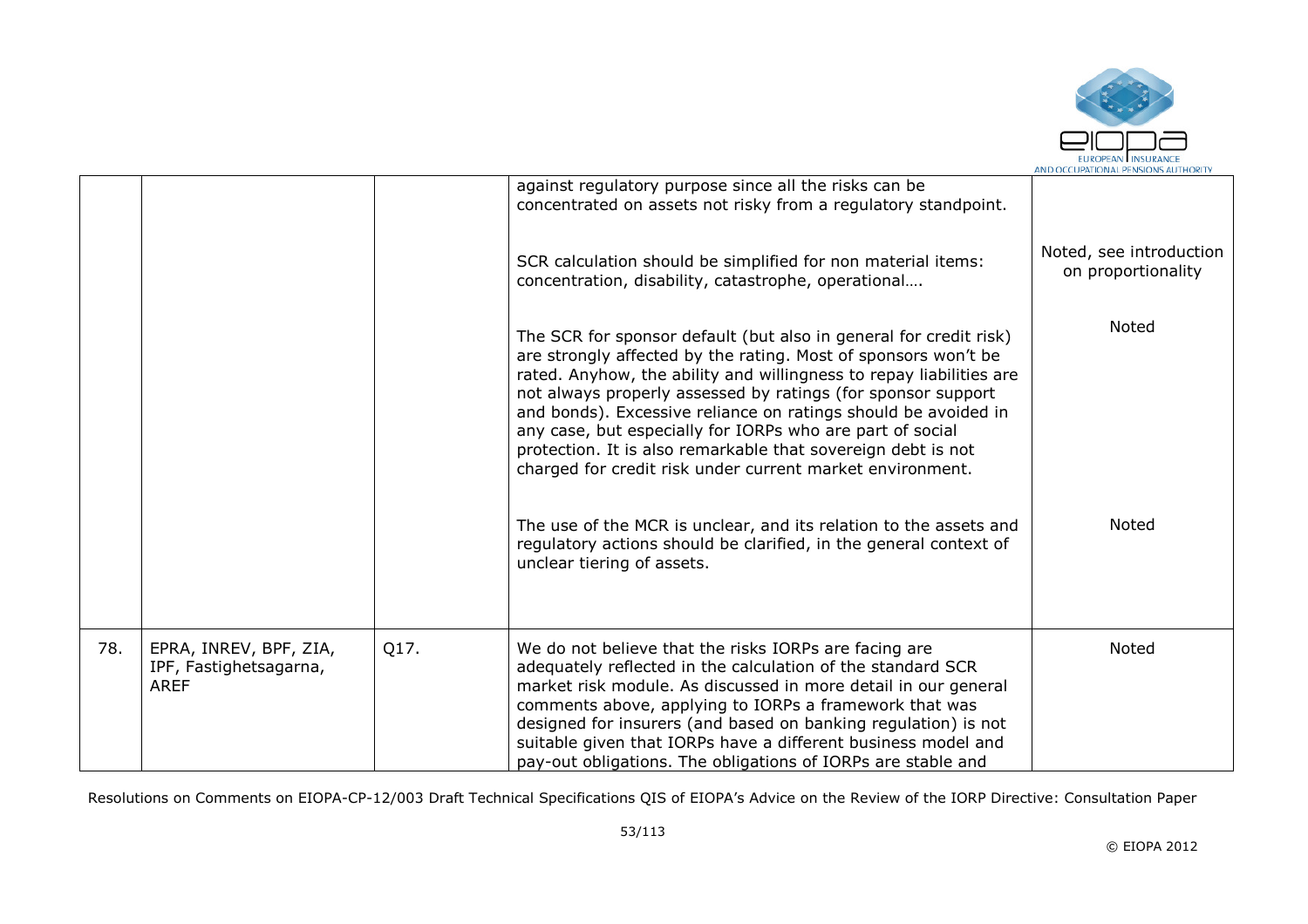

|  | predictable and therefore do not require large amounts of short-<br>term available capital. Long-term investments like real estate<br>provide the long-term, predictable and relatively stable cash<br>flows that IORPs rely on to match their liabilities.                                                                                                                                                                          |                                                          |
|--|--------------------------------------------------------------------------------------------------------------------------------------------------------------------------------------------------------------------------------------------------------------------------------------------------------------------------------------------------------------------------------------------------------------------------------------|----------------------------------------------------------|
|  | For IORPs, rental income generation from real estate<br>investments tends to be more important than short-term<br>returns and rental income flows are managed in even volatile<br>markets by long-term leases with stable tenants and diversified<br>lease expiries. Rather than liquidating assets for liquidity needs,<br>IORPs tend to hold on to assets during market downturns, as<br>was shown in the recent financial crisis. | Noted                                                    |
|  | We also believe that inflation risk is underestimated in the IORP<br>proposals. Inflation risk could be considered in the calculation of<br>the SCR, especially for unconditional inflation linked pension<br>benefits and final salary plans. In addition, the notion (also a<br>feature of SII) that no capital requirement should apply to                                                                                        | Noted, see added<br>option on inflation and<br>real rate |
|  | borrowings by (or guaranteed by) national government of an<br>EEA state cannot be logically supported in light of the sovereign<br>debt crisis that has been playing out for the last two years.                                                                                                                                                                                                                                     | Noted                                                    |
|  | SCR.5.55. sets the property solvency capital charge at 25%,<br>which we believe does not adequately reflect the risks IORPs<br>are facing. The property solvency capital charge has been                                                                                                                                                                                                                                             | Noted                                                    |
|  | carried over from the currently proposed SII regime for<br>insurers, and research demonstrates that this figure is not an<br>appropriate reflection of the true risk posed by European                                                                                                                                                                                                                                               |                                                          |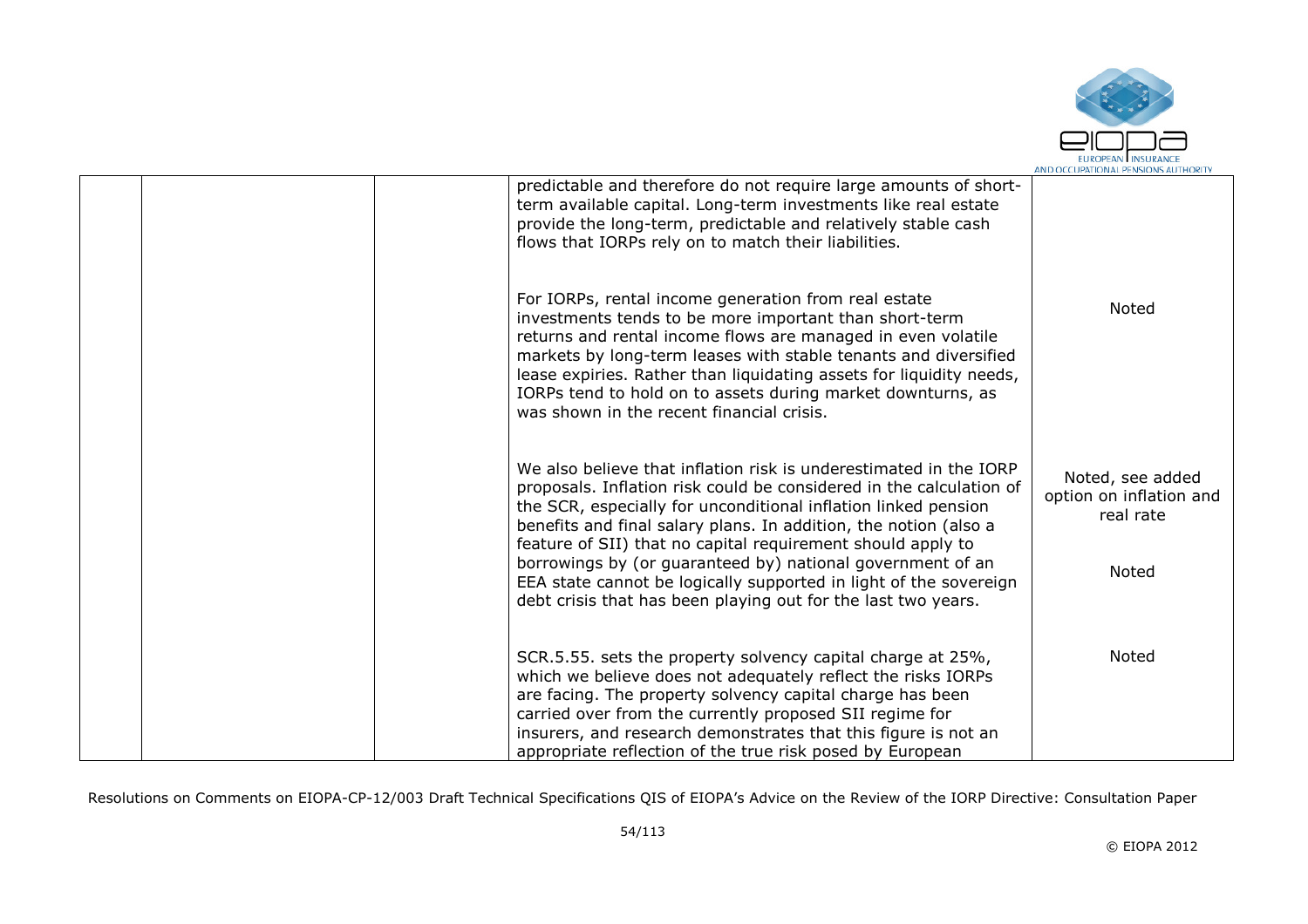

|  | property investments. Applying the same figure to IORPs raises<br>the same arguments, as well as additional concerns specific to<br>IORPs detailed in our general comments, such as the fact that<br>they are not focused on pursuing profit and, due to the very<br>stable and predictable payment obligations and the long-term<br>nature of these obligations, they are able to maintain a<br>countercyclical investment policy and a prudent long-term<br>investment horizon. In turn, IORPs' long-term investment<br>horizon means that any short-term deficits arising from financial<br>turmoil can be recouped in the long run as a result of the long<br>duration of their liabilities, their ability to share risks among<br>generations and through their use of additional risk-mitigating<br>instruments.                                                                                                                                                                |  |
|--|---------------------------------------------------------------------------------------------------------------------------------------------------------------------------------------------------------------------------------------------------------------------------------------------------------------------------------------------------------------------------------------------------------------------------------------------------------------------------------------------------------------------------------------------------------------------------------------------------------------------------------------------------------------------------------------------------------------------------------------------------------------------------------------------------------------------------------------------------------------------------------------------------------------------------------------------------------------------------------------|--|
|  | The 25% solvency capital charge does not reflect the entire<br>spectrum of the European property market and ignores<br>diversification benefits. It is therefore wrong to continue to rely<br>on the figure proposed for insurers under SII and extend its<br>application to IORPs. Alternative data sources exist and their<br>validity has been well documented in an industry study<br>conducted by IPD which clearly establishes that an SCR that is<br>truly reflective of European property market volatility should be<br>no greater than 15%. As insurers across Europe develop<br>internal models for real estate in response to Solvency II, their<br>data clearly support the conclusion that there is significantly<br>lower volatility in European real estate markets than the QIS<br>proposes. National regulators will be aware of this fact from<br>their preliminary discussions with insurance companies that are<br>developing internal models under Solvency II. |  |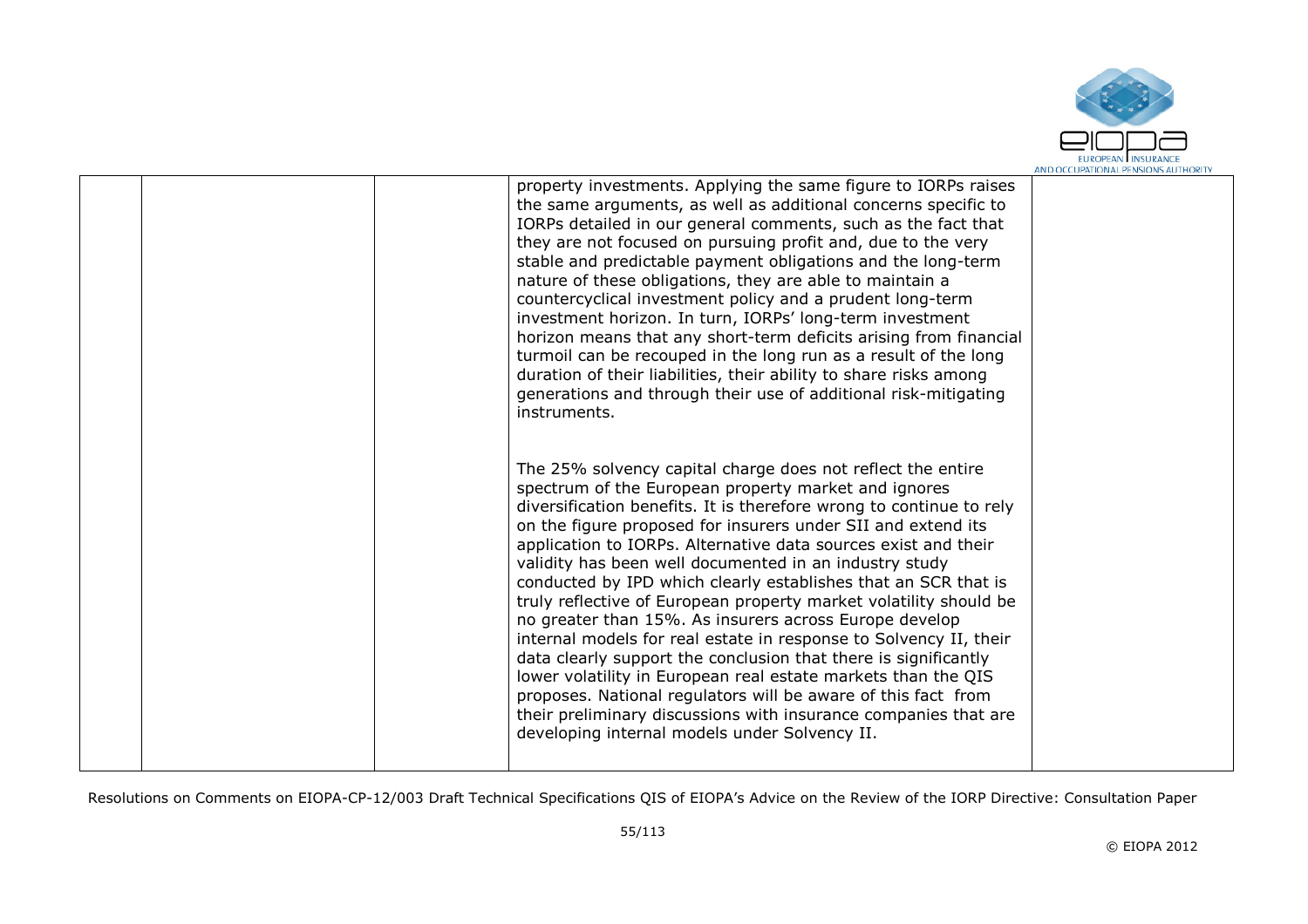

|  | As stated in the QIS section HBS.3.14 c) it is difficult to derive<br>property implied volatility in the absence of a property<br>derivatives market, and we agree that the volatility of a<br>property index may be used to calibrate market solvency capital<br>charges. However, the index must be representative of the<br>entire European market. The data used to compute the 25%<br>solvency capital charge cannot be reasonably justified to<br>support the calibration of a representative, EU-wide property<br>risk sub-module as it is based on data from a single country.<br>Such an approach to risk calibration does therefore not<br>accurately reflect the risk posed by real estate investments. |  |
|--|--------------------------------------------------------------------------------------------------------------------------------------------------------------------------------------------------------------------------------------------------------------------------------------------------------------------------------------------------------------------------------------------------------------------------------------------------------------------------------------------------------------------------------------------------------------------------------------------------------------------------------------------------------------------------------------------------------------------|--|
|  | As noted in our general comments above, a property risk sub-<br>module that overstates the real risk results in side-lining of<br>capital needed to produce stable returns for IORPs and to<br>support real estate-related employment and economic growth.<br>Furthermore, it is market distortive as it reduces incentives to<br>invest in a relatively stable asset class with strong portfolio<br>diversification characteristics.                                                                                                                                                                                                                                                                              |  |
|  | Therefore we urge EIOPA to reassess the data used to<br>determine the Value at Risk for property and carry out a new<br>study for setting the standard capital requirement for property<br>that is transparently calculated and based on more<br>representative data series from a broader selection of the EU<br>property investment markets.                                                                                                                                                                                                                                                                                                                                                                     |  |
|  | Furthermore, EIOPA suggests in SCR.5.4. that the correlation of                                                                                                                                                                                                                                                                                                                                                                                                                                                                                                                                                                                                                                                    |  |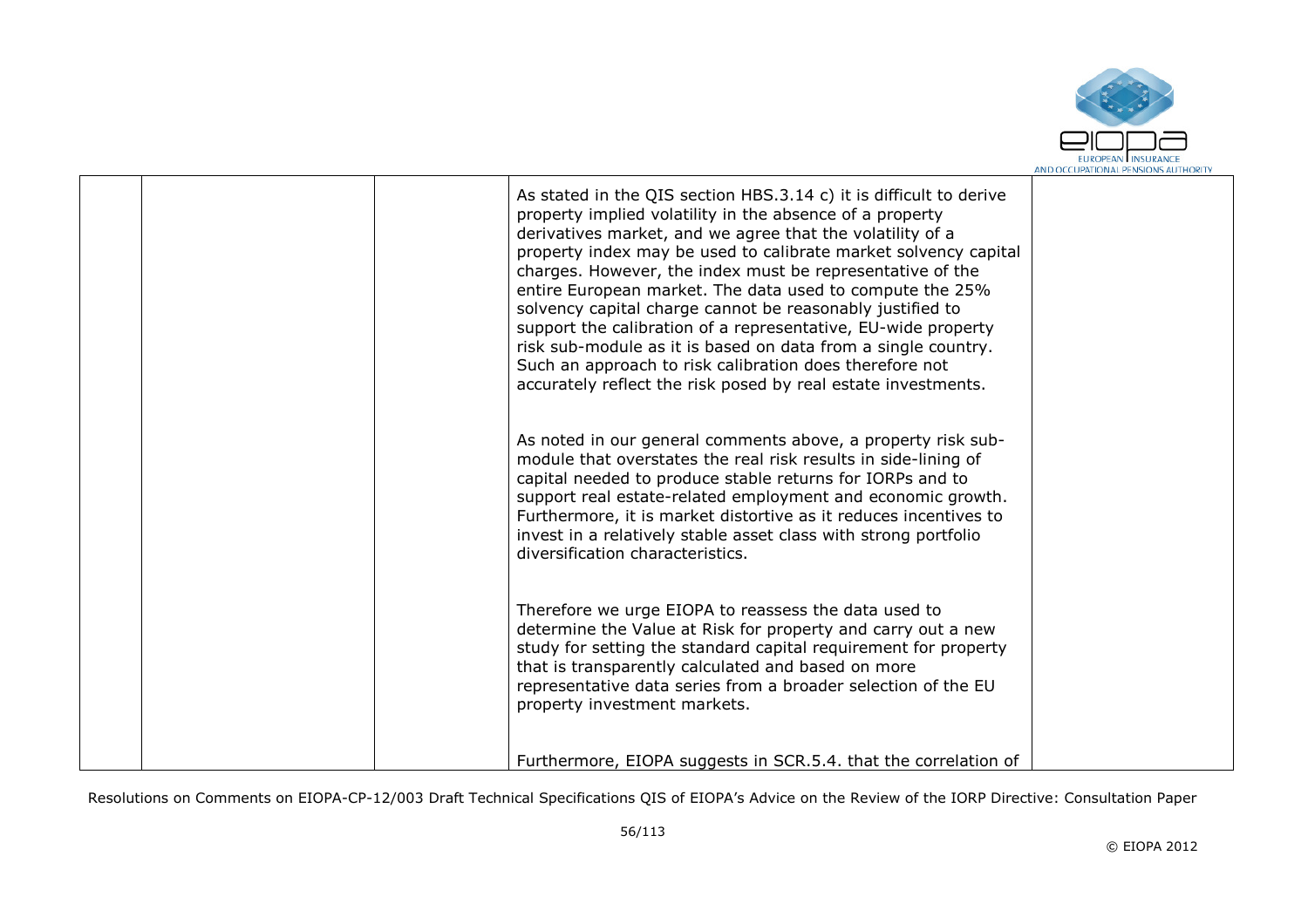

|     |                                                              |      | property to equity is 0.75. We note that property scores<br>computed using IPD data never exceeded a 0.50 correlation for<br>equities, and were more commonly negatively related to<br>interest rates. The IPD study supports this notion. We would<br>therefore welcome further discussion with EIOPA to understand<br>how the correlation has been calculated and what methodology<br>and data have been used.                                                                                                                                                                                                               |       |
|-----|--------------------------------------------------------------|------|--------------------------------------------------------------------------------------------------------------------------------------------------------------------------------------------------------------------------------------------------------------------------------------------------------------------------------------------------------------------------------------------------------------------------------------------------------------------------------------------------------------------------------------------------------------------------------------------------------------------------------|-------|
|     |                                                              |      | Finally, IPD research suggests that a reduction from 99.5% to<br>either 97.5% or 95% in the confidence level used in the SCR<br>calculation would have a very limited effect on 12 month Value<br>at Risk for the European property markets reviewed as part of<br>the study. Only when the confidence level is reduced by 5-10<br>percentage points is there a noticeable difference. Accordingly,<br>simply reducing the confidence level required by the IORPs<br>proposal should not be seen as an alternative to setting an<br>appropriate SCR for property, which truly reflects European<br>property market volatility. |       |
| 79. | European Association of<br><b>Public Sector Pension Inst</b> | Q17. | Do stakeholders believe that the risks IORPs are facing are<br>adequately reflected in the calculation of the SCR and MCR<br>(Chapter 3 and 4)? Are there in the stakeholders' view any risks<br>being considered that are not material and could be excluded<br>from the technical specifications? Are there other risks that<br>should be considered in the calculation of the SCR?                                                                                                                                                                                                                                          |       |
|     |                                                              |      | EAPSPI does not believe that the risks IORPs are facing are<br>adequately reflected in the calculation of the SCR and MCR                                                                                                                                                                                                                                                                                                                                                                                                                                                                                                      | Noted |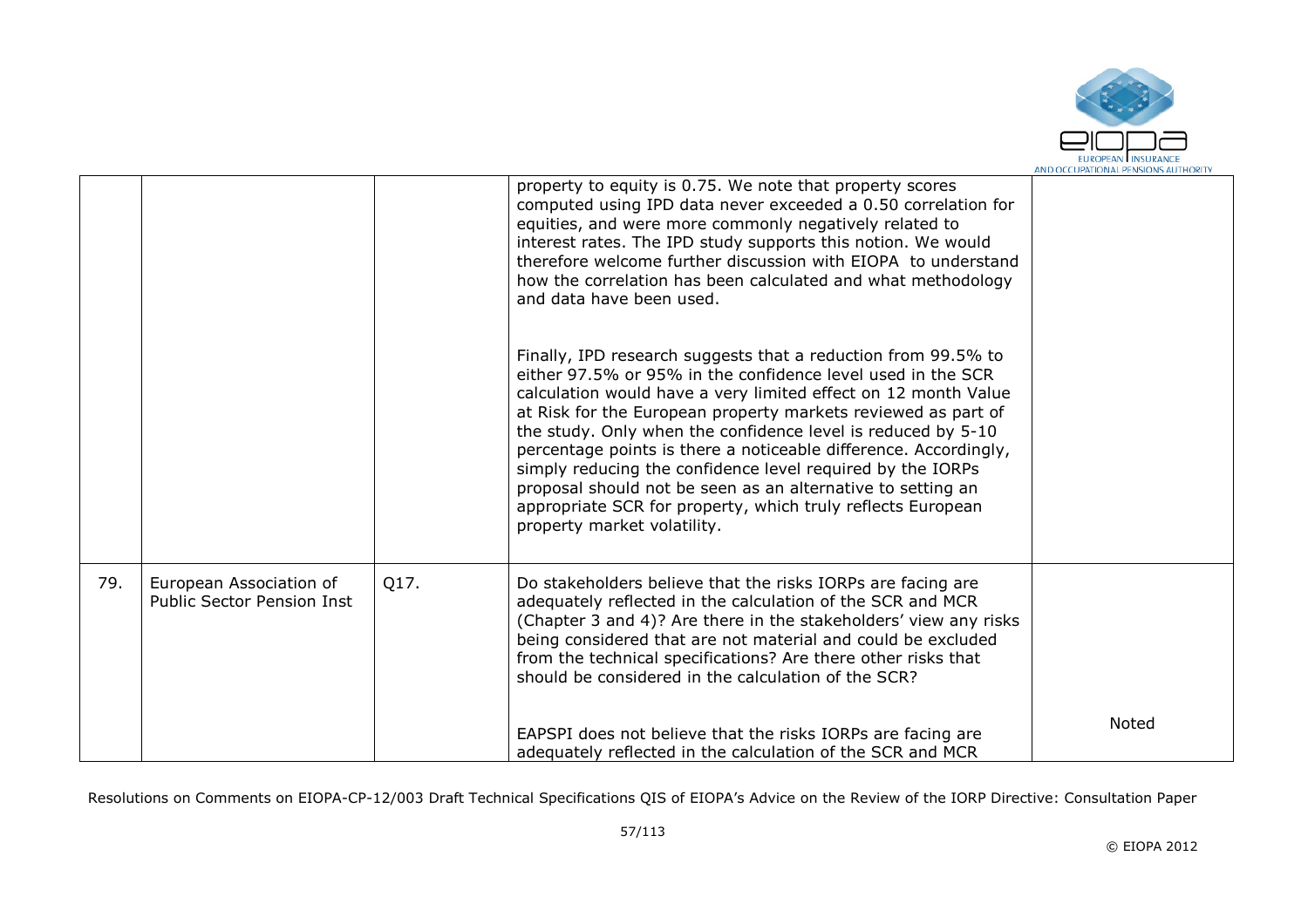

| (Chapter 3 and 4). The reflected risks and their assessment are<br>those of insurance undertakings. The risks IORPs are facing and<br>the structural differences of IORPs and insurance undertakings,<br>however, are not regarded. The approach is therefore not<br>adequate as it does not adequately reflect the risks of IORPs.<br>This general problem of pillar one of Solvency II may not be<br>solved by allowing for some adjustments (e.g. the introduction<br>of the matching premium, the counter cyclical premium or the<br>duration-based approach for the equity risk as discussed in<br>Q13) within an inappropriate structure.                                                                                                                                                                                                                                                                                                                                                            |       |
|------------------------------------------------------------------------------------------------------------------------------------------------------------------------------------------------------------------------------------------------------------------------------------------------------------------------------------------------------------------------------------------------------------------------------------------------------------------------------------------------------------------------------------------------------------------------------------------------------------------------------------------------------------------------------------------------------------------------------------------------------------------------------------------------------------------------------------------------------------------------------------------------------------------------------------------------------------------------------------------------------------|-------|
| For Solvency II and the IORP QIS, risks are measured and<br>financially valued by the change in "Net Asset Value" when a<br>specific risk occurs. Essentially, the net value of the change in<br>all future cash-flows is calculated and required as solvency<br>capital (SCR.1.7 and 1.8). As a result, an IORP is forced to<br>permanently hold available the full (net) value of all future<br>consequences caused by the risk occurrence although the actual<br>payments fall due only gradually in the future. But even against<br>the Solvency II background of assuring solvency for one year at<br>a 99.5 % security level (non-default probability) IORPs will not<br>need all the capital to cover the risk because of a much longer<br>reaction period. IORPs are nevertheless able to deliver the same<br>security level. This holds true for several of the risk categories,<br>in particular for two of the most relevant risks for IORPs: the<br>interest rate risk and the longevity risk. | Noted |
| The "change in Net Asset Value"-approach would only make<br>sence if IORP's liabilities were transferred to another                                                                                                                                                                                                                                                                                                                                                                                                                                                                                                                                                                                                                                                                                                                                                                                                                                                                                        | Noted |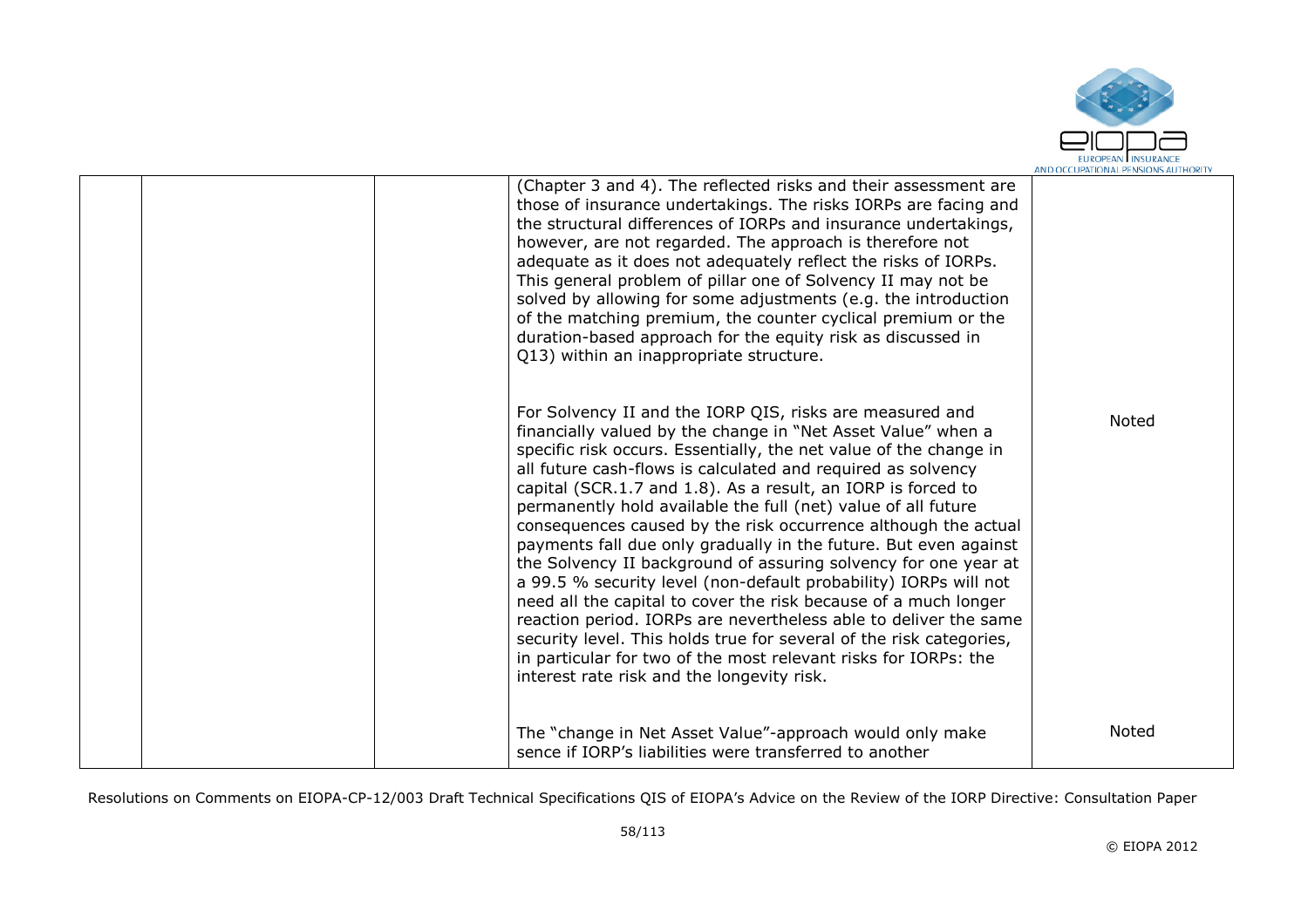

|  | undertaking. But EIOPA stated in its Advice to the Commission<br>that the "transfer principle" of Solvency II conceptually is not<br>reasonable for IORPs and therefore will not used as valuation<br>criterion. This decision also implies not to use the "cost of<br>capital" concept to determine the risk margin on top of the best<br>estimate of the technical provisions (HBS.5.1) as this concept<br>also rests on the transfer notion. The risk margin upon the best<br>estimate component for the calculation of technical provisions<br>reflects the additional funds necessary only in case of the<br>disposal and transfer of liabilities of one IORP to another<br>financial institution. However, there is no market as liabalities<br>of IORPs are not sold. Hence no external capital premium is<br>needed.                                                                                                                                                         |       |
|--|--------------------------------------------------------------------------------------------------------------------------------------------------------------------------------------------------------------------------------------------------------------------------------------------------------------------------------------------------------------------------------------------------------------------------------------------------------------------------------------------------------------------------------------------------------------------------------------------------------------------------------------------------------------------------------------------------------------------------------------------------------------------------------------------------------------------------------------------------------------------------------------------------------------------------------------------------------------------------------------|-------|
|  | Again, the "change in Net Asset Value"-approach and the "cost"<br>of capital"-risk are reasonable for regulating insurance<br>undertakings as their liabilities might fall due very quickly and<br>thus capital has to be available. However, for IORPs there is no<br>need for such short-term cushioning. The stability and long term<br>character of liabilities and thus the investment horizon of IORPs<br>include strong risk mitigating effects. The long term character of<br>the occupational pension business makes these effects hardly<br>measurable and financially quantifiable. The existing security<br>mechanisms for IORPs deliver a high degree of flexibility to<br>account for this indeterminacy that Solvency II does not. The<br>VaR approach developed for measuring short term trading risks<br>and thereupon the calculation of the SCR do not integrate these<br>effects properly. Moreover, they lead to excess and inflexible<br>capital requirements. | Noted |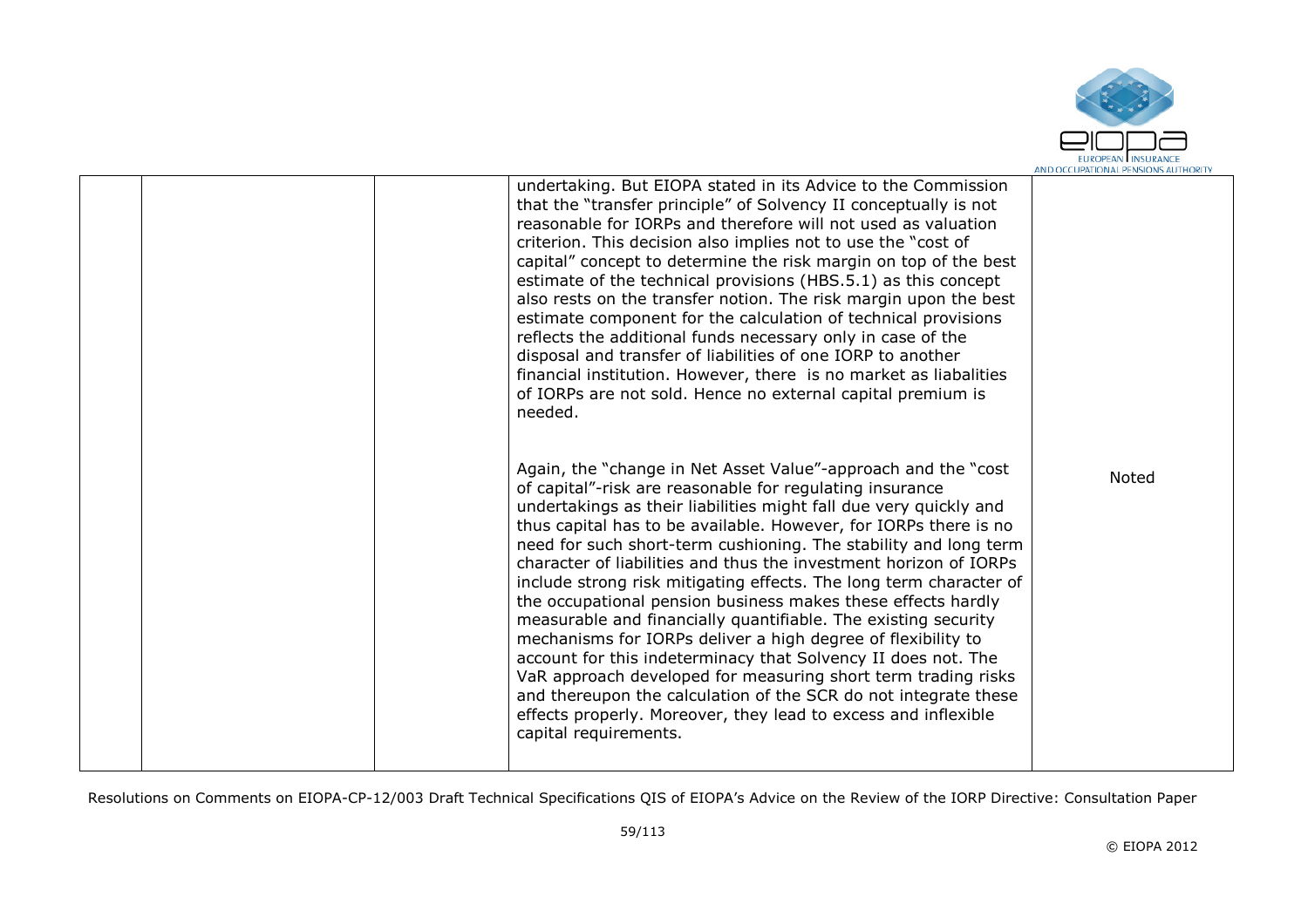

| 80. | European Federation for<br><b>Retirement Provision (EFRP</b> | Q17. | Q17. Do stakeholders believe that the risks IORPs are facing are<br>adequately reflected in the calculation of the SCR and MCR<br>(Chapter 3 and 4)? Are there in the stakeholders' view any risks<br>being considered that are not material and could be excluded<br>from the technical specifications? Are there other risks that<br>should be considered in the calculation of the SCR?                                                                                                                                                                                                                                                                                                                                                                                                                                                                                                                                                                                                    |       |
|-----|--------------------------------------------------------------|------|-----------------------------------------------------------------------------------------------------------------------------------------------------------------------------------------------------------------------------------------------------------------------------------------------------------------------------------------------------------------------------------------------------------------------------------------------------------------------------------------------------------------------------------------------------------------------------------------------------------------------------------------------------------------------------------------------------------------------------------------------------------------------------------------------------------------------------------------------------------------------------------------------------------------------------------------------------------------------------------------------|-------|
|     |                                                              |      | Market risk & European economy<br>Some EFRP Members disagree with the concept of the SCR<br>itself. One reason for this is that this method provides an<br>incentive for IORPs to invest in (risk-free) bonds instead of<br>alternative investments or equity. These investments will<br>require a higher solvency charge. IORPs are important suppliers<br>of capital to listed European companies, small and medium-<br>sized enterprises (SMEs) as well as a great number of<br>innovative start-ups. A SCR regime for IORPs could overly limit<br>their investment opportunities. This will not only result in<br>expected lower returns and, therefore, expected lower pension<br>benefits (or higher contributions), but this outcome would have<br>also a negative impact on growth and employment in the<br>European Union. The proposed IORP revision is not in line with<br>Europe 2020 Strategy and with the aim of having more long-<br>term investments in the European Economy. | Noted |
|     |                                                              |      | This undesirable incentive will be mitigated by the duration-<br>based approach. The EFRP therefore supports the use of the<br>duration-based approach, but recommends decreasing the<br>prescribed stress level not only for equity investments but also                                                                                                                                                                                                                                                                                                                                                                                                                                                                                                                                                                                                                                                                                                                                     | Noted |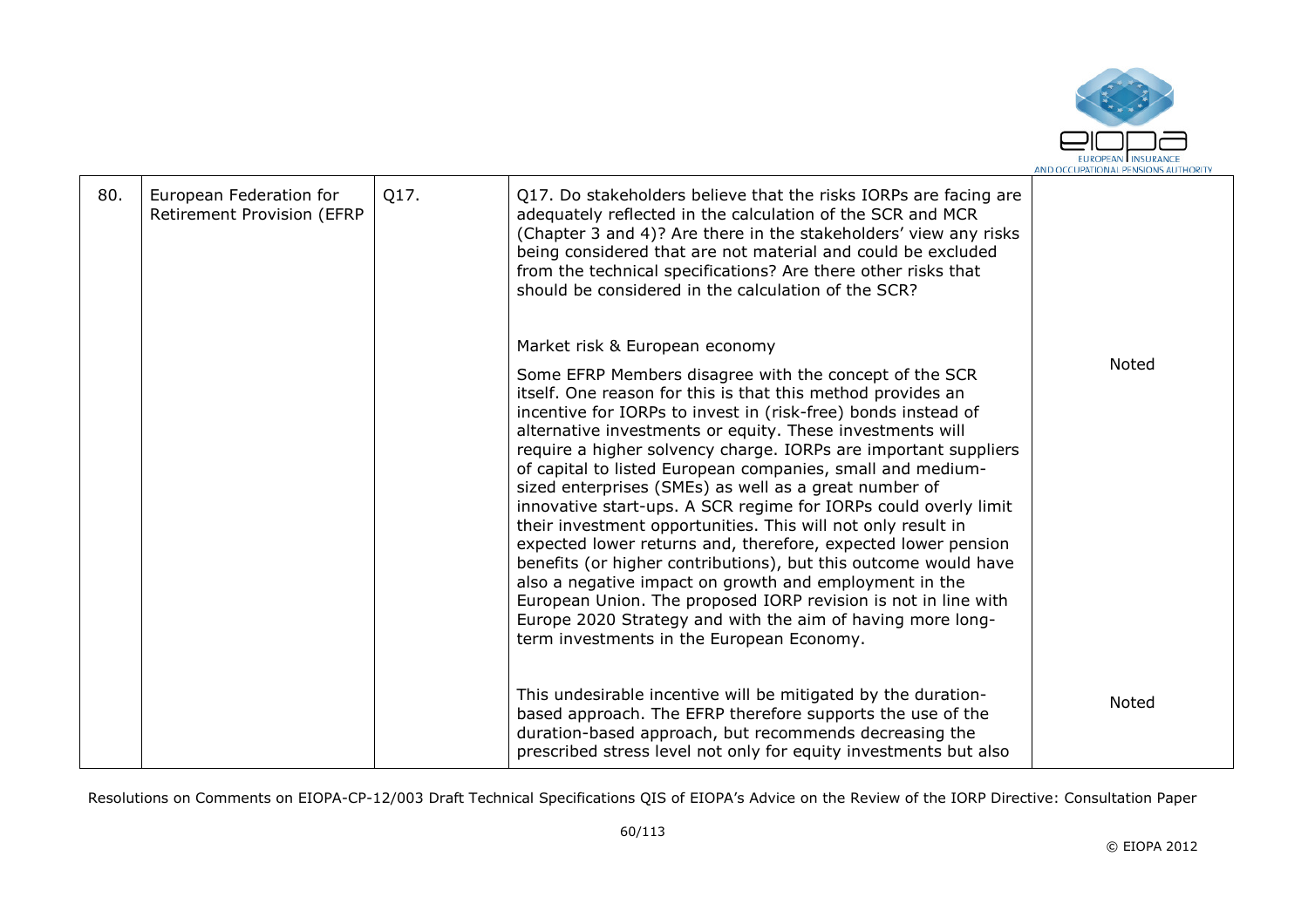

| for the other asset categories.       |                                                                                                                                                                                       |                                               |
|---------------------------------------|---------------------------------------------------------------------------------------------------------------------------------------------------------------------------------------|-----------------------------------------------|
| Different risk categories             |                                                                                                                                                                                       |                                               |
|                                       | We believe that $-$ especially for the purpose of this QIS $-$ some<br>risks should not be included in the calculation of the SCR as<br>they are not likely to be material for IORPs: | Noted, see introduction<br>on proportionality |
| - Health risk                         |                                                                                                                                                                                       |                                               |
| - Intangible asset risk module        |                                                                                                                                                                                       |                                               |
| - Pension disability-morbidity risk   |                                                                                                                                                                                       |                                               |
| - Pension expenses risk               |                                                                                                                                                                                       |                                               |
| - Pension revision risk               |                                                                                                                                                                                       |                                               |
| - Pension catastrophe risk sub-module |                                                                                                                                                                                       |                                               |
| - Counterparty default risk module    |                                                                                                                                                                                       |                                               |
|                                       | Furthermore, some parameters of the different assumed risks<br>are overestimated, whereas other risks are underestimated.                                                             | Noted                                         |
| Overestimated risks:                  |                                                                                                                                                                                       |                                               |
|                                       | Capital charges for market risk (although we realize that<br>these parameters are directly taken from Solvency II)                                                                    |                                               |
|                                       | Pension longevity risk: there is an element of double<br>counting in the requirement to assume a 20% decrease in<br>mortality rates as the best estimate used in calculation of the   |                                               |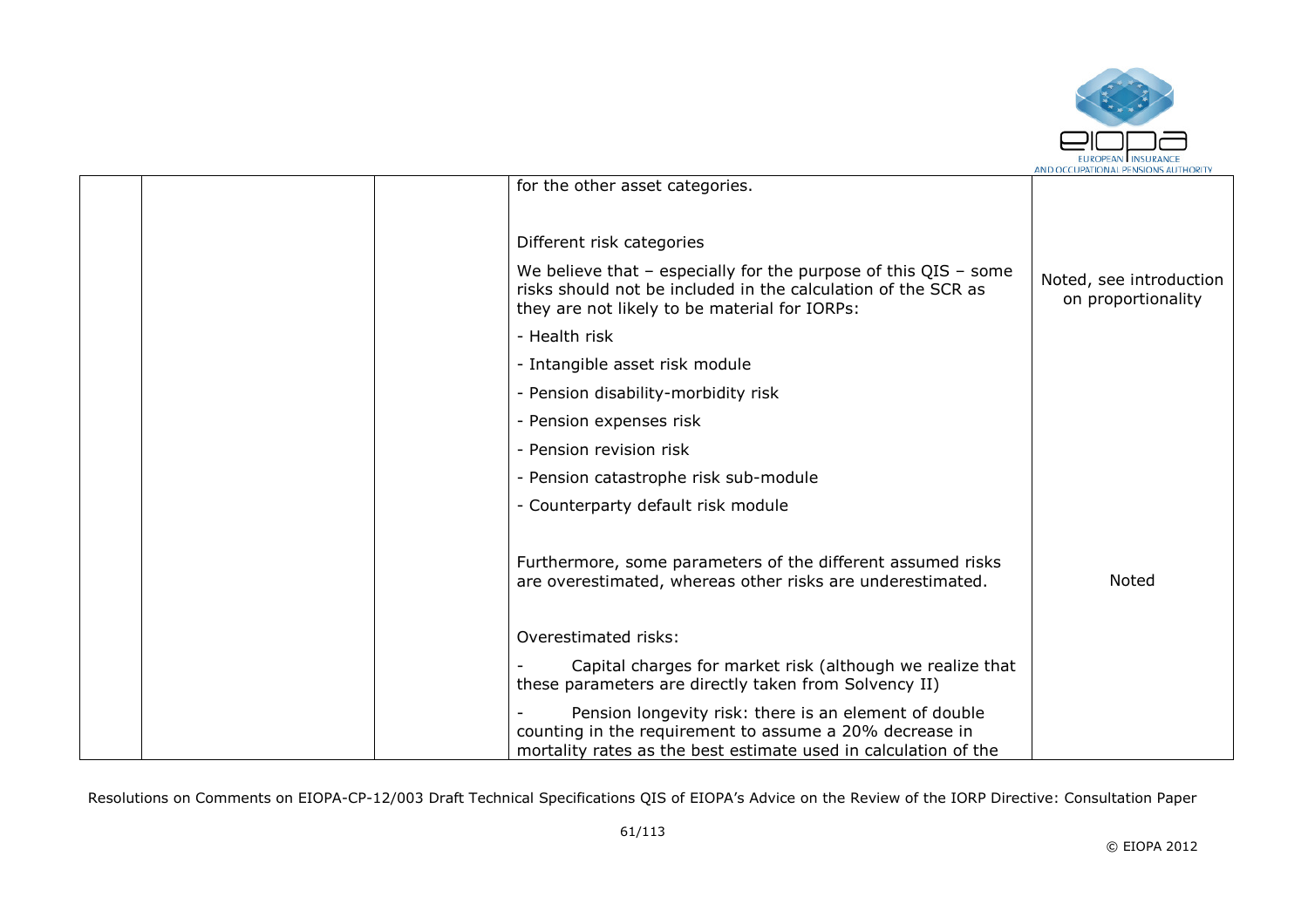

|                                                                                                                                                                                                                                                                       | MND OCCUPATIONAL FENSIONS AUTHONT              |
|-----------------------------------------------------------------------------------------------------------------------------------------------------------------------------------------------------------------------------------------------------------------------|------------------------------------------------|
| technical provisions already allows for future improvements in<br>longevity                                                                                                                                                                                           |                                                |
| Pension disability-morbidity risk: the capital charge for<br>pension disability-morbidity risk could be lower compared to<br>insurers, since IORPs do not have the disadvantage of adverse<br>selection (due to mandatory participation)                              |                                                |
| Operational risk: IORPs are not-for-profit. IORPs do not<br>have the risk of a profit-seeking strategy and that reduces the<br>operational risk.                                                                                                                      |                                                |
| Benefit option risk: A "mass lapse event" would be<br>extremely unlikely to occur in practice and would almost be<br>equivalent to a wind-up situation. It should be remembered that<br>upon termination, members' accrued entitlements often remain<br>in the scheme |                                                |
| Underestimated risks:                                                                                                                                                                                                                                                 |                                                |
| Inflation risk is underestimated. Inflation risk could be<br>considered in the calculation of the SCR, especially for<br>unconditional inflation linked pension benefits and final salary<br>plans.                                                                   | See added option on<br>inflation and real rate |
| Sovereign debt risk: It is remarkable that no capital<br>requirement should apply to borrowings by or demonstrably<br>guaranteed by national government of an EEA state. The recent<br>crisis showed that government bonds are not risk-free.                         |                                                |
| Credit rating agencies                                                                                                                                                                                                                                                |                                                |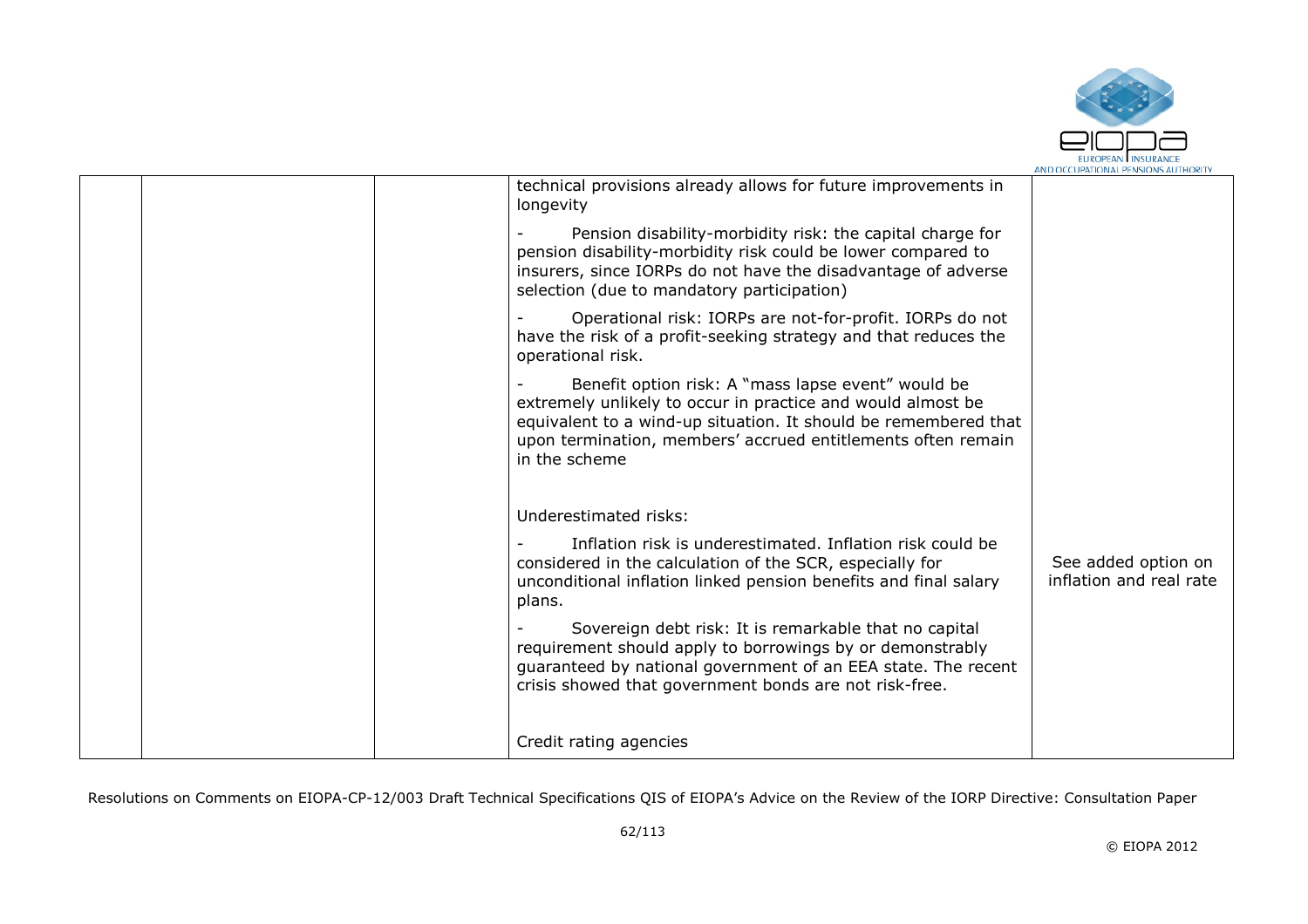

|  | The calculation of the different risks for the SCR relies very<br>much on the credit rating of a sponsor and investments.<br>However, the European Commission is reviewing the Credit<br>Ratings Regulation, which will reduce the reliance on ratings in<br>financial regulation. Relying heavily on credit ratings will<br>introduce procyclicality into the solvency assessment of IORPs,<br>thereby amplifying risk. |                       |
|--|--------------------------------------------------------------------------------------------------------------------------------------------------------------------------------------------------------------------------------------------------------------------------------------------------------------------------------------------------------------------------------------------------------------------------|-----------------------|
|  | SCR and double counting                                                                                                                                                                                                                                                                                                                                                                                                  |                       |
|  | With respect to pension liability risks within the SCR, this risk<br>would be double counted if IORPs should incorporate a risk<br>margin into their technical provisions for adverse assumptions.<br>In the Technical Specifications, no attention is paid to this<br>possible double counting.                                                                                                                         |                       |
|  | We disagree with the proposal of including a risk margin into<br>the technical provisions in order to create a safety net for wrong<br>assumptions. This should be done in the SCR. Including<br>uncertainty into the technical provisions themselves leads to the<br>risk of piling up prudence on prudence.                                                                                                            |                       |
|  | Confidence interval                                                                                                                                                                                                                                                                                                                                                                                                      |                       |
|  | We would like EIOPA to share the common method to be<br>developed in order to derive results on a 97,5% and 95%<br>security level from results based on a 99,5% security level. In<br>our opinion, this is not possible without recalculating all<br>modules, as the effects of the different steering mechanisms                                                                                                        | See added explanation |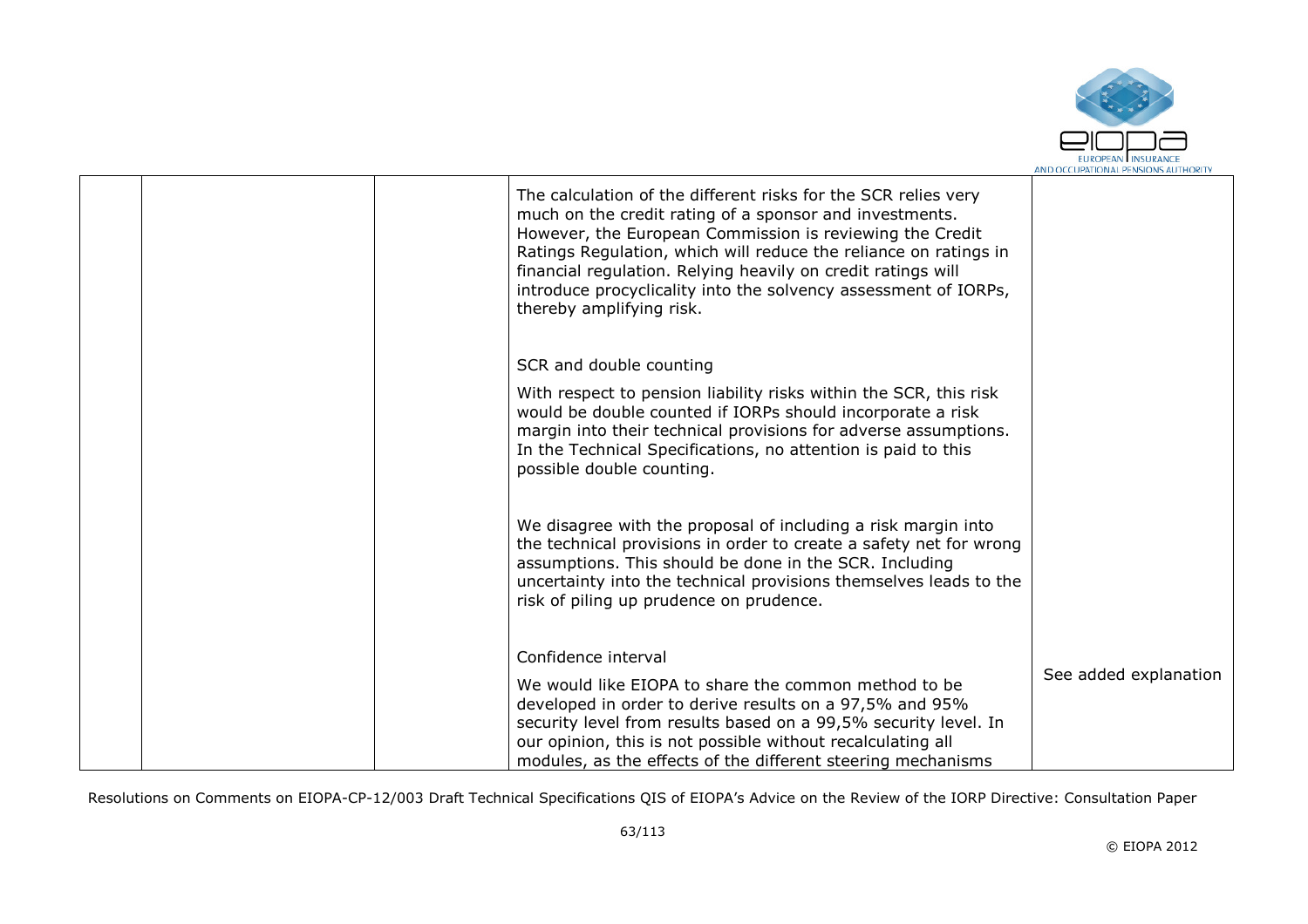

|     |                                                 |      | may not be linear. Given that EIOPA intends to perform only<br>one QIS before the EC presents a proposal for a Directive, we<br>think that explicit calculation of at least the 97,5% and 95%<br>security levels should be included in this QIS and IORPs<br>themselves should have the possibility to calculate these.<br>Without this information, we fear that any EC decision regarding<br>the security level will be biased, because only one set of results<br>will be available at the time. Inclusion of two additional<br>confidence levels will put even greater stress on IORPs to finish<br>the QIS within the given timeframe. This only adds to our<br>remark that the timeframe is too tight for IORPs to properly<br>complete the QIS. |              |
|-----|-------------------------------------------------|------|--------------------------------------------------------------------------------------------------------------------------------------------------------------------------------------------------------------------------------------------------------------------------------------------------------------------------------------------------------------------------------------------------------------------------------------------------------------------------------------------------------------------------------------------------------------------------------------------------------------------------------------------------------------------------------------------------------------------------------------------------------|--------------|
|     |                                                 |      | The EFRP stresses that, in its view, the EC should not choose<br>any harmonized security level, but leave this up to individual<br><b>IORPs/Member States.</b>                                                                                                                                                                                                                                                                                                                                                                                                                                                                                                                                                                                         | Noted        |
|     |                                                 |      | <b>MCR</b>                                                                                                                                                                                                                                                                                                                                                                                                                                                                                                                                                                                                                                                                                                                                             |              |
|     |                                                 |      | The use of the MCR under a prudential framework is not clear<br>yet. Therefore, we cannot answer the questions. We would like<br>to ask EIOPA to be vigilant not to bring in any double counting<br>of risks covered by the MCR and the SCR.                                                                                                                                                                                                                                                                                                                                                                                                                                                                                                           | <b>Noted</b> |
| 81. | Federation of the Dutch<br><b>Pension Funds</b> | Q17. | As we consider the security level to be part of the specific<br>pension contract we do not think that the risks IORPs are facing<br>are adequately reflected in the proposed calculations.                                                                                                                                                                                                                                                                                                                                                                                                                                                                                                                                                             | Noted        |
|     |                                                 |      | Market risk & European economy                                                                                                                                                                                                                                                                                                                                                                                                                                                                                                                                                                                                                                                                                                                         |              |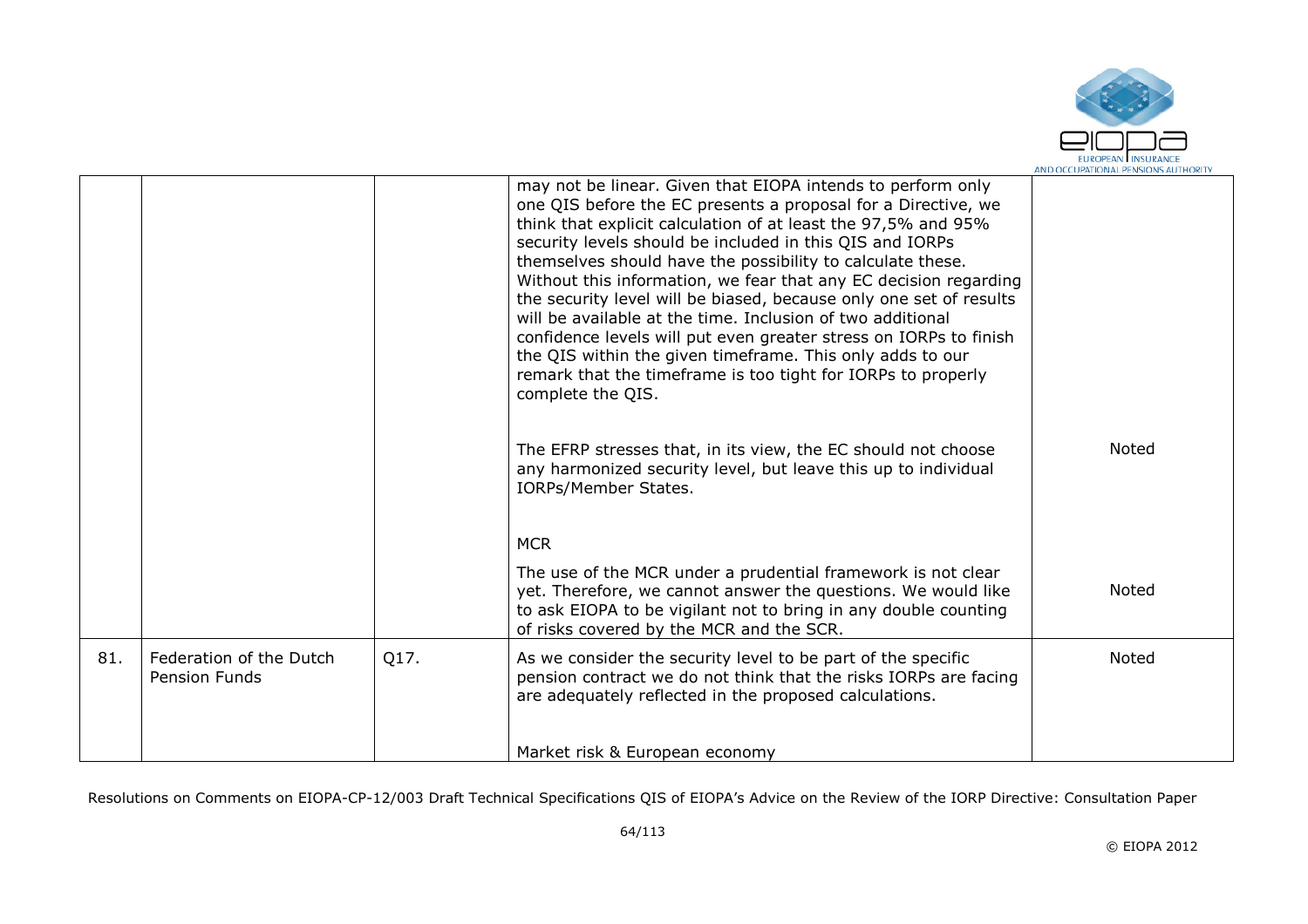

|  | The market risk module provides an incentive for IORPs to<br>invest in (risk-free) bonds instead of alternative investments or<br>in equity. As the crisis has taught us, government bonds are no<br>longer secure. In addition, especially investments in alternative<br>investments, such as infrastructure, will result in a higher<br>required solvency margin. Investments in listed companies,<br>direct investment in SME companies and investments in<br>infrastructure by IORPs contribute to the Europe 2020 agenda<br>and the growth of the entire European economy. This might be<br>hampered due to the proposed higher risk buffers. In order to<br>mitigate this non desirable incentive, we support the duration-<br>based approach. However, we plead to decrease the prescribed<br>stress level not only for equity investments, but also for other<br>asset categories (alternative investments, property). | Noted                                         |
|--|--------------------------------------------------------------------------------------------------------------------------------------------------------------------------------------------------------------------------------------------------------------------------------------------------------------------------------------------------------------------------------------------------------------------------------------------------------------------------------------------------------------------------------------------------------------------------------------------------------------------------------------------------------------------------------------------------------------------------------------------------------------------------------------------------------------------------------------------------------------------------------------------------------------------------------|-----------------------------------------------|
|  | Different risk categories<br>Furthermore, we believe that - especially for the purpose of this<br>QIS -some risks should not be included in the calculation of the<br>SCR as they are not likely to be material for IORPs: health risk,<br>operational risk, intangible asset risk module, pension disability-<br>morbidity risk, pension revision risk, pension catastrophe risk,<br>sub-module and counterparty default risk module. Inflation risk<br>should be considered in the calculation of the SCR, especially for<br>unconditional inflation linked pension benefits and final salary<br>DB plans.                                                                                                                                                                                                                                                                                                                   | Noted, see introduction<br>on proportionality |
|  | The strong reliance on the rating of assets and the capital<br>requirements (for spread risk and (sponsor) default risk is<br>remarkable, since a lot of European policy makers are aiming to<br>reduce over reliance on ratings. According to a recent ECON                                                                                                                                                                                                                                                                                                                                                                                                                                                                                                                                                                                                                                                                   | Noted                                         |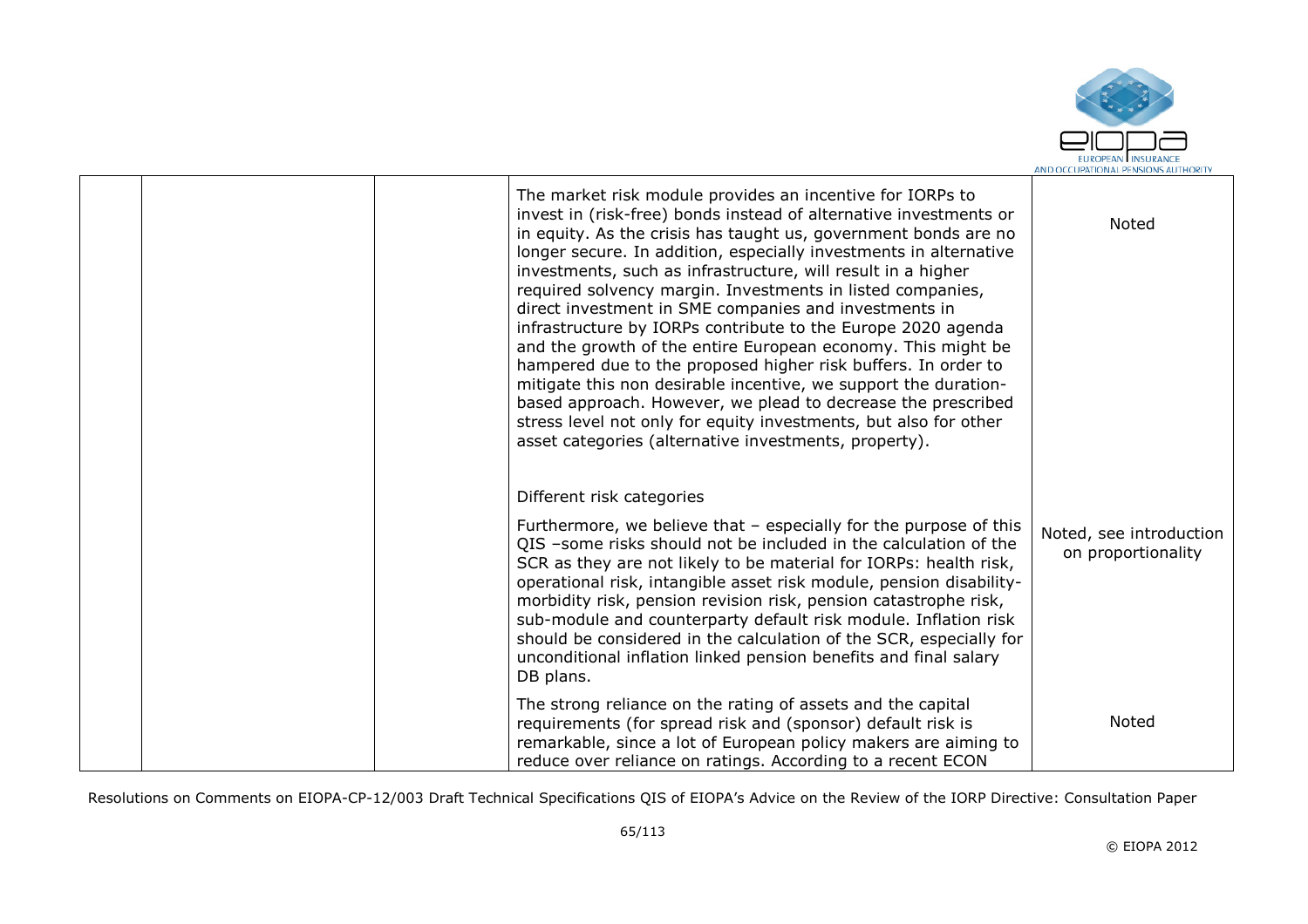

|  | statement, no EU law will be permitted to refer to credit rating<br>for regulatory purposes. Furthermore, it is remarkable that no<br>capital requirement should apply to borrowings by or<br>demonstrably guaranteed by national government of an EEA<br>state. The risk of sovereign debt seems to be underestimated<br>according to us.                                                                                                                                                                                                                                                                                                                                                                                                             |                  |
|--|--------------------------------------------------------------------------------------------------------------------------------------------------------------------------------------------------------------------------------------------------------------------------------------------------------------------------------------------------------------------------------------------------------------------------------------------------------------------------------------------------------------------------------------------------------------------------------------------------------------------------------------------------------------------------------------------------------------------------------------------------------|------------------|
|  | The longevity risk on the contrary, seems to be overestimated.<br>With respect to pension liability risks within the SCR, this risk<br>would be counted double if IORPs should incorporate a risk<br>margin into their technical provisions for adverse assumptions.<br>Also risks with respect to pension liabilities will be counted<br>double. In the technical specifications, no attention is paid to<br>this possible double counting. However, we reject the proposal<br>to include a risk margin to the technical provisions in order to<br>create a safety net for wrong assumptions. This should be done<br>at the SCR. Including uncertainty to the technical provisions<br>themselves leads to the risk of piling up prudence on prudence. | Noted            |
|  | Confidence interval                                                                                                                                                                                                                                                                                                                                                                                                                                                                                                                                                                                                                                                                                                                                    | Noted, see added |
|  | We would like EIOPA to share the common method to be<br>developed in order to derive results at a 97.5% and 95%<br>security level from results based on a 99.5% security level. In<br>our opinion, this is not possible without recalculating all<br>modules, as the effects of the different steering and adjustment<br>mechanisms will not be linear. Given that EIOPA intends to<br>perform only one QIS before the EC presents a draft IORP<br>Directive, we think that explicit calculation of at least the 97.5%<br>and 95% security levels should be included in this QIS and<br>asked to be calculated by the IORPs themselves. Without this                                                                                                   | explanation      |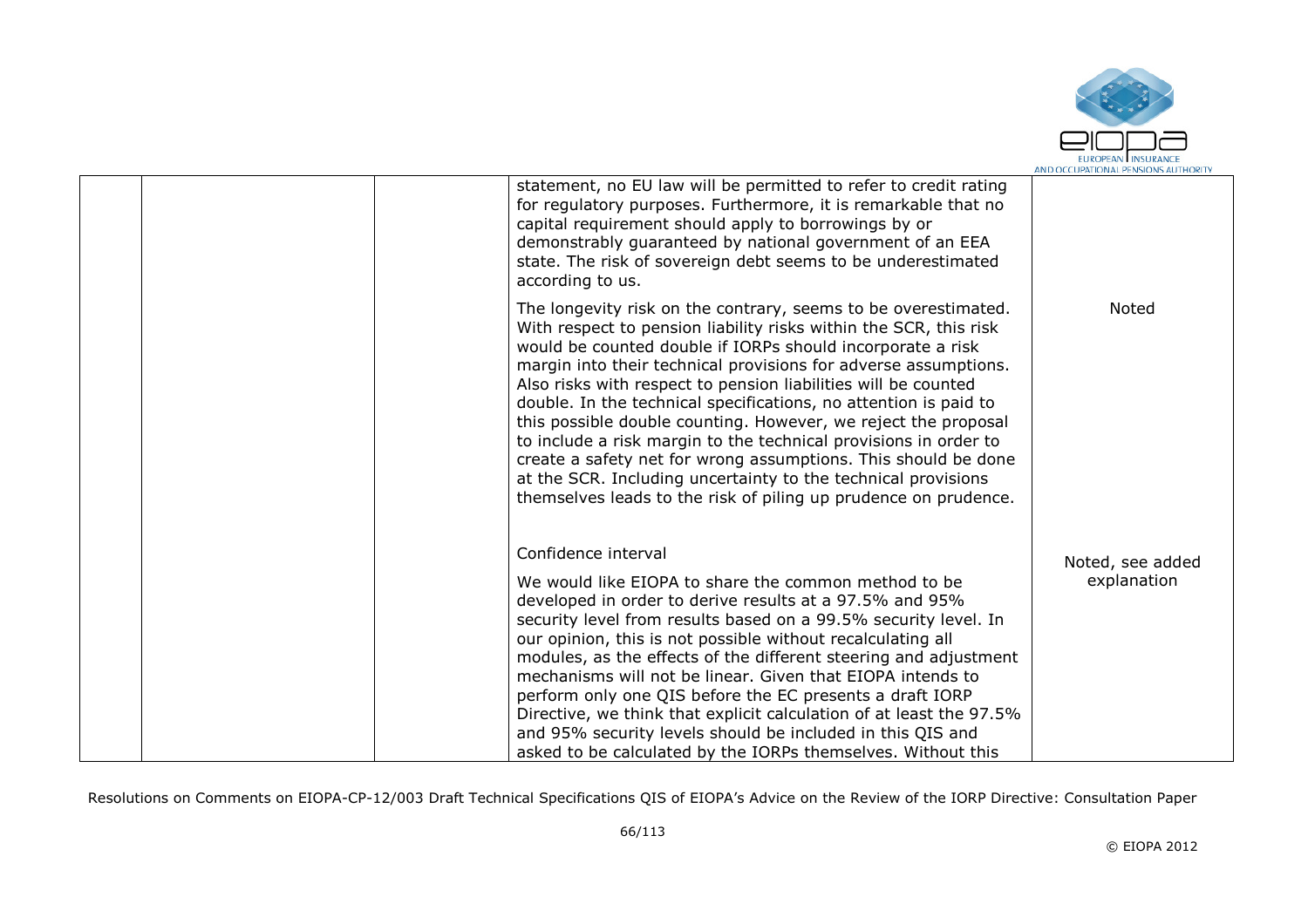

|     |                                                        |      | information, we fear that in any decision of the EC regarding the<br>security level the EC will be biased because only one set of<br>results will be available at the time. We want to reiterate,<br>however, that we are of the opinion that the E C should not<br>choose any harmonised security level, but leave this up to<br>individual IORPs/Social Partners/Member States. Of course, we<br>are aware that inclusion of two additional confidence levels will<br>put even greater stress upon IORPs to finish the QIS within the<br>given timeframe and, this naturally adds to our remark that we<br>feel that the timeframe is too tight for IORPs to properly<br>complete the QIS. |                                                          |
|-----|--------------------------------------------------------|------|----------------------------------------------------------------------------------------------------------------------------------------------------------------------------------------------------------------------------------------------------------------------------------------------------------------------------------------------------------------------------------------------------------------------------------------------------------------------------------------------------------------------------------------------------------------------------------------------------------------------------------------------------------------------------------------------|----------------------------------------------------------|
|     |                                                        |      | <b>MCR</b><br>The use of the MCR under a prudential framework is not clear<br>yet and is not part of the current IORP Directive. Therefore, we<br>cannot answer the questions if the prescribed calculation of a<br>MCR is appropriate. However, the proposed MCR calculation<br>could lead to an increase of the MCR (compared to the current<br>level from IORP I and FTK in the Netherlands). We do not see<br>any valid/ good reason for increasing the current MCR.                                                                                                                                                                                                                     | Noted                                                    |
| 82. | <b>Financial Reporting Council</b><br>- staff response | Q17. | The majority of the material risks facing IORPs are covered with<br>the exception of inflation risk and possibly legislative and tax<br>risk (which might be considered to be within or alongside<br>operational risk).                                                                                                                                                                                                                                                                                                                                                                                                                                                                      | Noted, see added<br>option on inflation and<br>real rate |
|     |                                                        |      | The pension liability risks include several elements which are<br>likely to produce very small SCRs in most cases. For example in<br>many IORPs the mortality risk SCR might be very small. The                                                                                                                                                                                                                                                                                                                                                                                                                                                                                              | Noted, see introduction<br>on proportionality            |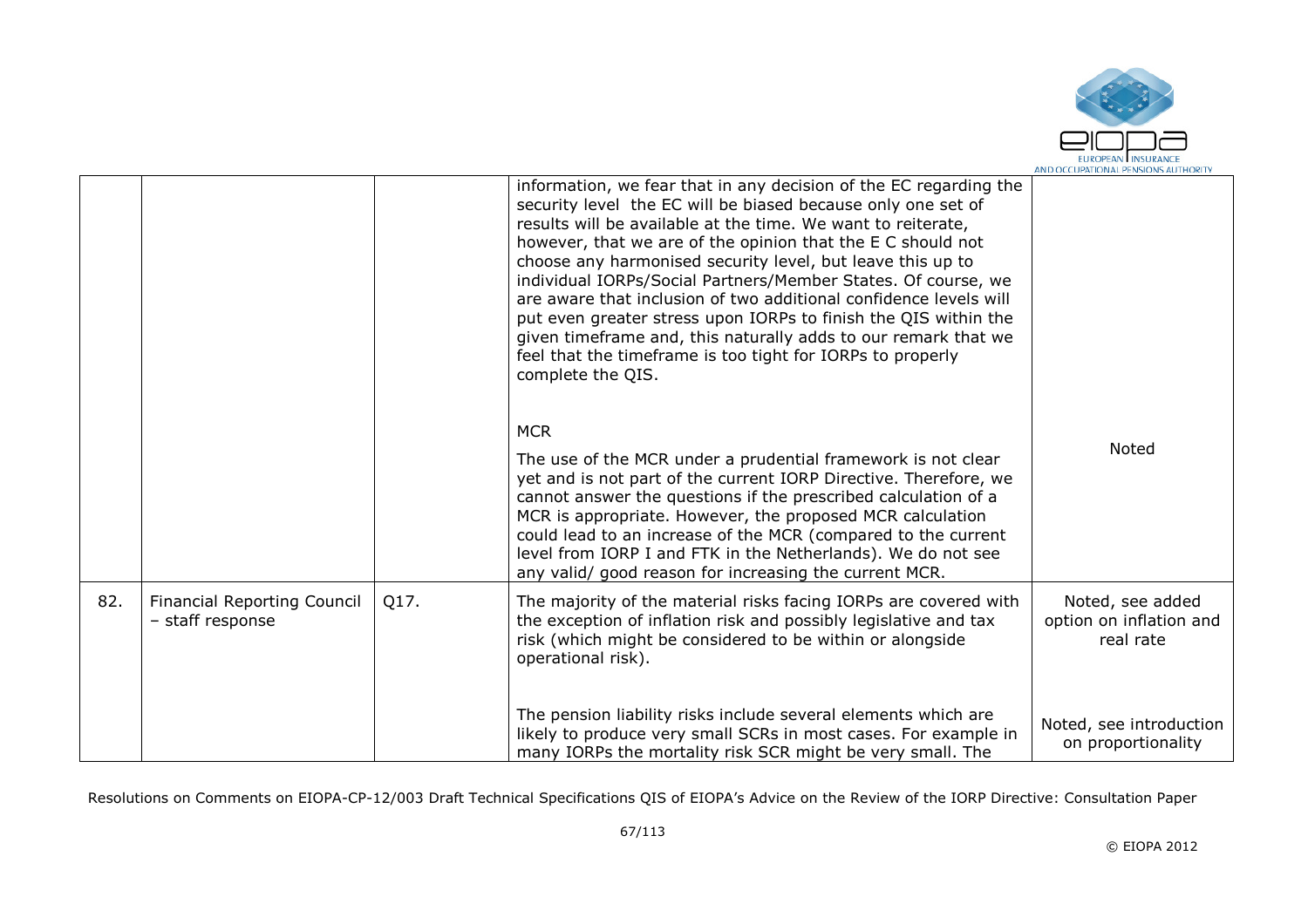

|     |                                                 |      | pension liability risk could be split into just three elements -<br>longevity, benefit option and other. This would simplify the<br>calculations.                                                                                                                                                                                                                                                  |                                               |
|-----|-------------------------------------------------|------|----------------------------------------------------------------------------------------------------------------------------------------------------------------------------------------------------------------------------------------------------------------------------------------------------------------------------------------------------------------------------------------------------|-----------------------------------------------|
| 83. | German Institute of<br><b>Pension Actuaries</b> | Q17. | The risks in the specification are the same as for the life<br>insurance industry. But for German IORPs the following risks<br>should not be included in the calculation of the SCR as they are<br>not likely to be so material:                                                                                                                                                                   | Noted, see introduction<br>on proportionality |
|     |                                                 |      | Health risk                                                                                                                                                                                                                                                                                                                                                                                        |                                               |
|     |                                                 |      | Operational risk                                                                                                                                                                                                                                                                                                                                                                                   |                                               |
|     |                                                 |      | Intangible asset risk module                                                                                                                                                                                                                                                                                                                                                                       |                                               |
|     |                                                 |      | Benefit option risk                                                                                                                                                                                                                                                                                                                                                                                |                                               |
|     |                                                 |      | Pension revision risk                                                                                                                                                                                                                                                                                                                                                                              |                                               |
|     |                                                 |      | Pension catastrophe risk sub-module                                                                                                                                                                                                                                                                                                                                                                |                                               |
|     |                                                 |      | We cannot identify any additional risks that should be<br>considered in the calculation of the SCR.                                                                                                                                                                                                                                                                                                |                                               |
|     |                                                 |      | The interest rate risk does not reflect the long term nature of<br>pension liabilities and does not resolve the problem that<br>market-based risk free interest rates are quite volatile whilst the<br>liabilities are not. So, using such an interest rate stress sets<br>inconsistent management incentives for a pension fund that<br>should be a steady long-term investor in capital markets. | Noted                                         |
|     |                                                 |      | The property shock (instantaneous decrease of 25%) is too high<br>and does not reflect the risk of property-investments of German                                                                                                                                                                                                                                                                  | Noted                                         |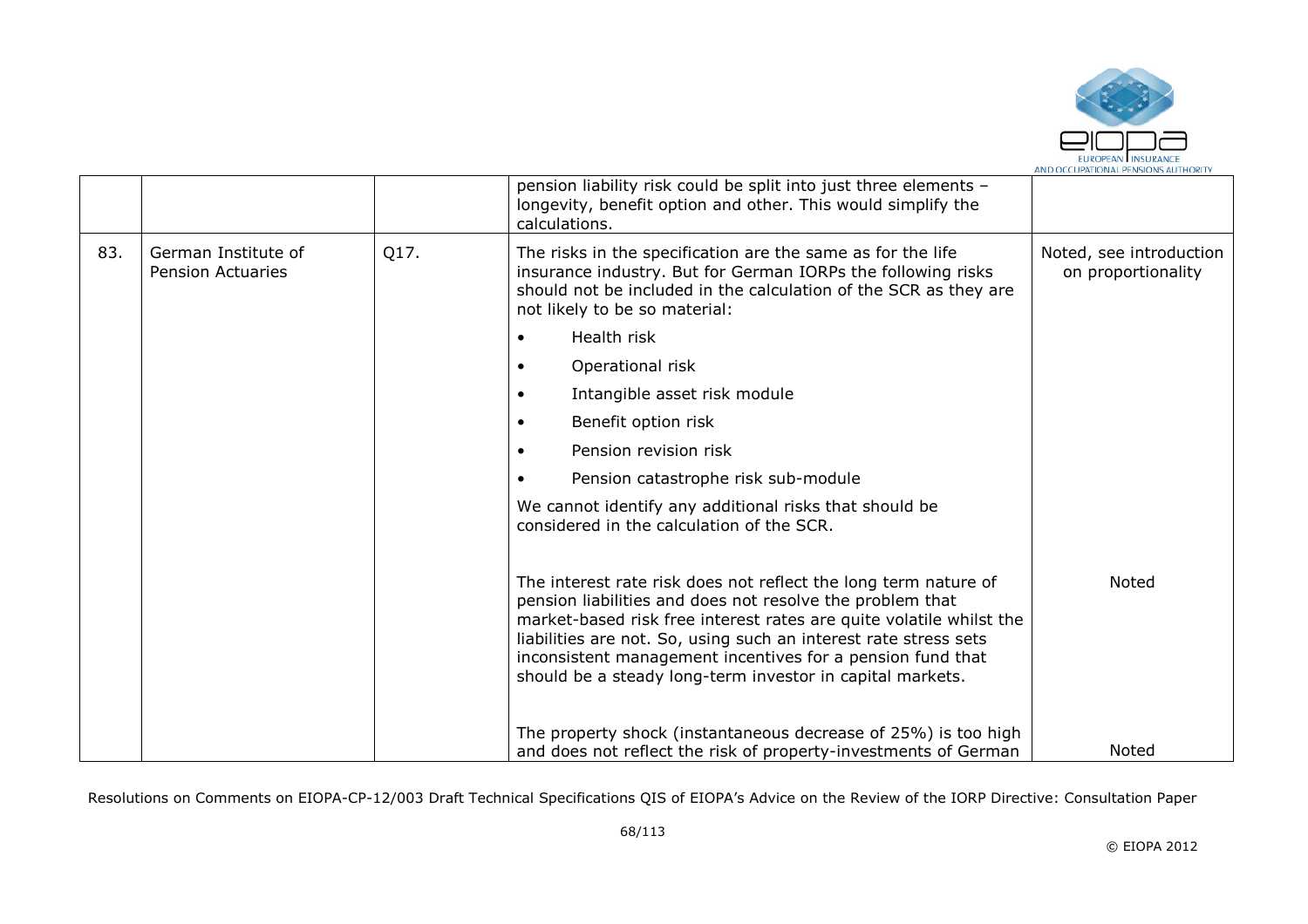

|     |                                                           |      | IORPs.                                                                                                                                                                                                                                                                                                                                                                                                                                                                                                                                                                                                                                                                                  |                                          |
|-----|-----------------------------------------------------------|------|-----------------------------------------------------------------------------------------------------------------------------------------------------------------------------------------------------------------------------------------------------------------------------------------------------------------------------------------------------------------------------------------------------------------------------------------------------------------------------------------------------------------------------------------------------------------------------------------------------------------------------------------------------------------------------------------|------------------------------------------|
|     |                                                           |      | Furthermore, there is an element of double counting in the<br>requirement to assume a 20% decrease in mortality rates as<br>the best estimate used in calculation of the technical provisions<br>already includes allows for future improvements in longevity                                                                                                                                                                                                                                                                                                                                                                                                                           | <b>Noted</b>                             |
|     |                                                           |      | The given approach is extremely hard to handle in particular for<br>smaller IORPs. We expect that the costs will be not appropriate<br>and this circumstance will reduce the number of participants so<br>that the information value is questionable.                                                                                                                                                                                                                                                                                                                                                                                                                                   | Noted                                    |
| 84. | <b>GESAMTMETALL -</b><br>Federation of German<br>employer | Q17. | Before the question if stakeholders believe that the risks IORPs<br>are facing are adequately reflected in the calculation of the SCR<br>and MCR will be answered, we would like to mention that it is<br>not clear how EIOPA will infer other security levels from the<br>calculations on a 99.5% level. Due to the (option) valuations of<br>the adjustment and steering mechanisms, other security levels<br>can not be derived from the 99.5% level (since there is no<br>longer a normal distribution). In addition, the calculation of the<br>different risks for the SCR rely very much on the credit rating of<br>a sponsor and investments. This is remarkable since MEP's are | Noted, see added<br>explanation<br>Noted |
|     |                                                           |      | aiming to reduce over reliance on ratings. According to a recent<br>ECON vote, no EU law will be permitted to refer to credit rating<br>for regulatory purposes. The objective for a MCR within a<br>prudential framework for IORPs is unclear. Therefore, it is not<br>possible to respond to the question if the risks IORPs are facing<br>adequately reflected in the calculation of the MCR.                                                                                                                                                                                                                                                                                        |                                          |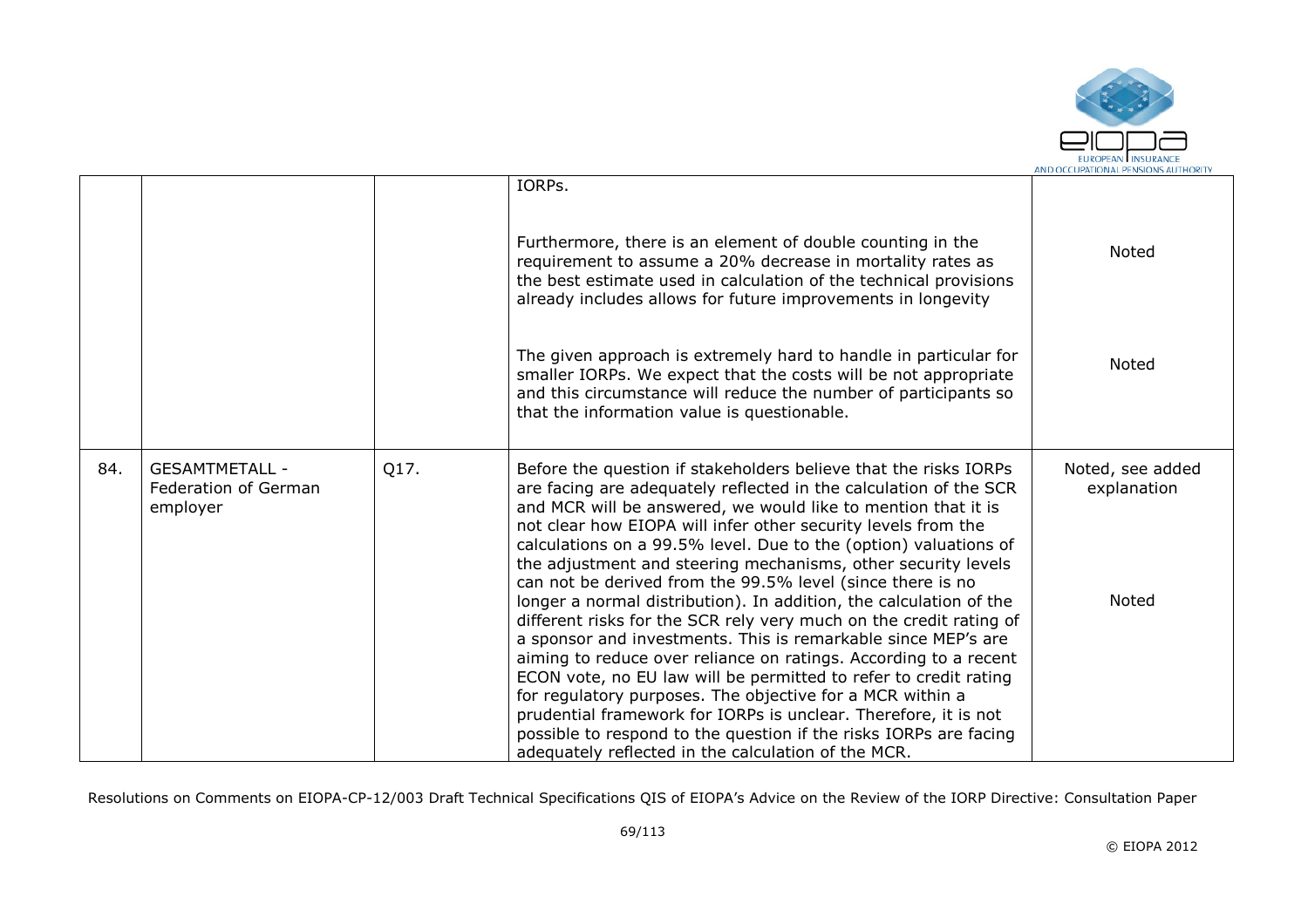

|  | <b>SCR Risks</b>                                                                                                                                                                                                                                                      | Noted, see introduction |
|--|-----------------------------------------------------------------------------------------------------------------------------------------------------------------------------------------------------------------------------------------------------------------------|-------------------------|
|  | We believe that $-$ especially for the purpose of this QIS $-$ some<br>risks should not be included in the calculation of the SCR as<br>they are not likely to be material:                                                                                           | on proportionality      |
|  | Health risk (in most Member States)<br>$\bullet$                                                                                                                                                                                                                      |                         |
|  | Operational risk<br>$\bullet$                                                                                                                                                                                                                                         |                         |
|  | Intangible asset risk module<br>$\bullet$                                                                                                                                                                                                                             |                         |
|  | Market risk concentrations<br>$\bullet$                                                                                                                                                                                                                               |                         |
|  | Pension disability-morbidity risk<br>$\bullet$                                                                                                                                                                                                                        |                         |
|  | Pension revision risk<br>$\bullet$                                                                                                                                                                                                                                    |                         |
|  | Pension catastrophe risk sub-module<br>$\bullet$                                                                                                                                                                                                                      |                         |
|  | Counterparty default risk module - except for sponsor<br>support                                                                                                                                                                                                      |                         |
|  | Market risk:                                                                                                                                                                                                                                                          |                         |
|  | We would like to ask attention to the fact that the capital<br>requirements for equity as proposed will provide a strong<br>incentive for pension funds to change their asset mix into more<br>bonds and will therefore drop out as investors at the stock<br>market. | <b>Noted</b>            |
|  | Pension longevity risk:                                                                                                                                                                                                                                               |                         |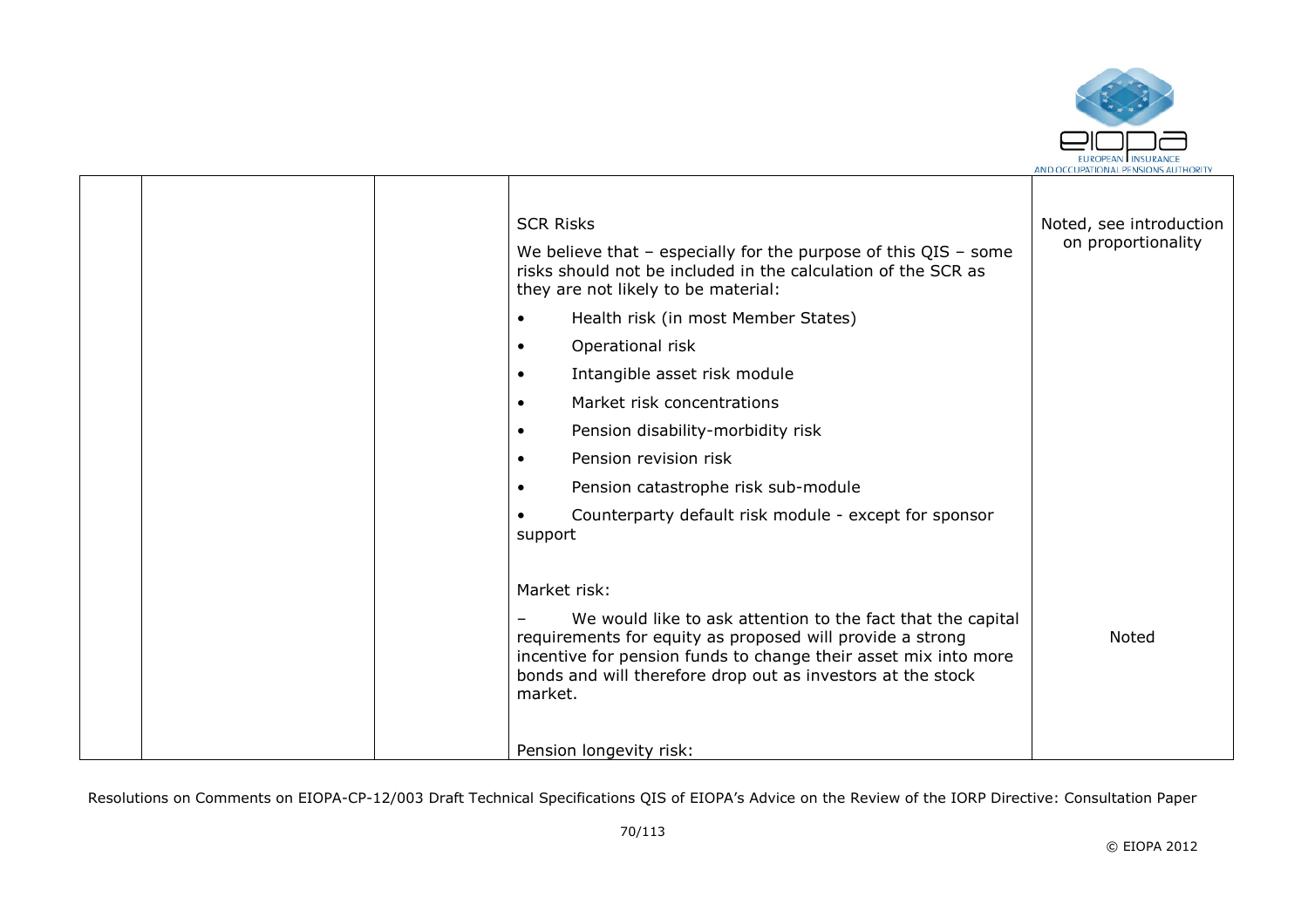

|     |                                          |      | There is an element of double or even triple counting in<br>the requirement to assume a 20% decrease in mortality rates<br>as the best estimate used in calculation of the technical<br>provisions already includes future improvements in longevity<br>and IORPs possibly have to use a risk margin in the valuation of<br>their technical provisions to provide for insecurity around the<br>longevity trend included. | Noted                                         |
|-----|------------------------------------------|------|--------------------------------------------------------------------------------------------------------------------------------------------------------------------------------------------------------------------------------------------------------------------------------------------------------------------------------------------------------------------------------------------------------------------------|-----------------------------------------------|
|     |                                          |      | Pension disability-morbidity risk:<br>The capital charge for pension disability-morbidity risk<br>could be lower compared to insurers, since IORPs do not have<br>the disadvantage of adverse selection (due to mandatory<br>participation)                                                                                                                                                                              | Noted                                         |
| 85. | Groupe Consultatif<br>Actuariel Européen | Q17. | Do stakeholders believe that the risks IORPs are facing are<br>adequately reflected in the calculation of the SCR and MCR<br>(Chapter 3 and 4)? Are there in the stakeholders' view any risks<br>being considered that are not material and could be excluded<br>from the technical specifications? Are there other risks that<br>should be considered in the calculation of the SCR?                                    |                                               |
|     |                                          |      | We believe a number of the risk modules may not be material<br>for many IORPs, and it would be appropriate to require<br>calculation of these risk modules only where there is reason to<br>believe there is a material risk exposure for the IORP. We<br>believe this should apply to the Operational Risk, Intangible<br>Asset Risk and Disability-Morbidity Risk.                                                     | Noted, see introduction<br>on proportionality |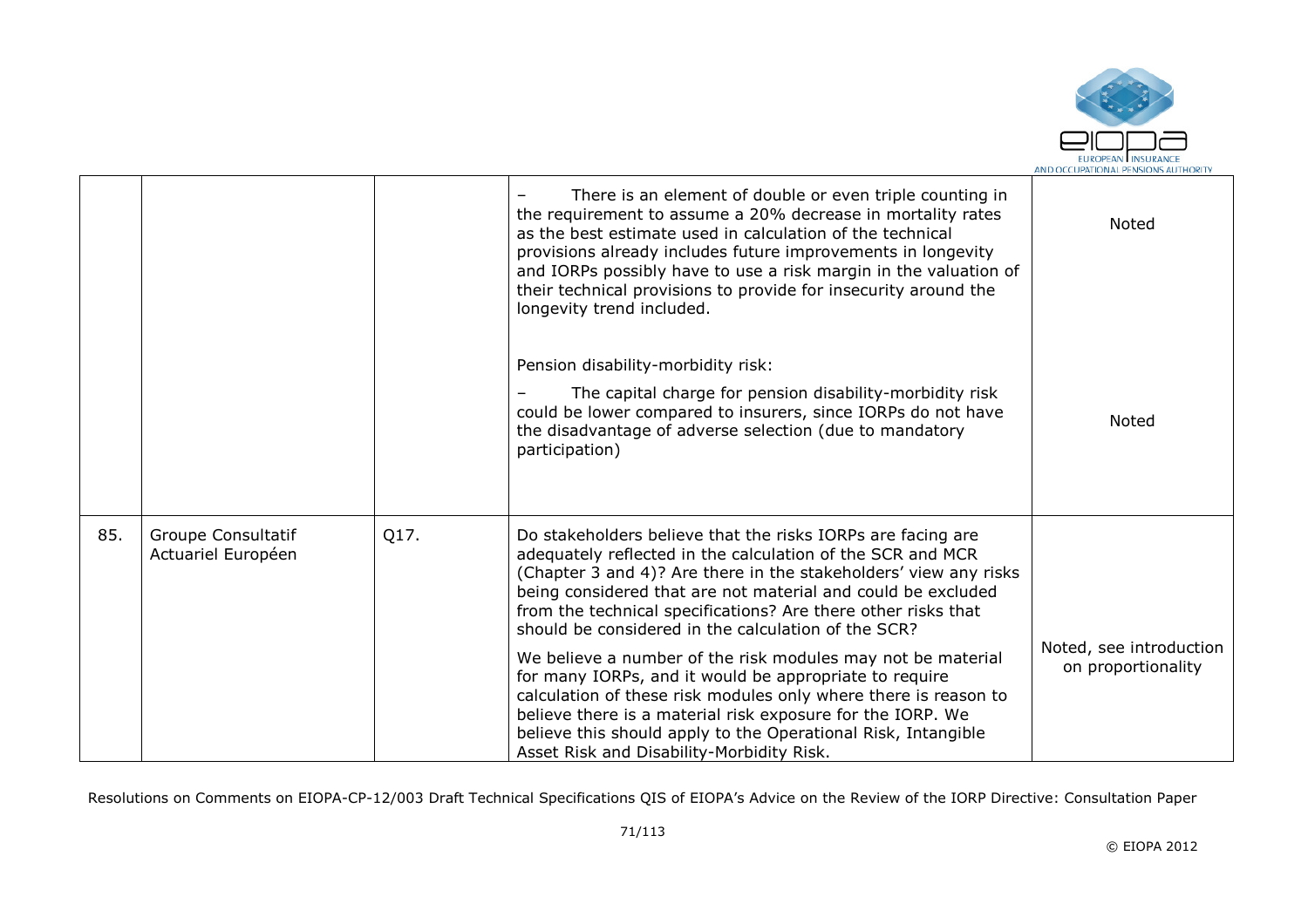

|     |                                              |      | In relation to pension longevity risk, there appears to be an<br>element of double, or even triple, counting. The SCR requires a<br>20% decrease in mortality rates to be assumed, yet the best<br>estimate used in calculation of the technical provisions already<br>includes allowance for future improvements in longevity. In<br>addition, it seems that IORPs may have to include a risk margin<br>in the valuation of their technical provisions to provide for<br>uncertainty around the longevity trend included.<br>We believe also that the capital charge for pension disability-<br>morbidity risk could be lower compared to insurers as IORPs do<br>not have the potential disadvantage of adverse selection. | Noted<br>Noted                              |
|-----|----------------------------------------------|------|------------------------------------------------------------------------------------------------------------------------------------------------------------------------------------------------------------------------------------------------------------------------------------------------------------------------------------------------------------------------------------------------------------------------------------------------------------------------------------------------------------------------------------------------------------------------------------------------------------------------------------------------------------------------------------------------------------------------------|---------------------------------------------|
|     |                                              |      | We believe that EIOPA might usefully consider additional SCR<br>modules for<br>Consumer price inflation and salary inflation $-$ these may<br>П                                                                                                                                                                                                                                                                                                                                                                                                                                                                                                                                                                              | Noted, see added<br>option on inflation and |
|     |                                              |      | be material risks for some IORPs<br>Sponsor support (separate from any SCR module relating<br>П<br>to other counterparty exposure types).                                                                                                                                                                                                                                                                                                                                                                                                                                                                                                                                                                                    | real rate<br>Noted                          |
| 86. | Hundred Group of Finance<br><b>Directors</b> | Q17. | Do stakeholders believe that the risks IORPs are facing are<br>adequately reflected in the calculation of the SCR and MCR<br>(Chapter 3 and 4)? Are there in the stakeholders' view any risks<br>being considered that are not material and could be excluded<br>from the technical specifications? Are there other risks that<br>should be considered in the calculation of the SCR?                                                                                                                                                                                                                                                                                                                                        |                                             |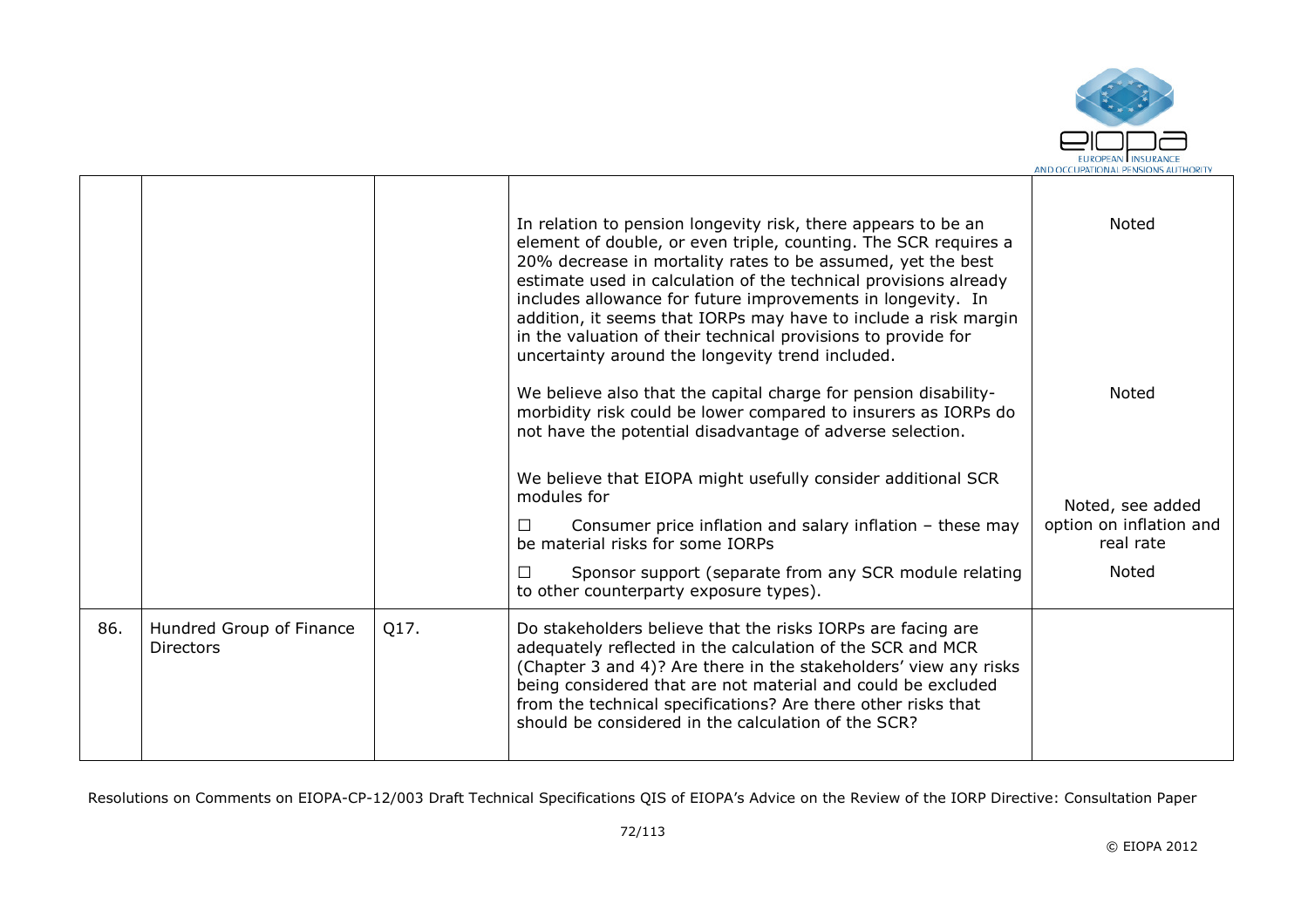

|     |                                            |      | Many elements of the proposed calculations are not relevant to<br>UK IORPS e.g. health risk or intangible assets risk.                                                                                                                                                                                                                                                                                                                                                                                                                                                                                                                                                                                                                                                               | Noted, see introduction<br>on proportionality            |
|-----|--------------------------------------------|------|--------------------------------------------------------------------------------------------------------------------------------------------------------------------------------------------------------------------------------------------------------------------------------------------------------------------------------------------------------------------------------------------------------------------------------------------------------------------------------------------------------------------------------------------------------------------------------------------------------------------------------------------------------------------------------------------------------------------------------------------------------------------------------------|----------------------------------------------------------|
|     |                                            |      | The exclusion of inflation risk is surprising.                                                                                                                                                                                                                                                                                                                                                                                                                                                                                                                                                                                                                                                                                                                                       | Noted, see added<br>option on inflation and<br>real rate |
| 87. | <b>IBM Deutschland</b><br>Pensionsfonds AG | Q17. | We do not agree with a market consistent valuation of assets<br>and liabilities as we do not believe short-term changes in<br>market prices should drive the management of institutions that<br>cover long-term liabilities and follow long-term investment<br>strategies. Given that members cannot call their benefits before<br>they are due (unlike customers of banks and insurance<br>companies), market risk is a secondary risk to IORPs. The<br>primary risk of changing asset prices is the effect on the<br>portfolio return of reinvestments. This only changes gradually<br>over time, however, due to the long duration of the assets in<br>the portfolio. An SCR computed on the basis of a shock in asset<br>prices is therefore completely inappropriate for IORPs. | Noted                                                    |
|     |                                            |      | The same applies to interest rate risk. Interest rate risk is only<br>present because the QIS requires assets to be marked to<br>market and liabilities to be discounted with a "market"<br>consistent" discount rate. In a sense, EIOPA is introducing<br>pseudo-risks to IORPs. It is the absolute level of interest rates<br>or market returns over time which matter, not inter-temporal<br>changes to these variables.                                                                                                                                                                                                                                                                                                                                                          | <b>Noted</b>                                             |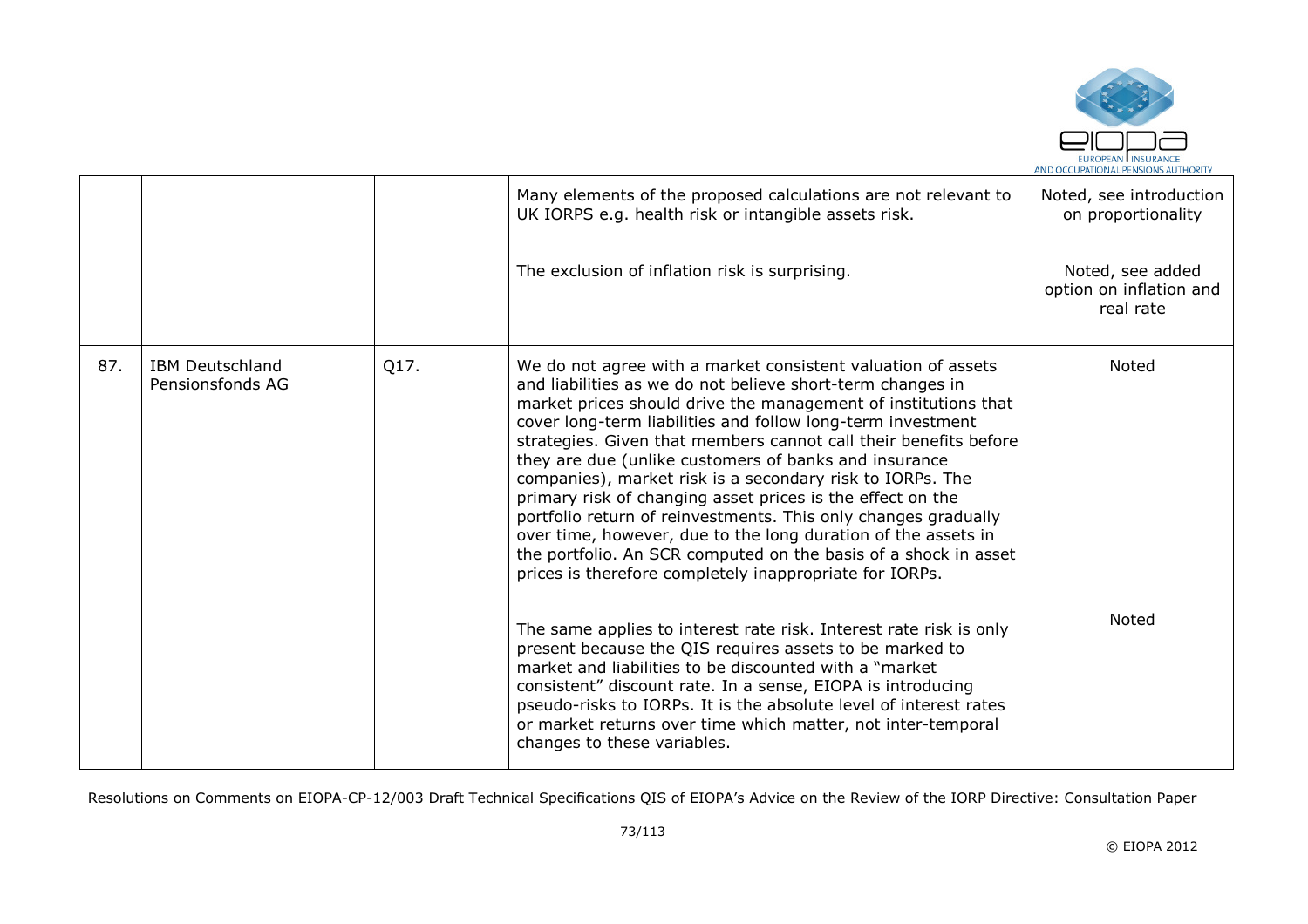

|  |                                                                                                                                                                                                                                                                  | Noted                                         |
|--|------------------------------------------------------------------------------------------------------------------------------------------------------------------------------------------------------------------------------------------------------------------|-----------------------------------------------|
|  | Pension longevity risk: There is an element of double counting<br>in the requirement to assume a 20% decrease in mortality rates<br>as the best estimate used in calculation of the technical<br>provisions already allows for future improvements in longevity. |                                               |
|  |                                                                                                                                                                                                                                                                  | <b>Noted</b>                                  |
|  | Pension disability-morbidity risk: The capital charge for pension<br>disability-morbidity risk could be lower compared to insurers,<br>since IORPs do not have the disadvantage of adverse selection<br>(due to mandatory participation).                        |                                               |
|  |                                                                                                                                                                                                                                                                  | Noted                                         |
|  | Sponsor default risk: We are not sure why this is included in<br>SCR as it seems to be double counted.                                                                                                                                                           |                                               |
|  | Catastrophe risk: Not relevant for IORPs.                                                                                                                                                                                                                        | Noted, see introduction<br>on proportionality |
|  | Lapse risk: Not relevant for IORPs                                                                                                                                                                                                                               | Noted, see introduction<br>on proportionality |
|  |                                                                                                                                                                                                                                                                  | <b>Noted</b>                                  |
|  | Spread risk: Too difficult for IORPs to calculate.                                                                                                                                                                                                               | Noted, see introduction                       |
|  | Benefit option risk: Immaterial or does not cause strain on the<br>fund.                                                                                                                                                                                         | on proportionality                            |
|  |                                                                                                                                                                                                                                                                  | Noted                                         |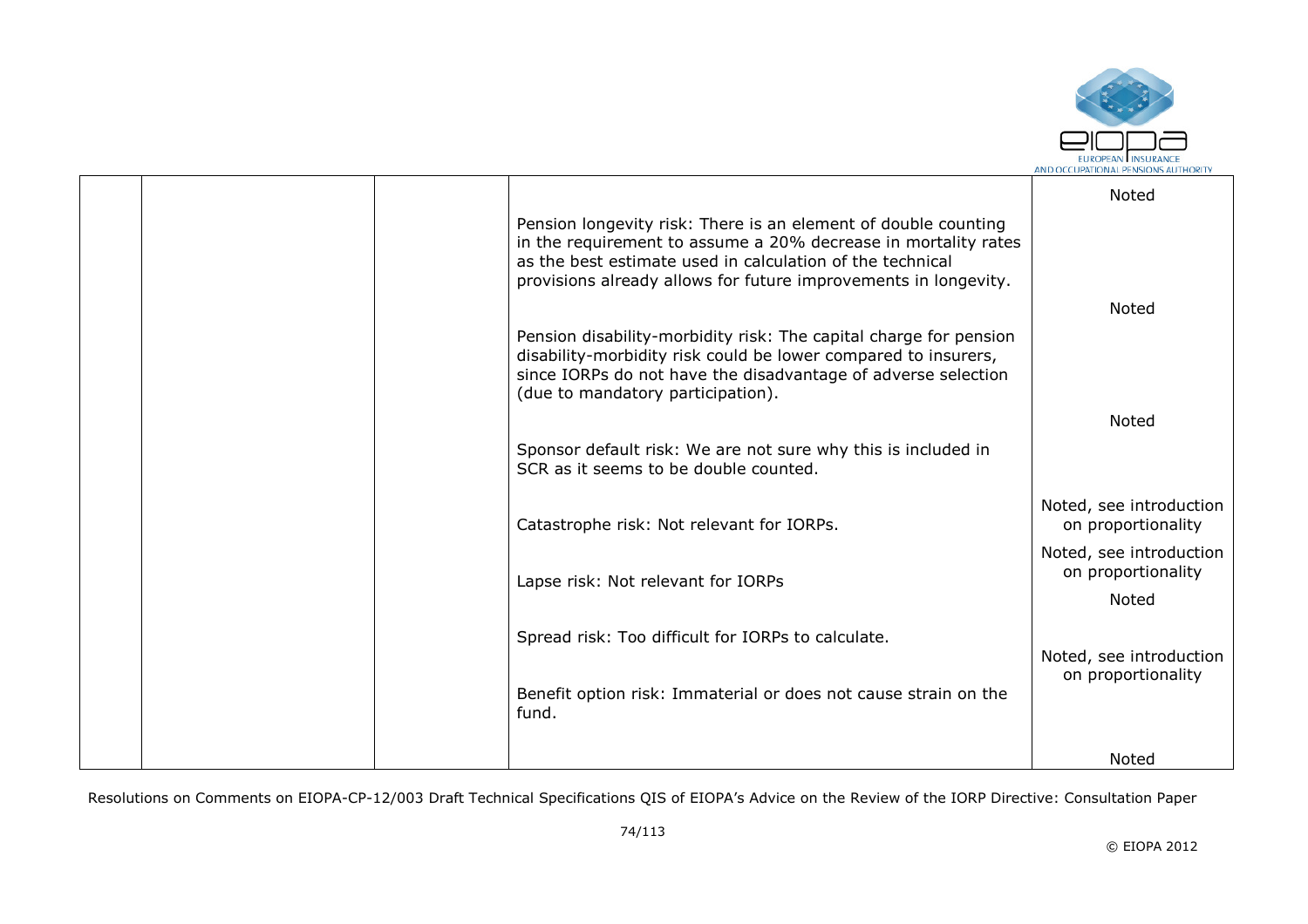

|     |                                       |      | The calculation of the different risks for the SCR relies very<br>much on the credit rating. This is remarkable given that the<br>European Commission is reviewing the Credit Ratings Directive<br>which will reduce the reliance on ratings in financial regulation.<br>Relying heavily on credit ratings will introduce pro-cyclicality<br>into the solvency assessment of IORPs thereby amplifying risk. |                                                                                                    |
|-----|---------------------------------------|------|-------------------------------------------------------------------------------------------------------------------------------------------------------------------------------------------------------------------------------------------------------------------------------------------------------------------------------------------------------------------------------------------------------------|----------------------------------------------------------------------------------------------------|
| 88. | Institute and Faculty of<br>Actuaries | Q17. | Do stakeholders believe that the risks IORPs are facing are<br>adequately reflected in the calculation of the SCR and MCR<br>(Chapter 3 and 4)? Are there in the stakeholders' view any risks<br>being considered that are not material and could be excluded<br>from the technical specifications? Are there other risks that<br>should be considered in the calculation of the SCR?                       |                                                                                                    |
|     |                                       |      | It is not possible to say with any certainty that the risks are<br>adequately reflected without knowing the regulatory actions<br>that would be driven by the SCR and MCR.                                                                                                                                                                                                                                  | <b>Noted</b>                                                                                       |
|     |                                       |      | Whilst we remain to be convinced that the SCR is a useful piece<br>of information in the context of UK IORPs we make the following<br>technical comments:                                                                                                                                                                                                                                                   |                                                                                                    |
|     |                                       |      | If calculating an SCR, we consider it appropriate to<br>include additional shocks - such as those relating to inflation<br>risk (although, within the UK, many IORPs' exposure to inflation<br>risks is 'capped') but to exclude those modules that are<br>expected to be immaterial for most IORPs                                                                                                         | Noted, see added<br>option on inflation and<br>real rate and<br>introduction on<br>proportionality |
|     |                                       |      | We consider that the value of sponsor support as<br>$\perp$<br>proposed could be volatile and could be expected to be subject<br>to shock at, at least, the level applicable to equities - possibly<br>an even higher level to recognise the concentration risk.                                                                                                                                            | Noted                                                                                              |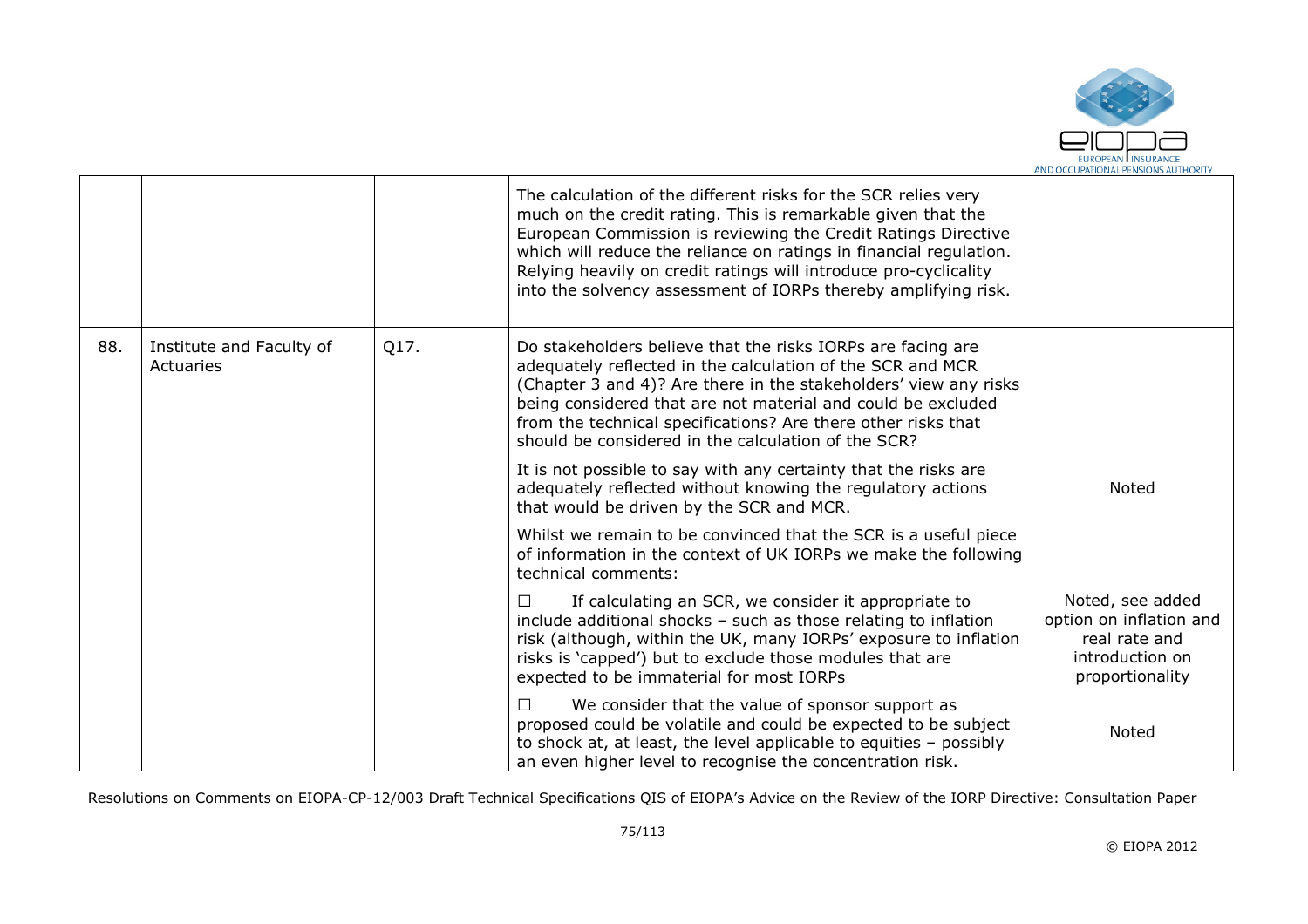

|     |                         |      | We consider the proposed longevity shock to be too<br>$\Box$<br>crude.                                                                                                                                                                                                                                                                                                                                                                                                                                           | Noted                                                             |
|-----|-------------------------|------|------------------------------------------------------------------------------------------------------------------------------------------------------------------------------------------------------------------------------------------------------------------------------------------------------------------------------------------------------------------------------------------------------------------------------------------------------------------------------------------------------------------|-------------------------------------------------------------------|
|     |                         |      | We also consider that the allowance for an equity risk<br>$\Box$<br>dampener is not statistically robust. Moreover, the dampener as<br>at 31 December 2011 is likely to be lower than the level quoted<br>in the QIS technical specification consultation document<br>(assuming that it is based on the average MSCI Index<br>performance, similar to the approach in QIS5 for Solvency II).<br>This will result in higher equity stresses than the 30% ("global")<br>and 40% ("other") quoted.                  | <b>Noted</b>                                                      |
|     |                         |      | As suggested in our response to question 6, we question<br>whether there should be an explicit Risk Margin or whether it<br>should be incorporated within the SCR. If the option is chosen of<br>a Risk Margin based on explicit provision for adverse deviation,<br>it may not be appropriate to include longevity or mortality<br>stresses within the SCR. We think EIOPA should consider these<br>aspects further $-$ and we would urge a delay in carrying out the<br>OIS to allow sufficient time to do so. | Noted                                                             |
| 89. | <b>Insurance Europe</b> | Q17. | IORPs and insurers providing occupational pension business face<br>similar risks. Therefore similar risks should be considered in the<br>calculation of the SCR.                                                                                                                                                                                                                                                                                                                                                 | Noted                                                             |
| 90. | KPMG LLP (UK)           | Q17. | Following our comments in Q15, we would recommend that<br>inflation risk be modelled consistently with interest rate risk.<br>In terms of the MCR, we would also note that without any<br>indication of the MCR's ultimate use, it is not possible to<br>comment on the proposed calculations.                                                                                                                                                                                                                   | Noted, see added<br>option on inflation and<br>real rate<br>Noted |
| 91. | Mercer Ltd              | Q17. | Do stakeholders believe that the risks IORPS are facing are                                                                                                                                                                                                                                                                                                                                                                                                                                                      |                                                                   |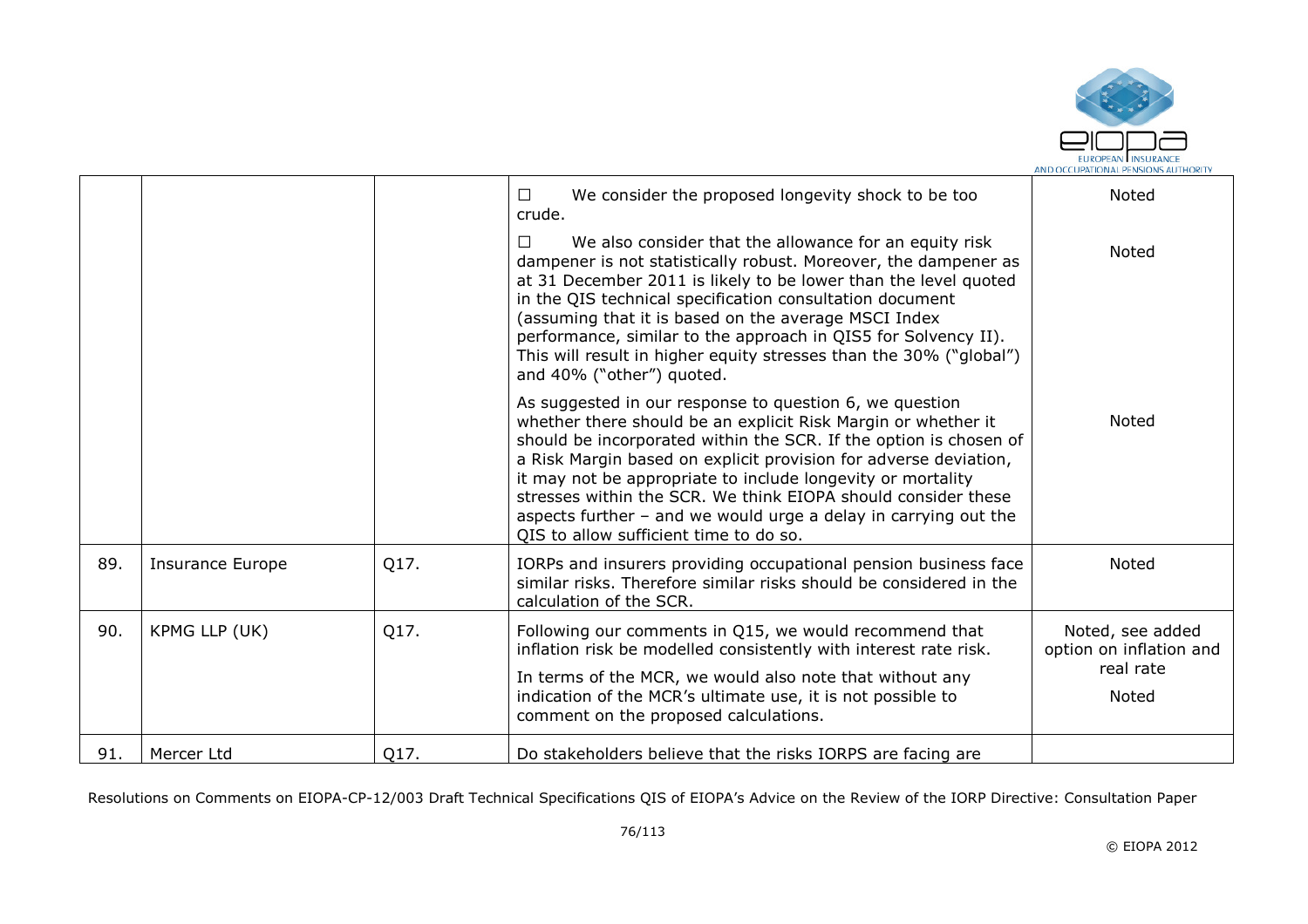

| adequately reflected in the calculation of the SCR and MCR<br>(Chapters 3 and 4)? Are there in the stakeholders' view any<br>risks being considered that are not material and could be<br>excluded from the technical specifications? Are there other risks<br>that should be considered in the calculation of the SCR?                                                                                                               |                                               |
|---------------------------------------------------------------------------------------------------------------------------------------------------------------------------------------------------------------------------------------------------------------------------------------------------------------------------------------------------------------------------------------------------------------------------------------|-----------------------------------------------|
| We agree that Chapter 3 seems to identify most of the risks<br>faced by IORPs, but we cannot say whether the proposed<br>approach is 'adequate' since there is no information about how<br>the results produced will be used by IORPs or by regulators.<br>Clearly, as noted earlier, changing inflation expectations is a key<br>risk faced by many defined benefit schemes but this is largely<br>ignored in the proposed approach. | Noted                                         |
| Because IORPs' benefit and legal structures vary, in many cases<br>we expect that many of the risks being captured are unlikely to<br>be material, although in other cases they might be. It is<br>because of these fundamental differences that we consider a<br>more principles based approach would be more appropriate.                                                                                                           | Noted, see introduction<br>on proportionality |
| On some of the detailed aspects:<br>without commenting on the appropriateness of the<br>□                                                                                                                                                                                                                                                                                                                                             | Noted                                         |
| measure chosen, in closed schemes, we expect the mortality<br>'shock' will be increasingly likely to overstate the relative size<br>of the risk as the population ages;<br>П<br>we do not believe that the altered term structure created<br>using the table in SCR5.21 is necessarily appropriate for pension                                                                                                                        | Noted                                         |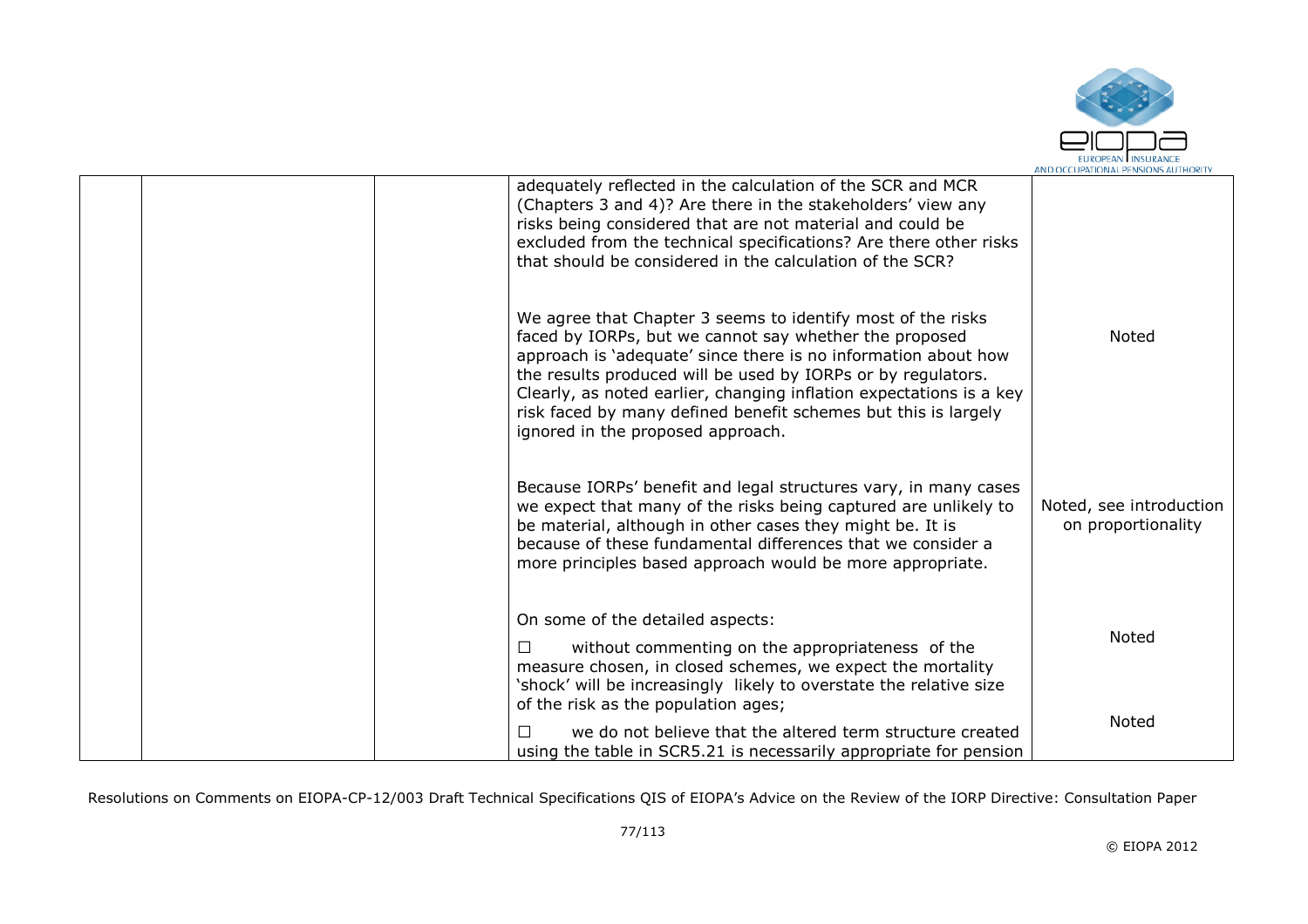

|     |                                                 |      | scheme liabilities which are illiquid and long term.                                                                                                                                                                                                                                                                                                                                                                                            |                                                                            |
|-----|-------------------------------------------------|------|-------------------------------------------------------------------------------------------------------------------------------------------------------------------------------------------------------------------------------------------------------------------------------------------------------------------------------------------------------------------------------------------------------------------------------------------------|----------------------------------------------------------------------------|
|     |                                                 |      | a blanket stress applied to an asset class may not reflect<br>$\Box$<br>underlying reality. For example some property and alternative<br>asset classes may have very stable returns and low volatility<br>while others may have precisely the opposite characteristics                                                                                                                                                                          | Noted                                                                      |
|     |                                                 |      | we are uncertain about the derivation of the equity<br>□<br>adjustments<br>inflation risk, which appears to have been ignored or<br>□<br>described as a work in progress, is likely to be material in many<br>schemes but has not been given proper consideration;<br>many IORPs give fiduciaries the power to wind up the<br>⊔<br>IORP, which in jurisdictions like the UK could trigger an<br>immediate financial requirement on the sponsor. | Noted<br>Noted, see added<br>option on inflation and<br>real rate<br>Noted |
| 92. | National Association of<br>Pension Funds (NAPF) | Q17. | Do stakeholders believe that the risks IORPs are facing are<br>adequately                                                                                                                                                                                                                                                                                                                                                                       |                                                                            |
|     |                                                 |      | reflected in the calculation of the SCR and MCR (Chapter 3 and<br>4)? Are there                                                                                                                                                                                                                                                                                                                                                                 |                                                                            |
|     |                                                 |      | in the stakeholders' view any risks being considered that are not<br>material and                                                                                                                                                                                                                                                                                                                                                               |                                                                            |
|     |                                                 |      | could be excluded from the technical specifications? Are there<br>other risks that should be considered in the calculation of the<br>SCR?                                                                                                                                                                                                                                                                                                       |                                                                            |
|     |                                                 |      | The NAPF is very concerned that the SCR proposals appear to<br>be directly copied from Solvency II. Several of the risks included                                                                                                                                                                                                                                                                                                               | Noted, see introduction                                                    |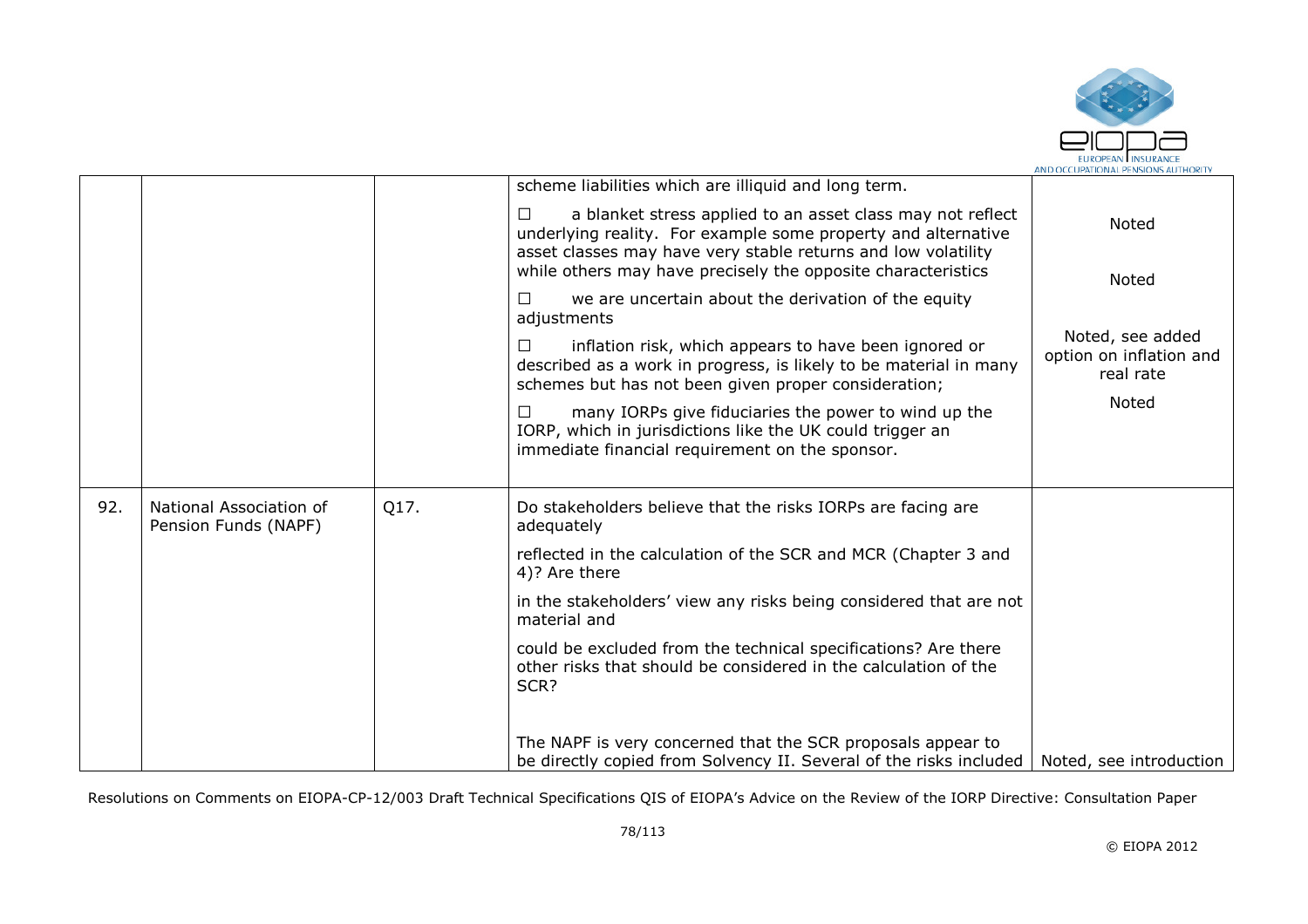

| in the SCR are far less relevant for UK pension schemes (at<br>least in the U) and should be excluded. These include:                                                                                                                                                                                                                                           | on proportionality |
|-----------------------------------------------------------------------------------------------------------------------------------------------------------------------------------------------------------------------------------------------------------------------------------------------------------------------------------------------------------------|--------------------|
| catastrophe risk                                                                                                                                                                                                                                                                                                                                                |                    |
| health risk                                                                                                                                                                                                                                                                                                                                                     |                    |
| operational risk                                                                                                                                                                                                                                                                                                                                                |                    |
| intangible asset risk                                                                                                                                                                                                                                                                                                                                           |                    |
| pension disability-morbidity risk<br>$\overline{\phantom{a}}$                                                                                                                                                                                                                                                                                                   |                    |
| pension revision risk                                                                                                                                                                                                                                                                                                                                           |                    |
| Note that pension disability-morbidity risk and pension revision<br>risk are relevant for some other Member States; these should<br>be listed separately.                                                                                                                                                                                                       | Noted              |
| Meanwhile, the EIOPA proposals completely overlook some<br>significant risks. For example - especially in the light of events<br>in the Eurozone over the past 12 months $-$ it seems remarkable<br>that no capital requirement should apply to bonds issued by<br>national governments, when the market applies, in some cases,<br>a significant risk premium. | Noted              |
| If a market-consistent approach is inappropriate here, then it is<br>inappropriate in other areas. If, in the light of this comment,<br>EIOPA considers a market-consistent approach should be taken,<br>then we assume that EIOPA would propose that this be                                                                                                   | Noted              |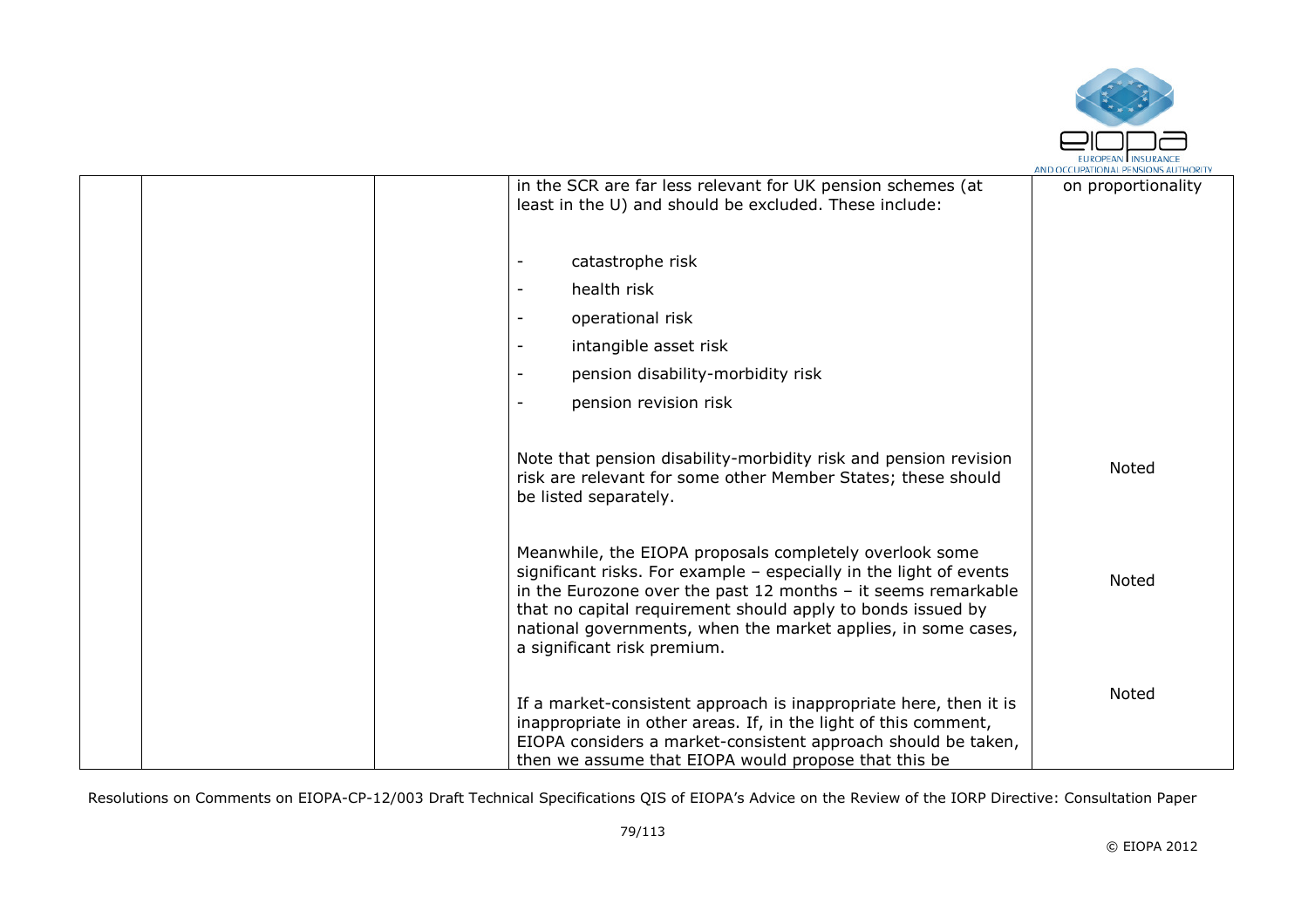

|     |                                 |      | amended within Solvency II for insurers.                                                                                                                                                                                                                                                                                                                                              |                                                          |
|-----|---------------------------------|------|---------------------------------------------------------------------------------------------------------------------------------------------------------------------------------------------------------------------------------------------------------------------------------------------------------------------------------------------------------------------------------------|----------------------------------------------------------|
|     |                                 |      | If an SCR calculation is required, it might also be appropriate to<br>include an additional shock relating to inflation risk.                                                                                                                                                                                                                                                         | Noted, see added<br>option on inflation and<br>real rate |
|     |                                 |      | Again, these complex issues need to be examined in detail in a<br>separate round of QIS.                                                                                                                                                                                                                                                                                              | Noted                                                    |
|     |                                 |      |                                                                                                                                                                                                                                                                                                                                                                                       |                                                          |
| 93. | Pension Protection Fund,<br>UK. | Q17. | As noted in our response to question 15, inflation can have a<br>significant impact on IORPs' costs and therefore represents an<br>important risk. We would therefore suggest that inflation risk<br>should also be considered as part of the calculation of the SCR.                                                                                                                 | Noted, see added<br>option on inflation and<br>real rate |
| 94. | <b>Punter Southall</b>          | Q17. | Do stakeholders believe that the risks IORPs are facing are<br>adequately reflected in the calculation of the SCR and MCR<br>(Chapter 3 and 4)? Are there in the stakeholders' view any risks<br>being considered that are not material and could be excluded<br>from the technical specifications? Are there other risks that<br>should be considered in the calculation of the SCR? |                                                          |
|     |                                 |      | No, we do not believe that the risks UK IORPs are facing are<br>adequately reflected in the calculations of the SCR and MCR<br>(e.g. inflation risk is not included). In addition, many of the<br>risks included are not relevant to UK IORPs (e.g. intangible<br>assets risk, health risk or catastrophe risk).                                                                      | Noted, see introduction<br>on proportionality            |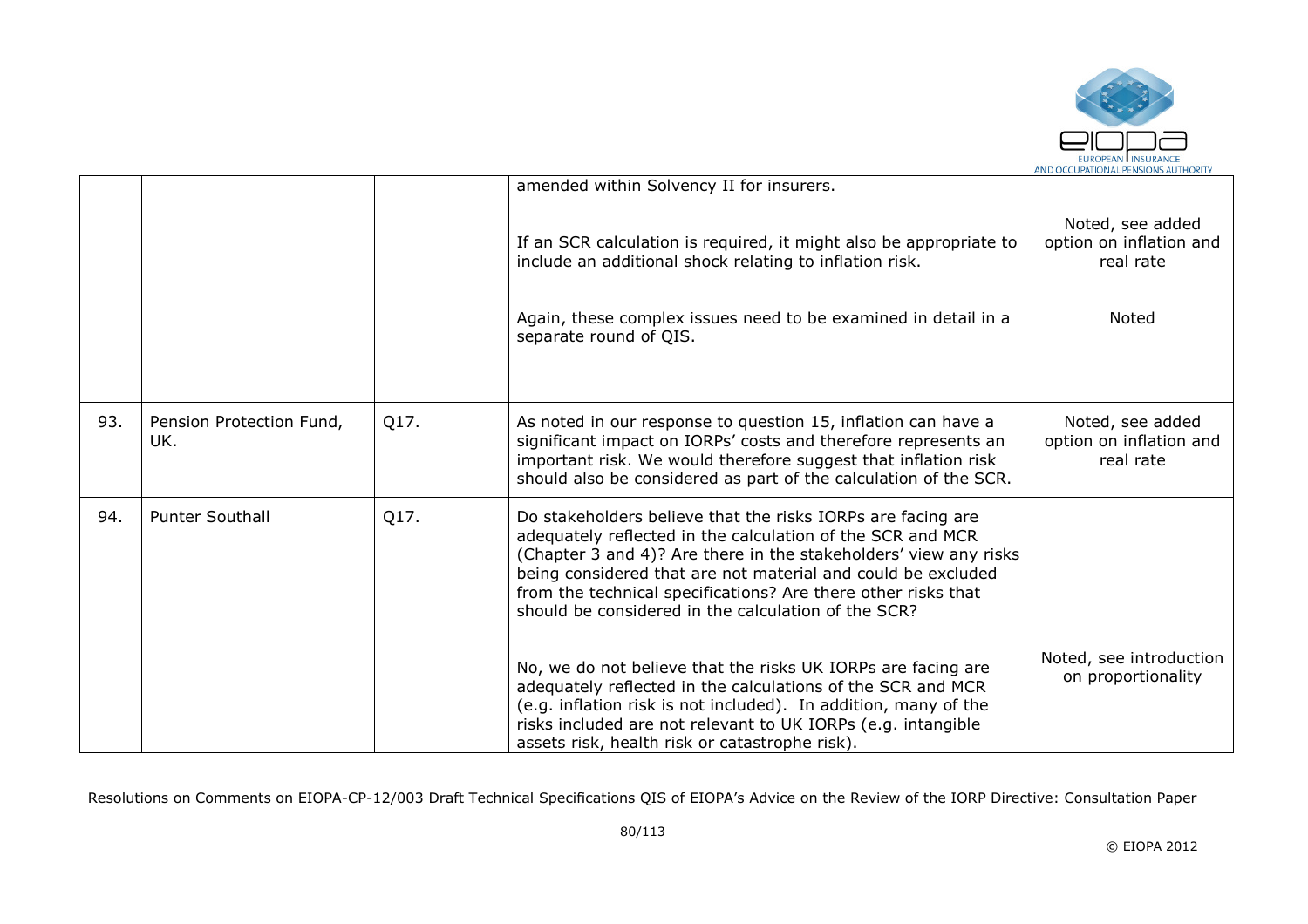

| 95. | Railways Pension Trustee<br>Company Limited (RPTCL) | Q17. | As noted in our response to Q16, we do not consider the<br>inclusion of the SCR to be appropriate. However, if plans for an<br>SCR calculation were to proceed, RPTCL considers that it might<br>be appropriate to include an additional risk relating to inflation.                                                                                                                                                                                                                                                                                                                                                                                                        | Noted, see added<br>option on inflation and<br>real rate |
|-----|-----------------------------------------------------|------|-----------------------------------------------------------------------------------------------------------------------------------------------------------------------------------------------------------------------------------------------------------------------------------------------------------------------------------------------------------------------------------------------------------------------------------------------------------------------------------------------------------------------------------------------------------------------------------------------------------------------------------------------------------------------------|----------------------------------------------------------|
|     |                                                     |      | With regard to items that should be excluded, we would wish to<br>be assured that there is no double counting of risks relating to<br>sponsor support, given the allowances for sponsor support<br>within the holistic balance sheet calculations.                                                                                                                                                                                                                                                                                                                                                                                                                          | Noted                                                    |
|     |                                                     |      | On a more general point, we note that the investment related<br>risks have been included as a technical view of short-term asset<br>volatility. However, we are concerned about the overall impact<br>on the potential size of the SCR that may result and the impact<br>there may be on investment strategies and markets, especially<br>when combined with the use of risk-free interest rates within<br>the technical provisions.                                                                                                                                                                                                                                        | Noted                                                    |
|     |                                                     |      | Using our own IORPs as an example, they currently hold around<br>18 billion euros of return seeking assets but there would appear<br>to be significant disadvantages from holding this type of asset if<br>technical provisions are measured using risk-free rates and they<br>also serve to increase the SCR. The sale of our return seeking<br>assets, together with the sale of return seeking assets by other<br>European pension schemes, could be expected to have a large<br>impact on both European stock markets and the European<br>economy as a whole. In addition, changes in pension schemes'<br>investment strategies would lead to a huge increase in demand | Noted                                                    |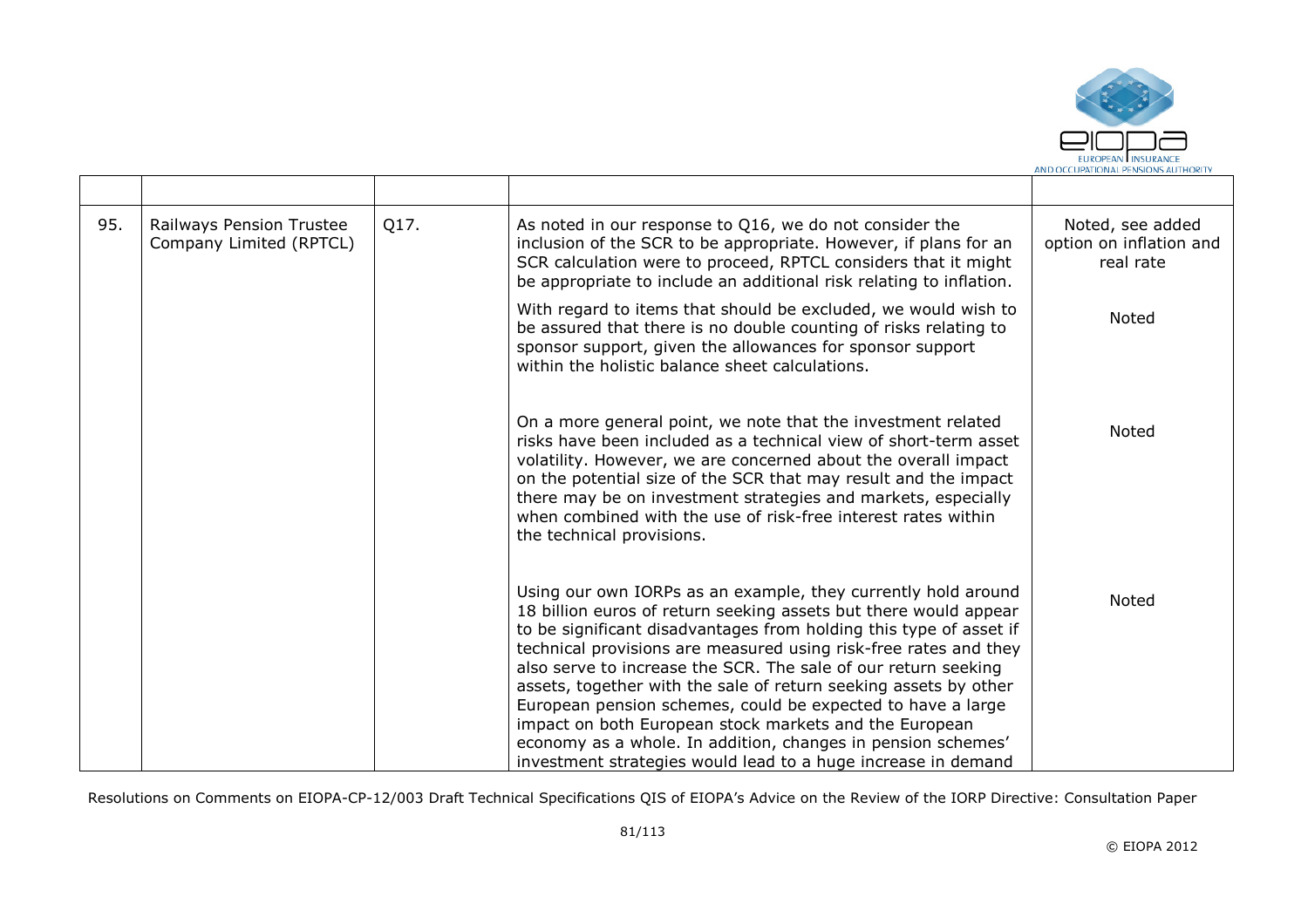

|      |                                |      | for gilt-edged securities, causing even more distortion to market<br>yields used as a basis for discounting.                                                                                                                                                                                                                                                                                                                                                                                                                                                                                                                                                                                                                      |                                      |
|------|--------------------------------|------|-----------------------------------------------------------------------------------------------------------------------------------------------------------------------------------------------------------------------------------------------------------------------------------------------------------------------------------------------------------------------------------------------------------------------------------------------------------------------------------------------------------------------------------------------------------------------------------------------------------------------------------------------------------------------------------------------------------------------------------|--------------------------------------|
| 98.  | <b>Tesco Plc</b>               | Q17. | As discussed above, the consultation provides no guidance on<br>how these calculations will be used in practice, so we cannot<br>comment on this element.                                                                                                                                                                                                                                                                                                                                                                                                                                                                                                                                                                         | Noted                                |
| 99.  | Towers Watson B.V.             | Q17. | Do stakeholders believe that the risks IORPs are facing are<br>adequately reflected in the calculation of the SCR and MCR<br>(Chapter 3 and 4)? Are there in the stakeholders' view any risks<br>being considered that are not material and could be excluded<br>from the technical specifications? Are there other risks that<br>should be considered in the calculation of the SCR?<br>We question whether there should be an explicit Risk Margin or<br>whether it should be incorporated within the SCR. If the option<br>is chosen of a Risk Margin based on explicit provision for<br>adverse deviation, then the existence of this margin should be<br>taken into account when determining the stresses within the<br>SCR. | <b>Noted</b><br>Noted, see added     |
|      |                                |      | Other than the Dutch Required Own Funds calculations (where it<br>is typically considered as non-standard), the SCR currently<br>doesn't take into account inflation risk.                                                                                                                                                                                                                                                                                                                                                                                                                                                                                                                                                        | option on inflation and<br>real rate |
| 100. | Towers Watson GmbH,<br>Germany | Q17. | As mentioned in our general comments at outset, we consider                                                                                                                                                                                                                                                                                                                                                                                                                                                                                                                                                                                                                                                                       | Noted                                |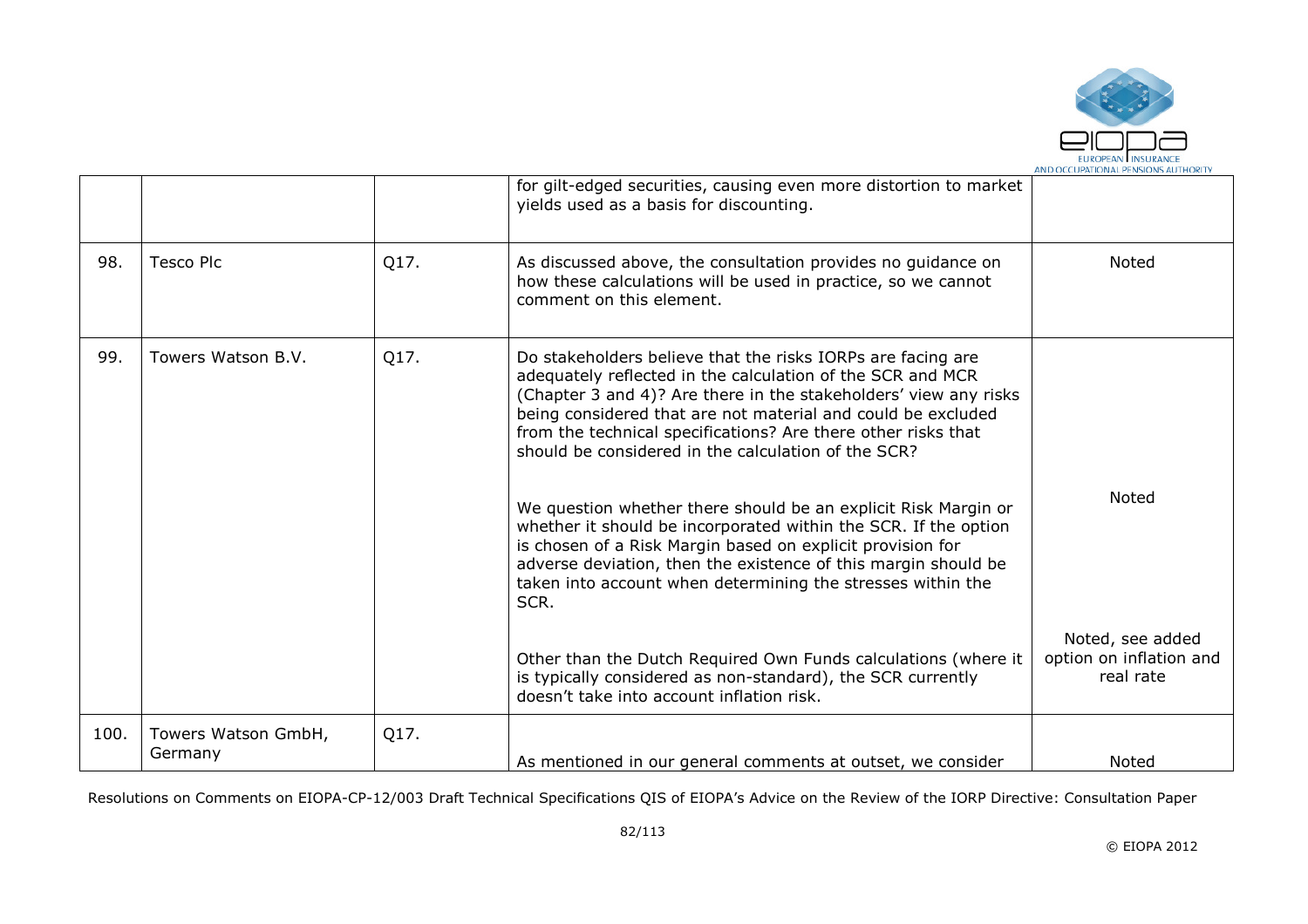

|      |                         |      | calculating the SCR and MCR to have little benefit and<br>significant cost, particularly as the 'ladder' of intervention' is not<br>specified and a definition of appropriate own funds is not part of<br>the QIS specification (in contrast to QIS5 as part of Solvency<br>$II$ ).                                                                                                           |                                                          |
|------|-------------------------|------|-----------------------------------------------------------------------------------------------------------------------------------------------------------------------------------------------------------------------------------------------------------------------------------------------------------------------------------------------------------------------------------------------|----------------------------------------------------------|
| 101. | <b>Towers Watson UK</b> | Q17. | Do stakeholders believe that the risks IORPs are facing are<br>adequately reflected in the calculation of the SCR and MCR<br>(Chapter 3 and 4)? Are there in the stakeholders' view any risks<br>being considered that are not material and could be excluded<br>from the technical specifications? Are there other risks that<br>should be considered in the calculation of the SCR?         |                                                          |
|      |                         |      | As mentioned in our general comments at outset (and repeated<br>at the end of this section), we consider calculating the SCR to<br>have no benefit (and significant cost) for the vast majority of<br>UK IORPs. The remainder of our comments, therefore, are on<br>technical aspects. They are, in no way, intended to intimate<br>that we consider calculation of an SCR to be appropriate. | Noted                                                    |
|      |                         |      | If an SCR calculation is to be required, we consider that it might<br>be appropriate to include an additional shock relating to inflation<br>risk (although, within the UK, many IORPs' exposure to inflation<br>risks are 'capped')                                                                                                                                                          | Noted, see added<br>option on inflation and<br>real rate |
|      |                         |      | In our response to question 9, we highlighted the need to re-<br>examine the impact of the counterparty default risk module in<br>relation to sponsor support. This is to ensure there is no<br>'double counting' of risks, taking into account the way in which<br>sponsor support is valued in the HBS.                                                                                     | Noted                                                    |
|      |                         |      | As suggested in our response to question 6, we question                                                                                                                                                                                                                                                                                                                                       | Noted                                                    |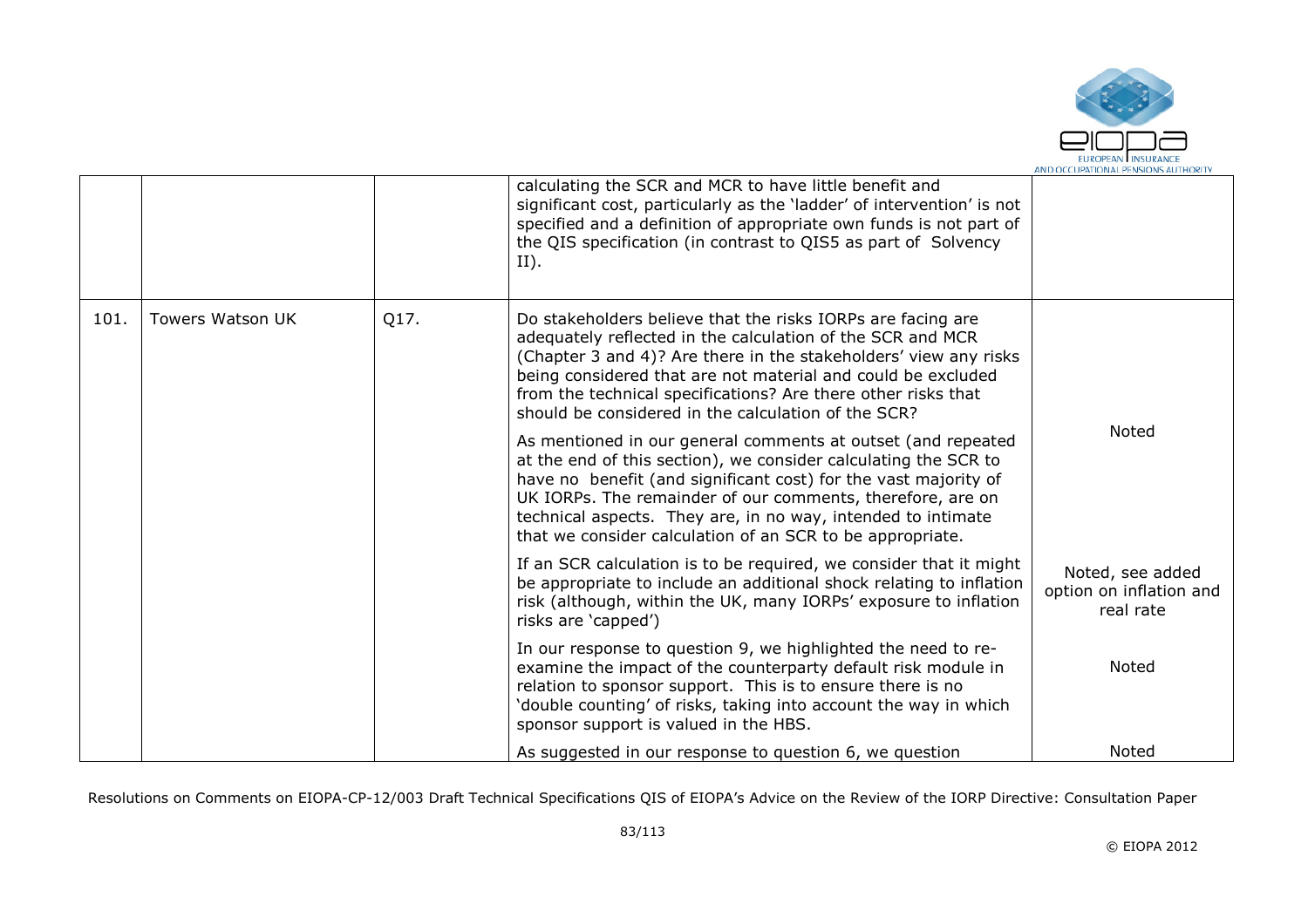

|      |                                       |      | whether there should be an explicit Risk Margin or whether it<br>should be incorporated within the SCR. If the option is chosen of<br>a Risk Margin based on explicit provision for adverse deviation,<br>then the existence of this margin should be taken into account<br>when determining the stresses within the SCR.<br>We do not believe that the pension revision risk sub-module is<br>generally appropriate for UK IORPs.<br>Comments on (non) relevance of the SCR to UK IORPs<br>We cite the SCR as a particular example of an area of the<br>proposals that does not recognise the current situation of UK<br>IORPs. The majority of UK IORPs are 'closed' to new entrants<br>and 'on a journey' to settlement - through the final discharge of<br>their remaining liabilities by buying out with one or more<br>insurers. Unlike insurance companies, UK IORPs do not exist to<br>transact business for profit. As soon as they reach the level of<br>funding at which they could pass their liabilities to the insurance<br>market, they will do so. Sponsors are, in general, funding the<br>shortfalls in their pension plans as quickly as they can<br>reasonably afford. We question, therefore, whether the SCR<br>has more than a theoretical relevance and therefore whether<br>producing the figures required to construct it would be cost-<br>effective. | Noted, see introduction<br>on proportionality<br>Noted |
|------|---------------------------------------|------|----------------------------------------------------------------------------------------------------------------------------------------------------------------------------------------------------------------------------------------------------------------------------------------------------------------------------------------------------------------------------------------------------------------------------------------------------------------------------------------------------------------------------------------------------------------------------------------------------------------------------------------------------------------------------------------------------------------------------------------------------------------------------------------------------------------------------------------------------------------------------------------------------------------------------------------------------------------------------------------------------------------------------------------------------------------------------------------------------------------------------------------------------------------------------------------------------------------------------------------------------------------------------------------------------------------------------------------------------------------------------------|--------------------------------------------------------|
| 102. | <b>Trades Union Congress</b><br>(TUC) | Q17. | We do not believe that the risks facing IORPs are adequately<br>reflected in the calculation of the SCR and MCR, not least<br>because the risks appear to have been transposed directly from<br>Solvency II legislation. A more comprehensive analysis of the<br>actual risks faced by IORPs is required before the QIS is able to<br>proceed in any meaningful sense.                                                                                                                                                                                                                                                                                                                                                                                                                                                                                                                                                                                                                                                                                                                                                                                                                                                                                                                                                                                                           | Noted                                                  |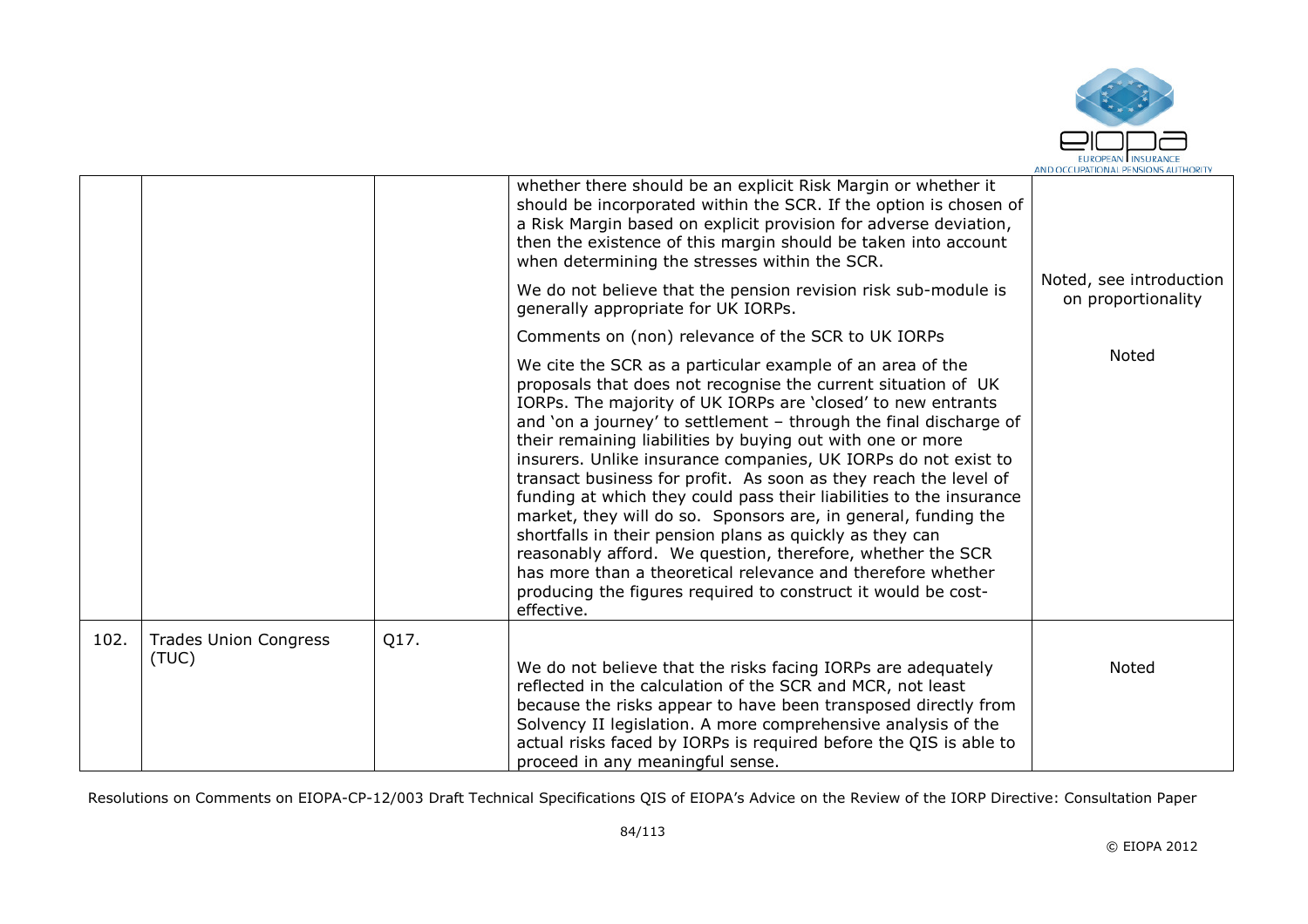

| 103. | Universities<br>Superannuation Scheme | Q17. | Do stakeholders believe that the risks IORPs are facing are<br>adequately                                                                                                                                                           |                                               |
|------|---------------------------------------|------|-------------------------------------------------------------------------------------------------------------------------------------------------------------------------------------------------------------------------------------|-----------------------------------------------|
|      | Limited                               |      | reflected in the calculation of the SCR and MCR (Chapter 3 and<br>4)? Are there                                                                                                                                                     |                                               |
|      |                                       |      | in the stakeholders' view any risks being considered that are not<br>material and                                                                                                                                                   |                                               |
|      |                                       |      | could be excluded from the technical specifications? Are there<br>other risks that should be considered in the calculation of the<br>SCR?                                                                                           |                                               |
|      |                                       |      | The NAPF is very concerned that the SCR proposals appear to<br>be directly copied from Solvency II. Several of the risks included<br>in the SCR are far less relevant for pension schemes and should<br>be excluded. These include; | Noted, see introduction<br>on proportionality |
|      |                                       |      | catastrophe risk                                                                                                                                                                                                                    |                                               |
|      |                                       |      | health risk<br>$\overline{\phantom{a}}$                                                                                                                                                                                             |                                               |
|      |                                       |      | operational risk<br>$\overline{\phantom{0}}$                                                                                                                                                                                        |                                               |
|      |                                       |      | intangible asset risk<br>$\overline{\phantom{a}}$                                                                                                                                                                                   |                                               |
|      |                                       |      | pension disability-morbidity risk<br>$\overline{\phantom{a}}$                                                                                                                                                                       |                                               |
|      |                                       |      | pension revision risk<br>$\overline{\phantom{a}}$                                                                                                                                                                                   |                                               |
|      |                                       |      | counterparty default risk.                                                                                                                                                                                                          |                                               |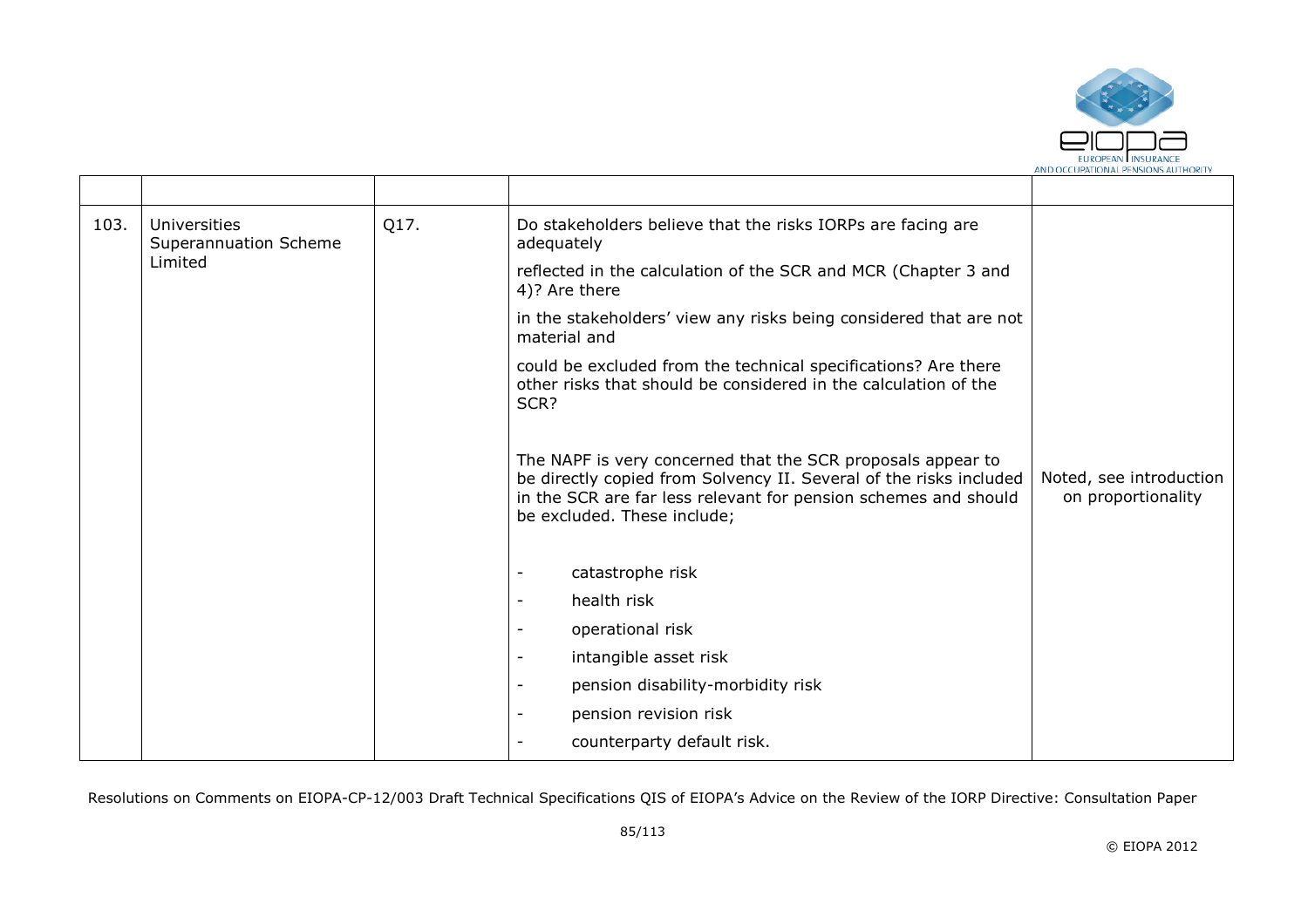

|      |                                                                 |      | However, the draft specification completely overlook some<br>significant risks. For example it is remarkable that inflation risk<br>has not been included. In addition, it also seems extraordinary<br>that all government fixed income assets should be considered to<br>be of equal risk.                                                                                                                                                                                                                                                                                                                                                                                                                                                                                                                                                                                                                                                                                                                                                                                                 | Noted, see added<br>option on inflation and<br>real rate |
|------|-----------------------------------------------------------------|------|---------------------------------------------------------------------------------------------------------------------------------------------------------------------------------------------------------------------------------------------------------------------------------------------------------------------------------------------------------------------------------------------------------------------------------------------------------------------------------------------------------------------------------------------------------------------------------------------------------------------------------------------------------------------------------------------------------------------------------------------------------------------------------------------------------------------------------------------------------------------------------------------------------------------------------------------------------------------------------------------------------------------------------------------------------------------------------------------|----------------------------------------------------------|
| 104. | UVB Vereinigung der<br>Unternehmensverbände in<br><b>Berlin</b> | Q17. | Before the question if stakeholders believe that the risks IORPs<br>are facing are adequately reflected in the calculation of the SCR<br>and MCR will be answered, we would like to mention that it is<br>not clear how EIOPA will infer other security levels from the<br>calculations on a 99.5% level. Due to the (option) valuations of<br>the adjustment and steering mechanisms, other security levels<br>can not be derived from the 99.5% level (since there is no<br>longer a normal distribution). In addition, the calculation of the<br>different risks for the SCR rely very much on the credit rating of<br>a sponsor and investments. This is remarkable since MEP's are<br>aiming to reduce over reliance on ratings. According to a recent<br>ECON vote, no EU law will be permitted to refer to credit rating<br>for regulatory purposes. The objective for a MCR within a<br>prudential framework for IORPs is unclear. Therefore, it is not<br>possible to respond to the question if the risks IORPs are facing<br>adequately reflected in the calculation of the MCR. | Noted, see added<br>explanation<br>Noted                 |
|      |                                                                 |      | <b>SCR Risks</b><br>We believe that $-$ especially for the purpose of this QIS $-$ some<br>risks should not be included in the calculation of the SCR as<br>they are not likely to be material:                                                                                                                                                                                                                                                                                                                                                                                                                                                                                                                                                                                                                                                                                                                                                                                                                                                                                             | Noted, see introduction<br>on proportionality            |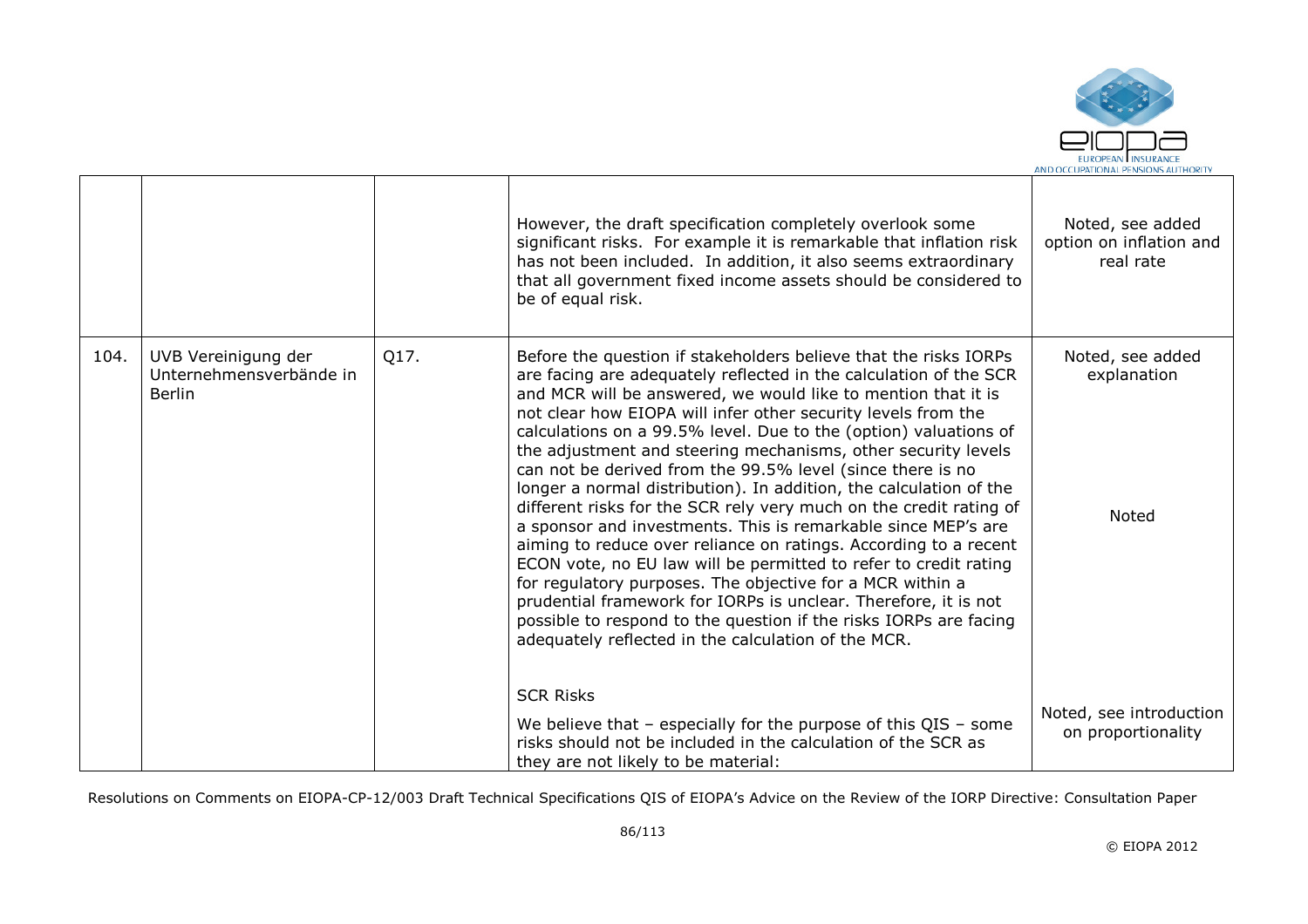

|  | Health risk (in most Member States)<br>$\bullet$                                                                                                                                                                                                                                                                                                                                            |              |
|--|---------------------------------------------------------------------------------------------------------------------------------------------------------------------------------------------------------------------------------------------------------------------------------------------------------------------------------------------------------------------------------------------|--------------|
|  | Operational risk<br>$\bullet$                                                                                                                                                                                                                                                                                                                                                               |              |
|  | Intangible asset risk module<br>$\bullet$                                                                                                                                                                                                                                                                                                                                                   |              |
|  | Market risk concentrations<br>$\bullet$                                                                                                                                                                                                                                                                                                                                                     |              |
|  | Pension disability-morbidity risk<br>$\bullet$                                                                                                                                                                                                                                                                                                                                              |              |
|  | Pension revision risk<br>$\bullet$                                                                                                                                                                                                                                                                                                                                                          |              |
|  | Pension catastrophe risk sub-module<br>$\bullet$                                                                                                                                                                                                                                                                                                                                            |              |
|  | Counterparty default risk module - except for sponsor<br>support                                                                                                                                                                                                                                                                                                                            |              |
|  | Market risk:                                                                                                                                                                                                                                                                                                                                                                                |              |
|  | We would like to ask attention to the fact that the capital<br>requirements for equity as proposed will provide a strong<br>incentive for pension funds to change their asset mix into more<br>bonds and will therefore drop out as investors at the stock<br>market.                                                                                                                       | <b>Noted</b> |
|  | Pension longevity risk:                                                                                                                                                                                                                                                                                                                                                                     |              |
|  | There is an element of double or even triple counting in<br>the requirement to assume a 20% decrease in mortality rates<br>as the best estimate used in calculation of the technical<br>provisions already includes future improvements in longevity<br>and IORPs possibly have to use a risk margin in the valuation of<br>their technical provisions to provide for insecurity around the | <b>Noted</b> |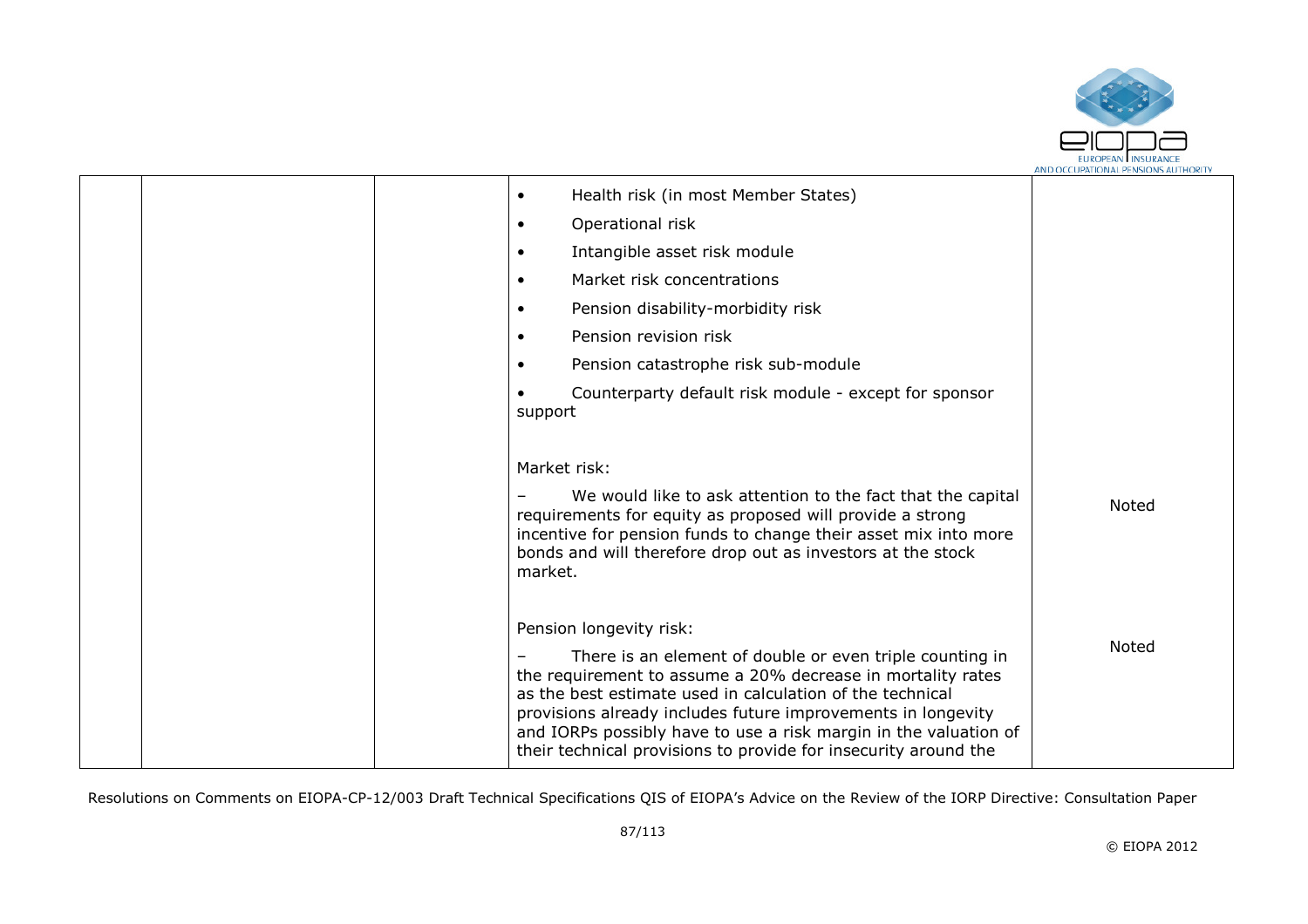

|                                                                  |      | longevity trend included.                                                                                                                                                                                                                                                                                                                                                                                                                                                                                                                                                                                                                                                                                                                                                                                                                                                                                                                                                                                                                                                                                       |                                          |
|------------------------------------------------------------------|------|-----------------------------------------------------------------------------------------------------------------------------------------------------------------------------------------------------------------------------------------------------------------------------------------------------------------------------------------------------------------------------------------------------------------------------------------------------------------------------------------------------------------------------------------------------------------------------------------------------------------------------------------------------------------------------------------------------------------------------------------------------------------------------------------------------------------------------------------------------------------------------------------------------------------------------------------------------------------------------------------------------------------------------------------------------------------------------------------------------------------|------------------------------------------|
|                                                                  |      | Pension disability-morbidity risk:<br>The capital charge for pension disability-morbidity risk<br>could be lower compared to insurers, since IORPs do not have<br>the disadvantage of adverse selection (due to mandatory<br>participation)                                                                                                                                                                                                                                                                                                                                                                                                                                                                                                                                                                                                                                                                                                                                                                                                                                                                     | Noted                                    |
| 105.<br>vbw - Vereinigung der<br>Bayerischen Wirtschaft e.<br>v. | Q17. | Before the question if stakeholders believe that the risks IORPs<br>are facing are adequately reflected in the calculation of the SCR<br>and MCR will be answered, we would like to mention that it is<br>not clear how EIOPA will infer other security levels from the<br>calculations on a 99.5% level. Due to the (option) valuations of<br>the adjustment and steering mechanisms, other security levels<br>can not be derived from the 99.5% level (since there is no<br>longer a normal distribution). In addition, the calculation of the<br>different risks for the SCR rely very much on the credit rating of<br>a sponsor and investments. This is remarkable since MEP's are<br>aiming to reduce over reliance on ratings. According to a recent<br>ECON vote, no EU law will be permitted to refer to credit rating<br>for regulatory purposes. The objective for a MCR within a<br>prudential framework for IORPs is unclear. Therefore, it is not<br>possible to respond to the question if the risks IORPs are facing<br>adequately reflected in the calculation of the MCR.<br><b>SCR Risks</b> | Noted, see added<br>explanation<br>Noted |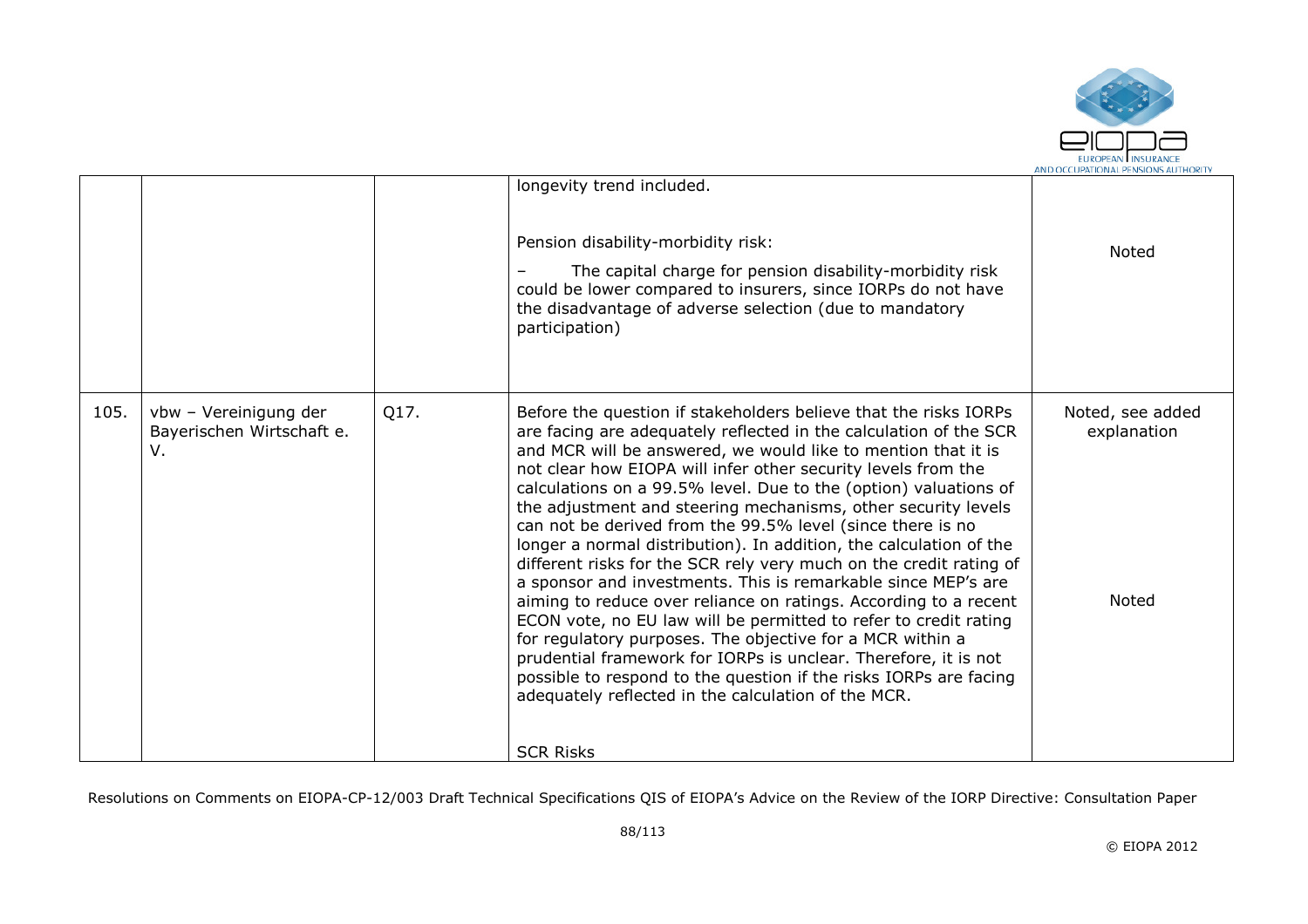

|  | We believe that $-$ especially for the purpose of this QIS $-$ some<br>risks should not be included in the calculation of the SCR as<br>they are not likely to be material:                                                                                           | Noted, see introduction<br>on proportionality |
|--|-----------------------------------------------------------------------------------------------------------------------------------------------------------------------------------------------------------------------------------------------------------------------|-----------------------------------------------|
|  | Health risk (in most Member States)<br>$\bullet$                                                                                                                                                                                                                      |                                               |
|  | Operational risk<br>$\bullet$                                                                                                                                                                                                                                         |                                               |
|  | Intangible asset risk module<br>$\bullet$                                                                                                                                                                                                                             |                                               |
|  | Market risk concentrations<br>$\bullet$                                                                                                                                                                                                                               |                                               |
|  | Pension disability-morbidity risk<br>$\bullet$                                                                                                                                                                                                                        |                                               |
|  | Pension revision risk<br>$\bullet$                                                                                                                                                                                                                                    |                                               |
|  | Pension catastrophe risk sub-module<br>$\bullet$                                                                                                                                                                                                                      |                                               |
|  | Counterparty default risk module - except for sponsor<br>support                                                                                                                                                                                                      |                                               |
|  | Market risk:                                                                                                                                                                                                                                                          |                                               |
|  | We would like to ask attention to the fact that the capital<br>requirements for equity as proposed will provide a strong<br>incentive for pension funds to change their asset mix into more<br>bonds and will therefore drop out as investors at the stock<br>market. | Noted                                         |
|  | Pension longevity risk:                                                                                                                                                                                                                                               |                                               |
|  | There is an element of double or even triple counting in                                                                                                                                                                                                              |                                               |
|  | the requirement to assume a 20% decrease in mortality rates<br>as the best estimate used in calculation of the technical                                                                                                                                              | Noted                                         |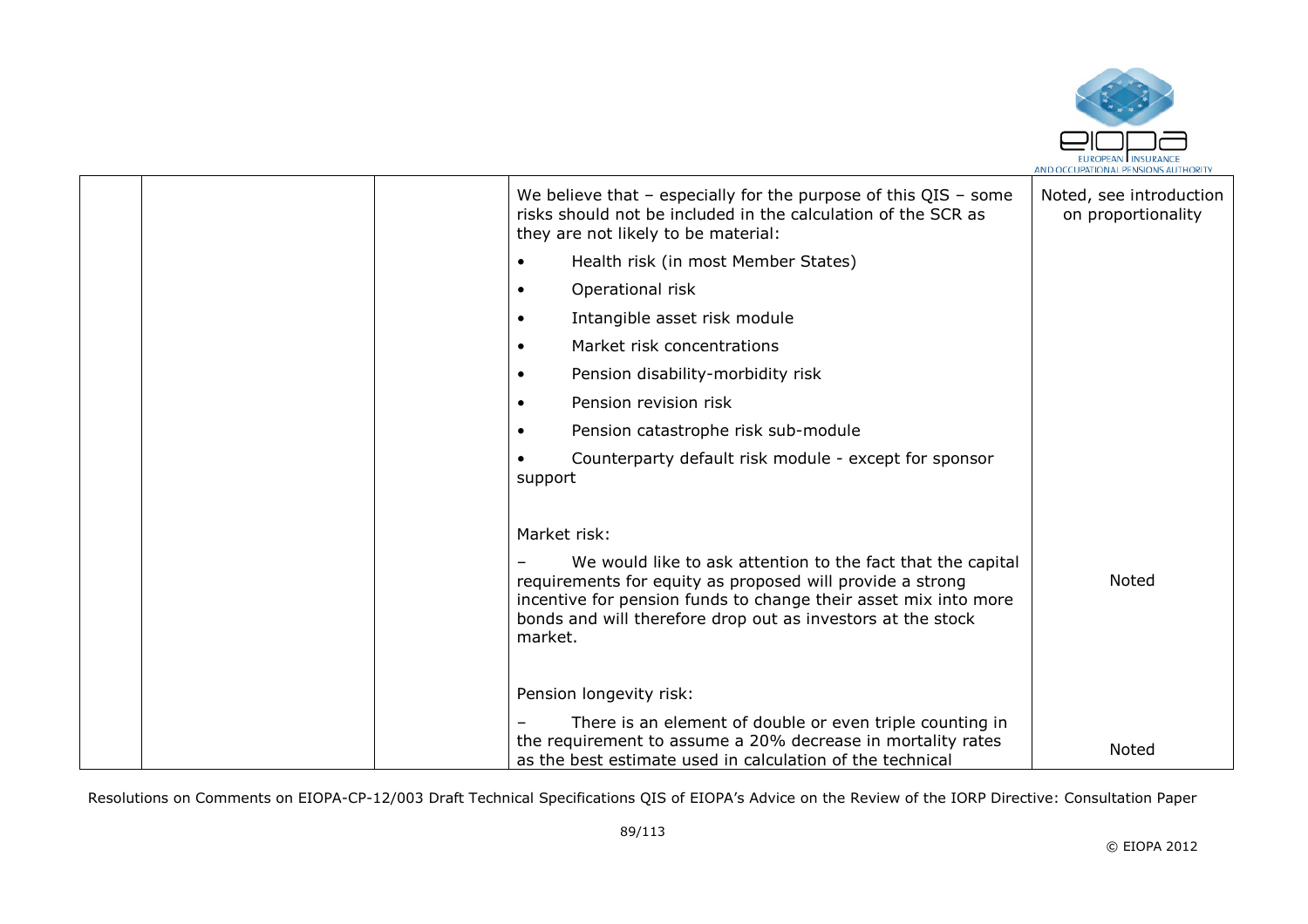

|      |                                                       |      | provisions already includes future improvements in longevity<br>and IORPs possibly have to use a risk margin in the valuation of<br>their technical provisions to provide for insecurity around the<br>longevity trend included.                                                                                                                                                                                                                                                                                                                                                                                                                                                                                                                                                                                                                                                                                                                                                                                                                                                            |                                          |
|------|-------------------------------------------------------|------|---------------------------------------------------------------------------------------------------------------------------------------------------------------------------------------------------------------------------------------------------------------------------------------------------------------------------------------------------------------------------------------------------------------------------------------------------------------------------------------------------------------------------------------------------------------------------------------------------------------------------------------------------------------------------------------------------------------------------------------------------------------------------------------------------------------------------------------------------------------------------------------------------------------------------------------------------------------------------------------------------------------------------------------------------------------------------------------------|------------------------------------------|
|      |                                                       |      | Pension disability-morbidity risk:                                                                                                                                                                                                                                                                                                                                                                                                                                                                                                                                                                                                                                                                                                                                                                                                                                                                                                                                                                                                                                                          |                                          |
|      |                                                       |      | The capital charge for pension disability-morbidity risk<br>could be lower compared to insurers, since IORPs do not have<br>the disadvantage of adverse selection (due to mandatory<br>participation)                                                                                                                                                                                                                                                                                                                                                                                                                                                                                                                                                                                                                                                                                                                                                                                                                                                                                       | Noted                                    |
| 106. | Vereinigung der hessischen<br>Unternehmerverbände (Vh | Q17. | Before the question if stakeholders believe that the risks IORPs<br>are facing are adequately reflected in the calculation of the SCR<br>and MCR will be answered, we would like to mention that it is<br>not clear how EIOPA will infer other security levels from the<br>calculations on a 99.5% level. Due to the (option) valuations of<br>the adjustment and steering mechanisms, other security levels<br>can not be derived from the 99.5% level (since there is no<br>longer a normal distribution). In addition, the calculation of the<br>different risks for the SCR rely very much on the credit rating of<br>a sponsor and investments. This is remarkable since MEP's are<br>aiming to reduce over reliance on ratings. According to a recent<br>ECON vote, no EU law will be permitted to refer to credit rating<br>for regulatory purposes. The objective for a MCR within a<br>prudential framework for IORPs is unclear. Therefore, it is not<br>possible to respond to the question if the risks IORPs are facing<br>adequately reflected in the calculation of the MCR. | Noted, see added<br>explanation<br>Noted |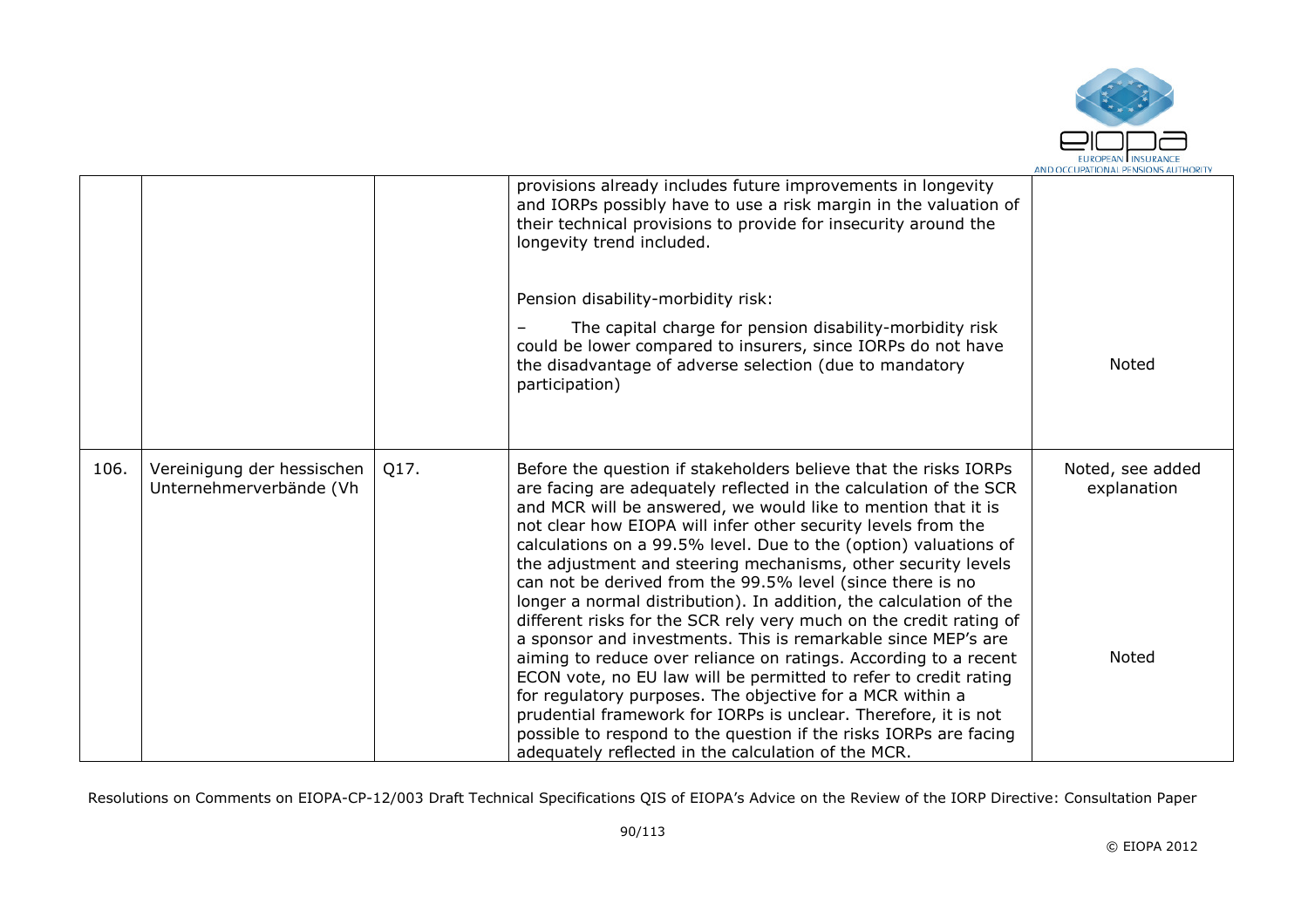

|  | <b>SCR Risks</b>                                                                                                                                                                                                                                                      |                                               |
|--|-----------------------------------------------------------------------------------------------------------------------------------------------------------------------------------------------------------------------------------------------------------------------|-----------------------------------------------|
|  | We believe that $-$ especially for the purpose of this QIS $-$ some<br>risks should not be included in the calculation of the SCR as<br>they are not likely to be material:                                                                                           | Noted, see introduction<br>on proportionality |
|  | Health risk (in most Member States)<br>$\bullet$                                                                                                                                                                                                                      |                                               |
|  | Operational risk<br>$\bullet$                                                                                                                                                                                                                                         |                                               |
|  | Intangible asset risk module<br>$\bullet$                                                                                                                                                                                                                             |                                               |
|  | Market risk concentrations<br>$\bullet$                                                                                                                                                                                                                               |                                               |
|  | Pension disability-morbidity risk<br>$\bullet$                                                                                                                                                                                                                        |                                               |
|  | Pension revision risk<br>$\bullet$                                                                                                                                                                                                                                    |                                               |
|  | Pension catastrophe risk sub-module<br>$\bullet$                                                                                                                                                                                                                      |                                               |
|  | Counterparty default risk module - except for sponsor<br>support                                                                                                                                                                                                      |                                               |
|  | Market risk:                                                                                                                                                                                                                                                          |                                               |
|  | We would like to ask attention to the fact that the capital<br>requirements for equity as proposed will provide a strong<br>incentive for pension funds to change their asset mix into more<br>bonds and will therefore drop out as investors at the stock<br>market. | Noted                                         |
|  | Pension longevity risk:                                                                                                                                                                                                                                               |                                               |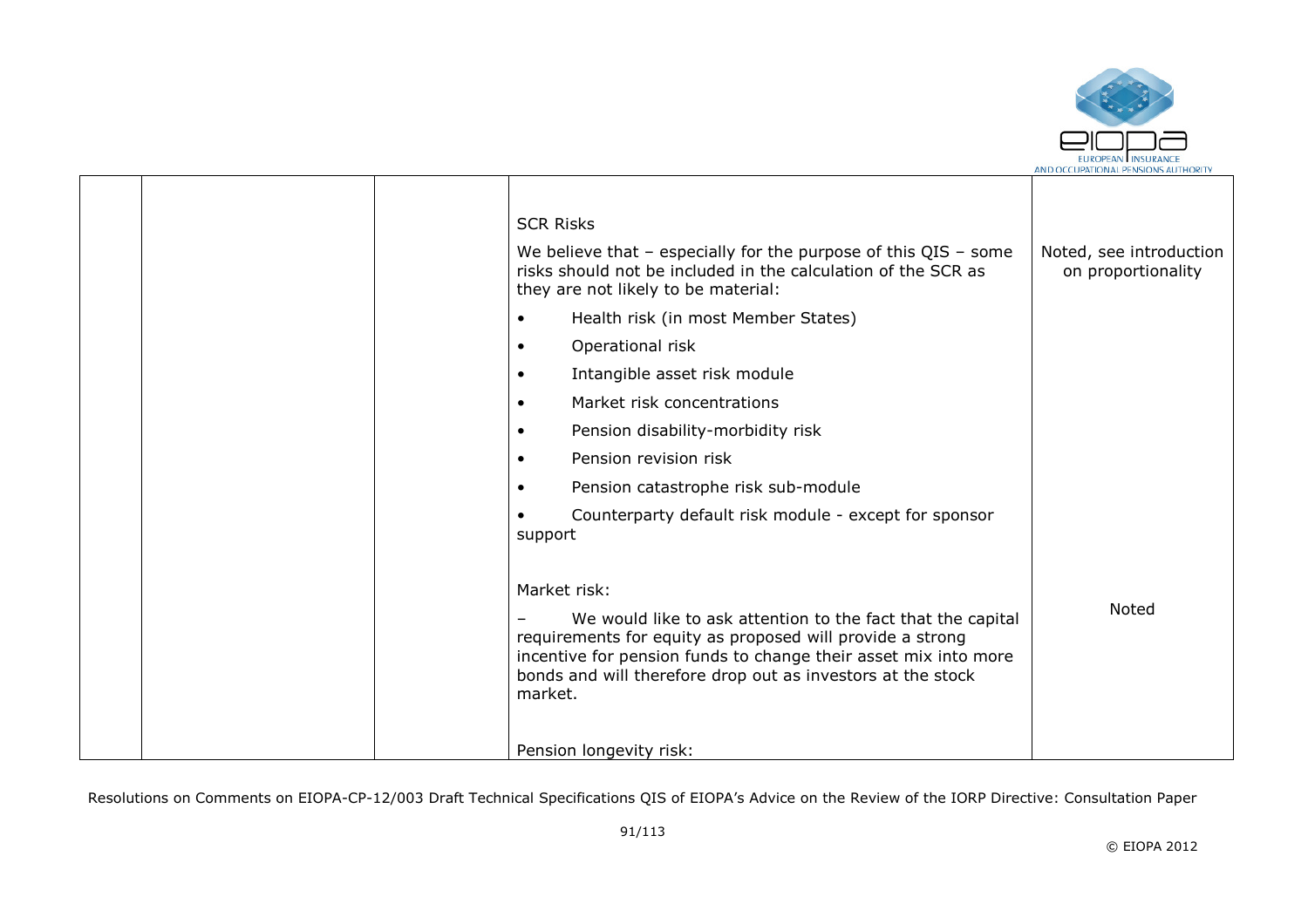

|      |                                              |      | There is an element of double or even triple counting in<br>the requirement to assume a 20% decrease in mortality rates<br>as the best estimate used in calculation of the technical<br>provisions already includes future improvements in longevity<br>and IORPs possibly have to use a risk margin in the valuation of<br>their technical provisions to provide for insecurity around the<br>longevity trend included.                                                                                                            | Noted        |
|------|----------------------------------------------|------|-------------------------------------------------------------------------------------------------------------------------------------------------------------------------------------------------------------------------------------------------------------------------------------------------------------------------------------------------------------------------------------------------------------------------------------------------------------------------------------------------------------------------------------|--------------|
|      |                                              |      | Pension disability-morbidity risk:<br>The capital charge for pension disability-morbidity risk<br>could be lower compared to insurers, since IORPs do not have<br>the disadvantage of adverse selection (due to mandatory<br>participation)                                                                                                                                                                                                                                                                                         | Noted        |
| 107. | Zusatzversorgungskasse<br>des Baugewerbes AG | Q17. | No, as mentioned extensively throughout the last years and<br>within this consultation ZVK-Bau does not believe that the risks<br>it is facing are adequately reflected in the calculation of the SCR<br>and MCR. We believe that a model which is limited to a market<br>consistent, one year time horizon and value driven approach,<br>which leaves liquidity and liquidity reserves out of the equation<br>will never be able to adequately reflect the risks and risk<br>mitigation techniques of IORPs.<br><b>MARKET RISK</b> | <b>Noted</b> |
|      |                                              |      | The incentive to offset market risk by investing in long lasting                                                                                                                                                                                                                                                                                                                                                                                                                                                                    | Noted        |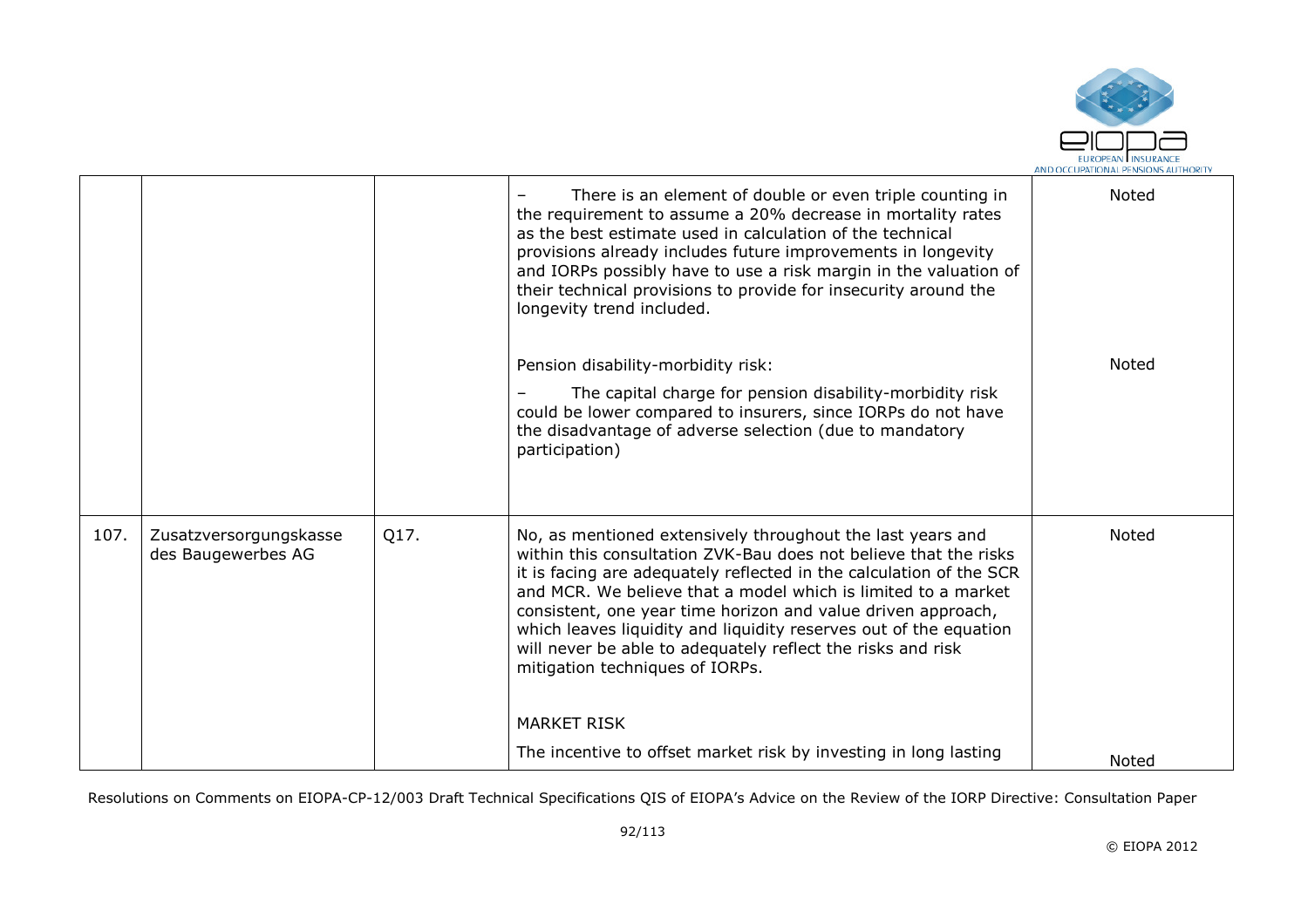

|  | (government) bonds might prove even dangerous by distorting<br>these narrow markets.                                                                                                                                                                                                                                                                                                                                                                                                                                                                                                                                                                                               |       |
|--|------------------------------------------------------------------------------------------------------------------------------------------------------------------------------------------------------------------------------------------------------------------------------------------------------------------------------------------------------------------------------------------------------------------------------------------------------------------------------------------------------------------------------------------------------------------------------------------------------------------------------------------------------------------------------------|-------|
|  | PENSION LONGEVITY RISK                                                                                                                                                                                                                                                                                                                                                                                                                                                                                                                                                                                                                                                             |       |
|  | As this risk is embedded in the actuarial valuation of the<br>technical provisions we do believe this risk does not need to be<br>included in the SCR.                                                                                                                                                                                                                                                                                                                                                                                                                                                                                                                             | Noted |
|  | MARKET PROPERTY RISK                                                                                                                                                                                                                                                                                                                                                                                                                                                                                                                                                                                                                                                               | Noted |
|  | We regret that within this QIS real estate is valued only as asset<br>for sale. Real estate as long term investment provides duration<br>and anti-inflation effects that support IORPs' efforts to close the<br>duration gap between fixed income assets and liabilities. In the<br>framework proposed, a simple downshift of 25% in the value of<br>investments in real estate together with a fixed correlation of<br>50% to the interest rate risk part can seriously overestimate the<br>capital requirement of the IORPs in these assets.                                                                                                                                     |       |
|  | We believe the approach of the calculation of the capital<br>requirement for market property risk to be too simple minded.<br>We suggest that the following alternative should be available to<br>IORPs: If the IORP is able to calculate the market value of<br>investments in real estate via discounted cash flow models, it<br>should also be allowed to use these models in the calculation of<br>the capital requirement for the corresponding risk. The risk<br>should at least be divided in a part arising from the discounting<br>of the cash flows and a part arising from the volatility of the<br>cash flows. The first part should be included in the calculation of |       |
|  | the capital requirement for interest rate risk and only the                                                                                                                                                                                                                                                                                                                                                                                                                                                                                                                                                                                                                        |       |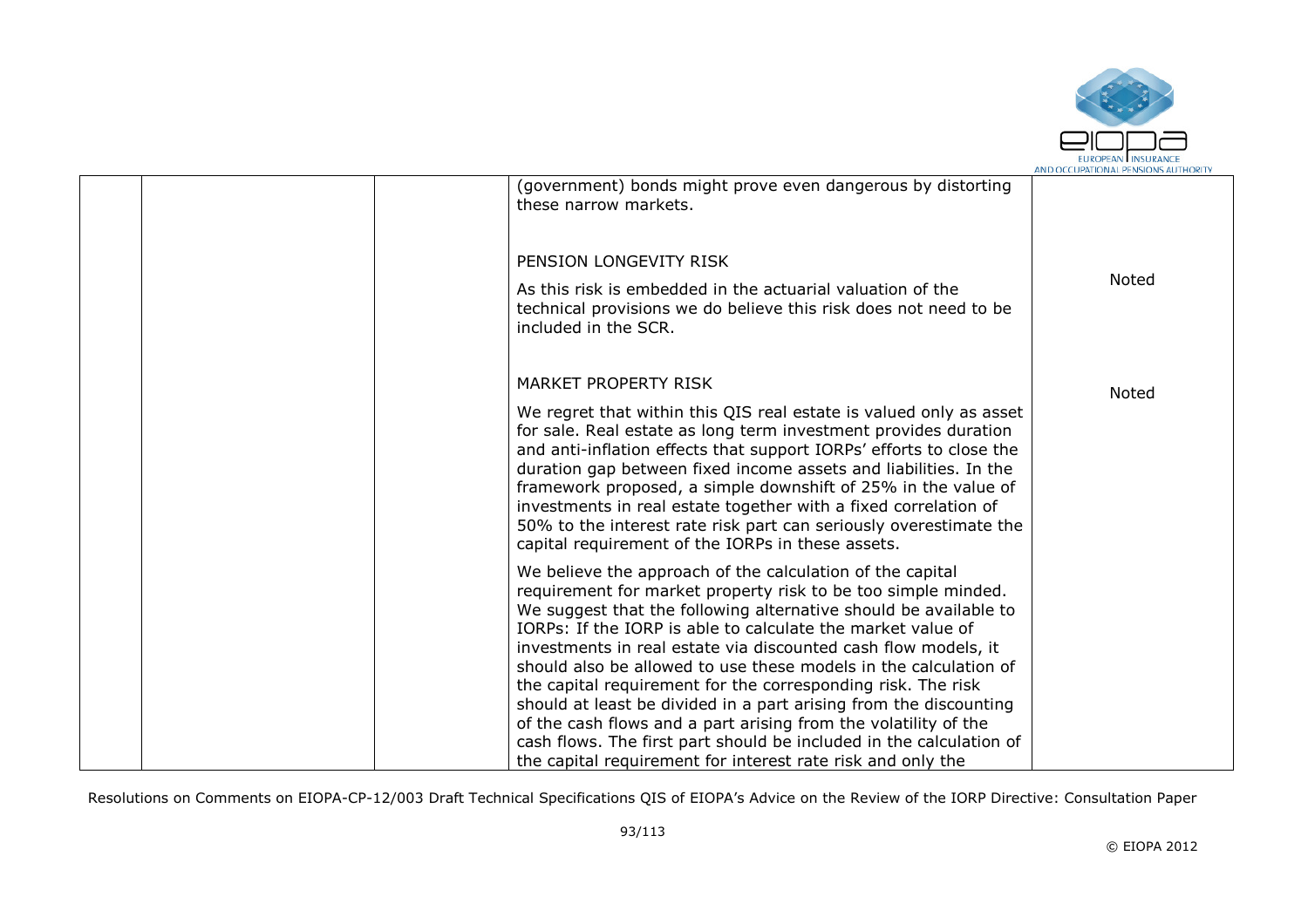

|      |                         |      | second part should be handled as property risk. Furthermore we<br>believe the general downshift of 25% to be too large. There<br>should at least be different shift-levels for investments in<br>residential real estate and investments in commercial real<br>estates.                                                                                                                                                                                                                                                                                                                                                                                                                                                                                                                                                                                                                                                                                                                     |                                  |
|------|-------------------------|------|---------------------------------------------------------------------------------------------------------------------------------------------------------------------------------------------------------------------------------------------------------------------------------------------------------------------------------------------------------------------------------------------------------------------------------------------------------------------------------------------------------------------------------------------------------------------------------------------------------------------------------------------------------------------------------------------------------------------------------------------------------------------------------------------------------------------------------------------------------------------------------------------------------------------------------------------------------------------------------------------|----------------------------------|
| 108. | <b>OPSG</b>             | Q18. | The way the loss-absorbing capacity of adjustment mechanisms<br>and security mechanisms is not adequately taken into account<br>in the calculation of the SCR. Specific details on how to calculate<br>the net SCR parts are missing, especially the nBSCR(TP) and<br>nBSCR(SM) and - the simplification of separating the effect of<br>loss absorbing capacity of the technical provisions and of the<br>steering mechanisms is inappropriate for most IORPs in which<br>both depend on a funding ratio. Also, the separation is no<br>simplification as it requires double the calculations and an<br>unclear treatment of interdependent effects.<br>In addition, the sequence of calculation is extremely difficult to<br>follow. We propose a method in which not an adjustment (Adj)<br>for the loss absorbing capacity is calculated, but rather a direct<br>calculation of a gross and a net SCR. The detour of any<br>adjustment calculation is considered unnecessary and complex | Noted, see revised text<br>Noted |
|      |                         |      | for the purpose of this QIS.                                                                                                                                                                                                                                                                                                                                                                                                                                                                                                                                                                                                                                                                                                                                                                                                                                                                                                                                                                |                                  |
|      |                         |      | The OPSG would like to note that under full loss absorbing<br>capacity in case of a complete contract, the change in the<br>funding ratio of the HBS will be always 0, and therefore results<br>in an SCR of 0.                                                                                                                                                                                                                                                                                                                                                                                                                                                                                                                                                                                                                                                                                                                                                                             | Noted                            |
| 109. | aba Arbeitsgemeinschaft | Q18. | In principle, the loss absorbing capacity of adjustment                                                                                                                                                                                                                                                                                                                                                                                                                                                                                                                                                                                                                                                                                                                                                                                                                                                                                                                                     | Noted                            |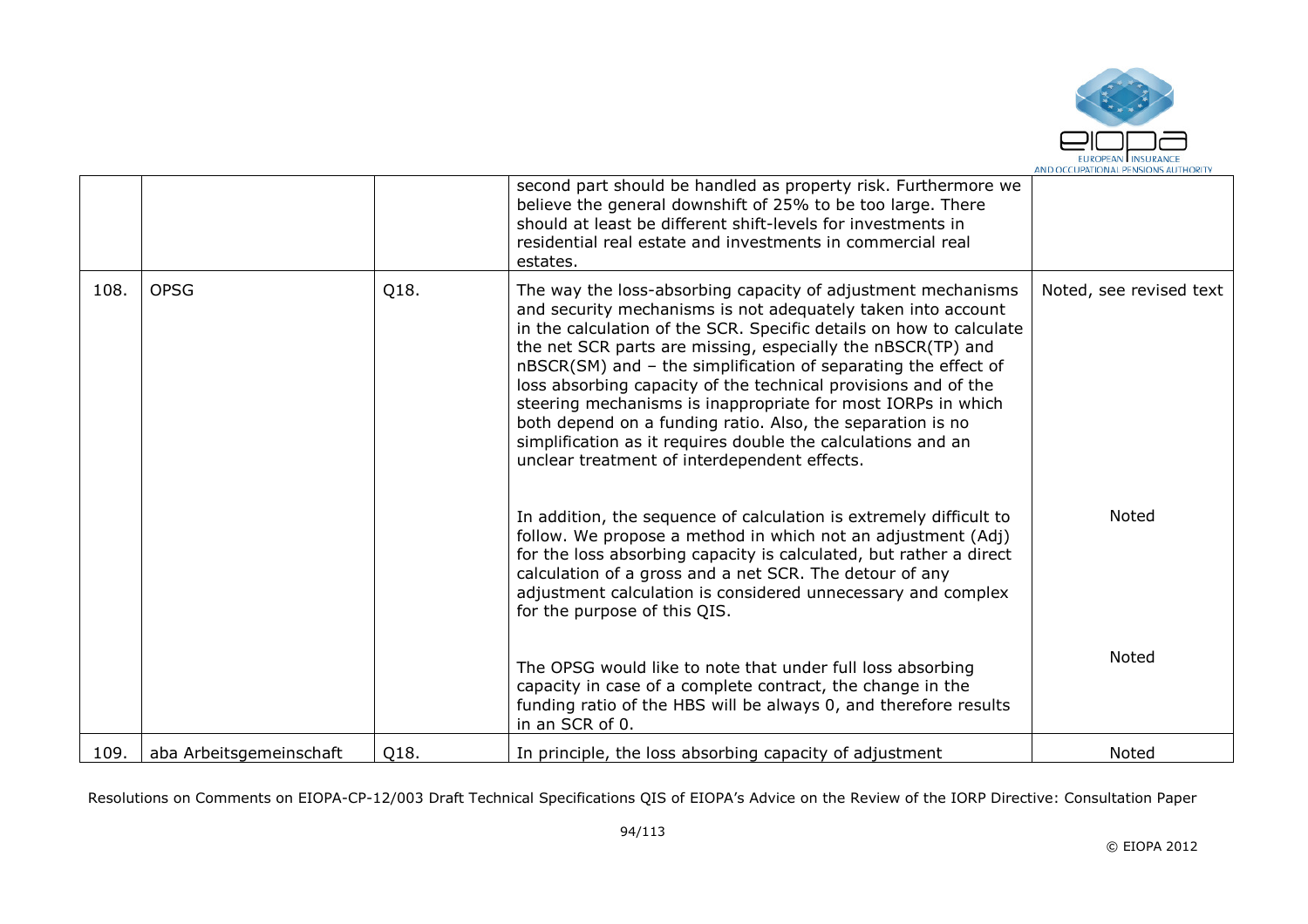

|      | für betriebliche Altersver                               |      | mechanisms should be taken into account in assessing the<br>solvency position of an IORP. We believe that EIOPA needs to<br>investigate the various adjustment mechanisms available to<br>IORPs in more detail as the proposed technical specifications are<br>too vague and insufficient. In particular, smaller IORPs will be<br>unable to handle these computations. |                         |
|------|----------------------------------------------------------|------|-------------------------------------------------------------------------------------------------------------------------------------------------------------------------------------------------------------------------------------------------------------------------------------------------------------------------------------------------------------------------|-------------------------|
| 110. | AEIP - The European<br>Association of Paritarian<br>Inst | Q18. | No, AEIP does not believe that the loss-absorbing capacity of<br>the adjustment mechanisms and security mechanisms are<br>adequately taken into account in the SCR calculation.                                                                                                                                                                                         | Noted                   |
|      |                                                          |      | First of all we find the formula proposed too difficult and<br>complex for small IORPs to follow.                                                                                                                                                                                                                                                                       | Noted                   |
|      |                                                          |      | Secondly, we also point out that in the technical specifications<br>there seems to be missing parts for this formula, namely the<br>nBSCR(TP) and the nBSCR(SM) elements.                                                                                                                                                                                               | Noted, see revised text |
|      |                                                          |      | Thirdly, the formula proposed seems also to be too dependent<br>on the rating of the sponsor (unrated sponsor would have very<br>poor loss absorbing capacity). See also our response to Q17.                                                                                                                                                                           | Noted                   |
|      |                                                          |      | Finally, under full absorbing capacity in case of a complete<br>pension contract, the SCR will equal to 0, making the SCR an<br>element of uncertain use to evaluate the solvency position of<br>IORPs.                                                                                                                                                                 | Noted                   |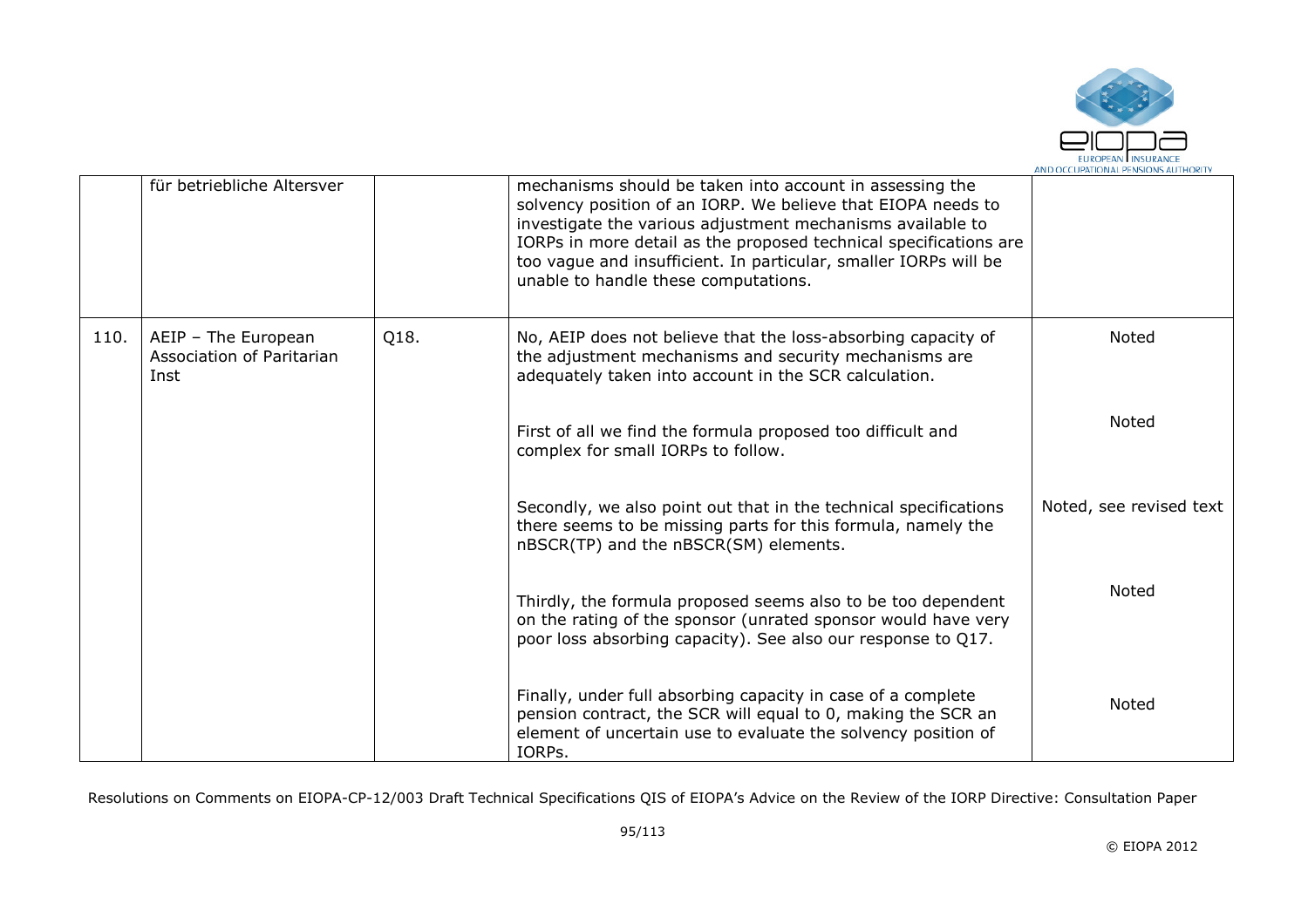

| 112. | Aon Hewitt | Q18. | It is not clear how the SCR is to be presented in the HBS. Do<br>the loss absorbing mechanisms reduce the SCR, with this net<br>amount shown, or are the SCR and the impact of the loss<br>absorbing provisions to be shown gross in the HBS?                                                                                                                                                                                                                                                                    | Noted        |
|------|------------|------|------------------------------------------------------------------------------------------------------------------------------------------------------------------------------------------------------------------------------------------------------------------------------------------------------------------------------------------------------------------------------------------------------------------------------------------------------------------------------------------------------------------|--------------|
|      |            |      | It is also unclear whether the contribution to the SCR arising<br>from the concentration risk and stressed credit risk in respect of<br>the value placed on the sponsor covenant can be offset by an<br>increase in the value placed on the sponsor covenant (subject to<br>not exceeding the maximum sponsor covenant).                                                                                                                                                                                         | <b>Noted</b> |
|      |            |      | It is not clear how the pension protection scheme would be<br>reflected in the SCR where the it guarantees a lower level of<br>benefit and only where the sponsor is not able to provide<br>additional support. It would appear that the pension protection<br>scheme can only ever fill a proportion of any shortfall in funding<br>ignoring the pension protection scheme.                                                                                                                                     | Noted        |
|      |            |      | Please also see our comments to SCR.2.17. Calculating net<br>Basic Solvency Capital Requirements massively increases the<br>amount of calculations required, and overall complexity of the<br>calculations. Given that no decision has been made on<br>confidence level, for the purpose of the QIS, why not simply set<br>the adjustment to the maximum amounts defined in SCR.2.20?<br>We note that the net SCR may not reduce to zero (eg<br>counterparty default risk of plan sponsor), so EIOPA could state | Noted        |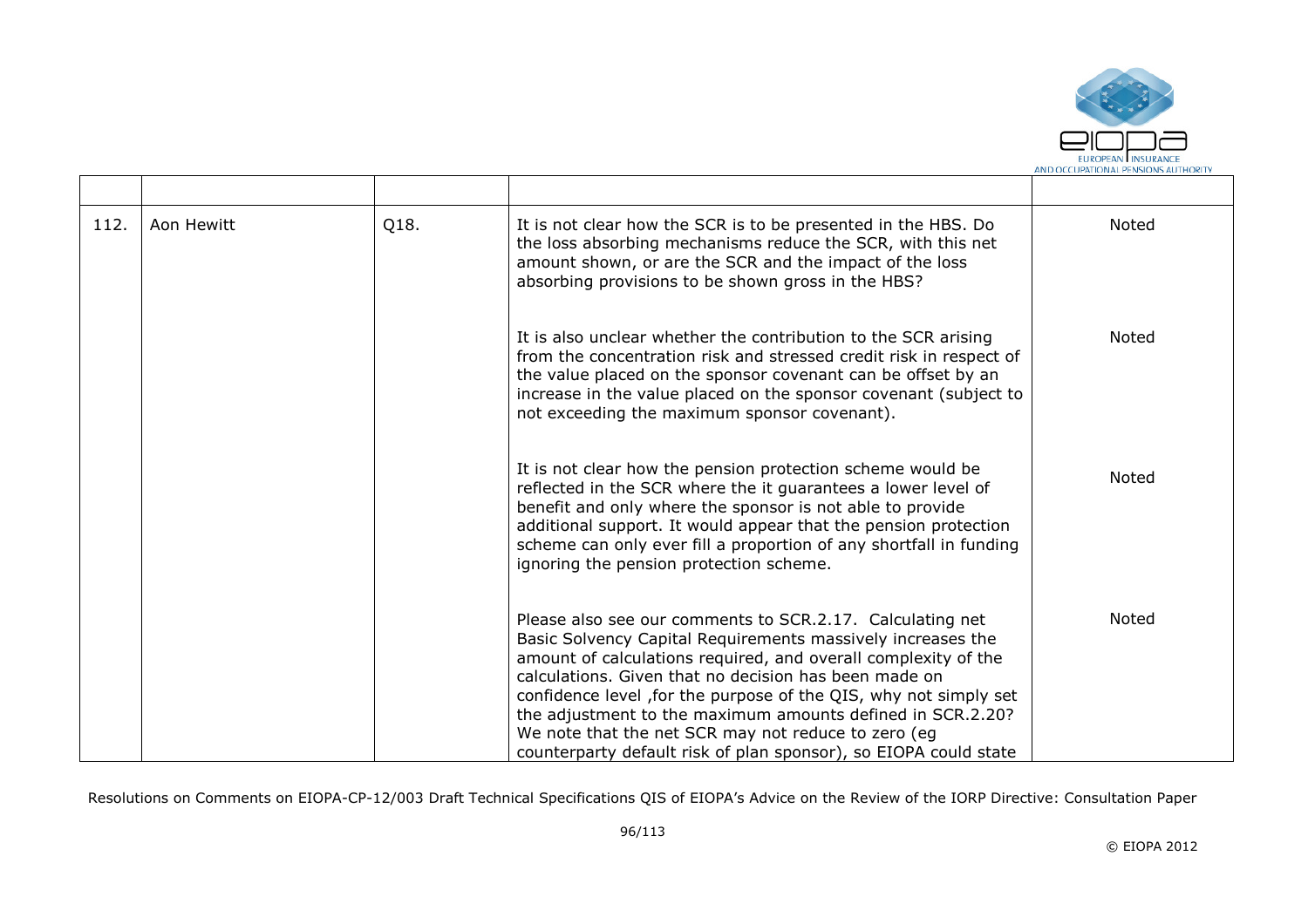

|      |                                                  |      | that the minimum value of the net Basic SCR equals the part of<br>the SCR in respect of sponsor default risk.                                                                                                                                                                                                                                                                                                                                                                                                                                                                                                                                                              |                                         |
|------|--------------------------------------------------|------|----------------------------------------------------------------------------------------------------------------------------------------------------------------------------------------------------------------------------------------------------------------------------------------------------------------------------------------------------------------------------------------------------------------------------------------------------------------------------------------------------------------------------------------------------------------------------------------------------------------------------------------------------------------------------|-----------------------------------------|
| 113. | Association of British<br>Insurers               | Q18. | As outlined in Q16 it is difficult to comment on the adequacy of<br>the calculation of the MCR and SCR without understanding the<br>regulatory actions that would be triggered if these capital levels<br>were breached.                                                                                                                                                                                                                                                                                                                                                                                                                                                   | <b>Noted</b>                            |
| 114. | Association of Consulting<br><b>Actuaries UK</b> | Q18. | The description of the way the loss-absorbing capacity of<br>adjustment mechanisms and security mechanisms is not<br>entirely clear; more detail on how the nBSCR(TP) and the<br>nBSCR(SM) are calculated would be helpful. Further the<br>calculations seem overly complex for the purpose of the QIS<br>and, in any case, are difficult to follow.<br>We do not believe that estimating the nBSCR(TP) and the<br>nBSCR(SM) separately would necessarily be a simplification;<br>moreover it seems that if this was adopted as the actual<br>calculation method this could double IORPs' workloads. It is<br>also not clear how interdependent effects should be treated. | <b>Noted</b><br>Noted, see revised text |
| 115. | Balfour Beatty plc                               | Q18. | Do stakeholders believe that the way the loss-absorbing<br>capacity of adjustment mechanisms and security mechanisms is<br>taken into account in the calculation of the SCR (Section 3.2) is<br>adequate?                                                                                                                                                                                                                                                                                                                                                                                                                                                                  |                                         |
|      |                                                  |      | We are concerned that this approach which requires three                                                                                                                                                                                                                                                                                                                                                                                                                                                                                                                                                                                                                   | Noted                                   |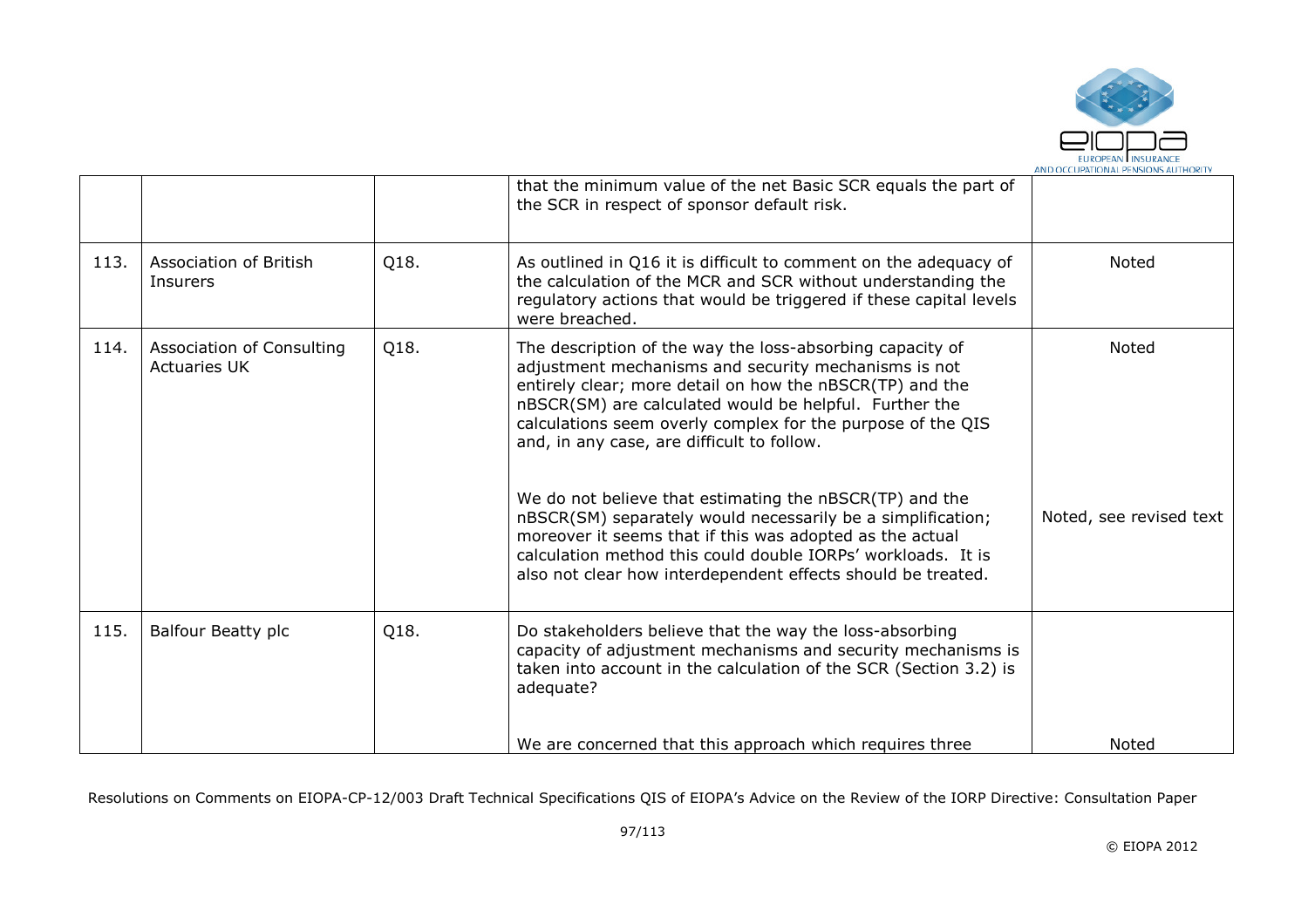

|      |                                                       |      | different SCR calculations is complex and will be expensive.                                                                                                                                                                                                                                                                                                                                           |       |
|------|-------------------------------------------------------|------|--------------------------------------------------------------------------------------------------------------------------------------------------------------------------------------------------------------------------------------------------------------------------------------------------------------------------------------------------------------------------------------------------------|-------|
| 116. | Barnett Waddingham LLP                                | Q18. | The calculations are unclear and may give rise to double-<br>counting. We believe further attention should be given to the<br>interaction of the various factors, for example with regard to<br>IORPs' investment strategies and the need to impose a floor on<br>individual mechanisms.                                                                                                               | Noted |
| 117. | <b>BASF SE</b>                                        | Q18. | Do stakeholders believe that the way the loss-absorbing<br>capacity of adjustment mechanisms and security mechanisms is<br>taken into account in the calculation of the SCR (Section 3.2) is<br>adequate?                                                                                                                                                                                              |       |
|      |                                                       |      | We welcome that EIOPA recognises the loss-absorbing capacity<br>of IORPs' adjustment mechanisms and security mechanisms.<br>However, given the fact that the Holistic Balance Sheet is<br>basically Solvency II with some additional, supplementary<br>adjustments for IORPs, we do not agree with EIOPA's approach<br>to adopt the Holistic Balance Sheet to IORPs.                                   | Noted |
| 118. | Bayer AG                                              | Q18. | No, see previous answers.                                                                                                                                                                                                                                                                                                                                                                              | Noted |
| 119. | Belgian Association of<br>Pension Institutions (BVPI- | Q18. | No.                                                                                                                                                                                                                                                                                                                                                                                                    | Noted |
|      |                                                       |      | We do strongly disagree to the principle of the calculation of the<br>SCR. It is too complex and too burdensome for the small<br>Belgian IORPs. Furthermore a lot of calculations are imposed<br>although in the Belgian context those risks are not born by the<br>IORP. Complex SCR calculations while loss absorbing capacities<br>will mostly neutralize them. The costs to make all these type of | Noted |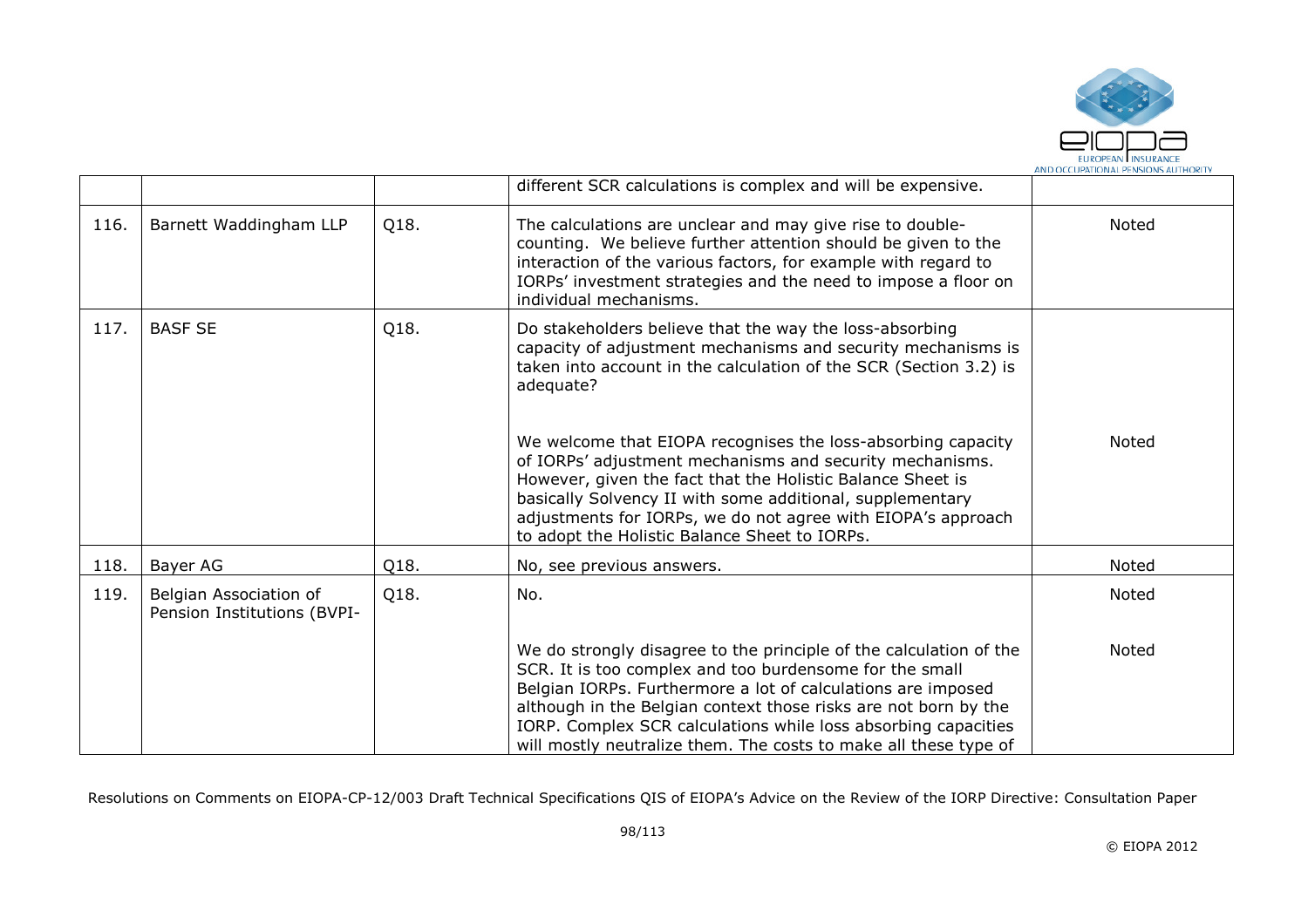

|      |                                                    |      | calculation are not in proportion to size of the Belgian IORPs.                                                                                                                                                                                                                                                                                        |                |
|------|----------------------------------------------------|------|--------------------------------------------------------------------------------------------------------------------------------------------------------------------------------------------------------------------------------------------------------------------------------------------------------------------------------------------------------|----------------|
|      |                                                    |      | This part seems to be a copy paste of Solvency II and does not<br>take into account the specificities of an IORP. More<br>simplifications are needed.                                                                                                                                                                                                  |                |
|      |                                                    |      | There seems to be overdependence on the judgment of rating<br>agencies. What for local subsidiaries of multinational groups?<br>Industry-wide plans? Multi-employer plans? (How to determine<br>the rating? The company wealth? Multi-employer with/without<br>solidarity? One or multiple holistic balance sheets? Public<br>sector? Non-profit? Etc) | <b>Noted</b>   |
|      |                                                    |      | Next to our disagreement to the SCR we consider as stated<br>earlier the calculation of sponsor support in the HBS as<br>extremely costly and burdensome. On top the iterative<br>approach on the loss absorbing elements in the SCR calculation<br>ask for a more pragmatic and simplified approach.                                                  | <b>Noted</b>   |
| 120. | <b>BlackRock</b>                                   | Q18. | Please see our General Comment above.                                                                                                                                                                                                                                                                                                                  |                |
| 121. | <b>BTPS Management Ltd</b>                         | Q18. | In addition to the specific concerns raised above in our answer<br>to Question 17, we are concerned that the calculation of the<br>SCR will be significantly complex and expensive. There seems to<br>be an implicit assumption that the sponsor support will increase<br>in value to absorb the factor shocks.                                        | Noted          |
| 122. | Deloitte Total Reward and<br>Benefits Limited (UK) | Q18. | No.<br>The introduction of the loss absorbing concept adds an                                                                                                                                                                                                                                                                                          | Noted<br>Noted |
|      |                                                    |      |                                                                                                                                                                                                                                                                                                                                                        |                |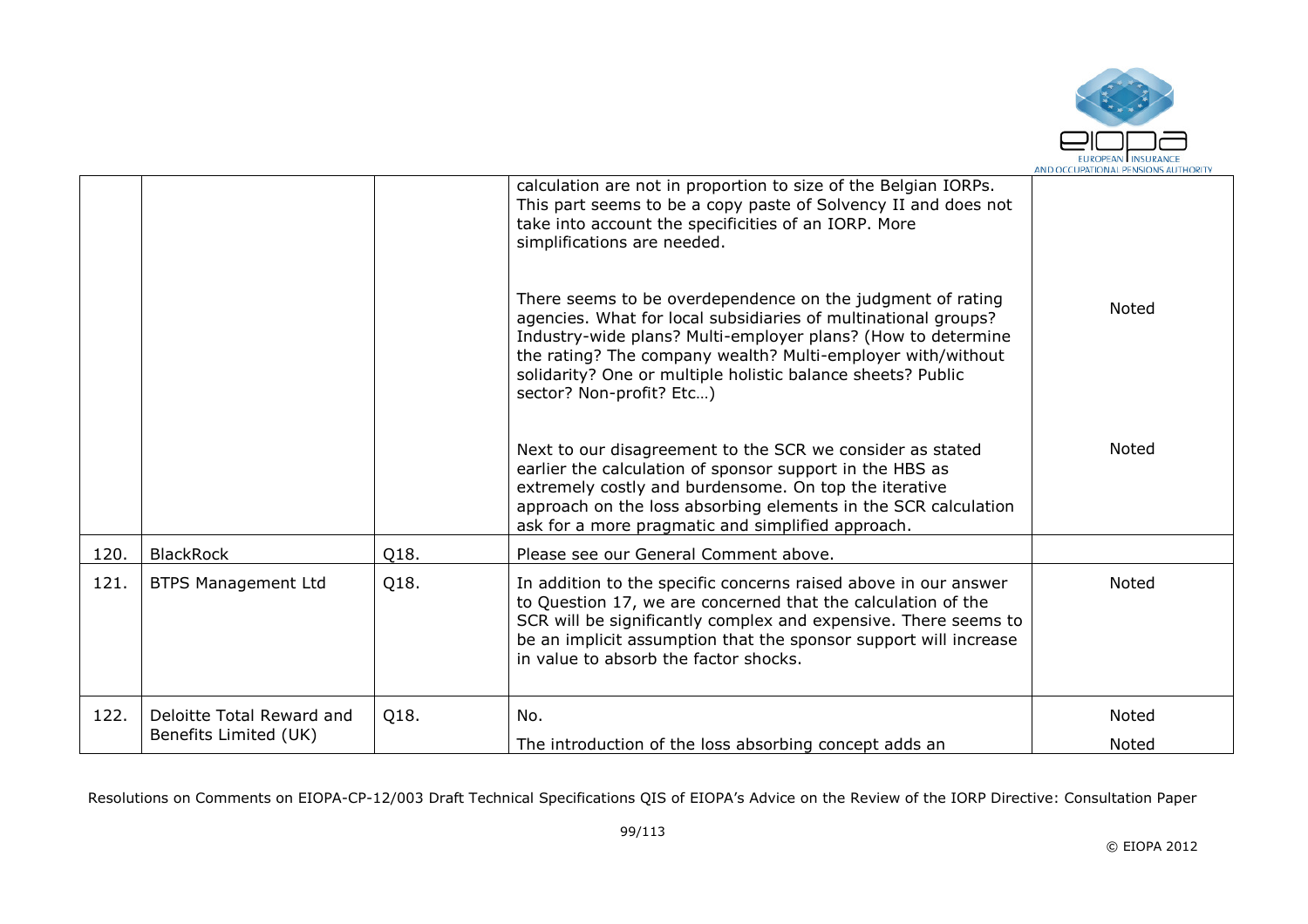

|      |                        |      | additional layer of complexity and cost to the calculations and<br>consideration should be given to whether this could be<br>simplified.<br>The way in which the loss absorption impact of sponsor support<br>will be reflected for IORPs with multiple sponsors, or for<br>sponsors with multiple IORPs is unclear.<br>We believe the timescale for review should be extended to allow<br>all stakeholders (including EIOPA) to fully assess these issues. | <b>Noted</b><br>Noted |
|------|------------------------|------|-------------------------------------------------------------------------------------------------------------------------------------------------------------------------------------------------------------------------------------------------------------------------------------------------------------------------------------------------------------------------------------------------------------------------------------------------------------|-----------------------|
| 123. | Dexia Asset Management | Q18. | Q18. Do stakeholders believe that the way the loss-absorbing<br>capacity of adjustment mechanisms and security mechanisms is<br>taken into account in the calculation of the SCR (Section 3.2) is<br>adequate?                                                                                                                                                                                                                                              |                       |
|      |                        |      | We do not believe the loss absorbing capacity is adapted. The<br>proposed calculations are complex, especially for small IORPs.                                                                                                                                                                                                                                                                                                                             | <b>Noted</b>          |
|      |                        |      | There is not enough guidance on how the loss absorbing<br>capacity of technical provisions should be calculated, especially<br>for conditional benefits. Two different calculation methodologies<br>will have very different outcomes.                                                                                                                                                                                                                      | Noted                 |
|      |                        |      | The loss absorbing capacity of security mechanisms is clear but<br>computationally intensive. We do not see the benefit of<br>recursive calculations of sponsor support and PPS. It would be<br>much more simple to calculate                                                                                                                                                                                                                               | <b>Noted</b>          |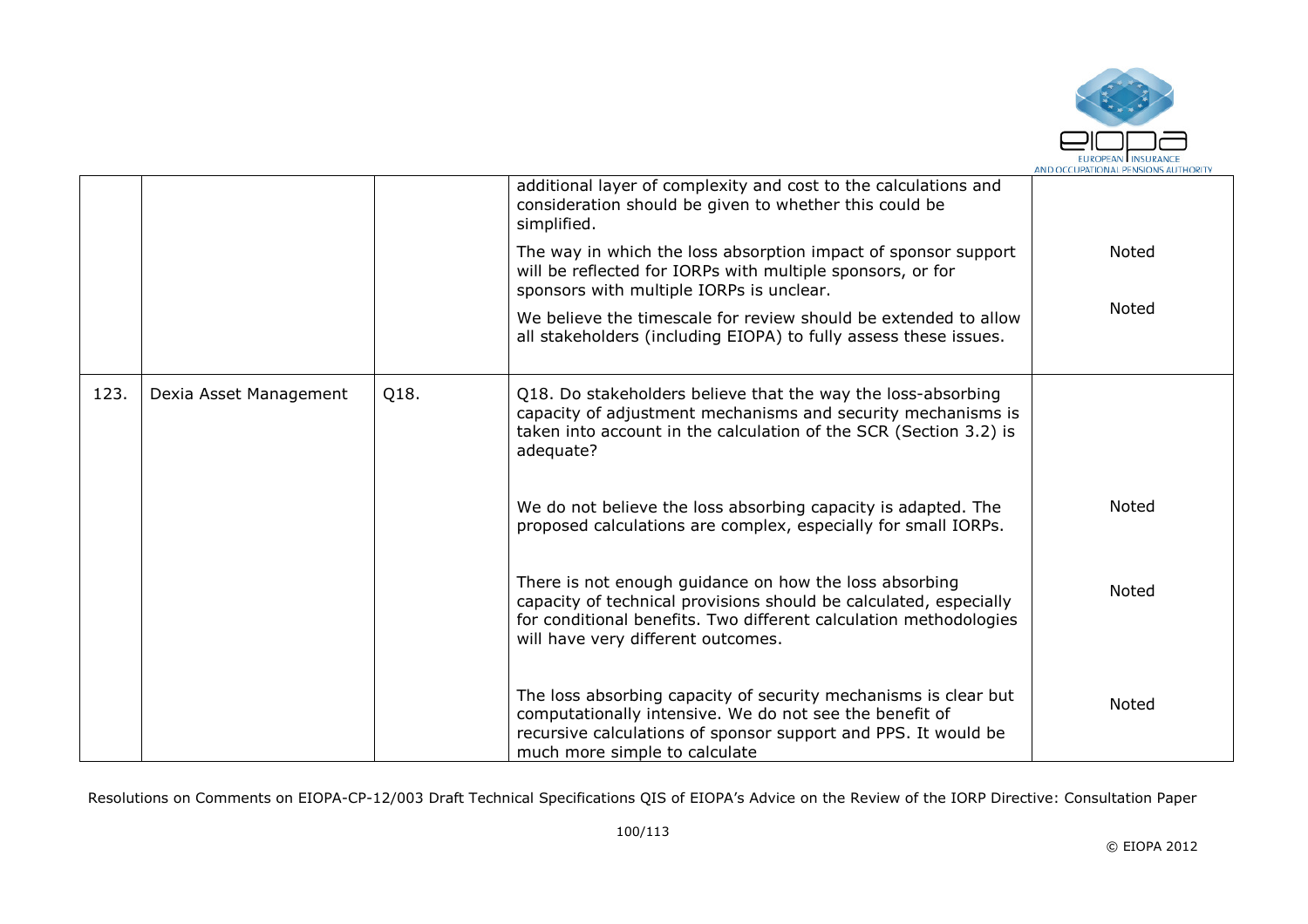

|      |                                                              |      | The fair value of security mechanisms based on the<br>1.<br>deficit of invested assets against Level A TP.                                                                                                                                                                                                                                                                                                                                                                |       |
|------|--------------------------------------------------------------|------|---------------------------------------------------------------------------------------------------------------------------------------------------------------------------------------------------------------------------------------------------------------------------------------------------------------------------------------------------------------------------------------------------------------------------------------------------------------------------|-------|
|      |                                                              |      | The prudent value of security mechanisms based on the<br>2.<br>deficit of invested assets against Level A TP + SCR, which would<br>include the loss absorbing capacity.                                                                                                                                                                                                                                                                                                   |       |
| 124. | European Association of<br><b>Public Sector Pension Inst</b> | Q18. | Do stakeholders believe that the way the loss-absorbing<br>capacity of adjustment mechanisms and security mechanisms is<br>taken into account in the calculation of the SCR (Section 3.2) is<br>adequate?                                                                                                                                                                                                                                                                 |       |
|      |                                                              |      | EAPSPI does not believe it is adequate. The idea of sponsor<br>support and pension protection schemes is to deliver a flexible<br>financial "back-up facility". This provides for a very flexible risk<br>mitigating mechanism and insolvency protection without<br>necessarily having all potentially needed capital available at all<br>times. These features form the general character of the<br>additional "assets" IORPs dispose of.                                | Noted |
|      |                                                              |      | This aspect is not included properly in the structure of Solvency<br>II and thus the HBS. The differentiation of the value of the<br>security mechanisms in the HBS in "normal times" and their<br>loss-absorbing capacity "stress situations" in the SCR as laid out<br>in the QIS seems artificial. IORPs are thus able to close their<br>balance sheets in normal times (therefore the first part) and<br>they are able to fulfill the SCR under stress (therefore the | Noted |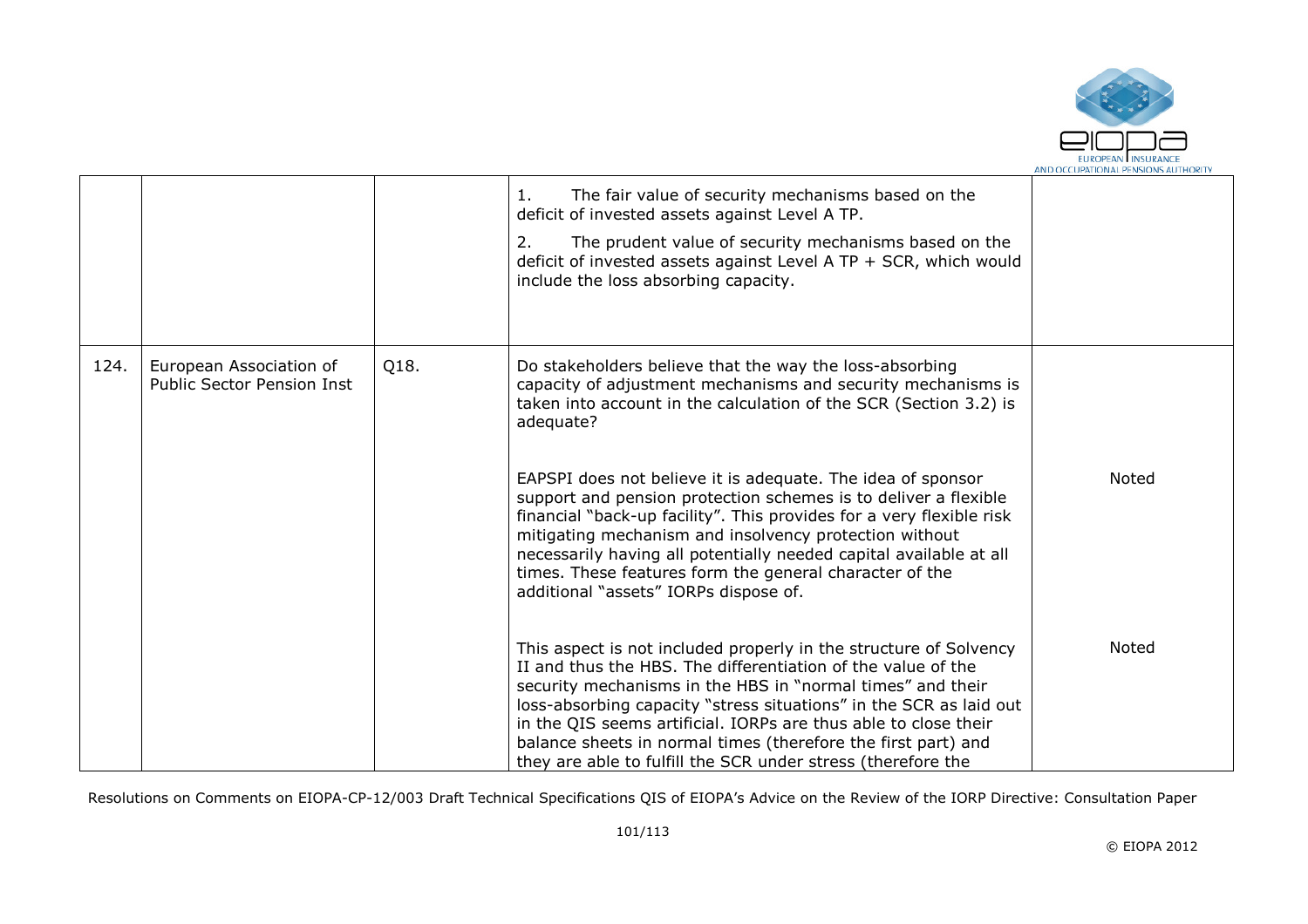

|      |                                                              |      | second part). This dichotomy is necessary only because of<br>conceptualizing sponsor support and pension protection scheme<br>as financial assets that have to fit into the Solvency II structure<br>and once more indicates that this structure is not adequate for<br>the regulation of IORPs.                                                                                                                                                                                                                                                                                 |                         |
|------|--------------------------------------------------------------|------|----------------------------------------------------------------------------------------------------------------------------------------------------------------------------------------------------------------------------------------------------------------------------------------------------------------------------------------------------------------------------------------------------------------------------------------------------------------------------------------------------------------------------------------------------------------------------------|-------------------------|
| 125. | European Federation for<br><b>Retirement Provision (EFRP</b> | Q18. | Q18. Do stakeholders believe that the way the loss_absorbing<br>capacity of adjustment mechanisms and security mechanisms is<br>taken into account in the calculation of the SCR (Section 3.2) is<br>adequate?                                                                                                                                                                                                                                                                                                                                                                   |                         |
|      |                                                              |      | Under a full loss-absorbing capacity in case of a complete<br>contract, the HBS funding ratio will always be 100% (like the<br>funding ratio of an individual DC scheme). This is because<br>changes in (market) conditions will impact the value of HBS<br>items, but not the (holistic) funding ratio (and therefore this will<br>lead to an SCR of 0). This implies that the SCR in the HBS<br>context is possibly not a useful instrument in assessing the<br>solvency position of IORPs, but only a very expensive exercise<br>to test if the pension contract is complete. | Noted                   |
|      |                                                              |      | In the draft Technical Specifications, the way the loss-absorbing<br>capacity of adjustment mechanisms and security mechanisms is<br>not adequately taken into account in the calculation of the SCR.<br>Specific details on how to calculate the net SCR parts are<br>missing, especially the $nBSCR(TP)$ and $nBSCR(SM)$ and $-$ the<br>simplification of separating the effect of loss absorbing capacity<br>of the technical provisions and of the steering mechanisms is                                                                                                    | Noted, see revised text |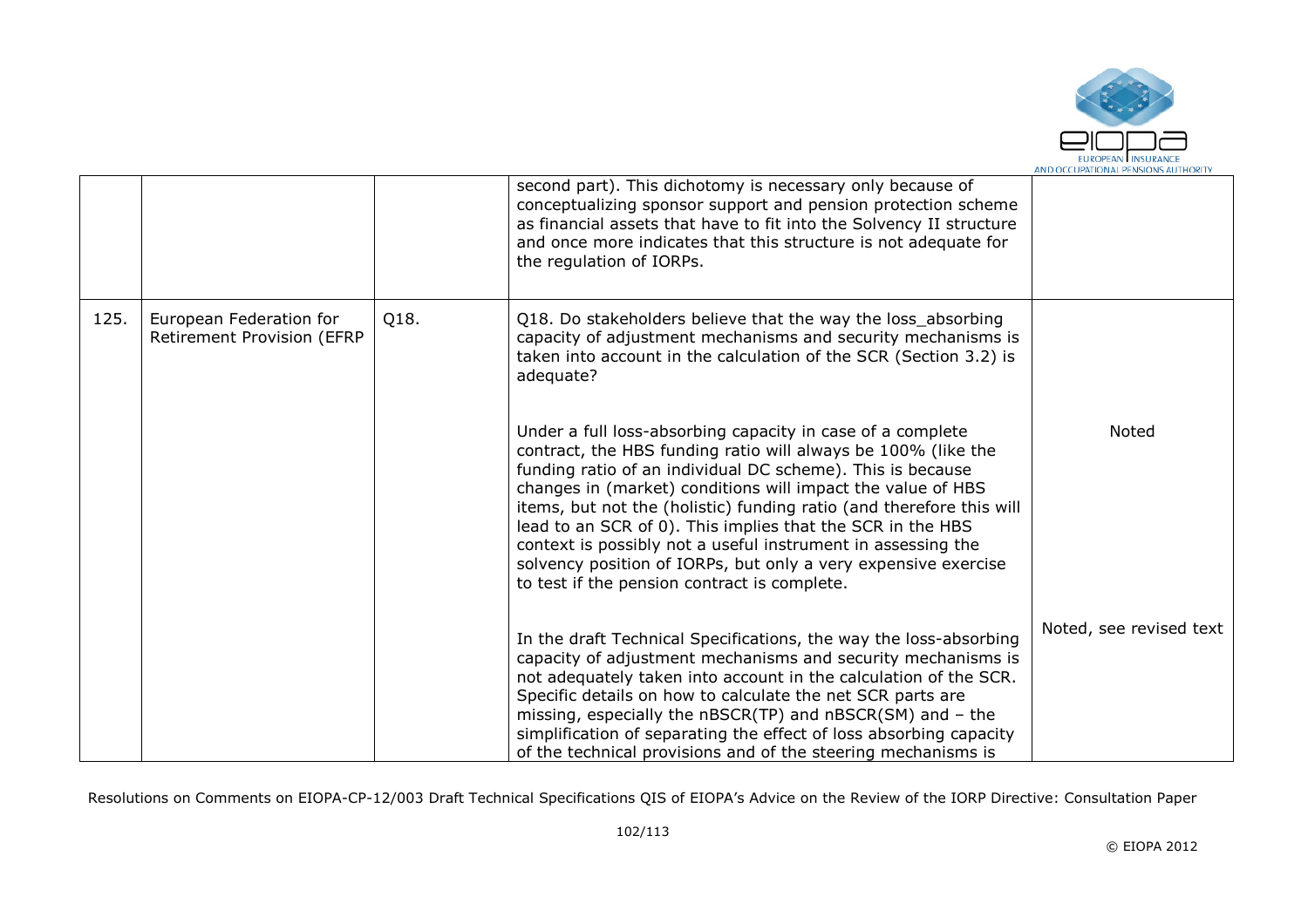

|      |                                                 |      | inappropriate for most IORPs in which both depend on a funding<br>ratio. The separation is no simplification as it requires double<br>the calculations and an unclear treatment of interdependent<br>effects.                                                                                                                                                                                                                                                                                                                                                              |                         |
|------|-------------------------------------------------|------|----------------------------------------------------------------------------------------------------------------------------------------------------------------------------------------------------------------------------------------------------------------------------------------------------------------------------------------------------------------------------------------------------------------------------------------------------------------------------------------------------------------------------------------------------------------------------|-------------------------|
|      |                                                 |      | The EFRP proposes a direct calculation of a gross and a net<br>SCR. It does not propose this for every risk category separately<br>(with, perhaps, an exemption for sponsor default risk). The<br>detour of any adjustment calculation is considered unnecessary<br>and complex for the purpose of this QIS.                                                                                                                                                                                                                                                               | Noted                   |
| 126. | Federation of the Dutch<br><b>Pension Funds</b> | Q18. | First of all, we would like to note that under full loss absorbing<br>capacity in case of a complete contract, the Holistic Balance<br>Sheet funding ratio will always be 100% (like the funding ratio<br>of an individual DC scheme). This is so, because changes in<br>(market) conditions will have impact on value of HBS items, but<br>not on (holistic) funding ratio (and therefore this will lead to a<br>SCR of 0). This implies that the SCR in the Holistic Balance<br>Sheet context is not a useful instrument in assessing the<br>solvency position of IORPs. | Noted                   |
|      |                                                 |      | In the draft technical specifications, the loss-absorbing capacity<br>of adjustment mechanisms and security mechanisms is not<br>adequately taken into account in the calculation of the SCR.<br>Specific details on how to calculate the net SCR parts are<br>missing, especially the nBSCR(TP) and nBSCR(SM).<br>Furthermore the simplification of separating the effects of the<br>loss absorbing capacity of the technical provisions and of the                                                                                                                       | Noted, see revised text |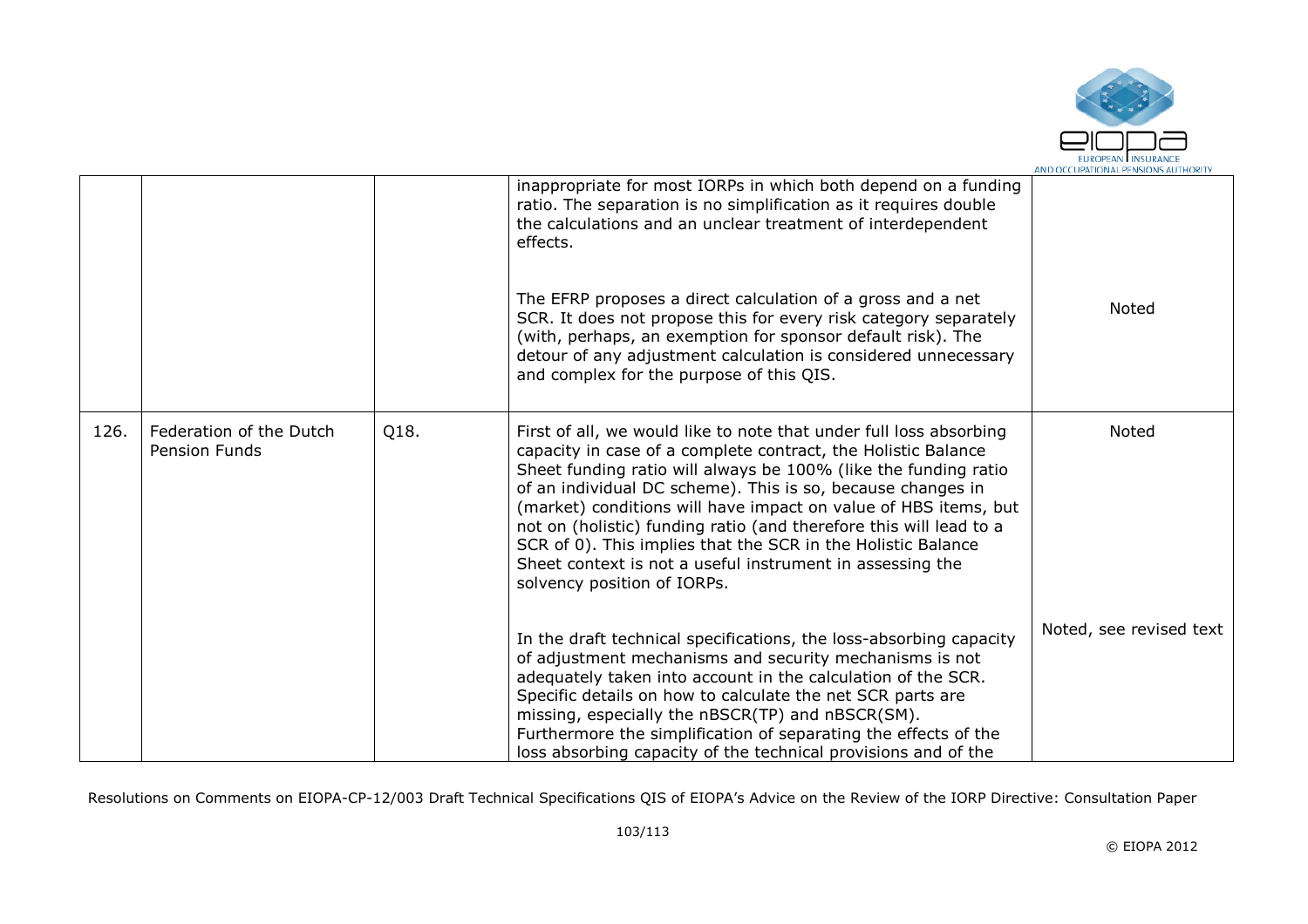

|      |                                                        |      | steering mechanisms is inappropriate for most IORPs where<br>both depend on a funding ratio. This separation is no<br>simplification as it requires a doubling of the calculations and<br>will imply an unclear treatment of interdependent effects.<br>Moreover, it is not possible to calculate the net SCR relating to<br>benefit and steering mechanisms by assuming that the value of<br>technical provisions has not changed as a result of the scenario:<br>when it comes to the interest rate scenario, if one assumes that<br>the value of the technical provisions does not change, there<br>would be no effect on the funding ratio, and thus no effect on<br>the value of the security mechanisms. This seems to imply that<br>security mechanisms would only be counted in the equity or<br>property scenario and not in the interest rate scenario. | Noted |
|------|--------------------------------------------------------|------|-------------------------------------------------------------------------------------------------------------------------------------------------------------------------------------------------------------------------------------------------------------------------------------------------------------------------------------------------------------------------------------------------------------------------------------------------------------------------------------------------------------------------------------------------------------------------------------------------------------------------------------------------------------------------------------------------------------------------------------------------------------------------------------------------------------------------------------------------------------------|-------|
|      |                                                        |      | We propose a method in which not an adjustment (Adj) for the<br>loss absorbing capacity is calculated, but directly a gross and a<br>net SCR. The detour of any adjustment calculation is considered<br>unnecessary and complex for the purpose of this QIS.                                                                                                                                                                                                                                                                                                                                                                                                                                                                                                                                                                                                      | Noted |
| 127. | <b>Financial Reporting Council</b><br>- staff response | Q18. | We are unable to comment as we have not analysed the<br>proposals in section 3.2 in sufficient depth given the limited<br>time.                                                                                                                                                                                                                                                                                                                                                                                                                                                                                                                                                                                                                                                                                                                                   | Noted |
| 128. | German Institute of<br><b>Pension Actuaries</b>        | Q18. | We welcome that the loss absorbing capacity of adjustment<br>mechanisms and security mechanisms in principle are taken into<br>account in the calculation of the SCR. But the concrete way in<br>which the loss-absorbing capacity is taken into account is<br>inappropriate. Specific details on how to calculate the net SCR<br>parts are missing. In the case of a material funding deficit,                                                                                                                                                                                                                                                                                                                                                                                                                                                                   | Noted |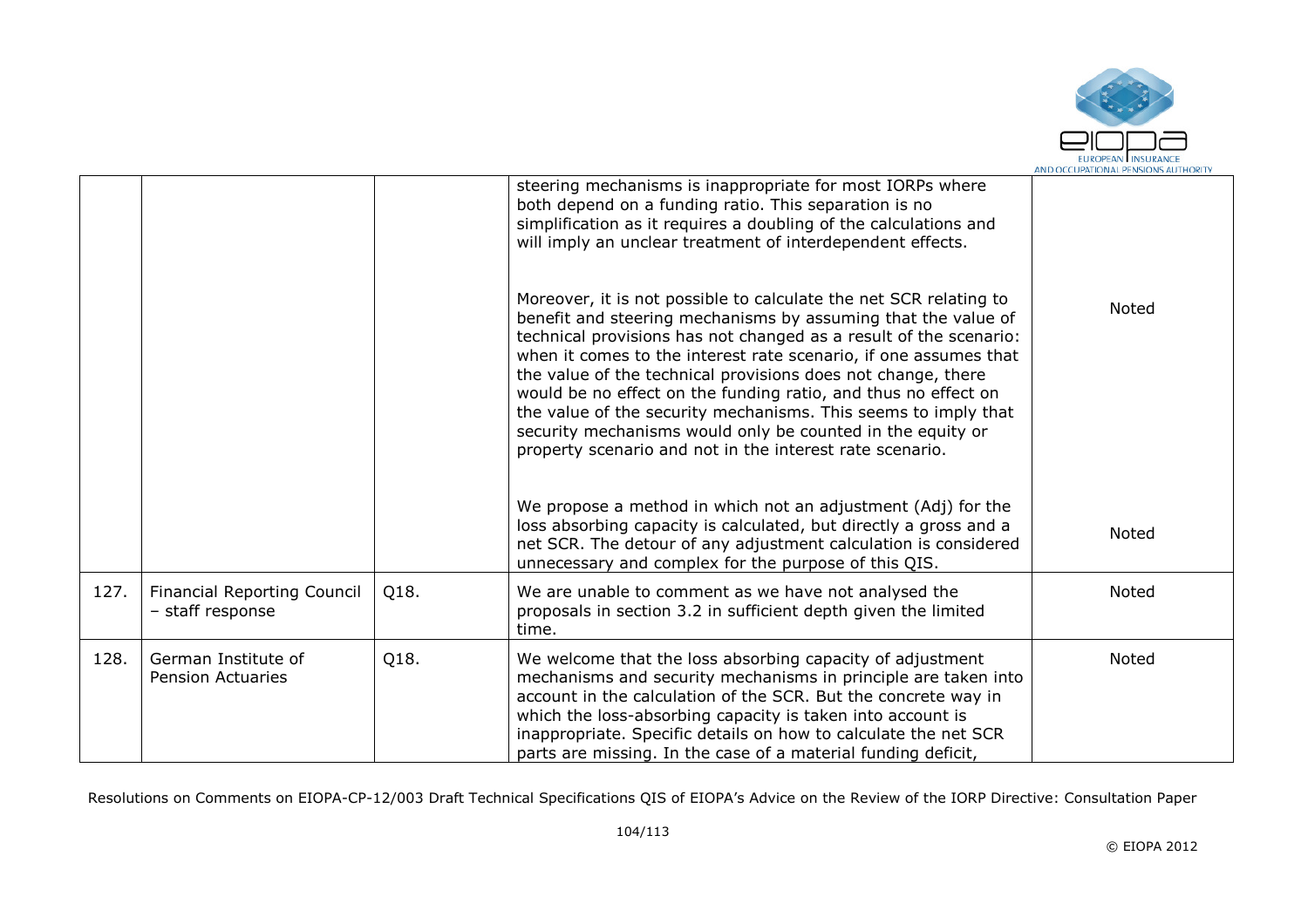

|      |                                              |      | many German IORPs are forced at first to reduce future profit<br>participation rates, then to absorb the net worth and finally to<br>call for the security mechanism (all types of sponsor support<br>and pension protection schemes). Therefore it is necessary to<br>consider this sequential order, when calculating the adjustment<br>for loss-absorbency of technical provisions and security<br>mechanisms. |              |
|------|----------------------------------------------|------|-------------------------------------------------------------------------------------------------------------------------------------------------------------------------------------------------------------------------------------------------------------------------------------------------------------------------------------------------------------------------------------------------------------------|--------------|
|      |                                              |      | The given approach is extremely hard to handle in particular for<br>smaller IORPs. We expect that the costs will be not appropriate<br>and this circumstance will reduce the number of participants so<br>that the information value is questionable.                                                                                                                                                             | <b>Noted</b> |
| 129. | Groupe Consultatif<br>Actuariel Européen     | Q18. | Do stakeholders believe that the way the loss-absorbing<br>capacity of adjustment mechanisms and security mechanisms is<br>taken into account in the calculation of the SCR (Section 3.2) is<br>adequate?                                                                                                                                                                                                         |              |
|      |                                              |      | These appear to be very similar to the corresponding modules<br>proposed for Solvency II. However, we believe there are some<br>specific additions that could be made to this section. It may be<br>appropriate for some IORPs for increases in employee<br>contributions to be included as a form of security mechanism.                                                                                         | Noted        |
| 130. | Hundred Group of Finance<br><b>Directors</b> | Q18. | Do stakeholders believe that the way the loss-absorbing<br>capacity of adjustment mechanisms and security mechanisms is<br>take into account in the calculation of the SCR (Section 3.2) is<br>adequate?                                                                                                                                                                                                          |              |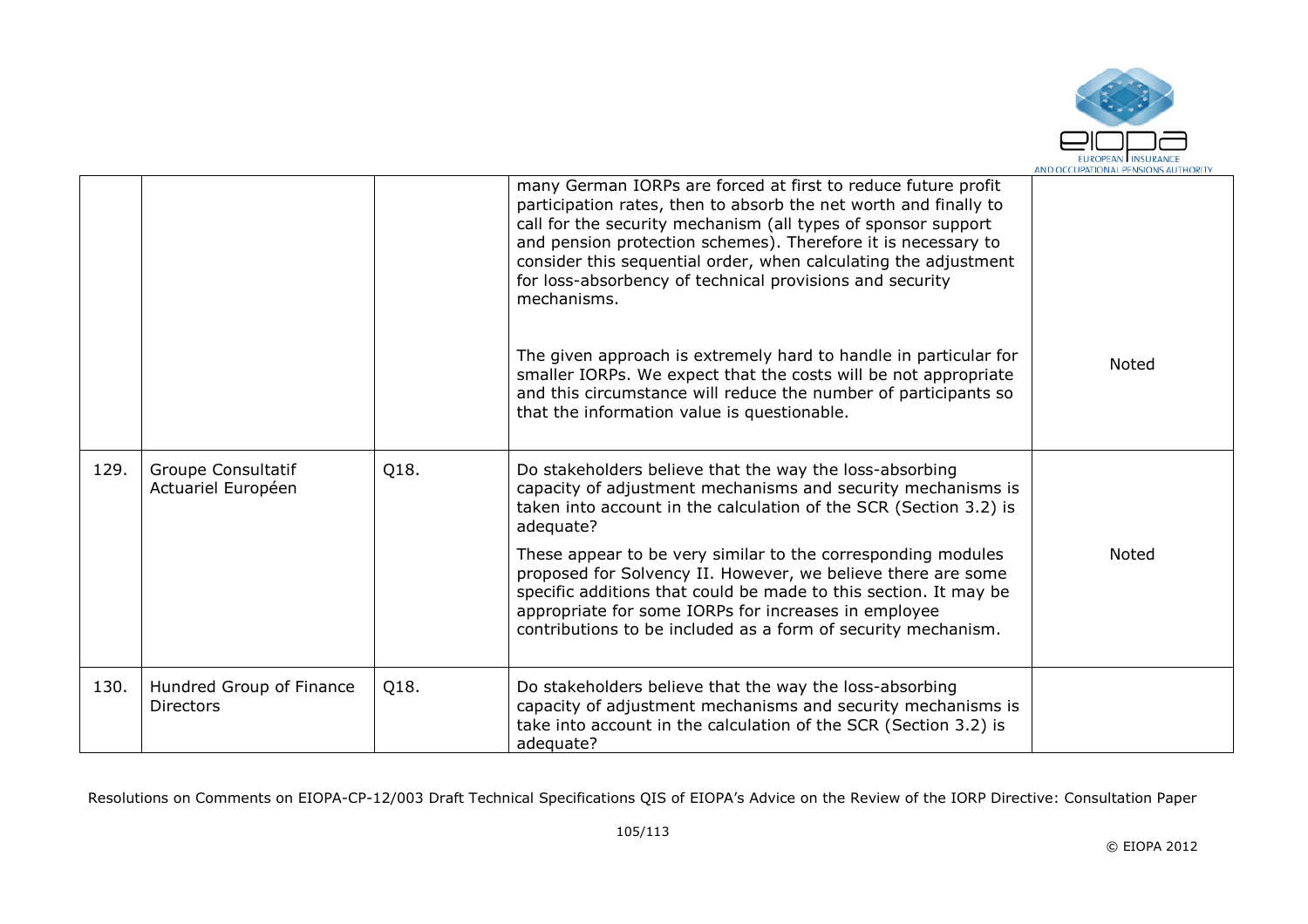

|      |                                            |      | We do not find this section particularly clear or easy to<br>understand.                                                                                                                                                                                                                                                                                                                                                           | Noted                   |
|------|--------------------------------------------|------|------------------------------------------------------------------------------------------------------------------------------------------------------------------------------------------------------------------------------------------------------------------------------------------------------------------------------------------------------------------------------------------------------------------------------------|-------------------------|
|      |                                            |      | In principle, if an SCR is to be included in the holistic balance<br>sheet (which we do not believe is necessary), then we agree<br>that it should be possible to offset the additional protections<br>available from sponsor covenant and pension protection<br>schemes against the SCR.                                                                                                                                          | <b>Noted</b>            |
| 131. | <b>IBM Deutschland</b><br>Pensionsfonds AG | Q18. | In principle, the loss absorbing capacity of adjustment<br>mechanisms should be taken into account in assessing the<br>solvency position of an IORP. We believe that EIOPA needs to<br>investigate the various adjustment mechanisms available to<br>IORPs in more detail as the proposed technical specifications are<br>too vague and insufficient. In particular, smaller IORPs will be<br>unable to handle these computations. | Noted                   |
| 132. | Institute and Faculty of<br>Actuaries      | Q18. | Do stakeholders believe that the way the loss-absorbing<br>capacity of adjustment mechanisms and security mechanisms is<br>taken into account in the calculation of the SCR (Section 3.2) is<br>adequate?                                                                                                                                                                                                                          |                         |
|      |                                            |      | Our overarching concern is that there is insufficient time to<br>consider this in detail. That said, experience from implementing<br>Solvency II for insurers leads us to conclude that the modular<br>approach which requires three different SCR calculations (see<br>response to question 1 above) is complex and expensive.<br>Moreover the few sample calculations our members have had                                       | Noted, see revised text |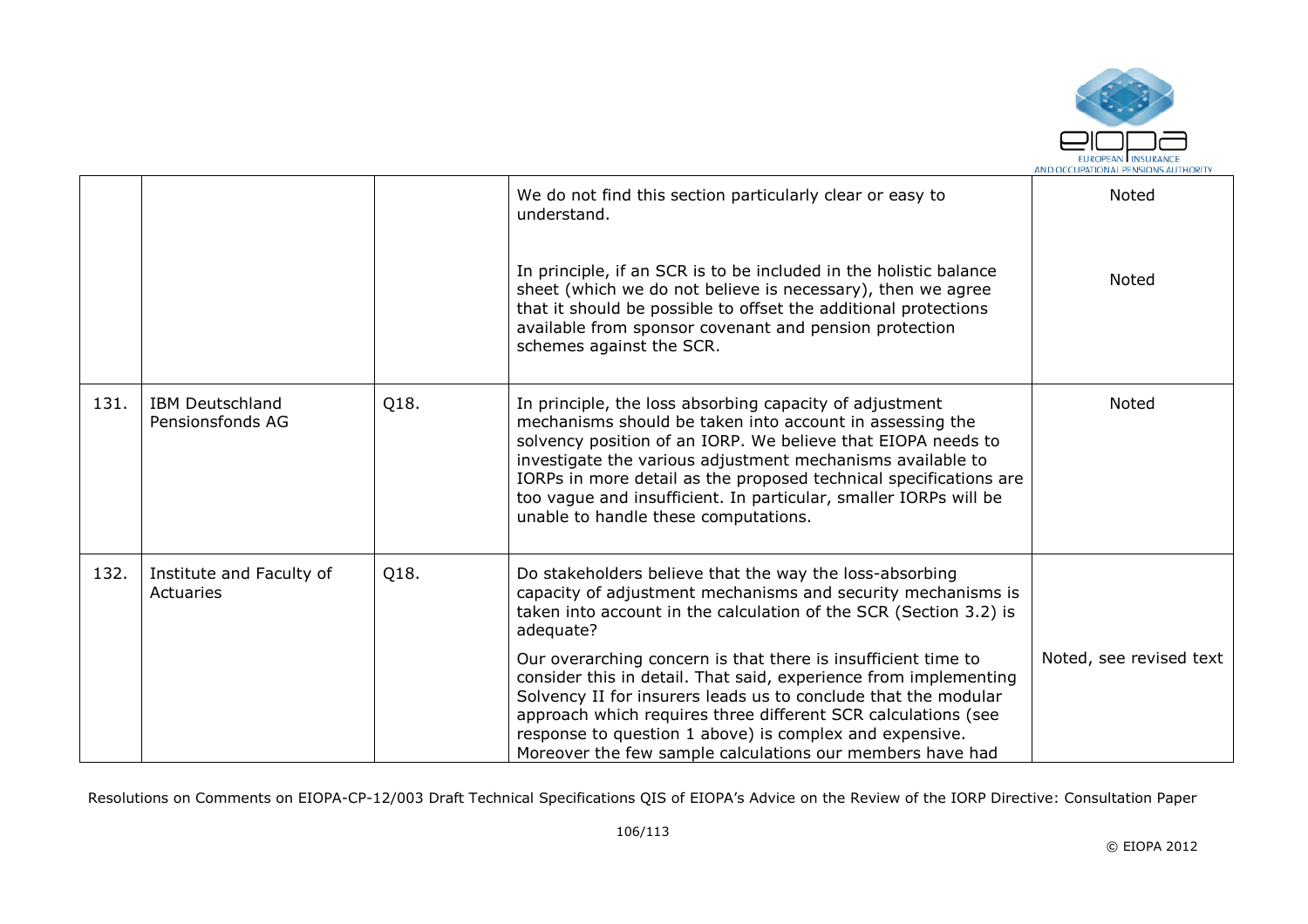

|      |                                            |      | time to perform suggest that the way these mechanisms are<br>taken into account may result in some highly undesirable<br>behaviours. For example, it seems that in some circumstances,<br>the holistic balance sheet position deteriorates if the sponsor<br>makes a payment into the IORP.                                                                                                                                       |              |
|------|--------------------------------------------|------|-----------------------------------------------------------------------------------------------------------------------------------------------------------------------------------------------------------------------------------------------------------------------------------------------------------------------------------------------------------------------------------------------------------------------------------|--------------|
| 133. | Insurance Europe                           | Q18. | Theoretically the proposals might be a good starting point to<br>take into account the loss absorbing capacity of different<br>security mechanisms. However, from a practical point of view it<br>is quite unclear how to do the evaluations. Therefore more<br>guidance and pre-settings are required.                                                                                                                           | Noted        |
| 134. | Investment and life<br>Assurance Group Ltd | Q18. | It is stated in SCR2.9 that the gross calculation does not reflect<br>reality. It must therefore be questioned whether it is an<br>appropriate method for avoiding double counting.                                                                                                                                                                                                                                               | Noted        |
| 135. | KPMG LLP (UK)                              | Q18. | We have concerns that the technical application of maximum<br>sponsor support will fail to fully reflect the loss absorbing<br>capabilities of the sponsor, by limiting it to the post shock<br>underfunding correction and then allowing for default risk.                                                                                                                                                                       | <b>Noted</b> |
|      |                                            |      | We do not understand how it is intended that the loss<br>absorbancy of sponsor support is reflected. Firstly, there are no<br>"post shock" asset and liability figures a far as we can see, as<br>the SCR calculation merely outlines the downside impact on net<br>funding. Secondly, our interpretation is that sponsor support is<br>not a component of the SCR modules and hence its impact on<br>the SCR cannot be assessed. | Noted        |
|      |                                            |      | As mentioned previously, many sponsors will enjoy an increased<br>deferred tax asset following an IORP shock, which does not<br>seem to be covered (deferred tax appears only to be considered                                                                                                                                                                                                                                    | <b>Noted</b> |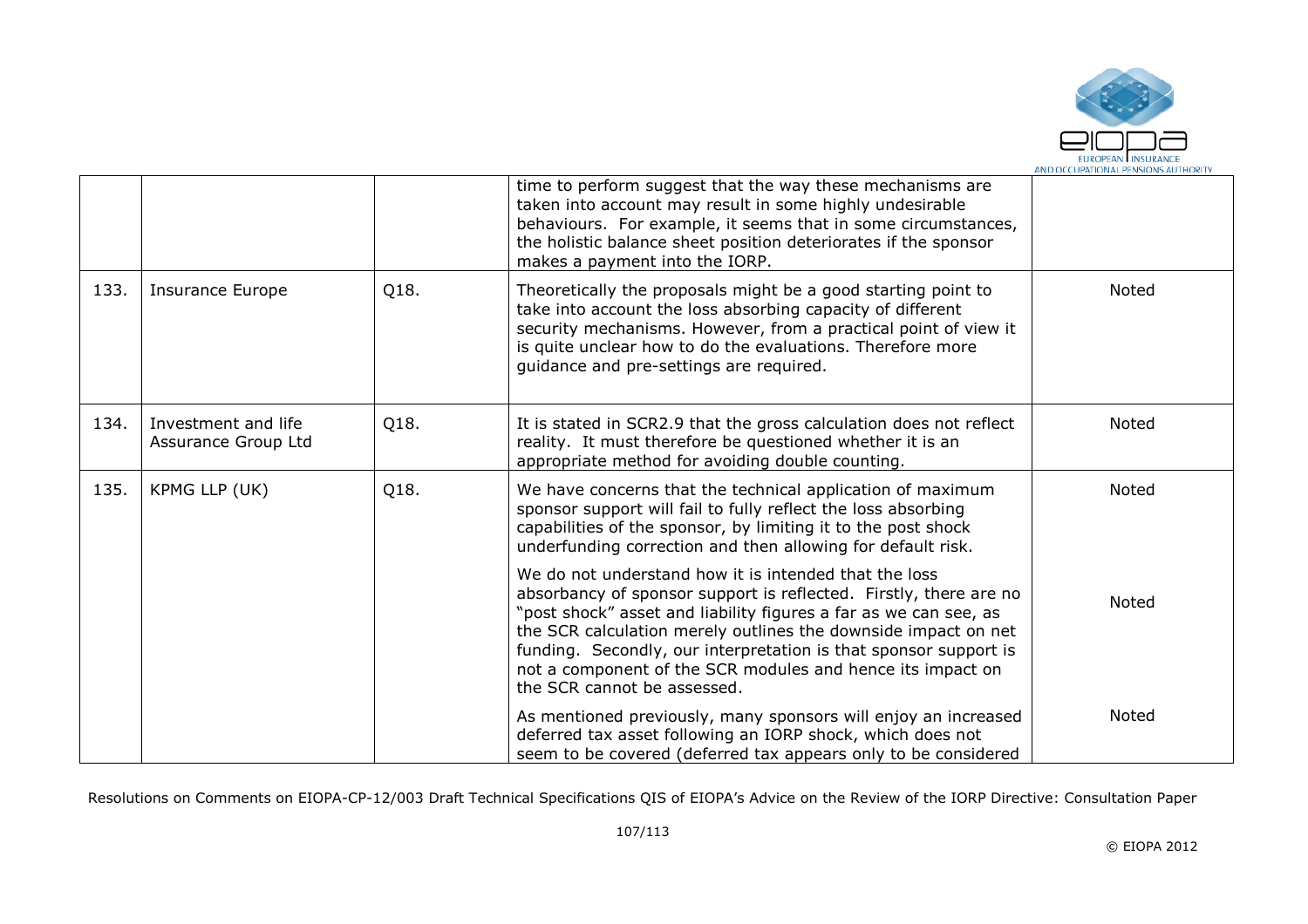

|      |                                                 |      | within the IORP). As sponsor profitability is not directly linked<br>to a stress in the IORP, unlike the insurance world, this seems<br>inconsistent.                                                                                                                                                                                         |                         |
|------|-------------------------------------------------|------|-----------------------------------------------------------------------------------------------------------------------------------------------------------------------------------------------------------------------------------------------------------------------------------------------------------------------------------------------|-------------------------|
| 136. | Mercer Ltd                                      | Q18. | Do stakeholders believe that the way the loss-absorbing<br>capacity of adjustment mechanisms and security mechanisms is<br>taken into account in the calculation of the SCR (Section 3.2) is<br>adequate?                                                                                                                                     |                         |
|      |                                                 |      | The calculation appears to result in three calculations of the SCR<br>- one gross of security mechanisms, one net, and a third<br>adjusted. In the time available we have not been able to<br>consider how this would work, but it seems an extremely<br>laborious process unlikely to produce useful information at a<br>proportionate cost. | Noted, see revised text |
|      |                                                 |      | However, it is not possible to answer this question usefully<br>because we do not know how the calculation is to be used and<br>so we cannot say whether it is 'adequate'.                                                                                                                                                                    | <b>Noted</b>            |
| 137. | National Association of<br>Pension Funds (NAPF) | Q18. | Do stakeholders believe that the way the loss-absorbing<br>capacity of                                                                                                                                                                                                                                                                        |                         |
|      |                                                 |      | adjustment mechanisms and security mechanisms is taken into<br>account in                                                                                                                                                                                                                                                                     |                         |
|      |                                                 |      | the calculation of the SCR (Section 3.2) is adequate?                                                                                                                                                                                                                                                                                         |                         |
|      |                                                 |      | The modular approach - requiring three different SCR                                                                                                                                                                                                                                                                                          | Noted, see revised text |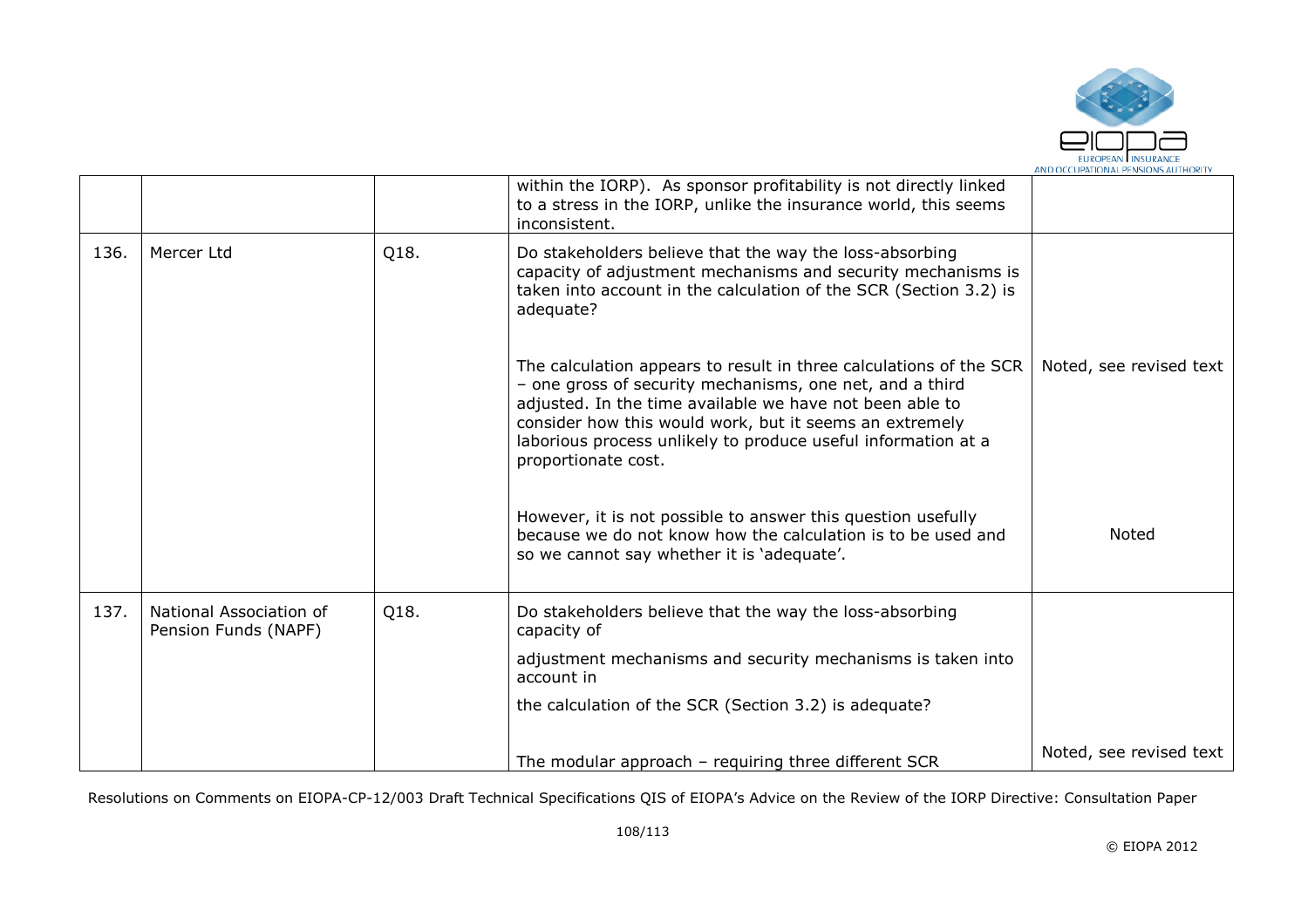

|      |                                     |      | calculations - is complex and expensive.<br>It would be simpler to recognise that, in the case of IORPs, the<br>existence of sponsor support and pension protection schemes<br>obviate the need for the SCR altogether.                                                                                                                      | <b>Noted</b> |
|------|-------------------------------------|------|----------------------------------------------------------------------------------------------------------------------------------------------------------------------------------------------------------------------------------------------------------------------------------------------------------------------------------------------|--------------|
|      |                                     |      |                                                                                                                                                                                                                                                                                                                                              |              |
| 138. | Pensions-Sicherungs-<br>Verein VVaG | Q18. | Do stakeholders believe that the way the loss-absorbing<br>capacity of adjustment mechanisms and security mechanisms is<br>taken into account in the calculation of the SCR (Section 3.2) is<br>adequate?                                                                                                                                    |              |
|      |                                     |      | We note with satisfaction that the security mechanisms are<br>taken into account in the calculation of the solvency capital<br>requirement. In our opinion, individual steps in the calculation<br>could be represented more clearly. It is not immediately<br>evident, for example, how the values nBSCR(TP) and<br>nBSCR(SM) are computed. | <b>Noted</b> |
|      |                                     |      | We should also note that, in our opinion, the solvency capital<br>requirement for IORPs covered by statutory insolvency<br>protection system in Germany is ordinarily zero, as the PSVaG,<br>as the provider of insolvency protection normally guarantees<br>100% of the obligation in the case of employer insolvency.                      | <b>Noted</b> |
| 139. | <b>Punter Southall</b>              | Q18. | Do stakeholders believe that the way the loss-absorbing                                                                                                                                                                                                                                                                                      |              |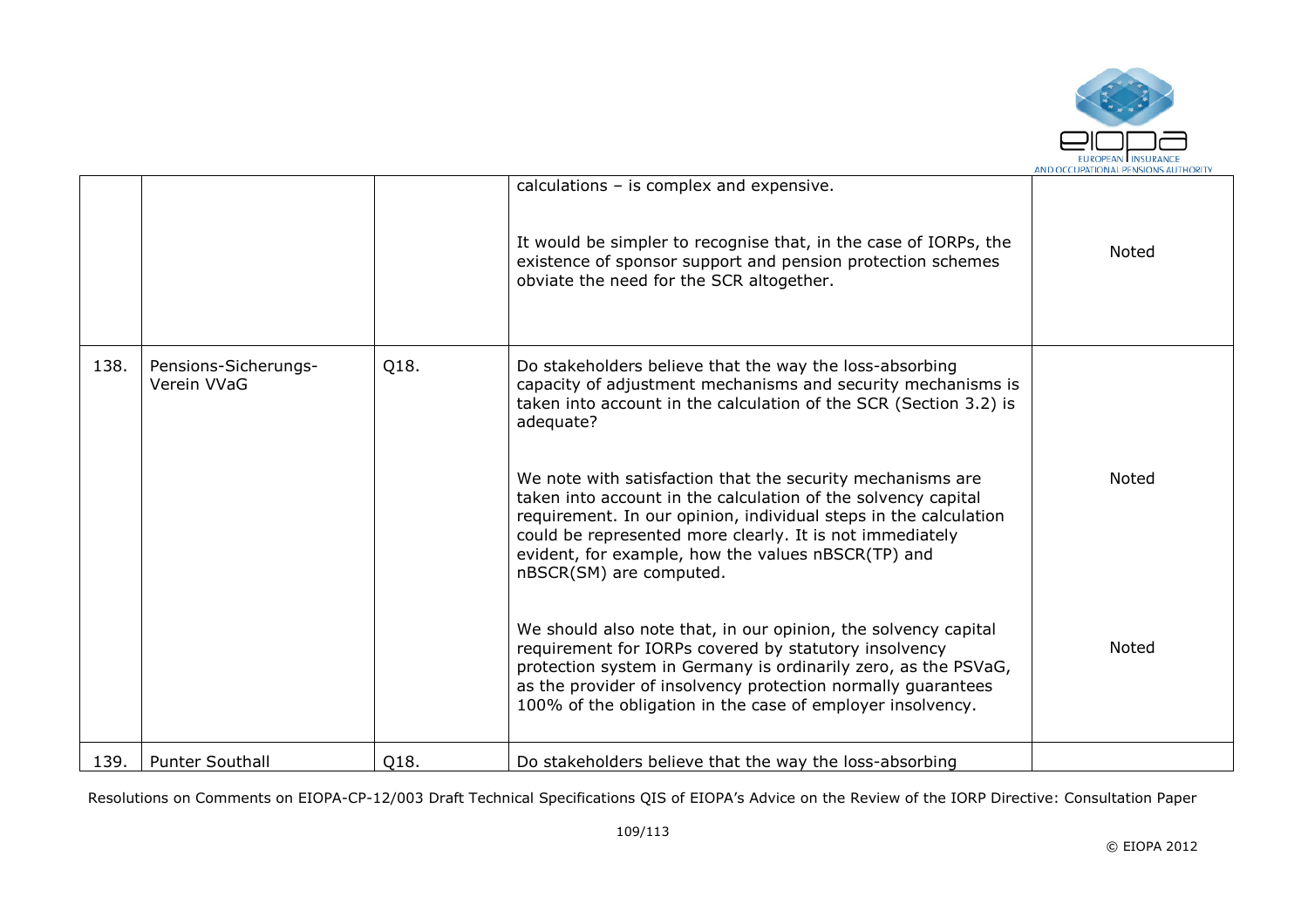

|      |                                                     |      | capacity of adjustment mechanisms and security mechanisms is<br>taken into account in the calculation of the SCR (Section 3.2) is<br>adequate?<br>The way the loss-absorbing capacity of adjustment mechanisms<br>and security mechanisms is to be taken into account in the<br>calculations of the SCR requires further explanation and<br>therefore should not be addressed in a single QIS. | <b>Noted</b>            |
|------|-----------------------------------------------------|------|------------------------------------------------------------------------------------------------------------------------------------------------------------------------------------------------------------------------------------------------------------------------------------------------------------------------------------------------------------------------------------------------|-------------------------|
| 140. | Railways Pension Trustee<br>Company Limited (RPTCL) | Q18. | For the reasons noted in Q16 and Q17, RPTCL does not consider<br>the inclusion of the SCR to be appropriate. We have no<br>additional comments to make on this question.                                                                                                                                                                                                                       | Noted                   |
| 141. | <b>RWE Pensionsfonds AG</b>                         | Q18. | If, from an objective point of view, sponsor support and<br>protection security mechanisms available to the IORP are on a<br>very high level, this should ensure that the net Basic Solvency<br>Capital Requirement (nBSCR) is 0 and as a consequence of this,<br>no additional capital requirements to the IORP should be<br>required.                                                        | Noted                   |
| 142. | Towers Watson B.V.                                  | Q18. | Do stakeholders believe that the way the loss-absorbing<br>capacity of adjustment mechanisms and security mechanisms is<br>taken into account in the calculation of the SCR (Section 3.2) is<br>adequate?                                                                                                                                                                                      |                         |
|      |                                                     |      | Experience from implementing Solvency II for insurers leads us<br>to conclude that the modular approach which requires three                                                                                                                                                                                                                                                                   | Noted, see revised text |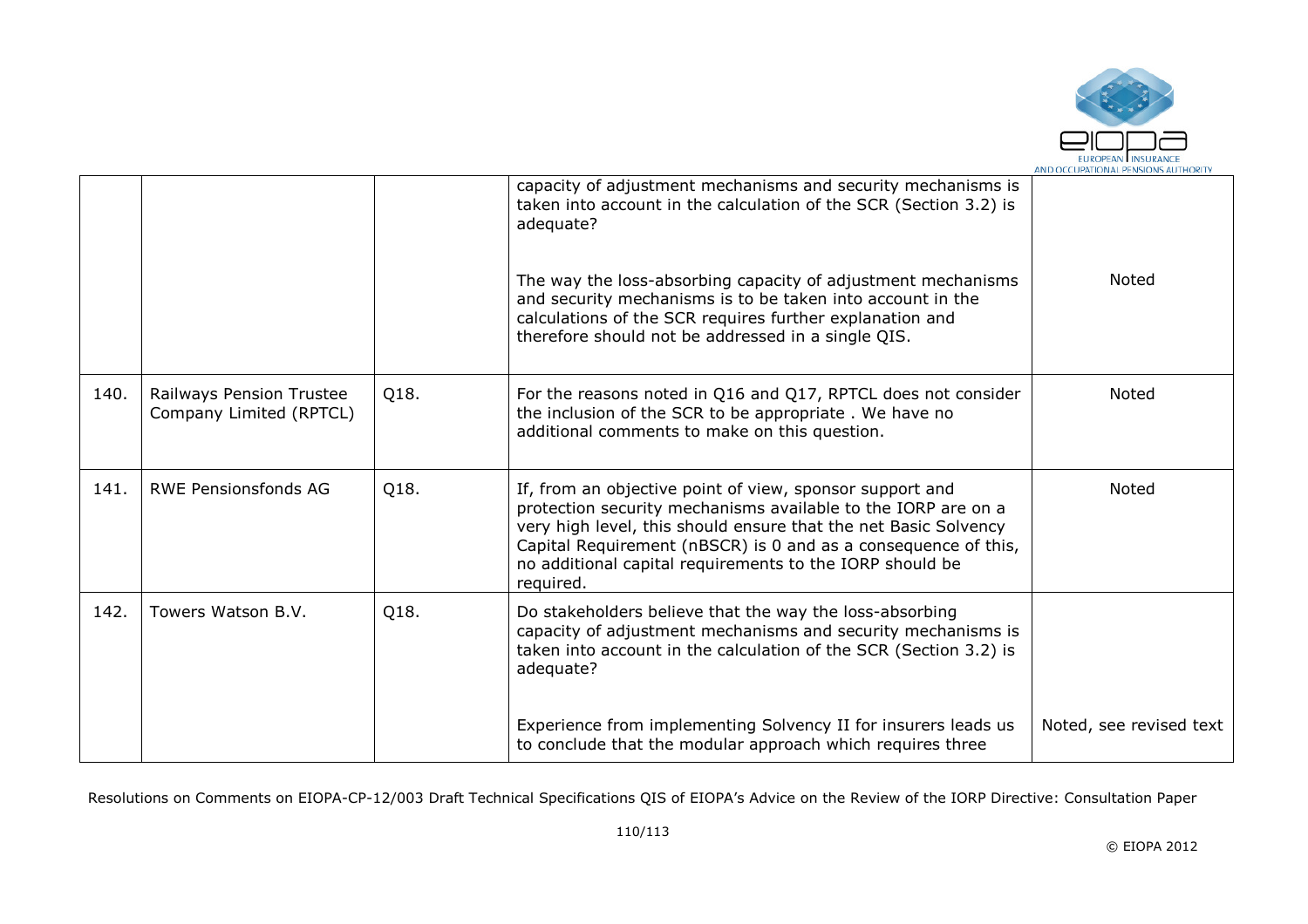

|      |                                |      | different SCR calculations is complex and expensive. We think it<br>is entirely appropriate that future indexation in the Dutch<br>context (when non-unconditional) has maximum loss absorbing<br>capacity.                                                                                                                                                                                                                                                                                                                      | Noted                   |
|------|--------------------------------|------|----------------------------------------------------------------------------------------------------------------------------------------------------------------------------------------------------------------------------------------------------------------------------------------------------------------------------------------------------------------------------------------------------------------------------------------------------------------------------------------------------------------------------------|-------------------------|
| 143. | Towers Watson GmbH,<br>Germany | Q18. | As already mentioned, we believe that loss-absorbing capacity<br>can be taken into account much more simply and adequately.                                                                                                                                                                                                                                                                                                                                                                                                      | Noted                   |
|      |                                |      | However, even within the presented framework of the QIS,<br>many questions remain unanswered. In particular, should the<br>existence of a sponsor (with sufficient capacity to pay) and a<br>sufficiently strong pension protection system result in an SCR of<br>zero, as it is indicated in HBS.6.87 (and HBS.6.56)? If this is the<br>case and known a priori is it, in such a situation, still desirable<br>to do tedious calculations at potentially very high costs, just to<br>compute a result that is known in advance? | <b>Noted</b>            |
| 144. | Towers Watson UK               | Q18. | Do stakeholders believe that the way the loss-absorbing<br>capacity of adjustment mechanisms and security mechanisms is<br>taken into account in the calculation of the SCR (Section 3.2) is<br>adequate?                                                                                                                                                                                                                                                                                                                        |                         |
|      |                                |      | It should not be inferred from the technical points that we make<br>about the SCR that we support its application; we are opposed<br>to its use                                                                                                                                                                                                                                                                                                                                                                                  | Noted                   |
|      |                                |      | Experience from implementing Solvency II for insurers leads us<br>to conclude that the modular approach which requires three<br>different SCR calculations (see response to question 1 above) is                                                                                                                                                                                                                                                                                                                                 | Noted, see revised text |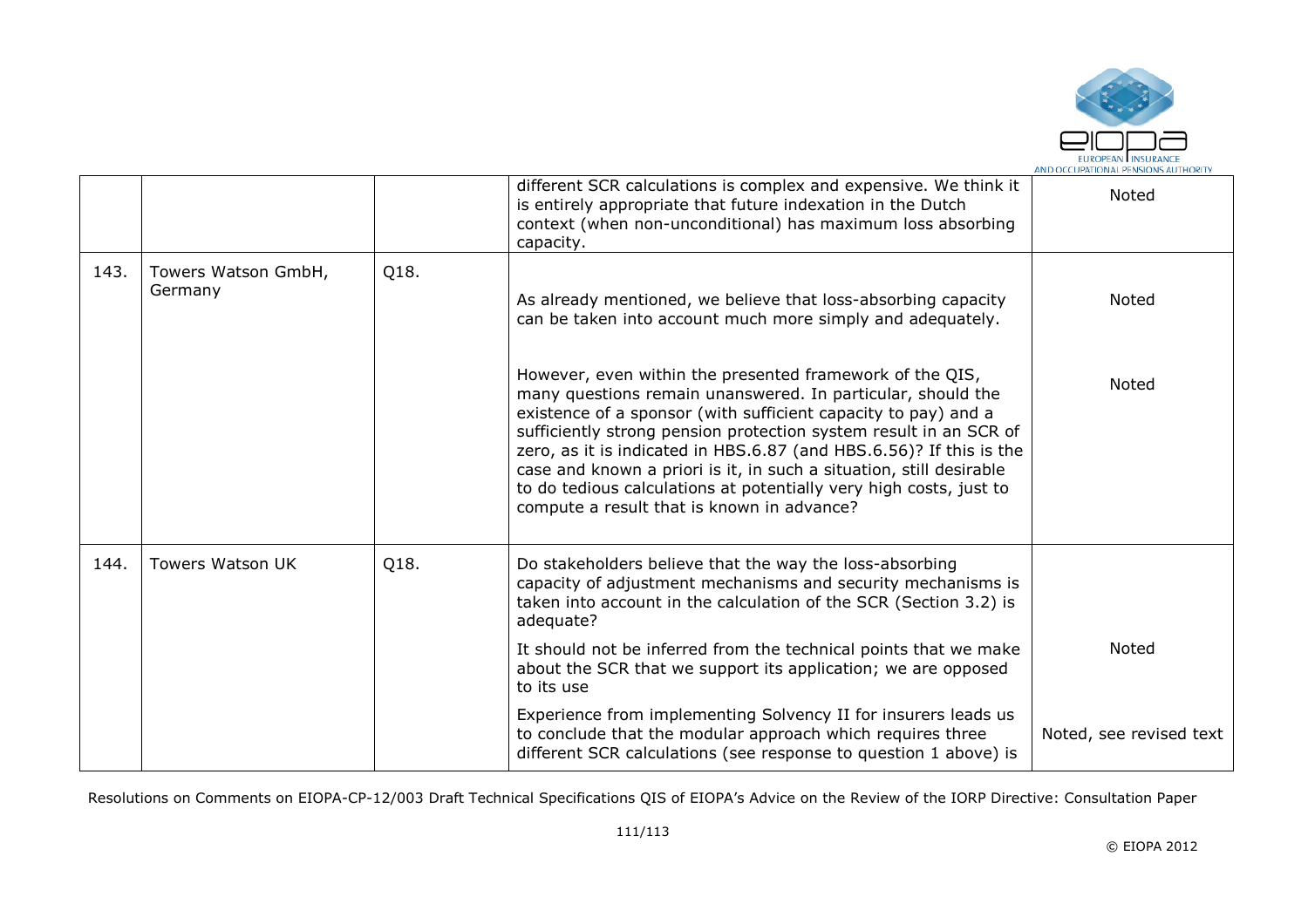

|      |                                       |      | complex and expensive.                                                                                                                                                                                                                                                                                                                                                                                                                                                                                                                             | Noted        |
|------|---------------------------------------|------|----------------------------------------------------------------------------------------------------------------------------------------------------------------------------------------------------------------------------------------------------------------------------------------------------------------------------------------------------------------------------------------------------------------------------------------------------------------------------------------------------------------------------------------------------|--------------|
|      |                                       |      | Our calculations of actual QIS numbers lead us to consider that<br>this is an aspect that can make a substantial difference to the<br>SCR - in one example different interpretations of the sponsor<br>support calculations coupled with use of the maximum available<br>PPS support to cover the loss-absorbing capacity of sponsor<br>support (SCR.2.21) led to an SCR that could be as low as 5% of<br>the Level A best estimate liabilities plus risk margin, or as high<br>as 22%. In this instance a difference of several €billions.        |              |
|      |                                       |      | As mentioned in our response to question 12 (reproduced<br>below), we have a particular concern about the application of<br>the interest rate stress to the maximum value of sponsor<br>support and urge EIOPA to give this careful thought.                                                                                                                                                                                                                                                                                                       | Noted        |
|      |                                       |      | Extract from response to question 12:                                                                                                                                                                                                                                                                                                                                                                                                                                                                                                              |              |
|      |                                       |      | Furthermore, it is unclear whether the maximum value of<br>sponsor support is intended to change in stress scenarios, for<br>example under the interest rate risk sub-module of the SCR. If<br>so, then the implication is that the maximum value of sponsor<br>support will increase with a downward shock in interest rates.<br>We would question whether this is appropriate. We believe that<br>the maximum value of sponsor support is more likely to be<br>equity-like than bond-like (as the current proposal implies) in its<br>behaviour. | <b>Noted</b> |
| 145. | <b>Trades Union Congress</b><br>(TUC) | Q18. | See our answer to question 16.                                                                                                                                                                                                                                                                                                                                                                                                                                                                                                                     |              |
| 146. | Universities                          | Q18. | Do stakeholders believe that the way the loss-absorbing                                                                                                                                                                                                                                                                                                                                                                                                                                                                                            |              |